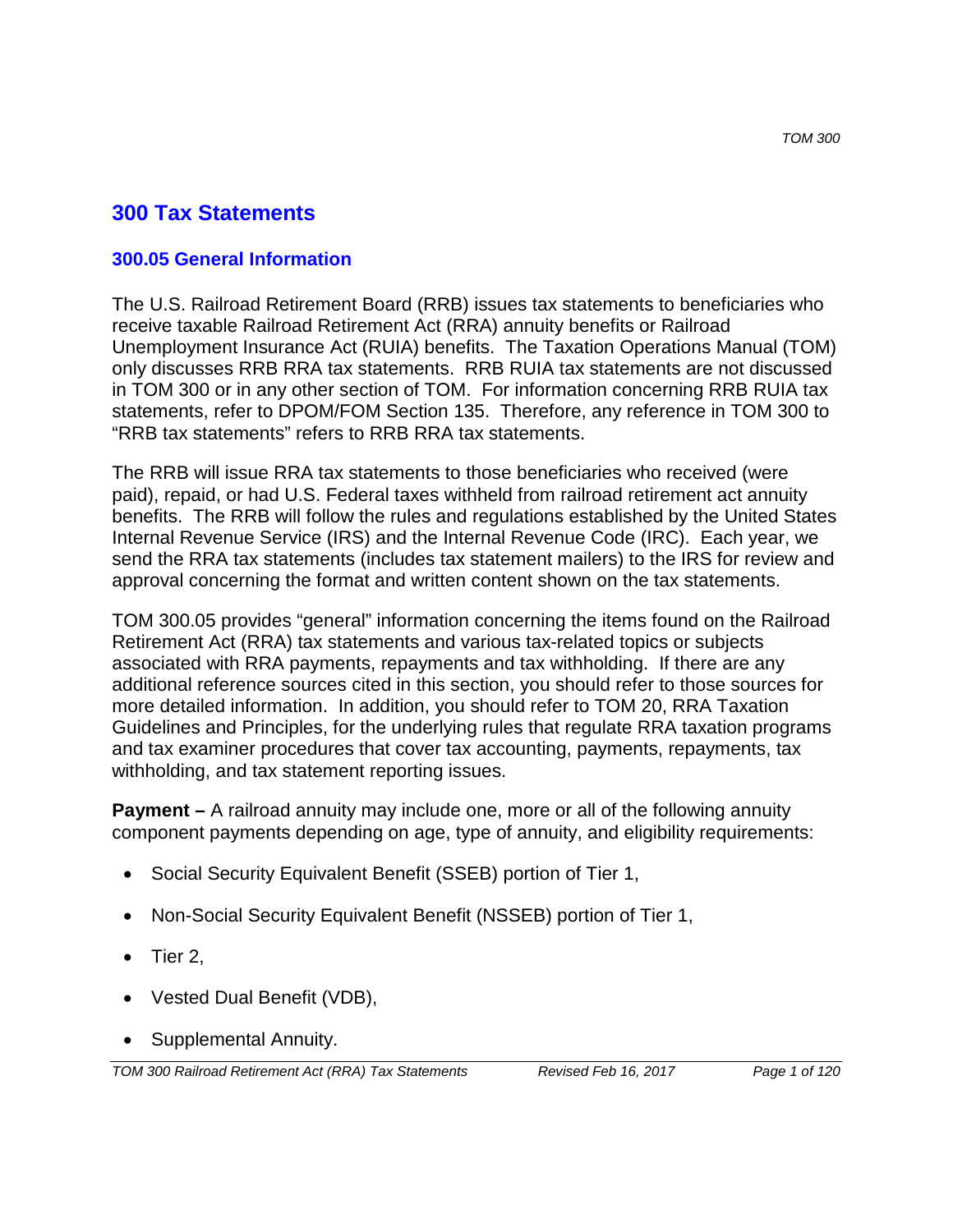NOTE: The tier 1 annuity component may be composed of one or two portions depending on the beneficiary's age and type of annuity. The two portions of tier 1 are:

- SSEB portion of tier 1, and
- NSSEB portion of tier 1.

Therefore, a beneficiary may receive a tier 1 that is all SSEB, all NSSEB, or a combination of both SSEB and NSSEB.

NOTE: The cumulative total of the NSSEB portion of tier 1 and tier 2 payments is referred to as the "Contributory Amount Paid." The contributory amount paid is shown in Item 4 of the Form RRB-1099-R tax statement. Refer to TOM 135.10, Paid Amounts (Paids), for information on payments.

**Repayment –** A repayment or repaid is the return or recovery of an amount previously paid. We use the term "repayment" and "repaid" interchangeably. We report taxable repayments on the tax statements. We do not report nontaxable repayments on the tax statements. There are current year repayments (repayments made in the same year as the payment); prior year repayments (repayments made in the current year for payments that were made in a prior year); or other year repayments (repayments made in the current year for payments that were made in prior years or unknown years). Refer to TOM 135.15, Repaid Amounts (Repaids), and TOM 330, Repayments on Tax Statements, for information on repayments and for cash refunds for overpayments involving current year tax withholding

**Tax Withholding –** The RRB applies U.S. Federal income tax withholding to railroad annuity payments. The tax withholding is computed and based on citizenship and residence. For U.S. citizens, we consider marital status, tax withholding allowances, and additional tax withholding amount requests. For nonresident aliens (NRAs), we consider tax treaty exemption claims. Any election or change in tax withholding is dependent on the type of tax withholding election form(s) completed by the beneficiary and filed with the RRB. **A tax withholding amount is deducted from the gross taxable payment. Therefore, a tax withholding amount is considered a taxable payment. Taxable payments must be large enough to sustain deductions for tax withholding (i.e., tax withholding amounts cannot be greater than the taxable portions of gross payments).** For monthly railroad payments for citizens and NRAs, the tax withholding amount will always be less than the taxable monthly payment. For accrual railroad payments for citizens only, the tax withholding amount will be less than or equal to the taxable accrual payment. Taxes are withheld by railroad annuity component (SSEB, NSSEB, tier 2, VDB and supplemental annuity). Taxes withheld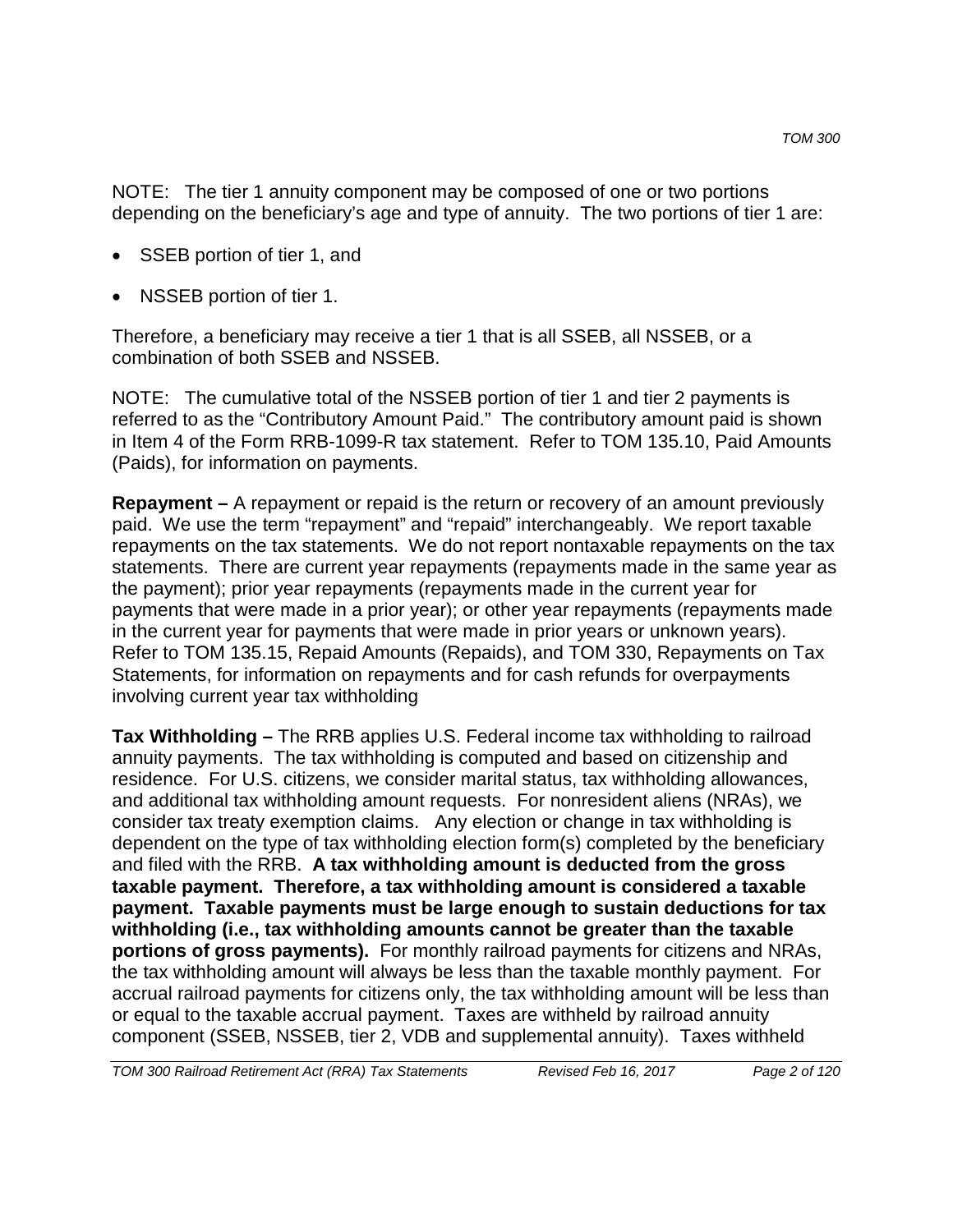from railroad annuity payments are deposited at the U.S. Treasury into either the U.S. citizen tax deposit account (if the beneficiary is taxed under U.S. citizen rules) or the nonresident alien tax deposit account (if the beneficiary is taxed under NRA rules). Taxes actually withheld and deposited during the year are reported on tax statements for that year, associated on IRS records by each individual's or each entity's U.S. taxpayer identifying number (i.e., social security number, individual taxpayer identification number, or employer identification number). Generally, taxable payments shown on all of the beneficiary's tax statements for the year is equal to or greater than the total tax withholding amounts shown on the same tax statements. As a result, there is a taxable payment that corresponds to the tax withholding amount on the tax statement and that payment must be at least equal to the tax withholding amount. In extremely rare circumstances tax statements may show tax withholding amounts without taxable payments. Please refer to TOM 200, Tax Withholding, for information concerning U.S. citizen tax withholding, mandatory U.S. citizen tax withholding, nonresident alien (NRA) tax withholding, tax treaties, and appropriate tax withholding election forms. Please refer to TOM 325, Corrected Tax Statements, for information concerning increasing or decreasing tax withholding amounts on corrected tax statements.

**Tax Refunds -** We issue refund payments of current year U.S. citizen and NRA income taxes. These payments are called, tax refunds. A refund of current year U.S. citizen rule income taxes withheld from RRA payments is issued only if an error is involved and if a specific request has been received. We issue refund payments of current year NRA rule income taxes withheld from RRA payments only if an error is involved. A request for the NRA tax refund is not required. Errors in tax withholding that require a tax refund involve the over-withholding of taxes due to not processing tax withholding election forms or tax treaty exemption claims timely and/or accurately. We ONLY issue tax refunds for RRA taxes withheld in the current tax year. We do NOT issue tax refunds for RRA taxes withheld in prior tax year(s). **Tax refunds are nontaxable payments and are not reported on tax statements.** However, tax refunds are considered in computing tax withholding amount totals shown on our tax statements (i.e., tax refunds reduce tax withholding amounts). Refunds of taxes must be processed as they were originally withheld. Therefore, a tax refund amount is broken down into the appropriate annuity components (SSEB, NSSEB, tier 2, VDB, supplemental annuity) as it was originally withheld.

For tax refund cases, a current year **TAXCOR NORECURR** is posted to the beneficiary's or entity's record showing the following: beneficiary's or entity's U.S. taxpayer identifying number (i.e., social security number, individual taxpayer identification number, employer identification number); the amount of the current year tax refund by annuity component(s); the appropriate tax deposit account code ("1" for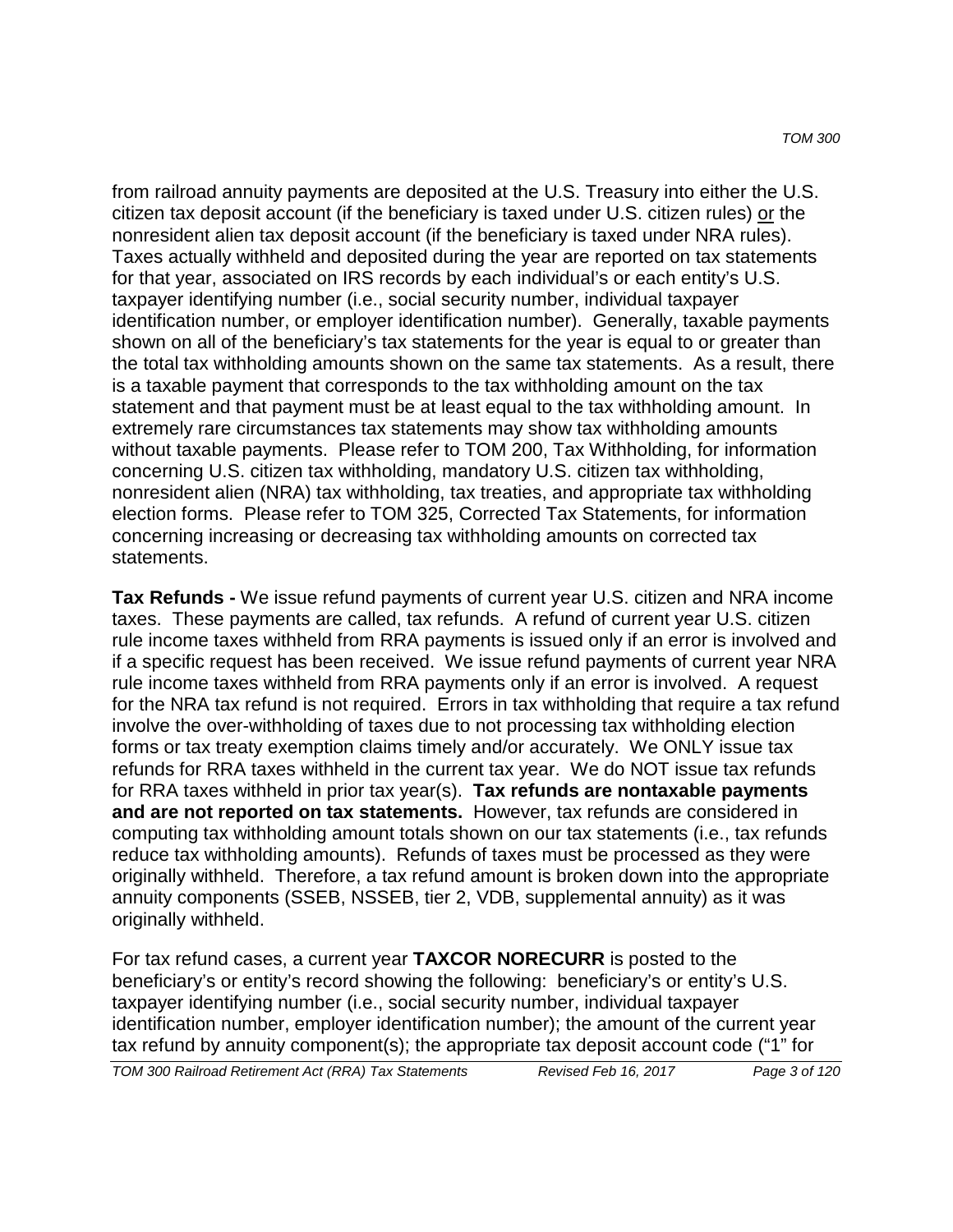U.S. citizen or "2" for NRA) the tax refund will reduce; the beneficiary's or entity's tax citizenship status code and country of residence, and (if refunding NRA taxes) the tax withholding rate percentages (0%, 15% or 30%) that originally withheld the NRA taxes. This TAXCOR NORECURR reduces the appropriate tax deposit account and recovers the taxes previously withheld and deposited to that account, and returns those taxes to the RRB trust funds. In addition, this TAXCOR NORECUR is posted to the tax database (and NORECURR general tax screen). For tax refund cases involving NRA taxes, the case should be bypassed from automated original tax statement processing **using bypass code "013"** to ensure that the refunds are associated with the correct payment records. Refer to TOM 20.35, RRA Taxation Guidelines and Principles – Tax Withholding.

**Taxation of Railroad Annuities -** Railroad retirement, spouse, divorced spouse, survivor (widow and widower), child-in-care, and disability annuities consisting of tier 1, tier 2, and vested dual benefit (VDB) annuity components have been subject to United States Federal income tax since January 1, 1984. Supplemental annuities have been subject to U.S. Federal income tax since November 1, 1966. **For additional information, refer to the SSEB Taxability section and Pension Taxability section shown below.**

The Internal Revenue Code (IRC) requires an annual statement of benefits (i.e., tax statement) to be released to each beneficiary documenting the amounts of benefits paid; the total Social Security Equivalent Benefit (SSEB) portion of Tier 1 amount repaid; and the total amount of U.S. Federal taxes withheld beginning with tax year 1984.

### **Railroad annuities are not taxable by States in accordance with section 14 of the Railroad Retirement Act (45 U.S.C. Section 231m). The RRB will not withhold State income taxes from railroad retirement payments.**

Prior to tax year 1992, the RRB also showed the actual taxable amounts, contribution recovery information, and simplified General Rule information on railroad retirement annuity tax statements. Effective with tax year 1992 and later, these amounts are no longer included on tax statements.

**SSEB Taxability –** The Social Security Equivalent Benefit (SSEB) portion of tier 1 and special guaranty (overall minimum, or OM) benefits are treated in the same manner as a social security benefit for U.S. Federal income tax purposes. The SSEB payments, repayments and tax withholding amounts are shown on the Form RRB-1099 tax statement (for citizens and residents of the United States) or Form RRB-1042S tax statement (for nonresident aliens of the United States). The total "net" SSEB portion of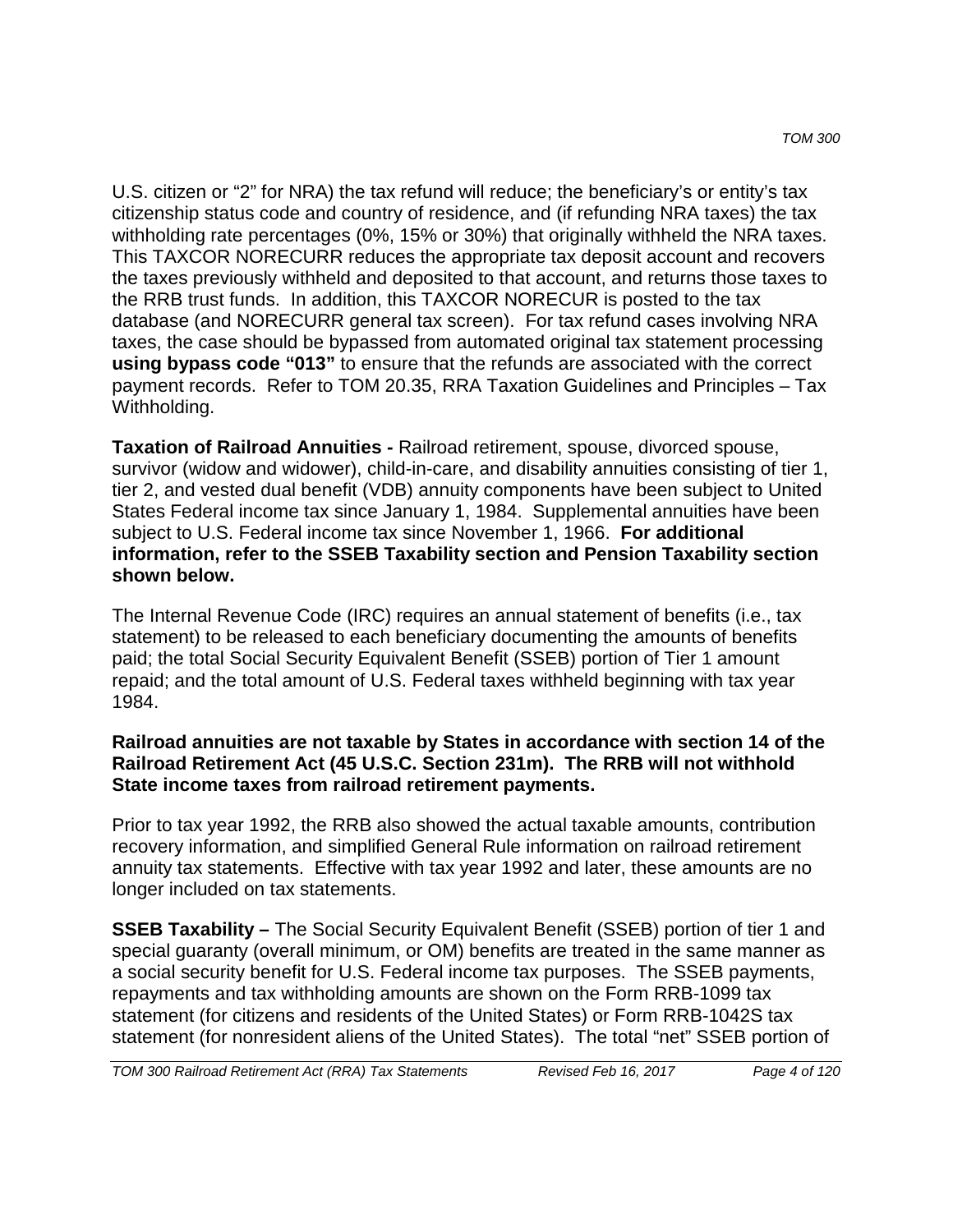tier 1 paid for the tax year is shown in Item 5 of the Form RRB-1099 or Form RRB-1042S. Beneficiaries use the "net" SSEB paid amount when determining their total taxable income for the tax year.

Beneficiaries and tax preparers should be advised to obtain the TXB-25 booklet entitled, Tax Withholding and Railroad Retirement Payments (For Use with Form RRB W-4P), and/or IRS Publication 915, Social Security and Equivalent Railroad Retirement Benefits, to compute the "base amount" used to determine the taxability of the SSEB portion of tier 1 and social security benefits.

**Pension Taxability –** The Non Social Security Equivalent Benefit (NSSEB) portion of tier 1, tier 2, VDB and supplemental annuity benefits are treated as private pensions for U.S. Federal income tax purposes. They are taxed as contributory pension amounts or noncontributory pension amounts. The NSSEB portion of tier 1, tier 2, VDB and supplemental annuity are the pension annuity components of the railroad retirement annuity. The NSSEB, tier 2, VDB and supplemental annuity payments, repayments and tax withholding amounts are shown on the Form RRB-1099-R tax statement (for both U.S. citizen and nonresident alien beneficiaries).

The **NSSEB and tier 2** (shown as the Contributory Amount Paid in Item 4 of Form RRB-1099-R) are the contributory pension amounts. Contributory pension amounts may be partially taxable or fully taxable depending on the presence and use of the employee contribution amount (shown in Item 3 of Form RRB-1099-R). The employee contribution amount is used to determine the nontaxable portion of the contributory amount paid.

**VDB and supplemental annuity** benefits are the noncontributory pension amounts. Noncontributory pension amounts are always fully taxable and do not involve the use of the employee contribution amount.

The **total gross pension paid** for the tax year is shown in Item 7, Total Gross Paid, of Form RRB-1099-R. This total is the cumulative sum of any contributory amount paid (Item 4), VDB (Item 5) and supplemental annuity (Item 6) benefits. Beneficiaries use the total gross pension paid amount when determining their total taxable income for the tax year. The total gross pension paid amount shown may be partially taxable or fully taxable depending on if the beneficiary is entitled to an employee contribution amount and if entitled, how the employee contribution amount is used for the contributory amount paid.

Beneficiaries and tax preparers should be advised to obtain IRS Publication 575, Pension and Annuity Income, and IRS Publication 939, General Rule for Pensions and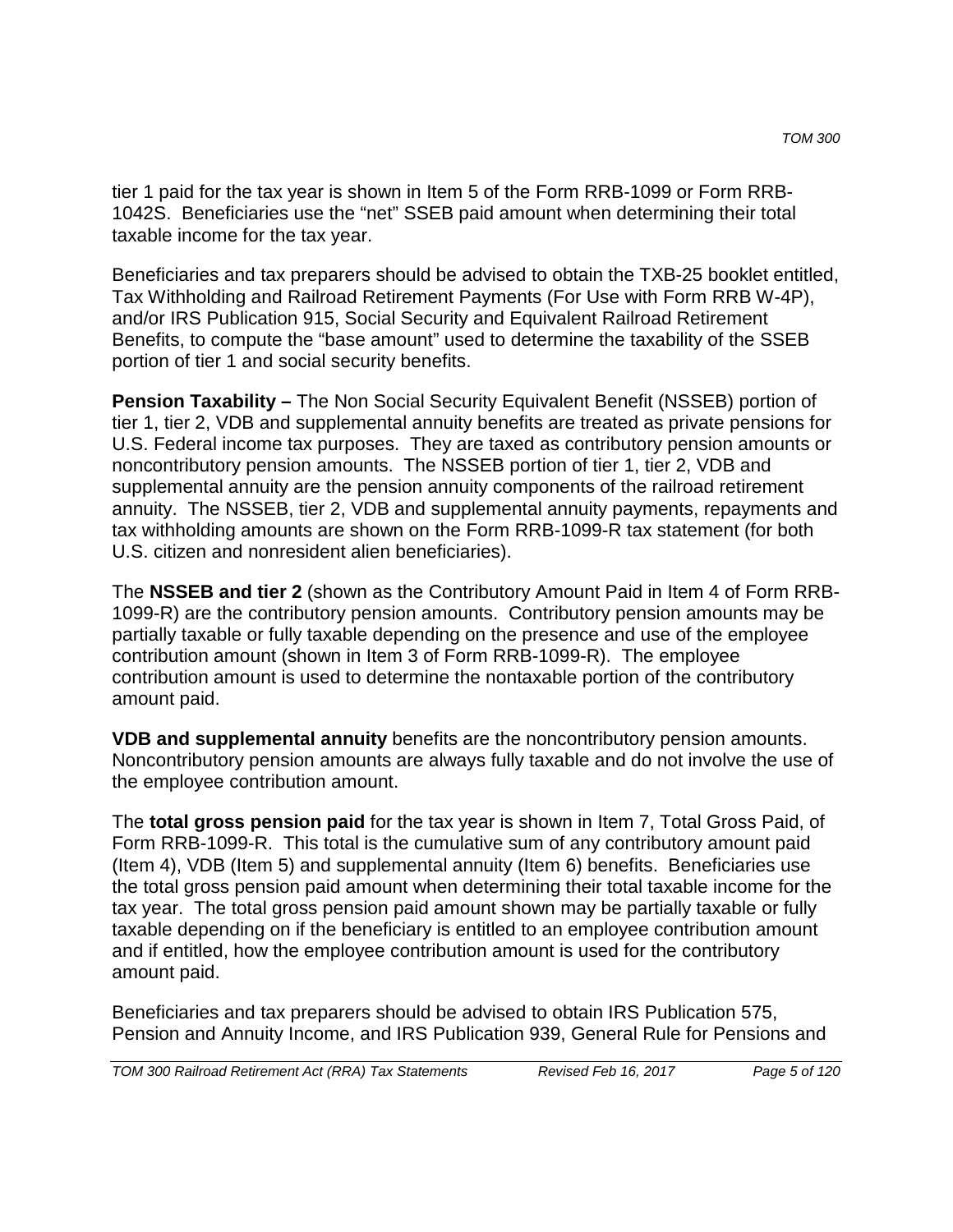Annuities, for more information on the tax treatment of the contributory amount paid, VDB, supplemental annuity; how to use the employee contribution amount; expected return; and how to use the IRS life expectancy actuarial tables.

**Economic Recovery Payments (ERP)** are non-taxable and are not reported on the tax statements. The American Recovery and Reinvestment Act of 2009 (ARRA) provided for a one-time ERP of \$250.00. Although the one-time payment is non-taxable and will not be included on the annuitant's 2009 or 2010 tax statement, ERP information of all payments made has been provided to the Internal Revenue Service (IRS) for their administration of the Making Work Pay Credit (MWPC) provision of the ARRA. Annuitants who worked during 2009 or 2010 will need to report that they received the ERP when completing their federal income tax returns. Failure to do so will cause the IRS to reject the tax return. Annuitants seeking information regarding taxability issues should access the IRS website, www.IRS.gov/recovery.

**NOTE:** The IRS has advised that they have been contacted by tax preparers who have encountered problems when attempting to file tax returns on behalf of their clients. The problems apparently arise from discrepancies in the information they are reporting on behalf of clients, compared to the information that the IRS received from the various agencies that issued the ERPs. The common problems are:

- Offset of the ERP The ERP was issued but withheld due to offset for a Federal or state debt. The ERP is still considered to have been paid to the annuitant. An offset can be confirmed by accessing the ERP TOP File on BoardWalk.
- Direct Deposit The ERP was direct deposited into the annuitant's account. The annuitant does not recall having received the ERP. Payment issuance can be confirmed by checking the PREH 3275 screen.
- Non-receipt of ERP check payment The ERP was issued via paper check and the annuitant does not recall having received the payment or, the payment was lost or stolen. THE ERP is still considered to have been paid to the annuitant. Report the claim of non-receipt to the Clerical Support Unit in TCIS.
- Multiple ERPs The annuitant may have received the ERP on behalf of a dependent and correctly assumed it did not impact the MWPC, but then failed to alert the tax preparer that they (or a spouse) also received an ERP from the same or another agency. The SSA/VA ARRA Payments file on BoardWalk can be useful in determining whether a RRB annuitant could have been issued an ERP by one of the other agencies.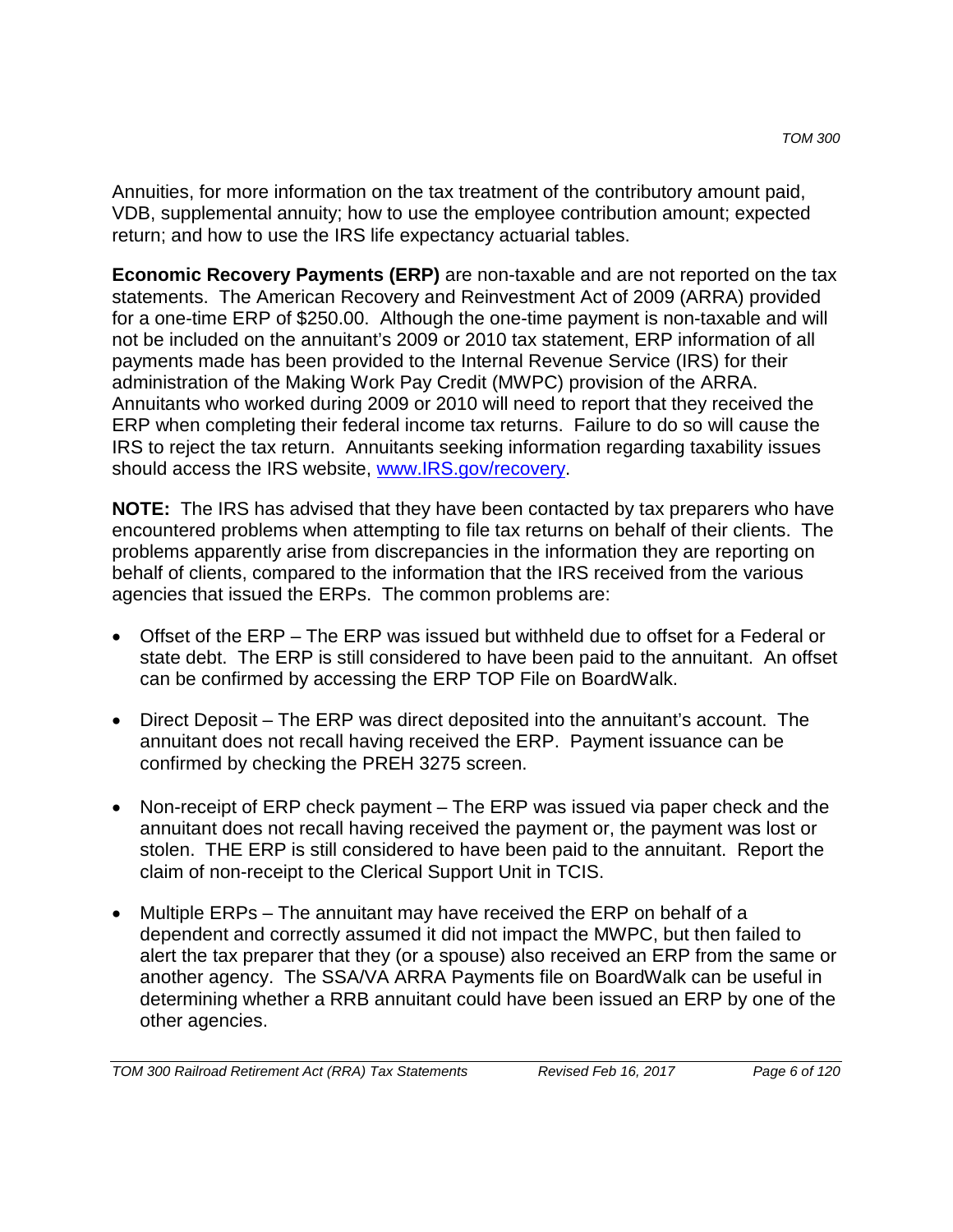These problems have also led the IRS to conclude that they should be prepared for the possibility that inaccurate payment data was provided by the issuing agencies. While the IRS is not aware of any instances where the data provided by the RRB contained such errors, if such an error is identified, immediately notify Policy and Systems via the P&S Inquiry Mailbox. Since the erroneous information will cause the IRS to reject a tax return and the burden of proof rests with the taxpayer (annuitant), prepare a letter drafted on RRB letterhead addressed to the annuitant, confirming that no ERP was issued. Remember to check the SSA/VA ARRA Payments file on BoardWalk to be sure that a payment was not issued by one of the other agencies. IRS will use the letter as documentation for making a manual correction to their records that will allow the tax return to be processed.

**Tax Year -** A tax year covers monthly benefits paid for December of one calendar year through November of the next calendar year, and any one payment only (OPO) or accrual payments made in January through December of that next calendar year. For example, tax year 2006 covers recurring monthly payments for December 2005 through November 2006 and OPO or accrual payments dated January 1, 2006 through December 31, 2006. For taxation purposes, benefits are counted as paid when they are actually issued. In crediting repaid amounts to a tax year, benefits are counted as repaid for the year in which repayment is made and received at the RRB. The amounts shown on tax statements are based on a tax year as defined above; not on a calendar year. Year-end tax statement processing considers all payment, repayment and tax withholding totals for the tax year on the tax statement.

**Death Suppression Applied to Tax Statements -** The term "death suppression" is used to describe the practice of NOT reporting RRA payments after the month of death on tax statements of deceased beneficiaries when we know of the death before tax statements are issued. In order for death suppression to occur, the date of death must be in the tax database (i.e., the Beneficiary Identification/Information Data [PF16] tax screen or ANNTAXR tax record) before year-end tax statement issue (this means that the date of death must be in our records by the end of December of the current year since tax statements for the current tax year are produced and released in early January of the following year).

When death suppression occurs, we report on tax statements the monthly and accrual payments from the start of the tax year through the month of death. We do not report on tax statements any monthly and accrual payments issued after the month of death. Also, when death suppression reporting occurs, any recoveries of death suppressed paid amounts (i.e., payments made after date of death) are not reported as repayments on RRA tax statements. These recoveries are not reported on tax statements because their corresponding payments were not previously reported on tax statements. Refer to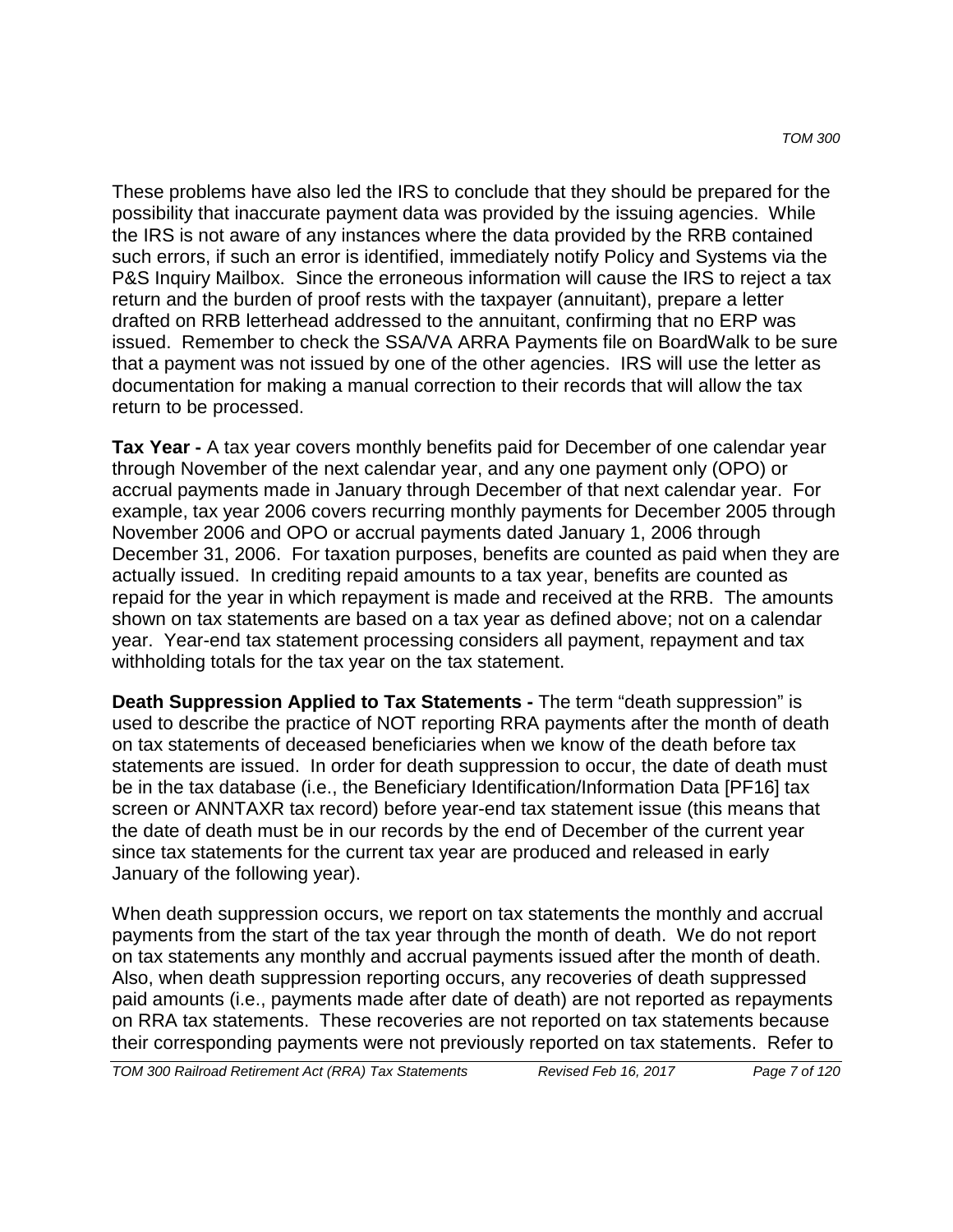TOM 20.10, RRA Taxation Guidelines and Principles – Payments, principle 14, and TOM 20.20, RRA Taxation Guidelines and Principles – Recoveries – Positive Repayment and Negative Payments, principles 1 through 4.

Death suppression only applies to the deceased beneficiary. It does not apply to any auxiliary beneficiaries still alive under the same claim number.

Example: John Smith was issued January through June recurring annuity payments (six months) and two separate accrual payments (April 15 and May 3) in the current tax year. In June, we were informed that John died in April of the current tax year. Based on his April date of death, John is not entitled to the May and June recurring annuity payments or his May accrual payment (all three payments are considered overpayments). John is not entitled to his May accrual payment since the payment was made after his month of death. For year-end tax statement processing, death suppression occurs since we have the date of death in our records at the time of current year tax statement issue. As a result, John's current tax year tax statements show his annuity payments for January through April (four, not six months) and the April accrual payment. Even though we issued the May and June annuity payments (fifth and sixth months) and May accrual payment, John's current tax year tax statements will not include those payments since those annuity payments were made after the month of death (April) and we have the date of death in our records. If the May and June annuity payments and May accrual payment are repaid to the RRB in the same current tax year either as returned checks or a cash refund, those repayments are not reported on the current tax year tax statements since the corresponding payments are not reported.

**Recipients of Tax Statements -** RRB tax statements are issued for a tax year to those who receive taxable railroad retirement annuity payments or those who repaid railroad retirement annuities or those who had taxes withheld during that same tax year. Therefore, RRB tax statements are issued (mailed) to retired (age or disabled) railroad employees; spouses, spouses with a child in care, divorced spouses, recipients of partition payments, and survivors (widow(er)s, estates, trusts, LA payees) of deceased railroad employees. All recipients of tax statements are categorized as either U.S. citizens or nonresident aliens of the United States. **Refer to the sections below concerning recipients of garnishment and partition payments.** See TOM 20.45, RRA Taxation Guidelines and Principles - Who Should Receive Tax Statements, for more information.

**Garnishments -** Railroad retirement annuities are reduced for two types of legal process garnishment payments: 1) alimony, and 2) child support. Railroad retirement annuities are taxable gross of (before) these garnishment deductions. We treat garnishment payments as nontaxable amounts. We do not perform tax withholding on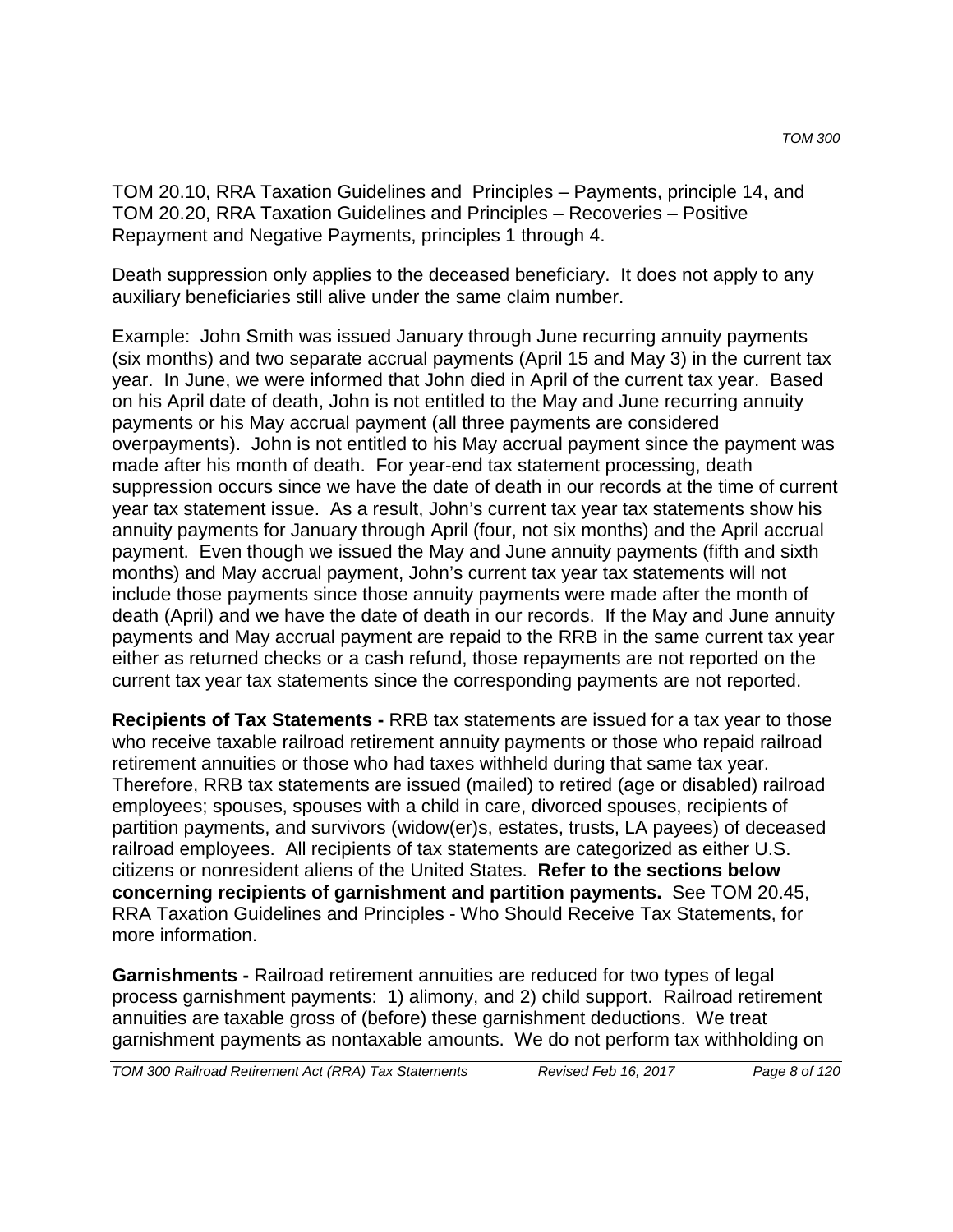these amounts or issue RRA tax statements to garnishment payees. A bypass code of "008" may be shown on the garnishment payee's BENID/INFO (PF 16) general tax screen. Garnishment payment and deduction amounts are shown on the RECURRING (PF 20 and PF 21) and NONRECURRING (PF 22 and PF 23) general tax screens. See IRS Publication 504, Divorced or Separated Individuals, for information about the tax implications of alimony and child support garnishment payments to both the person garnished and the recipient of the garnishment.

**Alimony** - Garnishment payments awarded as alimony are taxable to the recipient. The IRS allows those individuals whose RRA annuity payments are garnished for alimony to take a deduction on their U.S. Federal income tax returns for the amounts garnished. Recipients of garnishment payments awarded as alimony are to include any garnishment payments received as taxable income.

**Child Support** - Garnishment payments awarded as child support are taxable to the person garnished.

**Partition -** Recipients of partition payments will receive tax statements reporting those payments since partition payments are considered taxable to the payee. However, the amount of the partition deduction from the employee's (payer) annuity is not included in the gross payment total reported on the employee's tax statements. Partition deduction amounts are shown on the RECURRING (PF 20) and NORECURRING (PF 22) general tax screens. Recipients of partition payments may elect tax withholding on those payments by filing the appropriate tax withholding election forms with the RRB. Refer to TOM 2215, Partitions.

**Mailing Address on Tax Statements -** The mailing address shown on any RRB issued tax statement is the address that is on RRB records at the time the tax statement is produced OR the address provided by the person requesting a tax statement at the time of request. Recipients of tax statements should review the mailing address shown on the tax statements. If the mailing address shown is incorrect or incomplete, the recipient should contact the RRB and provide the RRB with the correct and complete mailing address. Refer to TOM 307, Undeliverable Tax Statements, for information concerning undeliverable/returned tax statements.

**U.S. Taxpayer Identifying Number (TIN) –** A U.S. TIN is either a social security number (SSN), an individual taxpayer identification number (ITIN) or employer identification number (EIN). Generally, a SSN is assigned to a U.S. citizen; an ITIN is assigned to a nonresident alien (NRA) of the United States; and an EIN is assigned to a deceased beneficiary's estate or trust. The IRC requires a TIN to be shown (reported) on any RRB issued tax statement for identification purposes. However, we will issue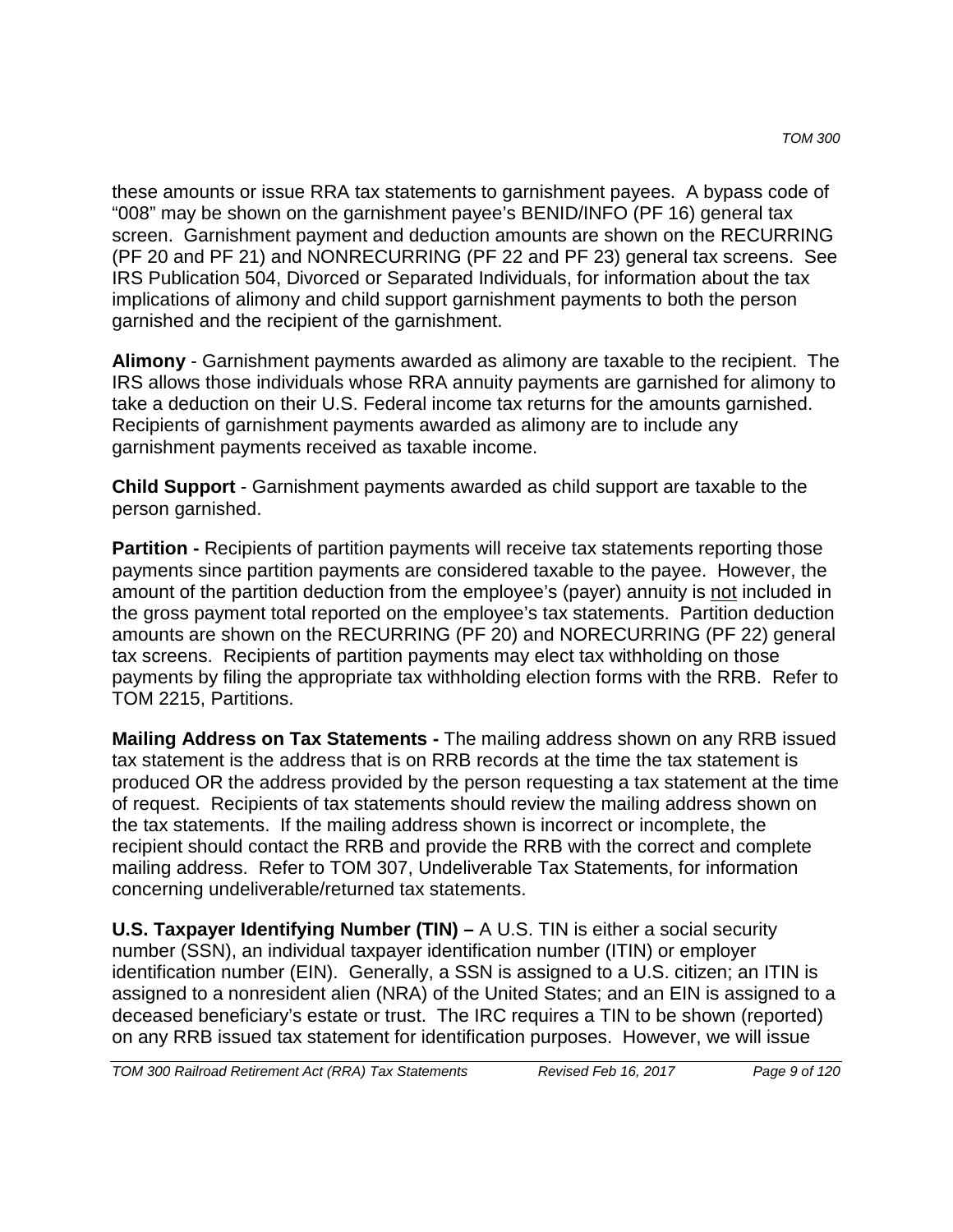tax statements without a TIN if there is no TIN in the beneficiary's RRB records. Safety methods both at the RRB and with outside tax statement printing/mailing contractors are in place to insure that the TIN shown on RRB tax statements are safe and secure from misuse, theft or fraud. If a tax statement erroneously shows an incorrect TIN, refer to the section entitled, Incorrect Taxpayer Identifying Number (TIN) in TOM 325, Corrected Tax Statements.

**U.S. Social Security Benefits –** The RRB does NOT issue tax statements showing social security benefits paid, repaid or any related U.S. Federal income tax withholding from social security benefits. If a beneficiary received social security benefits during the tax year that were paid through the RRB (i.e., RRB has jurisdiction to pay), the beneficiary will receive tax statements showing social security benefits from the Social Security Administration (SSA); not the RRB. If the beneficiary did not receive their tax statement forms from the SSA, the beneficiary should contact their nearest SSA field office; not the RRB. Beneficiaries may contact the SSA on the Internet at www.ssa.gov or call the SSA at 1-800-772-1213. In addition, any Medicare premiums deducted from social security benefits will NOT be included in the Medicare premium total amount shown on the RRB tax statements. Refer to TOM 300.15, Medicare Premium Total Shown on Tax Year 1997 And Later Tax Statements.

**Deductions –** Railroad annuity payments may include deductions. These deductions may be offset from the railroad annuity on a monthly basis and/or from an accrual payment that was paid during the tax year. The two most common types of deductions are for Part B Medicare premiums and U.S. Federal income tax withholding. For a complete list of deductions, refer to the explanation section for Form RRB-1099 and Form RRB-1042S, and the explanation section for Form RRB-1099-R shown below. In addition, refer to TOM 20.15, RRA Taxation Guidelines and Principles – Annuity Deductions (also see TOM 20.20, Recoveries), for information concerning annuity deductions.

**Nontaxable Payments and Repayments –** RRA tax statements only show (report) taxable payments and repayments. However, certain payments and repayments are not taxable and therefore are not shown on tax statements. These nontaxable payments and repayments include:

- Tier 1, tier 2, and VDB benefits paid for a period before December 1983;
- Tier 2 and VDB benefits repaid for a period before December 1983;
- Separation allowance lump sum amounts (SALSA);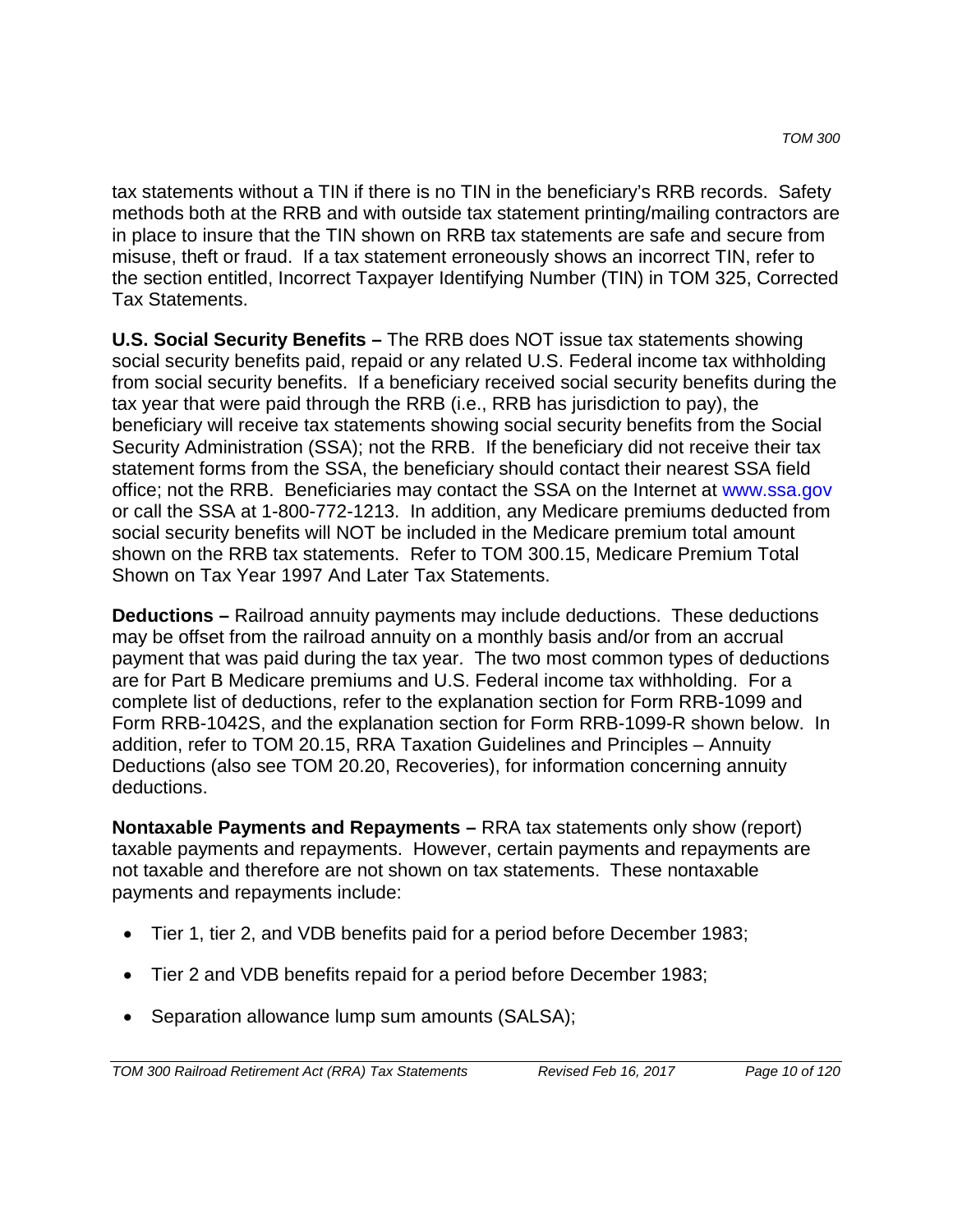- Residual lump sum (RLS) amounts;
- Lump Sum Death Payment (LSDP);
- Over-reimbursements;
- Garnishment payments;
- Tax refund payments of RRA taxes withheld during the "current" tax year; and
- 1974 RRA excess tier 2 tax refund payments (shown on paper or online G-90).
- One-time \$250.00 Economic Recovery Payments

**Types of Tax Statements –** The RRB categorizes beneficiaries by their citizenship status (i.e., country of citizenship). Beneficiaries are either citizens of the United States, or nonresident aliens of the United States. A nonresident alien (NRA) is an individual who is neither a citizen nor resident of the United States. Based on citizenship status, beneficiaries will receive U.S. citizen tax statements or NRA tax statements. Sample copies of the tax statements can be found on the RRB website, www.rrb.gov.

- Annual U.S. citizen tax statements issued by the RRB are reported on two RRA tax statement forms, Form RRB-1099 and/or Form RRB-1099-R, beginning with tax year 1984.
- Annual nonresident alien (NRA) tax statements issued by the RRB are reported on two RRA tax statement forms, Form RRB-1042S and/or Form RRB-1099-R, beginning with tax year 1984.

**Form RRB-1099 and Form RRB-1042S –** The Form RRB-1099 (for U.S. citizens) and Form RRB-1042S (for NRAs) tax statements document the Social Security Equivalent Benefit (SSEB) portion of tier 1 and overall minimum (O/M) special guaranty information (i.e., benefits paid, repaid, and the related U.S. Federal income tax withheld). These two types of payments are treated as social security benefits for U.S. Federal income tax purposes. Forms RRB-1099 and RRB-1042S also documents the workers' compensation amount. Refer to the Workers' Compensation Offset section below for more information. For NRAs, we show the country of legal residence and percentage rate of U.S. Federal income tax withholding (i.e., 0% or 15% or 30%) on Form RRB-1042S. Refer to IRS Publication 901, U.S. Tax Treaties, for information on tax treaties that may reduce or eliminate U.S. tax on benefits if a tax treaty exemption is claimed. In addition, refer to TOM 200, Tax Withholding, for information concerning NRA tax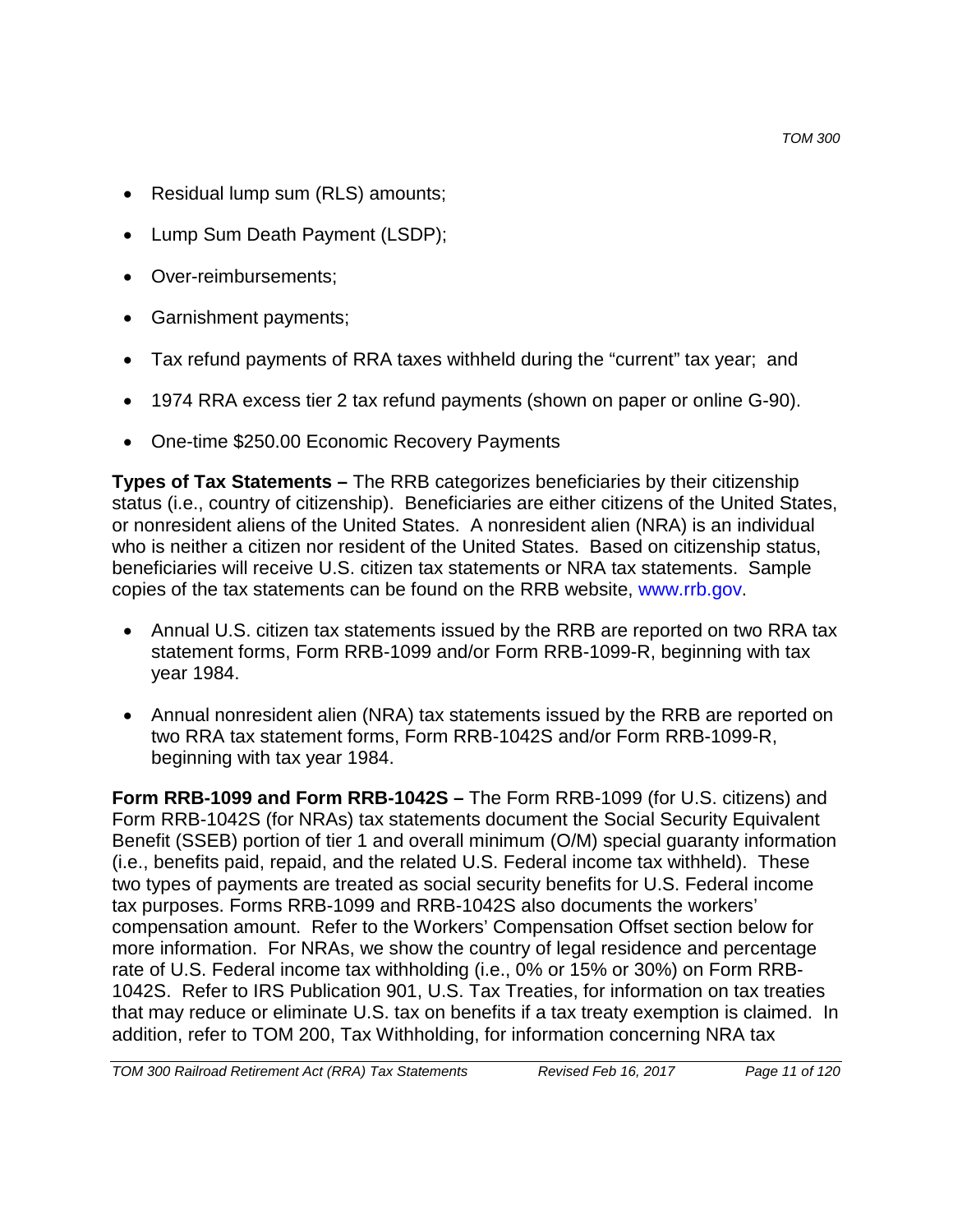withholding, tax treaties, and appropriate tax withholding election forms. Effective with tax year 1992 and later, Form RRB-1099 shows the U.S. Federal income tax withheld from the SSEB portion of tier 1. Prior to tax year 1992, any U.S. Federal income tax withheld from the SSEB was reported on Form RRB-1099-R.

There is one Copy C for Form RRB-1099. There are two copies for Form RRB-1042S (Copy C and Copy B). Copy C is the tax statement copy for the beneficiary. Copy B is the tax statement copy for the IRS and should be attached to the beneficiary's U.S. Federal income tax return(s). You can access the RRB website to view sample copies of the Form RRB-1099 and Form RRB-1042S tax statements. All information shown on original and corrected Form RRB-1099 and Form RRB-1042S tax statements are sent to the IRS.

The gross payment amounts shown on Form RRB-1099 (for citizens) and Form RRB-1042S (for NRAs) are "before" the following deductions:

- U.S. Federal income tax withholding;
- Part B, C, D and/or B Income Related Monthly Adjustment Amount (IRMAA) Medicare premiums;
- Legal process garnishment payments;
- Legal process assignment payments;
- Workers' Compensation offset in the SSEB portion of tier 1 benefit;
- Recovery of Railroad Unemployment Insurance Act (RUIA) benefits received while awaiting payment of the Railroad Retirement Act (RRA) annuity;
- Recovery of current year and/or prior year overpayments of the SSEB portion of tier 1 benefit.

The gross payment amounts shown on Form RRB-1099 (for citizens) and Form RRB-1042S (for NRAs) are "after" the following deductions:

- Social security benefits;
- Age reduction;
- Public service pensions or Public disability benefits;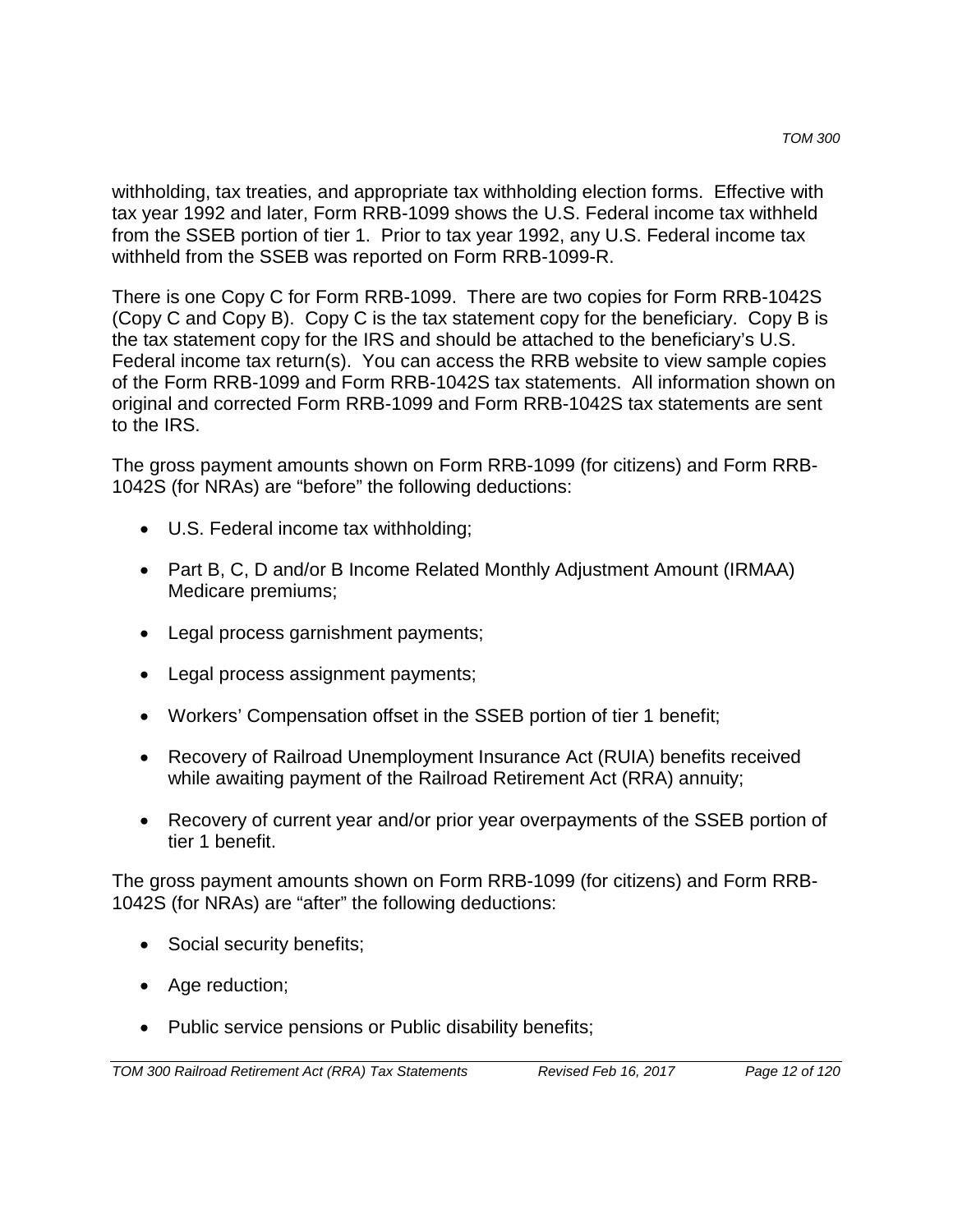- Dual railroad retirement entitlement under another RRB claim number;
- Work deductions;
- Actuarial adjustment;
- Annuity waiver;
- Legal process partition payments.

Refer to IRS Publication 915, Social Security and Equivalent Railroad Retirement Benefits, for additional information concerning Form RRB-1099 and/or Form RRB-1042S. This publication contains explanations of box items and illustrations of these tax statements, and Form SSA-1099/Form SSA-1042S tax statements used by the Social Security Administration (SSA). In addition, refer to IRS Publication 519, U.S. Tax Guide for Aliens, for detailed information on filing requirements for aliens (NRAs) and Form RRB-1042S.

**Workers' Compensation Offset –** The Internal Revenue Code (IRC) requires the RRB to report any workers' compensation offset amounts by which the SSEB tier 1 benefits are reduced during the tax year on Form RRB-1099 (for U.S. citizens) or Form RRB-1042S (for NRAs) tax statements. We include workers' compensation offset amount in the gross SSEB payment amounts reported in Box 3 of Form RRB-1099 (or Form RRB-1042S). The IRC further requires the RRB to separately report the dollar amounts of any workers' compensation offsets included as gross SSEB payments on Forms RRB-1099 or RRB-1042S. We report workers' compensation offset amounts in Box 6 of Forms RRB-1099 or RRB-1042S.

The IRC requires the SSA to report any workers' compensation offset amounts by which SSA benefits are reduced during the tax year as gross SSA payments on Form SSA-1099 (for U.S. citizens) or Form SSA-1042S (for NRAs) tax statements. The IRC further requires SSA to report the dollar amount of any workers' compensation offset amounts included as gross SSA payments on Forms SSA-1099 or SSA-1042S.

See IRC Section 86(d)(3) for the definition of RRB tier 1 payments and SSA benefit payments as including any workers' compensation offset amounts by which these payments were reduced. See IRC Section 6050F(a)(1)(C) for the requirement that the RRB and SSA report on our annual tax statements the amounts of workers' compensation offset amounts included as gross payments on the tax statements. Therefore, both agencies (RRB and SSA) are required by the Internal Revenue Code to report workers' compensation offset amounts on tax statements.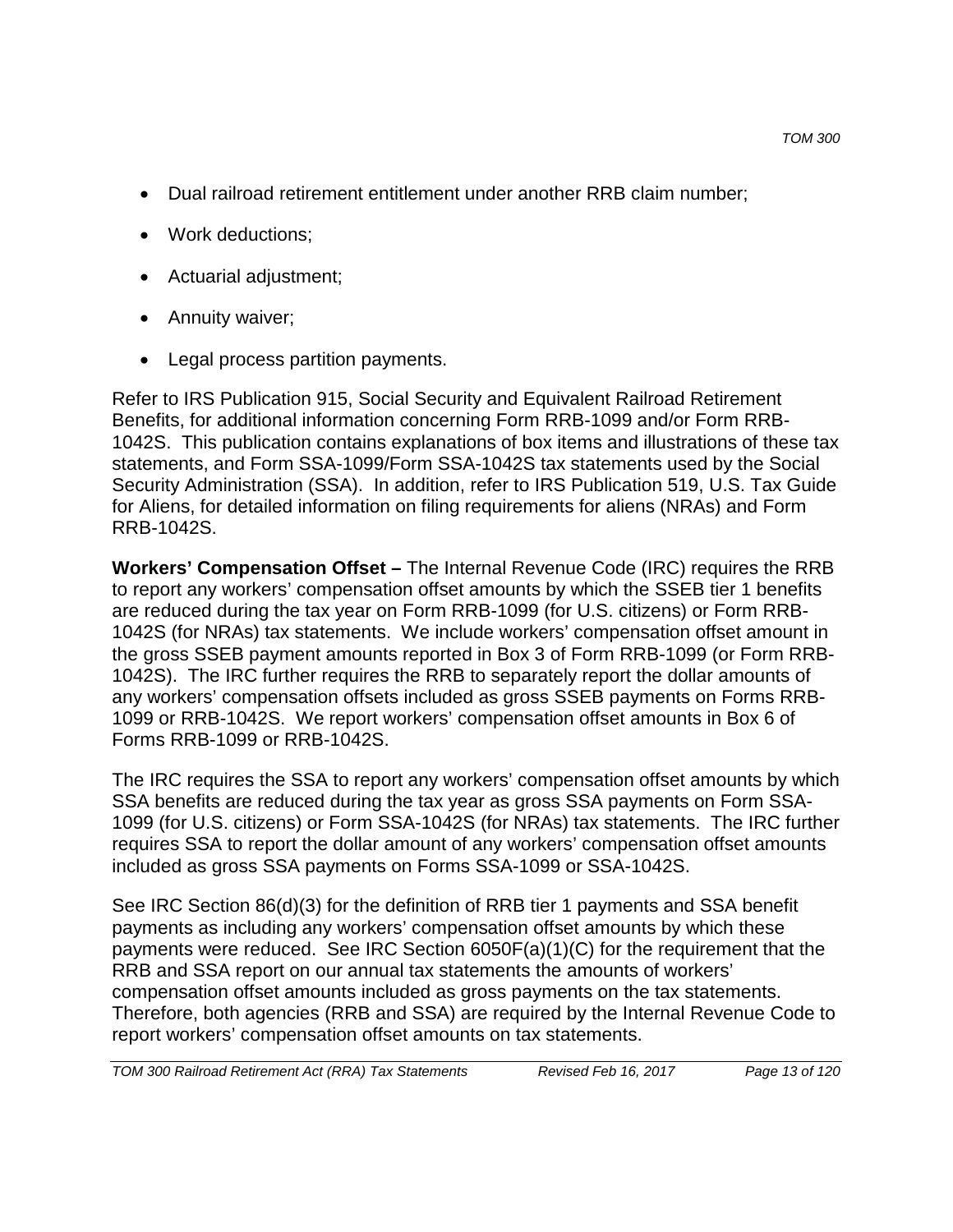**Form RRB-1099-R –** The Form RRB-1099-R tax statement documents the Non-Social Security Equivalent Benefit (NSSEB) portion of tier 1, tier 2, vested dual benefit (VDB) and supplemental annuity information (i.e., benefits paid, repaid, and the related U.S. Federal income tax withheld). Form RRB-1099-R is used for both citizen and NRA beneficiaries. These payments are treated as private pensions for U.S. Federal income tax purposes. The NSSEB and tier 2 are considered contributory pension amounts and are shown as a single combined amount in the Contributory Amount Paid box item on the Form RRB-1099-R tax statement. The VDB and supplemental annuity are considered noncontributory pension amounts and are shown as separate box items on the Form RRB-1099-R tax statement. Form RRB-1099-R also documents the employee contribution amount. The contributory amount paid and employee contribution amount are used in conjunction with each other. Refer to the Contributory Amount Paid section and the Employee Contribution section below for additional information.

For NRAs, we show the country of legal residence and percentage rate of U.S. Federal income tax withholding (i.e., 0% or 15% or 30%) on Form RRB-1099-R. Refer to IRS Publication 901, U.S. Tax Treaties, for information on tax treaties that may reduce or eliminate U.S. tax on benefits if a tax treaty exemption is claimed. In addition, refer to TOM 200, Tax Withholding, for information concerning NRA tax withholding, tax treaties, and appropriate tax withholding election forms.

All the tax information formerly contained on Form RRB-W-2P is on Form RRB-1099-R effective with 1991 tax statements released in January 1992. The G-1099 forms released in years prior to 1984 as statements of supplemental annuities paid were obsolete effective with tax year 1984. Supplemental annuity tax information is included on Form RRB-1099-R effective with tax year 1984.

NOTE: Form RRB-1099-R (12-92) stand alone tax statement is ONLY used for tax years 1991 and earlier duplicate tax statement requests. Form RRB-1099-R (12-92) is NO LONGER used for any requests for original and/or corrected tax statements for tax years 1991 or earlier, and any requests for duplicate tax statements for tax years 1992 and later.

There are three copies for Form RRB-1099-R (Copy B, Copy C and Copy 2). Copy C is the tax statement copy for the beneficiary. Copy B is the tax statement copy for the IRS and should be attached to the beneficiary's U.S. Federal income tax return(s). Copy 2 is the tax statement copy that should be attached to the beneficiary's state, city or local income tax return(s) if required. You can access the RRB website to view a sample of the Form RRB-1099-R tax statement. All information shown on original and corrected Form RRB-1099-R tax statement is reported to the IRS.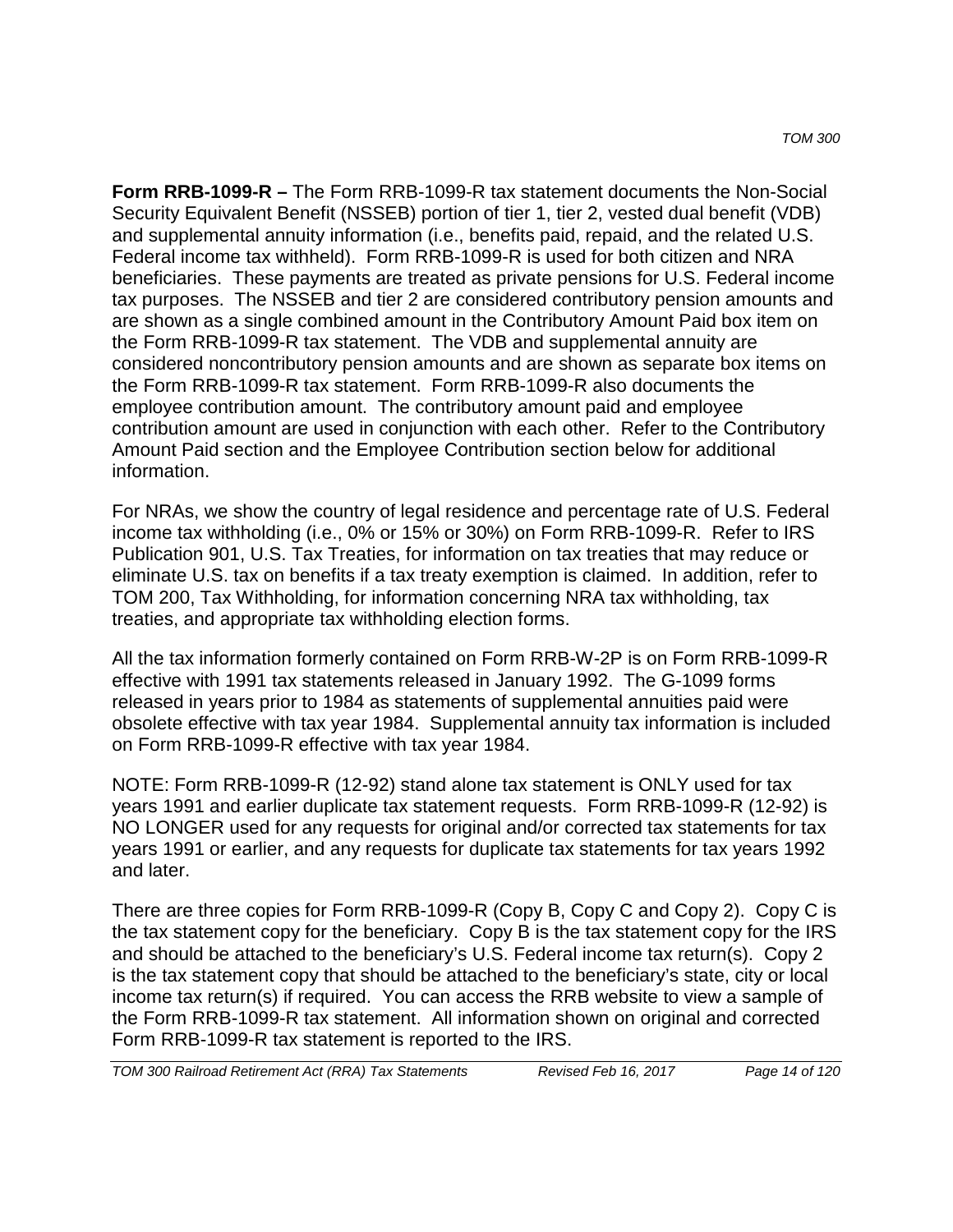The gross payment amounts shown on Form RRB-1099-R are "before" the following deductions:

- U.S. Federal income tax withholding;
- Part B, C, D and/or B Income Related Monthly Adjustment Amount (IRMAA) Medicare premiums;
- Legal process garnishment payments;
- Legal process assignment payments;
- Recovery of Railroad Unemployment Insurance Act (RUIA) benefits received while awaiting payment of the Railroad Retirement Act (RRA) annuity;
- Recovery of prior year overpayments of the NSSEB, tier 2, VDB, and/or supplemental annuity benefits.

The gross payment amounts shown on Form RRB-1099-R are "after" the following deductions:

- Social security benefits;
- Age reduction;
- Public service pensions or Public disability benefits;
- Dual railroad retirement entitlement under another RRB claim number;
- Work deductions;
- Actuarial adjustment;
- Annuity waiver;
- Legal process partition deductions;
- Recovery of a known current year overpayment of NSSEB, tier 2, VDB, and/or supplemental annuity benefits.

Refer to IRS Publication 575, Pension and Annuity Income, for additional information concerning Form RRB-1099-R. This publication also contains explanations of box items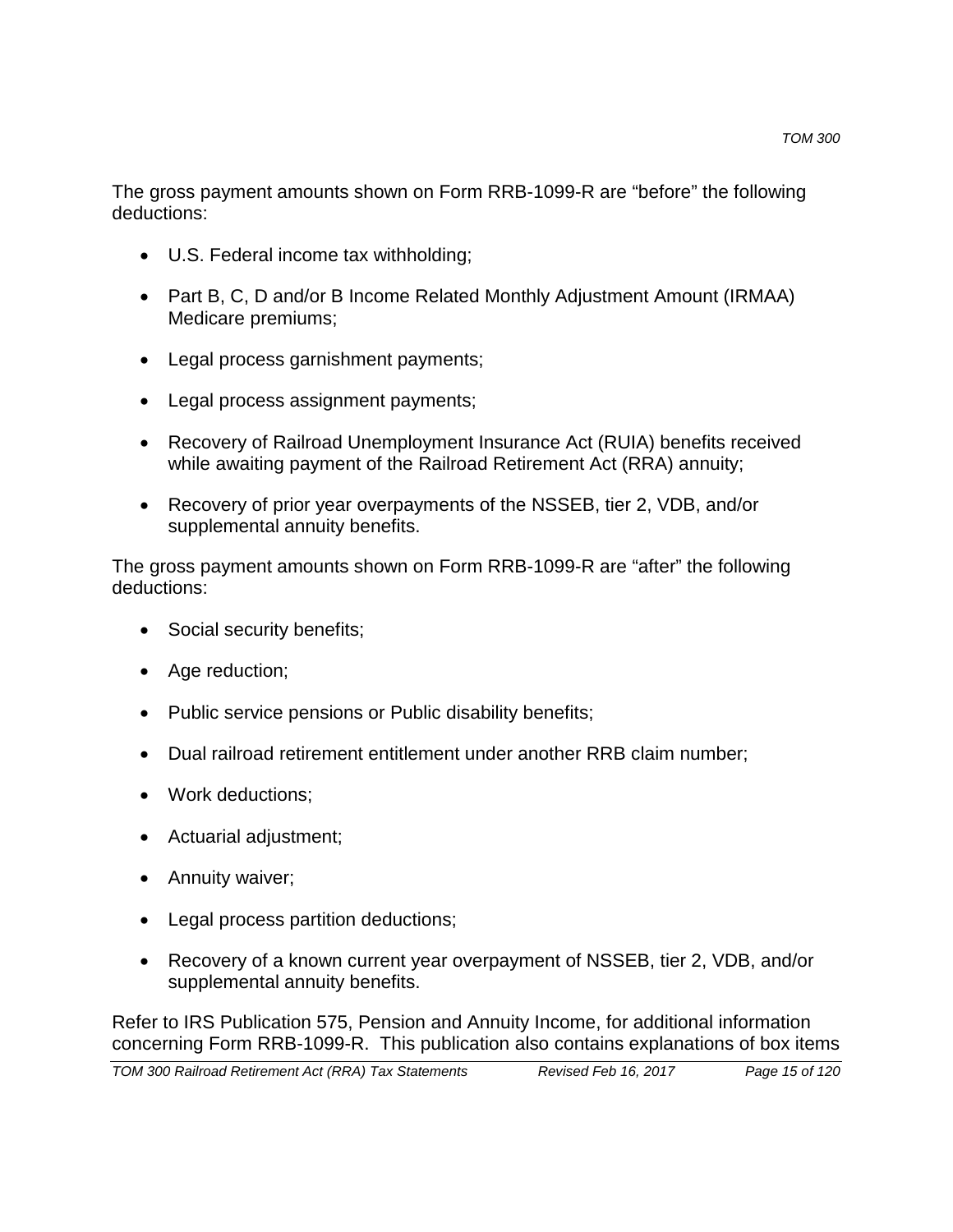and an illustration of the Form RRB-1099-R tax statement. In addition, refer to IRS Publication 939, General Rule for Pensions and Annuities. Lastly, refer to IRS Publication 519, U.S. Tax Guide for Aliens, for detailed information on filing requirements for aliens (NRAs).

**Contributory Amount Paid –** This amount is the gross amount of any NSSEB portion of tier 1 and tier 2 benefits paid in the tax year, LESS any NSSEB and tier 2 repayments made in that same tax year and attributed to that same tax year. Any NSSEB and tier 2 repayments made in an earlier tax year or for an unknown tax year are not included in the contributory amount paid. The NSSEB and tier 2 are contributory pension amounts and are shown in Box 4, Contributory Amount Paid, on Form RRB-1099-R. The contributory amount paid is considered as income and is reported to the IRS.

Amounts shown on the Form RRB-1099-R tax statement are treated like private pensions and taxed either as contributory pension amounts or noncontributory pension amounts. Contributory pension amounts may be fully taxable or partially taxable depending on the presence and use of the employee contribution amount. VDB and supplemental annuities are considered noncontributory pension amounts. Noncontributory pension amounts are always fully taxable and do not involve use of the employee contribution amount.

### **The contributory amount paid and the employee contribution amounts are used in conjunction with each other. To get a full understanding, you should read both the Contributory Amount Paid sections and the Employee Contribution sections (shown below).**

If an employee contribution amount is shown on the beneficiary's Form RRB-1099-R, the beneficiary may be eligible to use some or the total employee contribution amount shown to compute the nontaxable (tax-free) amount of the contributory amount paid. This may reduce the taxability of the contributory amount paid and in turn the amount of taxable income to report on the beneficiary's income tax return(s). If an employee contribution amount is NOT shown on the beneficiary's Form RRB-1099-R, the beneficiary is NOT eligible to use or share the employee contribution amount and the beneficiary's contributory amount paid and total gross paid are fully taxable.

#### **The annuity beginning date (ABD) determines if the contributory amount paid is fully taxable or if the nontaxable amount of the contributory amount paid is partially taxable for the life of the beneficiary or for a specified period of time.**

• For beneficiaries with annuity beginning dates **before July 2, 1986**, the contributory amount paid (NSSEB and/or tier 2) is fully taxable. These annuitants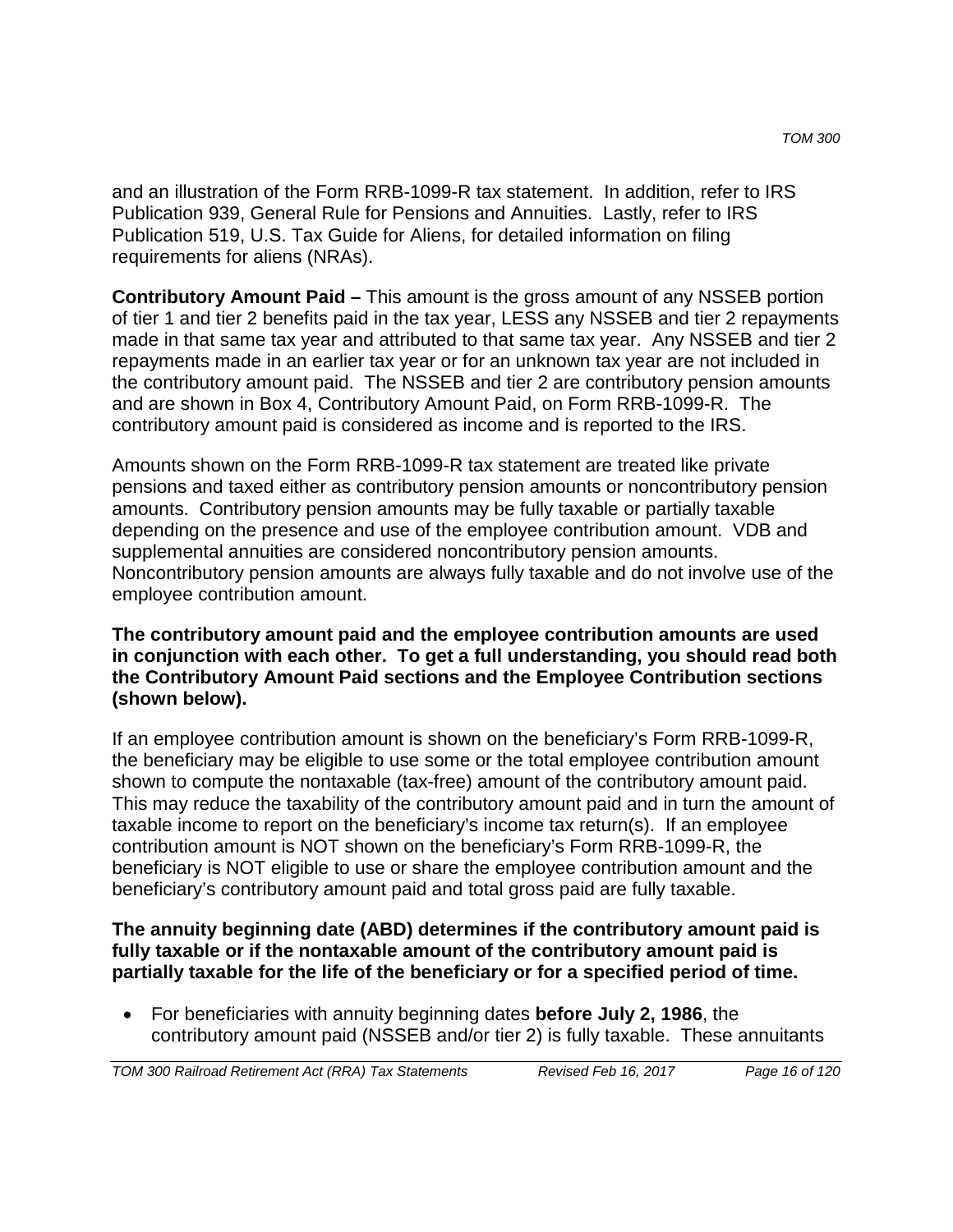cannot use the employee contribution amount (even if shown on Form RRB-1099- R) to compute a nontaxable amount of their contributory amount paid because their employee contribution amount has been fully recovered. Therefore, the total gross pension paid in Box 7 of Form RRB-1099-R is fully taxable.

- For beneficiaries with annuity beginning dates **from July 2, 1986 through December 31, 1986**, the contributory amount paid is partially nontaxable for the life of the beneficiary. These annuitants may use some, or all of the employee contribution amount to compute the nontaxable amount of their contributory amount paid. Once that nontaxable amount is computed, it does not need to be recomputed and can be used for each tax year unless there is a change in the employee contribution amount, annuity beginning date, date of birth used to determine life expectancy, or the number of eligible beneficiaries receiving contributory amounts paid (refer to the section entitled, Changes to the Employee Contribution Amount, shown below). Therefore, the total gross pension paid in Box 7 of Form RRB-1099-R may be partially taxable.
- For beneficiaries with annuity beginning dates **effective January 1, 1987 and later**, the contributory amount paid is partially nontaxable for a specified period of time based on life expectancy as determined by IRS actuarial tables. These beneficiaries may use some or the total employee contribution amount to compute the nontaxable amount of their contributory amount paid. Once that nontaxable amount is computed, it does not need to be recomputed and can be used for each tax year unless there is a change in the employee contribution amount, annuity beginning date, date of birth used to determine life expectancy, or the number of eligible beneficiaries receiving contributory amounts paid (refer to the section entitled "Changes to the Employee Contribution Amount" shown below). Therefore, the total gross paid in Box 7 of Form RRB-1099-R may be partially taxable. However, once the specified life expectancy is met, the employee contribution is considered fully used up, and the contributory amount paid and total gross pension paid are fully taxable.
- The contributory amounts paid of **disabled employee beneficiaries UNDER minimum retirement age are fully taxable** and these beneficiaries cannot use the employee contribution amount. Therefore, the total gross pension paid in Box 7 of Form RRB-1099-R is fully taxable. Minimum retirement age is generally the age at which individuals could retire based on age and service (for example, age 60 with 30 years of railroad service or age 62 with less than 30 years of railroad service). However, once the disabled employee beneficiary reaches minimum retirement age, the beneficiary may use the employee contribution amount shown on his or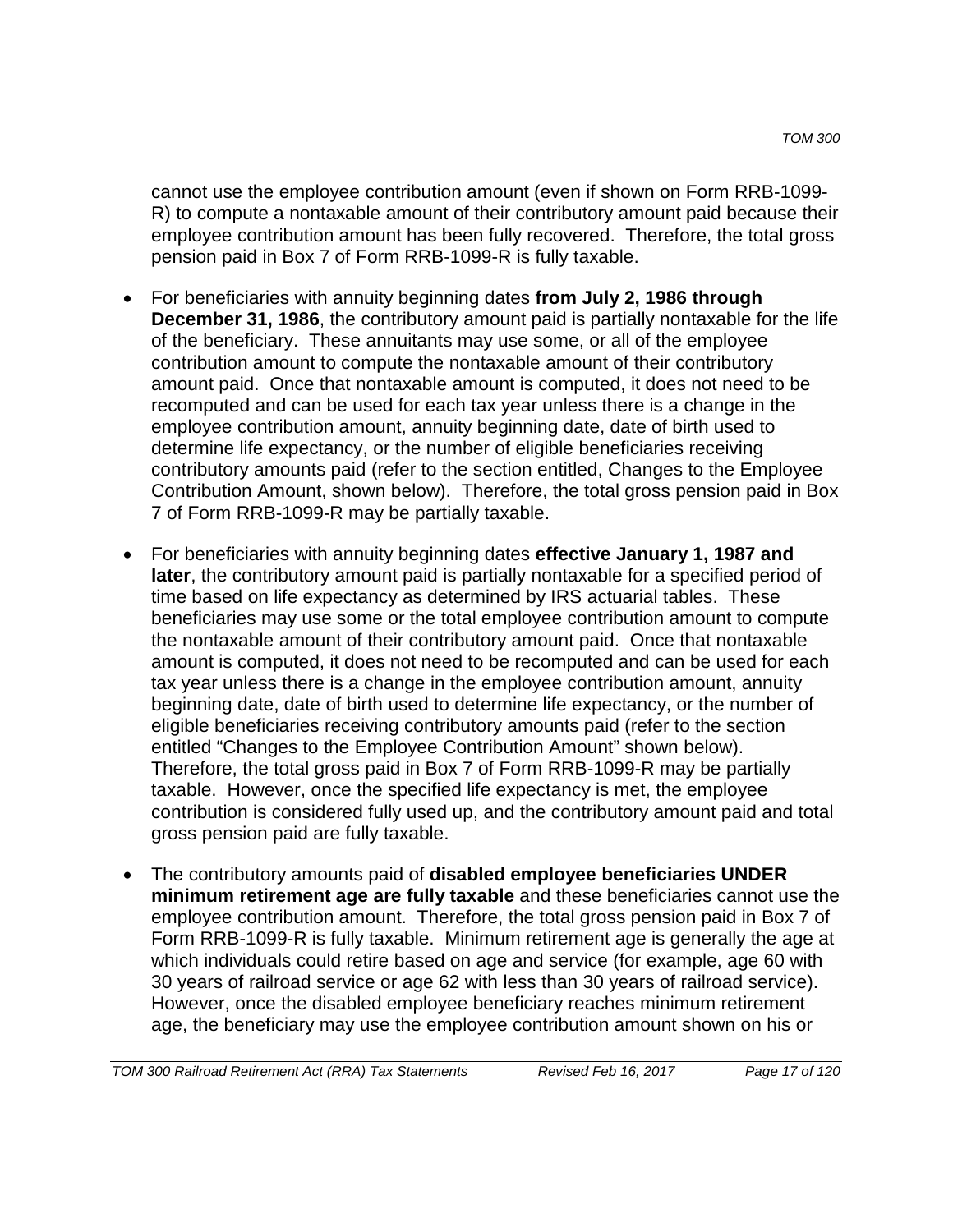her Form RRB-1099-R to compute a nontaxable amount of their contributory amount paid.

Since 1993 (tax year 1992), Form RRB-1099-R shows the total amount of any contributory amount paid (NSSEB and/or tier 2) during the tax year. **The RRB does NOT calculate the nontaxable amount of the contributory amount paid for beneficiaries. It is up to the beneficiary to determine the taxable and nontaxable (tax-free) amounts of the contributory amount paid using the employee contribution amount.** Beneficiaries should contact the IRS or their own tax preparer for assistance in calculating the nontaxable amount of their contributory amount paid. For more information on the tax treatment of the contributory amount paid, VDB, supplemental annuity, and the employee contribution amount, and how to use the IRS actuarial tables, refer to IRS Publication 939, General Rule for Pensions and Annuities, and IRS Publication 575, Pension and Annuity Income.

**Employee Contribution Amount –** This is the amount of railroad retirement payroll taxes paid by the employee that exceeds the amount that would have been paid in social security payroll taxes if the employee's railroad service had been covered under the Social Security Act. The employee contribution amount is reported to the IRS and is shown in Box 3, Employee Contribution, on the Form RRB-1099-R tax statement. The employee contribution amount is shown on the Contribution and Recovered Data general tax screen (CONTRI/RECV, PF 17). The IRS refers to this amount as an employee's cost (investment in the contract). Employee contributions are not a payment or income received during the tax year. Only employee and survivor beneficiaries receive an employee contribution amount on their Form RRB-1099-R. Spouse, divorced spouse and legal process partition payees do not receive nor can share an employee contribution amount. If an employee contribution amount is shown on a beneficiary's Form RRB-1099-R, the beneficiary may be eligible to use the employee contribution amount. If an employee contribution is not shown on a beneficiary's Form RRB-1099-R, the beneficiary is not eligible to use or share any employee contribution amount.

SSEB, VDB and supplemental annuity benefits do not involve use of the employee contribution amount.

The contributory amount paid (NSSEB and tier 2) and the employee contribution amount are used in conjunction with each other. To get a full understanding, you should read both the Contributory Amount Paid sections (shown above) and the Employee Contribution sections.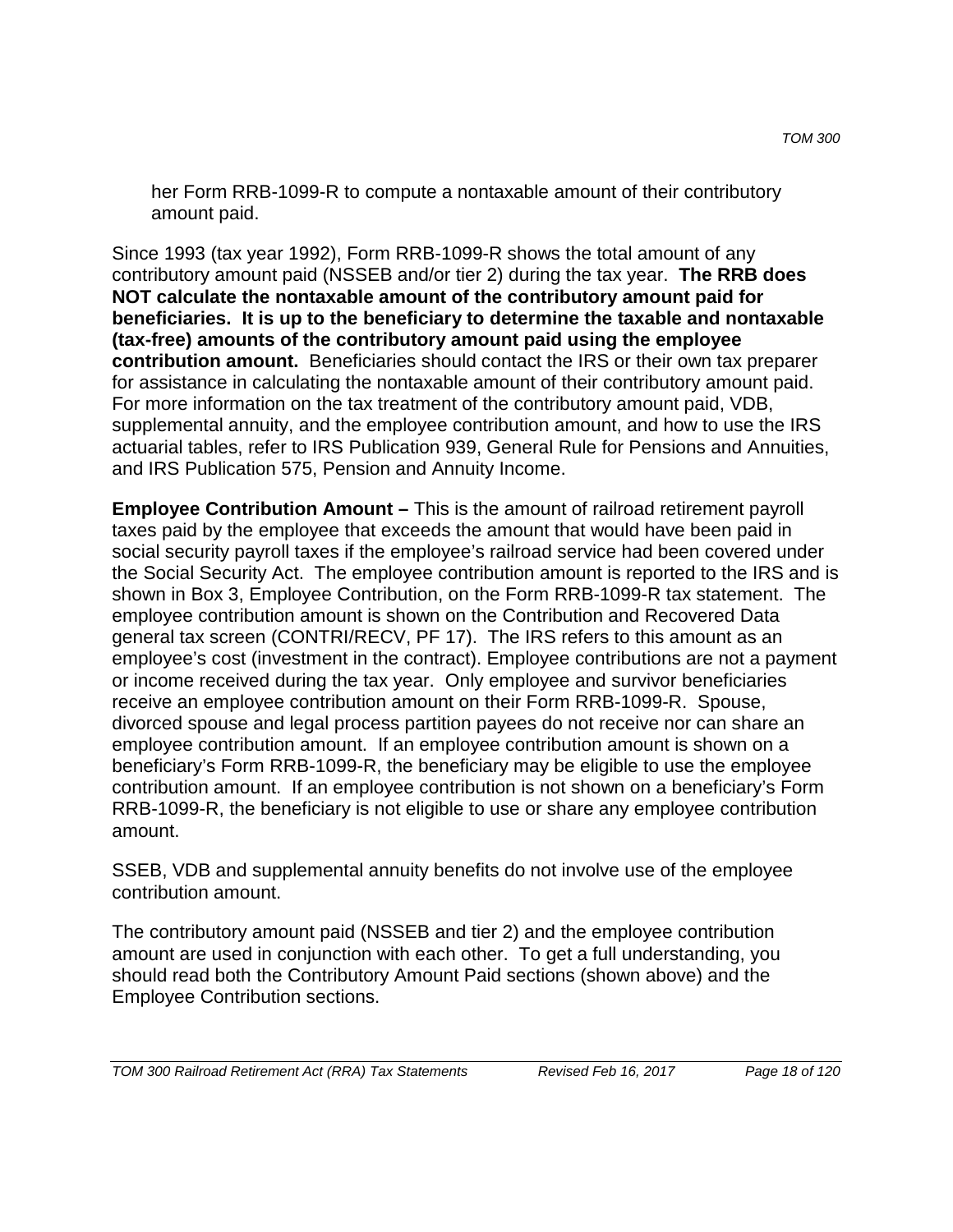**Significance of the Employee Contribution Amount -** The contributory amount paid is considered income and is reported to the IRS. This amount is shown in Box 4, Contributory Amount Paid, on the Form RRB-1099-R tax statement. The contributory amount paid is either fully or partially taxable depending on whether the employee contribution amount has been used to compute a nontaxable (tax-free) portion of the contributory amount paid. If no employee contribution amount is shown on Form RRB-1099-R, then the contributory amount paid (Box 4) and total gross pension paid amount (Box 7) on Form RRB-1099-R are fully taxable.

**The use and recovery of the employee contribution amount is important for beneficiaries since it affects the amount of taxable income to be reported on income tax returns for a tax year. There is a tax savings advantage in using (recovering) employee contributions since it will reduce the taxability of the contributory amount paid and in turn the amount of taxable income to report on income tax return(s).** Beneficiaries may need to share the employee contribution amount (see the section below). Beneficiaries should refer to IRS Publication 575, Pension and Annuity Income, and Publication 939, General Rule for Pensions and Annuities, for more information concerning the tax treatment of the contributory amount paid and use of the employee contribution amount.

**Sharing of the Employee Contribution Amount -** The employee contribution amount shown on Form RRB-1099-R is attributable to the railroad account number. This means that the employee contribution amount must be shared by all eligible beneficiaries currently receiving a contributory amount paid under that same railroad account number.

- If an employee contribution amount is shown on the Form RRB-1099-R, the beneficiary is an **eligible beneficiary** who may use all or some (share) of the employee contribution amount shown to compute the nontaxable portion of their contributory amount paid. Therefore, the contributory amount paid and total gross paid shown on Form RRB-1099-R may be partially taxable.
- If an employee contribution amount is not shown on the Form RRB-1099-R or the beneficiary is a spouse or divorced spouse or a legal process partition payee, the beneficiary is **not an eligible beneficiary** and cannot use or share the employee contribution amount. Therefore, the contributory amount paid and total gross pension paid shown on Form RRB-1099-R are fully taxable.

When more than one beneficiary is or was entitled to a contributory amount paid under the same railroad account number, any eligible beneficiary may not use the entire employee contribution amount shown on their Form RRB-1099-R for themselves. They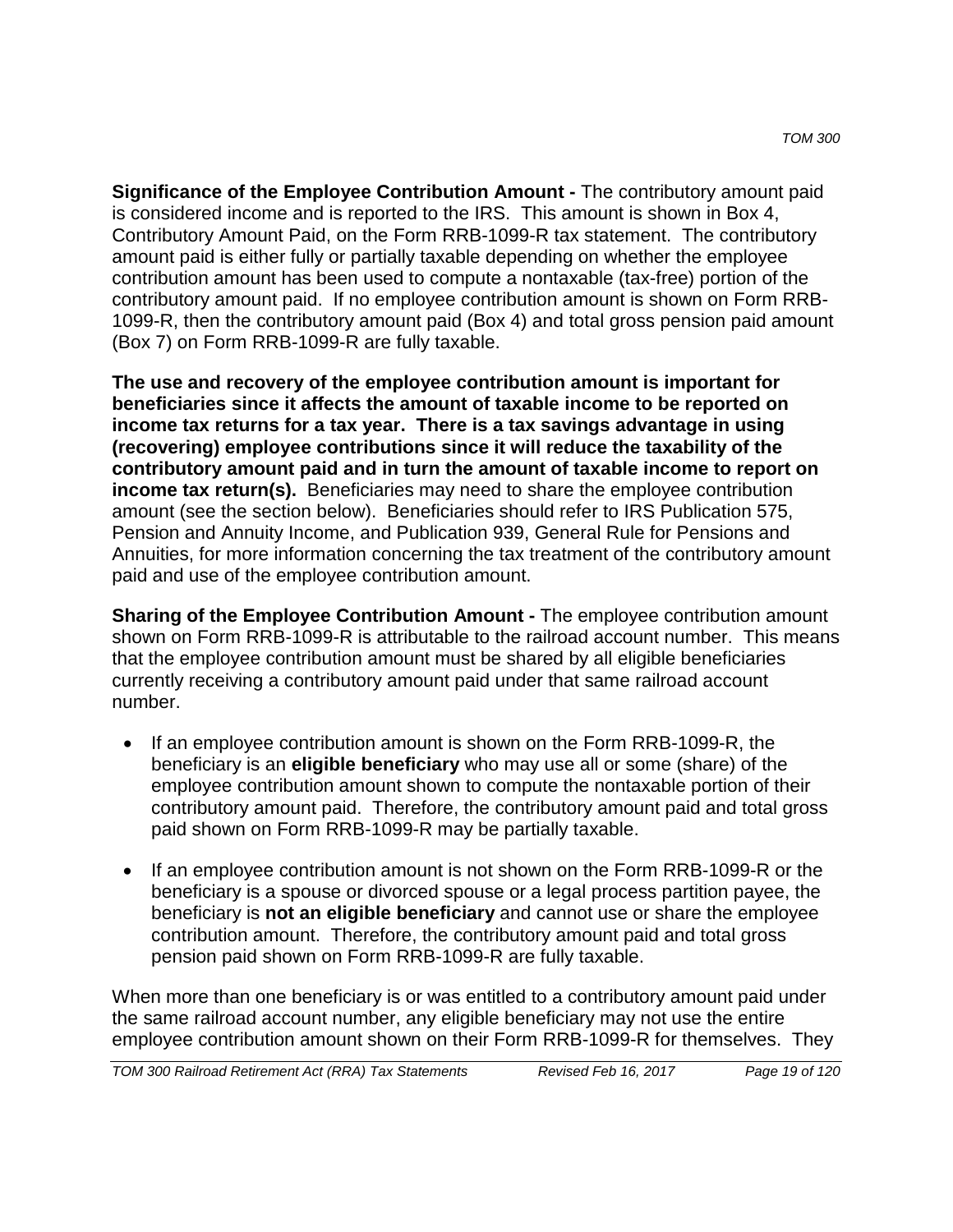must first determine the amount of the total employee contribution amount they are individually entitled to use. The RRB does NOT calculate this information for beneficiaries. That means the beneficiaries (or their tax preparers) must determine:

- 1. The portion of the total employee contribution amount still potentially available for use.
- 2. The portion of that amount that must be shared by those eligible beneficiaries' currently receiving contributory amounts paid.

**Changes to the Employee Contribution Amount -** The employee contribution amount is based on the latest railroad service and earnings information available on the RRB's records at the time of year-end tax statement processing. Railroad service and earnings information (and the corresponding employee contribution amount) often changes in the first year after an employee retires from railroad service. That is when the employee's final railroad service and earnings information is furnished to the RRB by his or her employer. Each December, we run a mass adjustment operation called, the SCORE Run that updates the employee contribution amount if earnings information changes.

The SCORE Run is performed after the first post period in December. The updated employee contribution amount from the December SCORE Run is used in year-end tax statement processing in January. This means that the employee contribution amount shown on the automated original Form RRB-1099-R released in January will show the employee contribution amount determined from the previous December SCORE Run. Only eligible beneficiaries will show an employee contribution amount on their Form RRB-1099-R. At the time of Form RRB-1099-R tax statement issue, the employee contribution amount reported on that tax statement is the latest amount shown on the tax database. The updated employee contribution amount may increase or decrease from the previous amount. As a result, the employee contribution amount shown on the most recent Form RRB-1099-R may have increased or decreased from a previously issued Form RRB-1099-R. The previously issued Form RRB-1099-R is still correct since that was the employee contribution amount shown in the tax database at the time of tax statement issue. However, the latest employee contribution amount now shown should be used for the current tax year and for prior tax years.

NOTE: The Recalculate for Service and Compensation Updated to EDM (RESCUE) system was developed in 2006. RESCUE updates beneficiaries' records based on the receipt of additional earnings and may update (change) the employee contribution amount. RESCUE was first run in July, 2006. Due to additional earnings, RESCUE may update the employee contribution amounts for cases in which the employee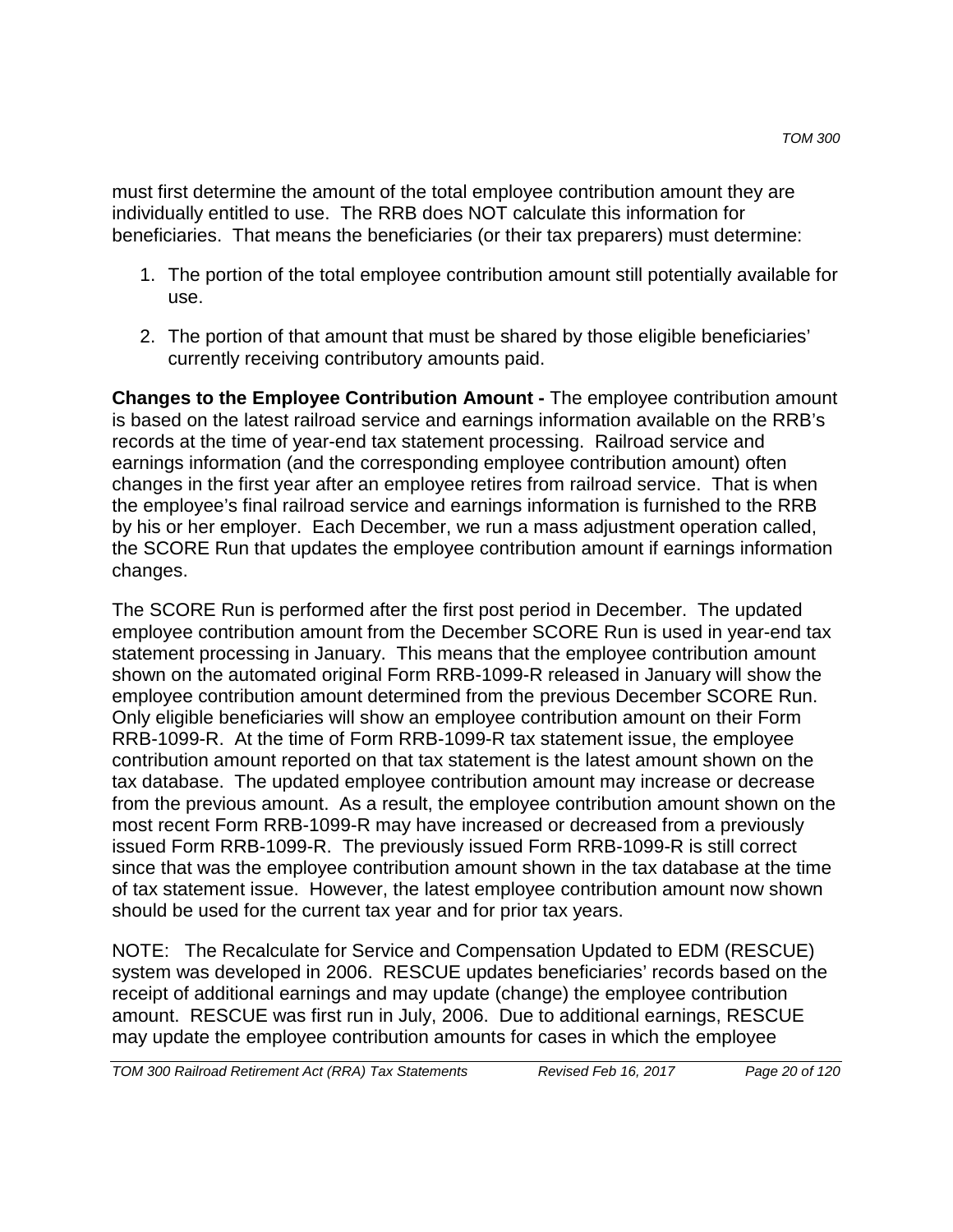contribution amount was constant for years. RESCUE runs may update the employee contribution amount in the tax database (and general tax screens). Therefore, the employee contribution amount may be updated (changed) either by the SCORE run in December or any RESCUE run during the year.

Any change in (1) an employee contribution amount; (2) any eligible beneficiary's date of birth used to determine life expectancy or (3) any eligible beneficiary's railroad retirement annuity beginning date (ABD) will affect the nontaxable amount of the contributory amount paid. These changes are fully retroactive to the beneficiary's correct ABD.

In addition, any change in the total number of eligible beneficiaries receiving contributory amounts paid will affect the nontaxable amounts of these beneficiaries. This change is retroactive to the date on which the number of eligible beneficiaries changed.

Since changes are retroactive, the nontaxable amount of the contributory amount paid should be recomputed. This could affect the taxable amounts reported to the IRS on prior income tax returns. Generally, an increase in the employee contribution amount is advantageous, as it will yield a larger nontaxable amount. However, a decrease in the employee contribution amount may be disadvantageous since it may result in an increased tax liability. In any case, beneficiaries should determine if any change in their employee contribution amount would require them to file original or amended Federal income tax returns for prior tax years. As previously stated, the RRB does NOT calculate the nontaxable amount of the contributory amount paid for beneficiaries. It is up to the beneficiaries (or their tax preparers) to determine the taxable and nontaxable (tax-free) amounts of the contributory amount paid using the employee contribution amount.

NOTE: Manually produced original and corrected Form RRB-1099-R tax statements released throughout the calendar year for any tax year should use the latest updated employee contribution amount as shown on the Contribution and Recovered Data (CONTRI/RECV, PF 17) general tax screen. This only applies to eligible beneficiaries entitled to receive an employee contribution amount. There is wording on the back of the citizen and NRA tax statement mailers and TXL -1099-R general explanation letter which informs beneficiaries that the employee contribution amount shown is the latest reported employee contribution amount. The wording also states that the employee contribution amount shown is retroactive and to use the latest reported employee contribution amount on the most recent Form RRB-1099-R when filing and/or amending income tax returns. Generally, we do not identify cases where only the employee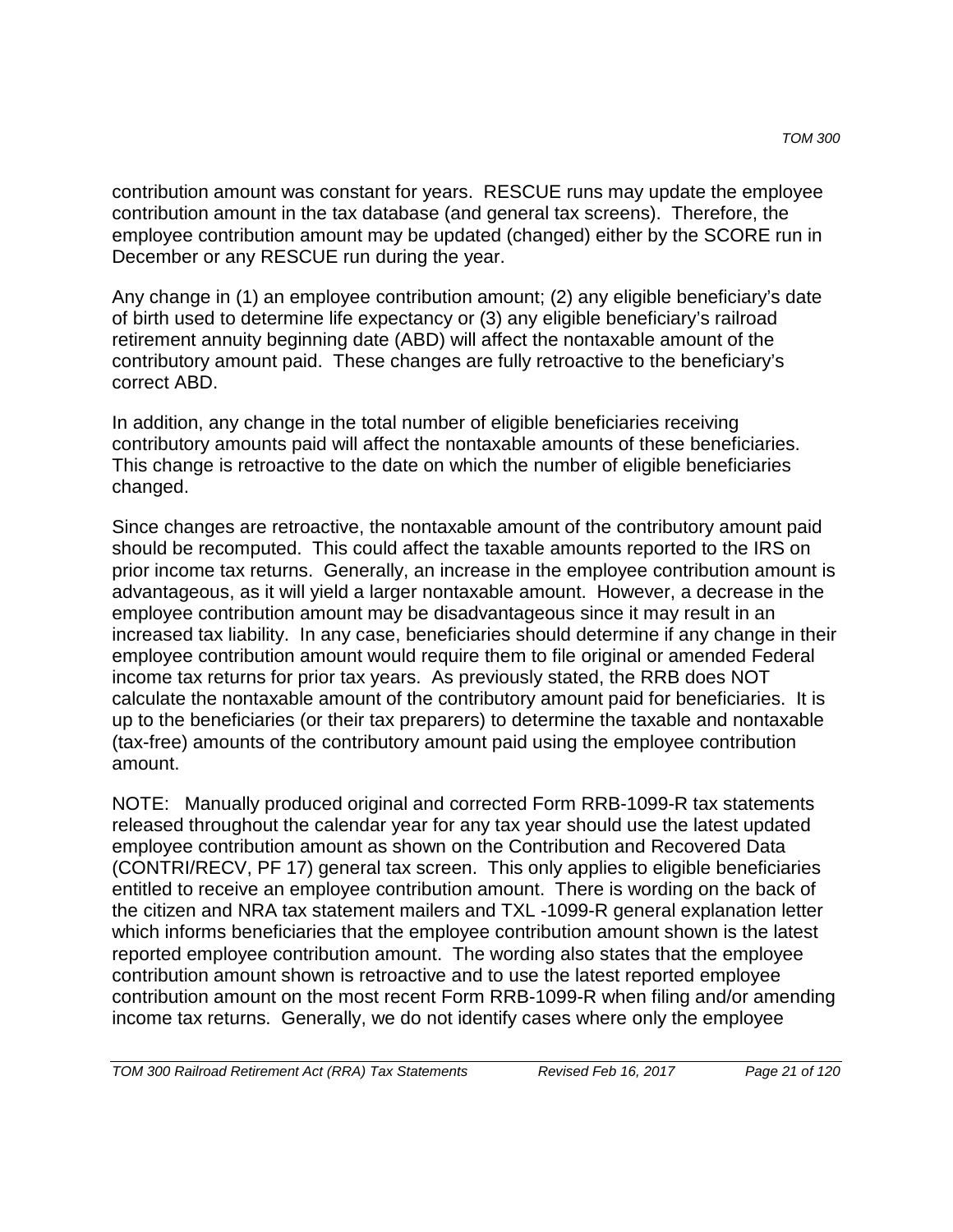contribution amount changed and issue corrected Form RRB-1099-R with the current employee contribution amount.

**Medicare Premium Total -** On the RRB tax statement forms (Form RRB-1099; Form RRB-1042S; Form RRB-1099-R) prior to tax year 1997, there was no box item on the tax statements that reported beneficiaries' total Part B Medicare premiums deducted from their railroad retirement annuity payments. However, effective with tax year 1997 through 2010 tax statement forms (Form RRB-1099; Form RRB-1042S; Form RRB-1099-R), there is a separate box item on each tax statement entitled, MEDICARE PREMIUM TOTAL. An amount shown in this new box item represents the beneficiaries' total Part B Medicare premiums deducted from their railroad retirement annuity payments during the tax year. Effective with tax year 2007 and later, the Medicare premium total amount includes the total Medicare Part B and/or B Income Related Monthly Adjustment Amount (IRMAA) withheld from the beneficiaries' annuity payments. Effective with tax year 2011 and later, the Medicare premium total amount includes the total Medicare Part B, C, D and/or B IRMAA premiums withheld from the beneficiaries' annuity payments. The Medicare premium total is shown in box 11 of the Form RRB-1099; box 13 of the Form RRB-1042S; and box 12 of the Form RRB-1099- R. The Medicare premium total is for informational purposes only. The RRB is not legally obligated by IRS to report the Medicare premium total on RRB tax statements.

However, if beneficiaries' Medicare premiums were deducted from their social security benefits; paid by a third party (i.e., state); or paid by direct billing (quarterly or annual), the RRB will not report those Medicare premiums in the MEDICARE PREMIUM TOTAL box item on the tax statements since information concerning those premiums is not available in the tax database. In addition, Medicare premium refunds are not included into the Medicare premium total reported on the tax statements.

If Medicare premiums are deducted from railroad retirement annuity payments, then the Medicare premium total will normally be shown on Form RRB-1099 (for citizens) and Form RRB-1042S (for NRAs). However, if the beneficiary is not required to receive a Form RRB-1099 or Form RRB-1042S (i.e., beneficiary is not receiving, repaying, and/or had tax withheld from SSEB benefits), then the Medicare premium total will be reported on Form RRB-1099-R since that is the only tax statement that the beneficiary will receive. For more information concerning the Medicare Premium Total, refer to TOM 300.15, Medicare Premium Total shown on Tax Year 1997 and Later Tax Statements.

NOTE: If the beneficiary received social security benefits that were paid through the RRB, the beneficiary should receive Form SSA-1099 (for citizens) or Form SSA-1042S (for NRAs) and Notice 703 from the Social Security Administration (SSA). If the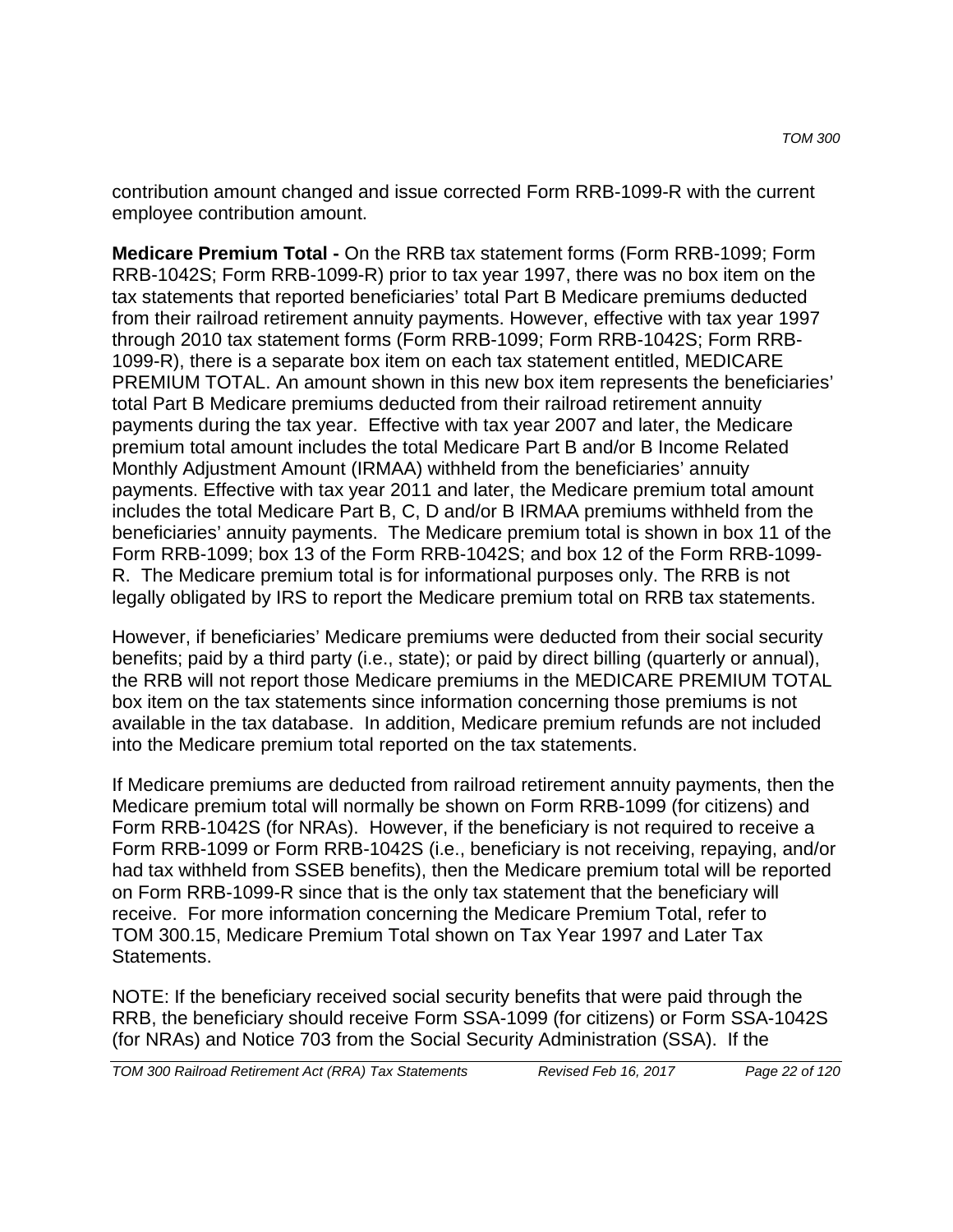beneficiary does not receive the SSA forms, the beneficiary should contact the SSA not the RRB for these forms.

**Release of Original Tax Statements -** The IRC requires that "original" Forms 1099, 1099-R and 1099C tax statements be furnished to recipients by January 31 of the year following the close of the tax year. In addition, the IRC requires that "original" Form 1042S tax statements be furnished to recipients by March 15 of the year following the close of the tax year. Information shown on original tax statements is reported to the IRS by the RRB each year (usually in February and August). In addition, all original tax statements are uploaded to the Statement general tax screen (PF 15) for reference. There are two ways to release original tax statements: 1) Automated Tax Statement Mailers, and 2) Manually Produced Tax Statements. Refer to TOM 305.05, Release of Original Tax Statements, and TOM 305.10, Due Date, for more detailed information.

- Automated Original Tax Statement Mailers The color ink automated annual tax statement mailer packets are produced and issued by the outside printing/mailing contractor. These mailer packets contain the "original" tax statements and the vast majority of our beneficiaries receive the mailers each January. These mailers measure 8.5 x 14 inches in length and are in color. The original tax statements are shown on the front of the automated mailer. The General Information and Explanation of Tax Statement Box Items sections are shown on the back of the automated mailer. Information shown on the automated original tax statements is reported to the IRS by the RRB each year (usually in February). No letters are released with the automated tax statement mailers since all necessary information is contained on the back of those mailers. You may view samples of the current tax year original citizen and NRA tax statement mailers by accessing the RRB website, www.rrb.gov.
	- o The two automated annual citizen tax statements are combined into a single mailer packet, Form RRB-1099/1099-R. This mailer packet contains a blue and white Copy C of Form RRB-1099, and green and white Copy B, C and 2 of Form RRB-1099-R.
	- $\circ$  The two automated annual NRA tax statements are combined into a single mailer packet, Form RRB1042S/1099-R. This mailer packet contains black and white Copies B and C of Form RRB-1042S, and green and white Copy B and C of Form RRB-1099-R.
- Manually Produced Original Tax Statements The manually produced "original" tax statements are issued by Tax Clerical and Imaging Section (TCIS). These manually produced original tax statements are personal computer (PC) generated,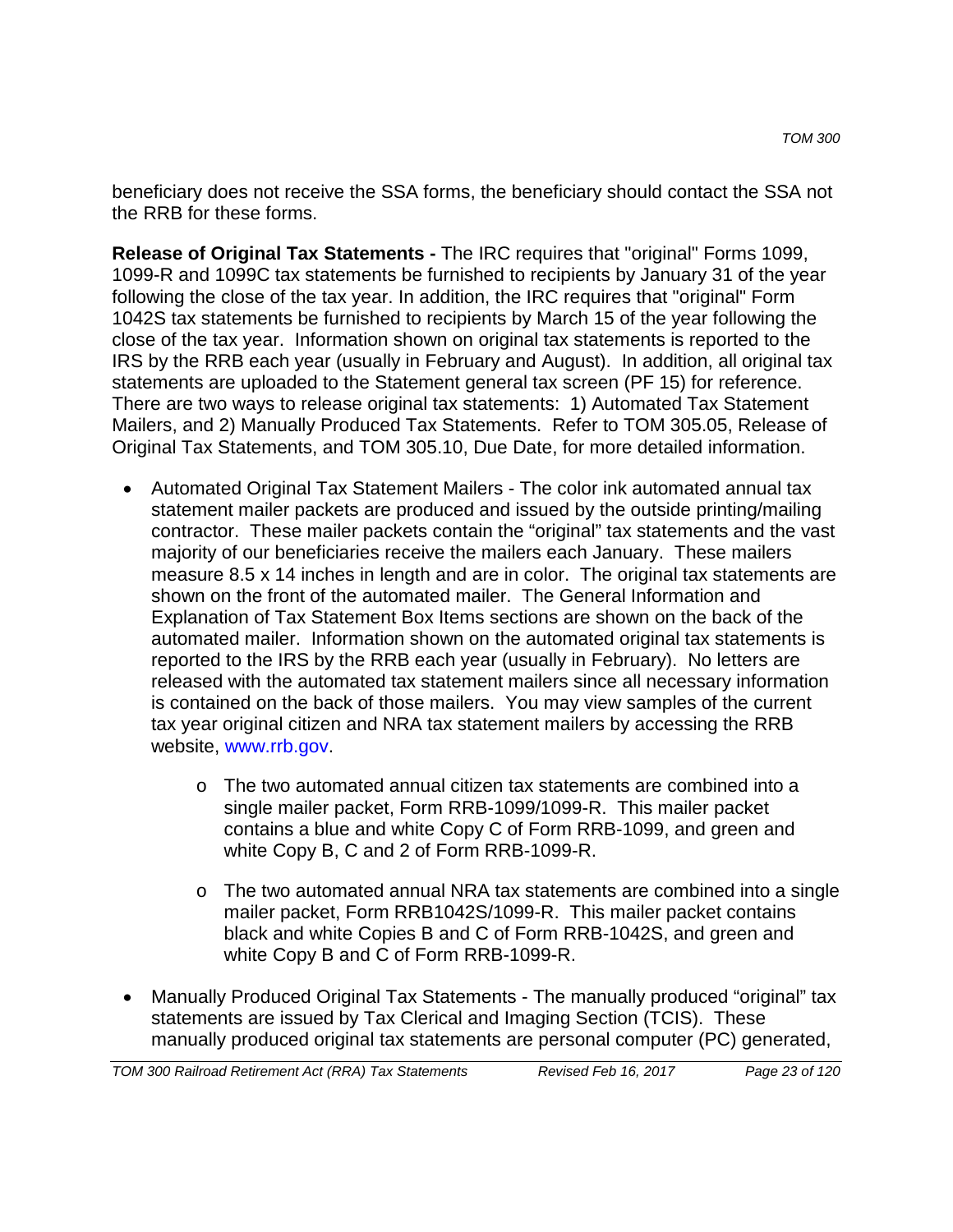measuring 8.5 x 11 inches in length, and are in black and white ink color. The majority of these original tax statements are for the cases that were bypassed from automated tax statement processing (refer to TOM 305.15, Statement Extract/Year End Processing). Always use the latest correct information on the manually produced original tax statements. Information shown on these manually produced original tax statements is reported to the IRS by the RRB each year (usually in August). A TL-266 letter and the appropriate TXL letter are sent with the manually produced original tax statement to provide tax information for the beneficiary. The TL-266 letter informs beneficiaries that the enclosed tax statements are original tax statements. In lieu of the TL-266 letter, a special customized explanation letter may be substituted. There are four TXL Letters (TXL-1099, TXL-1042S, TXL-1099-R, and TXL-1099-R 1991) that provide general information and explanations for each box item on a particular tax statement. The corresponding TXL letter is released with the original tax statement (example, TXL-1099 is released with the original Form RRB-1099 tax statement). See TOM 315.15, TXL Letters – TXL-1099, TXL-1042S, TXL-1099-R and TXL-1099-R 1991, for more information concerning the TXL letters.

**Release of Corrected Tax Statements –** The RRB issues "corrected" Forms RRB-1099, RRB-1042S, RRB-1099-R, and IRS Form 1099C throughout the calendar year. Corrected tax statements have no due date to release since they are issued and released throughout the year as errors, adjustments and/or discrepancies are identified and corrected. Always use the latest corrected information on the corrected tax statements. Information shown on corrected tax statements is reported to the IRS by the RRB each year (usually in August). In addition, all corrected tax statements are uploaded to the Statement general tax screen (PF 15) for reference. The box labeled, CORRECTED, is checked on the paper corrected tax statement. A TL-265 letter and the appropriate TXL letter are sent with the corrected tax statement to provide tax information for the beneficiary. The TL-265 letter informs beneficiaries that the enclosed tax statements are corrected tax statements. In lieu of the TL-265 letter, a special customized explanation letter may be substituted. There are four TXL letters (TXL-1099, TXL-1042S, TXL-1099-R, and TXL-1099-R 1991) that provide general information and explanations for each box item on a particular tax statement. The corresponding TXL letters are released with the corrected tax statement (example, TXL-1099 is released with the corrected Form RRB-1099 tax statement). See TOM 315.15, TXL Letters – TXL-1099, TXL-1042S, TXL-1099-R and TXL-1099-R 1991, for more information concerning the or TXL letters. Refer to TOM 325, Corrected Tax Statements, for more information.

**Important IRS Phone Numbers and Website –** Beneficiaries can get help with unresolved tax issues, order free IRS forms and publications, ask tax questions, and get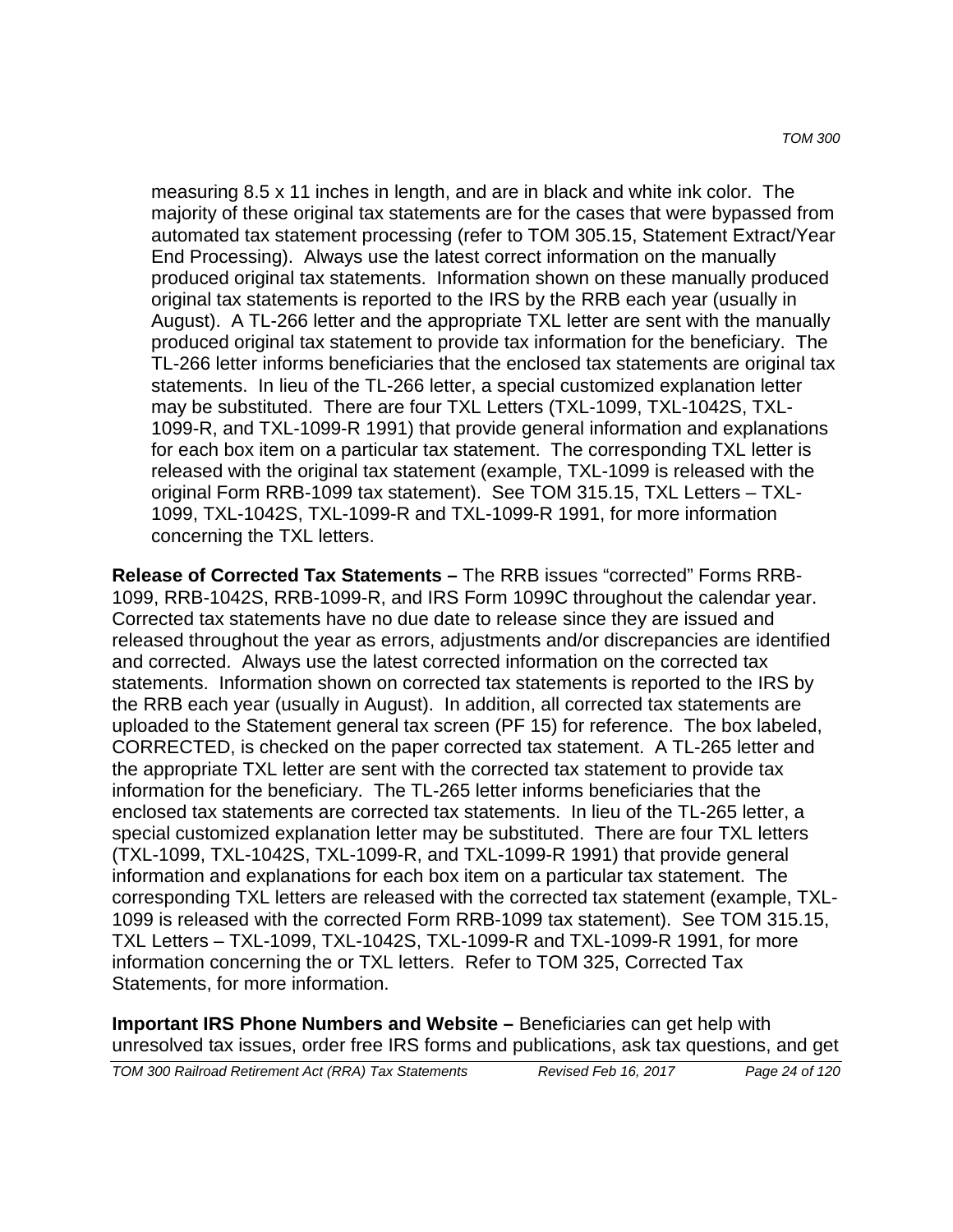more information from the IRS. Beneficiaries can call or visit their local IRS field office listed in the blue pages of their telephone directory. IRS phone and fax numbers, and websites are also found at the back of many IRS publications and forms. In addition, beneficiaries may visit the IRS on the Internet at www.irs.gov. Beneficiaries can call the IRS toll free at the following general phone numbers:

- 1-800-829-3676, to request free IRS forms, instructions and publications (these items can be downloaded from the IRS website);
- 1-800-829-1040, to ask the IRS specific tax related questions;
- 1-800-829-4059, to ask tax questions or to order forms and publications if beneficiary has access to TYY/TDD equipment;
- 1-267-941-1000 (not toll free), to ask the IRS tax related questions for those who are nonresident aliens or who reside outside of the United States;
- 1-877-777-4778, to contact the taxpayer advocate (the taxpayer advocate independently represents an individual's interests and concerns within the IRS by protecting the individual's rights and resolves problems with the IRS that have not been resolved, corrected or successfully handled); and/or
- 1-800-829-4477, to check the status of the income tax refunds.

**Important IRS Publications and Forms (Reference Sources) -** IRS has several reference sources to help determine taxable amounts and what amounts to show on income tax returns. IRS publications and forms are free for the public and can be downloaded from the IRS website (www.irs.gov) or you may call IRS at 1-800-829-3676 (see above) to request free copies In addition, the RRB website has links to the IRS website for the following IRS publications and forms.

- IRS Publication 575, Pension and Annuity Income, is the IRS booklet that provides general information concerning the taxability of the pension payments (NSSEB portion of tier 1, tier 2, VDB and supplemental annuity), use of the employee contribution amount, and Form RRB-1099-R, as well as an illustration of the tax statement.
- IRS Publication 915, Social Security and Equivalent Railroad Retirement Benefits, is the IRS booklet that provides general information concerning the taxability of SSEB portion of tier 1 benefits and social security benefits, and Form RRB-1099,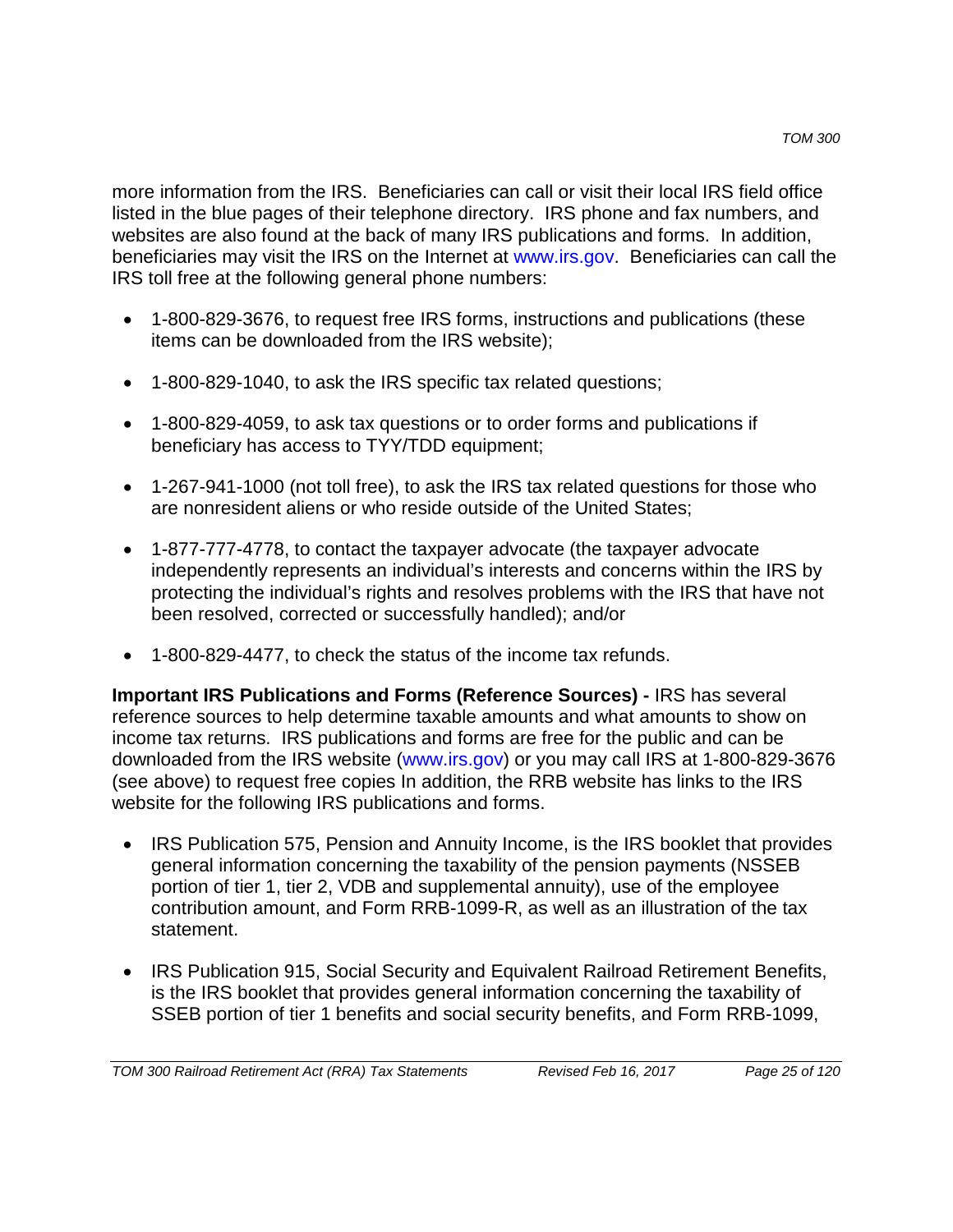Form RRB-1042S, Form SSA-1099 and Form SSA-1042S, as well as illustrations of these tax statements.

- IRS Publication 939, General Rule for Pensions and Annuities, is the IRS booklet used in conjunction with IRS Publication 575 and provides information concerning the tax treatment of the contributory amount paid (NSSEB and/or tier 2), the use (recovery) of the employee contribution amount, IRS actuarial tables, and how to use those actuarial tables to determine taxable and nontaxable amounts of the contributory amount paid.
- Form 4868, Application for Automatic Extension of Time to File U.S. Individual Income Tax Return, is the IRS form used by individuals to request a tax return filing extension from the IRS.

**Important SSA Phone Number and Website -** Beneficiaries can contact the SSA for information concerning social security benefits and/or SSA tax forms (Form SSA-1099 or Form SSA-1042S). Beneficiaries may call the SSA toll free at 1-800-772-1213 or visit the SSA on the Internet at www.ssa.gov.

### **300.10 TB-85 Booklet, Information About The Taxation Of Railroad Retirement Annuities**

The Taxation Planning Group (TPG) recommended several initiatives be implemented to improve taxation reporting and accounting. One of the TPG initiatives is to provide additional information at initial retirement explaining the taxability of annuities and how annuity adjustments can affect tax liability.

To implement this initiative, Policy and Systems-Payment Analysis and Systems (PAS) developed a general Railroad Retirement Act (RRA) taxation booklet available for use January 1, 1997, and later. The booklet TB-85, Information About the Taxation of Railroad Retirement Annuities, details the taxability of, and U.S. Federal income tax withholding on, railroad retirement annuities, accruals and overpayments that our beneficiaries receive.

The main purpose for the TB-85 booklet is to provide one source where beneficiaries, field office personnel, tax preparers and interested parties can obtain answers to questions concerning the taxation of railroad retirement benefits.

When annuitants file for a railroad retirement annuity field office personnel should give them a copy of TB-85. In addition, each field office should maintain a small supply of these booklets for any requests that they may receive throughout the year.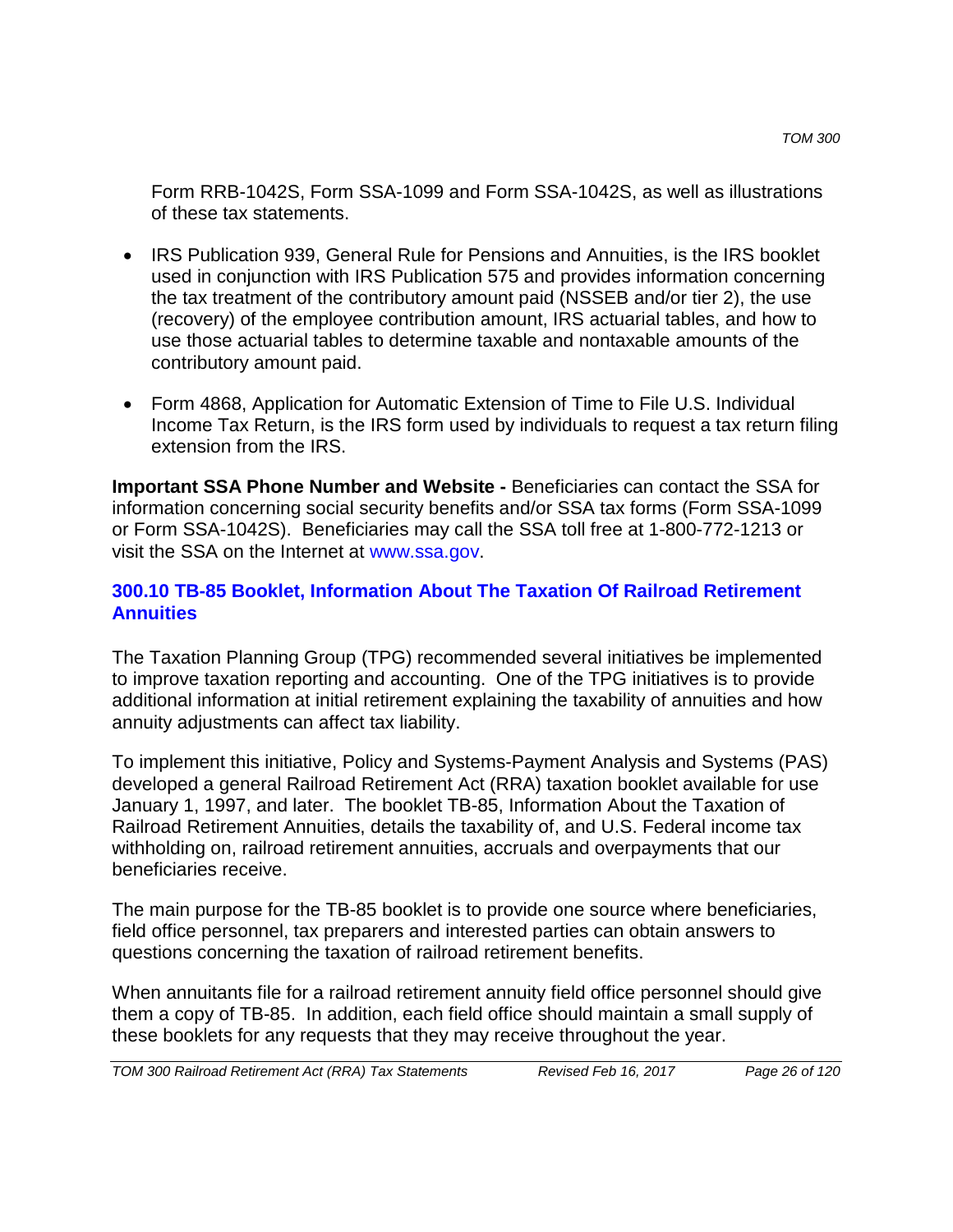The TB-85 will be reviewed and/or revised each year (if necessary) by P&S – PAS.

## **300.15 Medicare Premium Total Shown On Tax Year 1997 And Later Tax Statements**

Medicare premium totals deducted from the railroad retirement benefit are reported on the RRB tax statements (Form RRB-1099; Form RRB-1042S; Form RRB-1099-R) for informational purposes only. We do not report Medicare premiums deducted from the annuitant's social security benefits on the RRB tax forms. Use Form Letter RL-376. Form Letter RL-376 is available on RRAILS and includes a paragraph select item which reads:

*Your Medicare Part B premiums are being deducted from the social security portion of your monthly payment. The premium deduction will not appear on your RRB-1099 or SSA-1099 tax forms.*

*Below is the information you requested:*

## *MEDICARE PART B PREMIUM DEDUCTIONS FOR TAX YEAR \*\*\*\* \$X,XXX.xx PER MONTH x \*\*\* MONTHS = \$X,XXX.xx*

TOM 300.15 is divided into the following five sections:

- A Background;
- B. Types of Medicare Premiums shown on RRB tax statements;
- C. Types of Medicare Premiums NOT shown on RRB tax statements;
- D. Medicare Premium Refunds NOT included into Medicare Premium Total;
- E. Impact of Medicare Premium Total on Duplicate and Corrected RRB Tax Statements.

## **A. Background**

Beneficiaries want to know the amount of Medicare premiums that they paid during the tax year for their own benefit and/or to help them determine (compute) the amounts to report on their personal income tax returns. Field office personnel want to reduce beneficiaries' inquiries concerning the Medicare premium total paid during the tax year. One of the most common requests that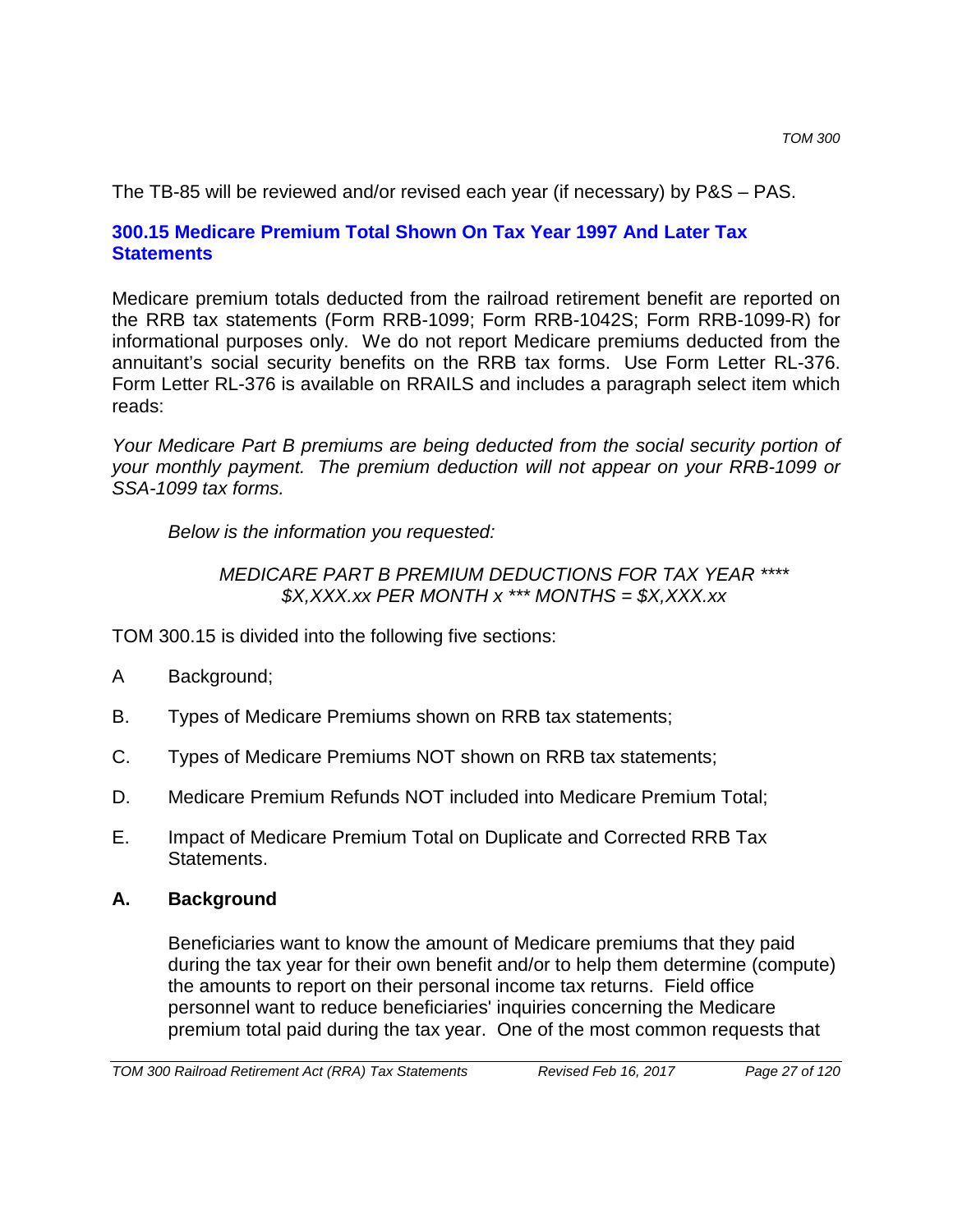RRB headquarters received each year from both field office personnel and beneficiaries was to show on the RRB tax statement forms the total Medicare premiums that were deducted from beneficiaries' railroad retirement annuities during the tax year.

The request (reasons) to include a separate box item for Medicare on the RRB tax statements is based on the following:

• Generally, the amounts shown on the RRB tax statements are greater than the amounts that the beneficiaries received during the tax year so beneficiaries conclude that they are due additional money from the RRB. Beneficiaries come to this conclusion because they re-verify the amounts shown on their tax statements by comparing the total shown on their tax statements to the cumulative total actually received. The cumulative total is determined by adding up the amounts shown on their annuity checks (or bank statements) for a tax year. Beneficiaries may not realize that the amount shown on their annuity checks is in the "net" amount (i.e., amounts after certain annuity deductions). However, the amounts reported on the tax statements are in the "gross" amount (i.e., amounts before certain annuity deductions). The most common annuity deduction for railroad retirement annuities is the premium for Medicare.

Field office personnel receive inquiries from beneficiaries asking why the amounts shown on the tax statements differ from the amounts that the beneficiary actually received, i.e., tax statement total versus checks/bank statements total. Field office personnel investigate the amount difference. If it is determined that the difference is due to the Medicare premiums, field office personnel explain to the beneficiaries that the difference is the total amount of Medicare premiums paid during the year. In addition, field office personnel explain that the amounts shown on the tax statements are before the deduction for Medicare.

Example: In 2006, Mr. Jones is entitled to a railroad retirement benefit of \$1,000.00 per month (\$500.00 SSEB portion of tier 1 plus \$257.00 NSSEB portion of tier 1 plus \$100.00 tier 2 plus \$100.00 VDB plus \$43.00 supplemental annuity). The Contributory Amount Paid is the sum of the NSSEB and tier 2 benefits. Thus, the Contributory Amount Paid is \$357.00 per month (\$257.00 NSSEB plus \$100.00 tier 2). Mr. Jones receives Medicare and \$88.50 is deducted from his monthly railroad retirement benefit in 2006. Therefore, Mr. Jones' monthly annuity check is in the "net" amount of \$ 911.50 (\$1,000.00 minus \$88.50) for 2006.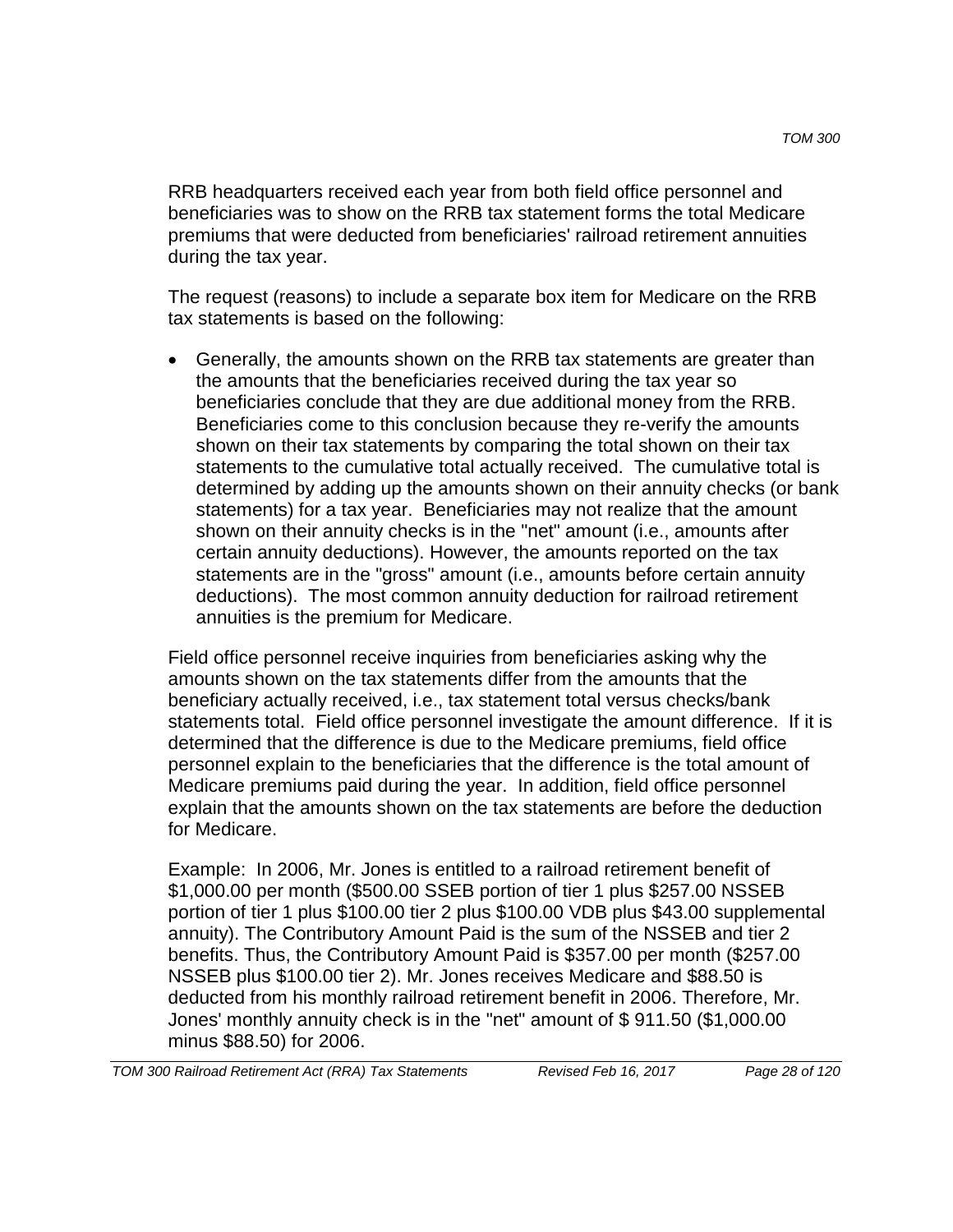For tax year 2006, Mr. Jones received in January, 2007, a Form RRB-1099/1099-R tax statement mailer. Forms RRB-1099 and RRB-1099-R tax statements are shown on this mailer. On his Form RRB-1099, we reported a SSEB gross total of \$6,000.00 (\$500.00 x 12 months). On his Form RRB-1099- R, we reported the following gross totals: \$4,284.00 Contributory Amount Paid (\$357.00 x 12 months); \$1,200.00 VDB (\$100.00 x 12 months); and \$516.00 supplemental annuity (\$43.00 x 12 months).

If Mr. Jones decides to re-verify the amounts shown on his tax statements, he will compare the amounts shown on the tax statements to the cumulative sum of the annuity checks that he received during the year. Mr. Jones will add up the amounts on the tax statements and obtain a cumulative total of \$12,000.00 (\$6,000.00 SSEB + \$4,284.00 Contributory Amount Paid + \$1,200.00 VDB + 516.00 supplemental annuity.)

Mr. Jones will add up the amounts from the 12 annuity checks that he received and obtain a cumulative total of \$10,938.00 (\$911.50 x 12 checks).

Mr. Jones will contact the RRB (i.e., field offices) asking why there is a discrepancy of \$1,062.00 (\$12,000.00 minus \$10,938.00) between the total shown on his tax statements and the total derived from his annuity checks. In addition, Mr. Jones will ask if he is due \$1,062.00 from the RRB. Field office staff can check to see if Mr. Jones is receiving Medicare by looking at the Statement Supporting Data (STBRK) (PF15 then PF13) general tax screen. This general tax screen has a screen item entitled, SMIB PREMIUM TOTAL. An amount shown in the SMIB PREMIUM TOTAL is the Medicare premium total deducted from railroad retirement benefits since the tax database stores this information. In this example, \$1,062.00 will be shown in the SMIB PREMIUM TOTAL. In addition, field office staff can view the Recurring Payment Summary (REC:SUM) (PF 21) and the Non-Recurring Payment Summary (NON-REC:SUM) (PF 23) general tax screens for the tax year in question. Both of these screens have a screen item entitled, SMIB. Field office staff can add the amounts shown in the SMIB item of these screens to determine the tax year's Medicare total. This total should equal the total shown in the SMIB PREMIUM TOTAL on the Statement Supporting Data tax screen. Once verified, field office staff informs Mr. Jones that the \$1,062.00 discrepancy is due to his deductions for Medicare (\$88.50 x 12 months equal \$1,062.00). In addition, field office staff state that the amounts shown on the tax statements are before Medicare deductions and that this situation is explained in the paragraph entitled, Medicare, on the back of the automated tax statement mailer or appropriate TL letter.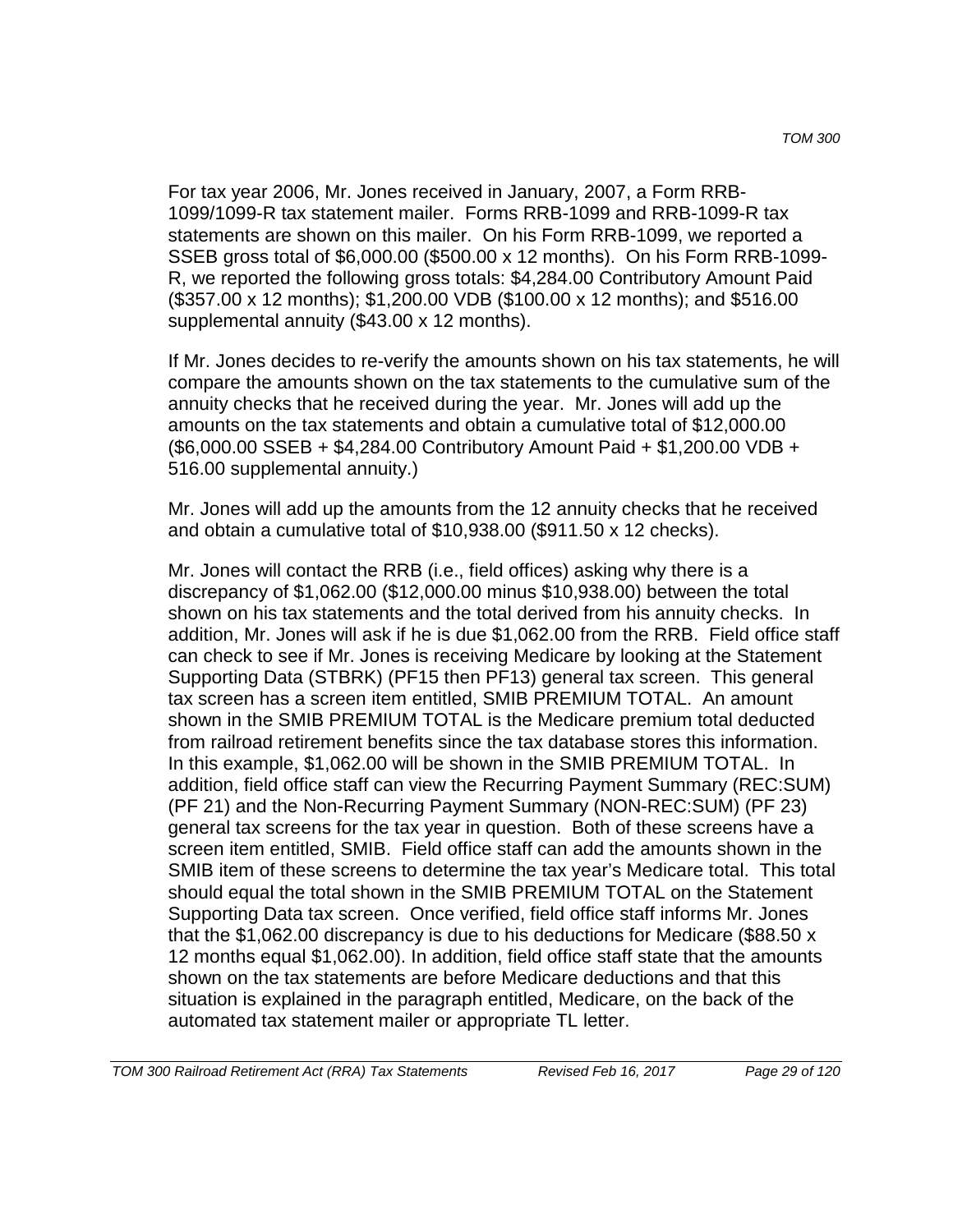- Beneficiaries want to know the Medicare premiums total that they paid during the year so that they can use it when determining the amounts to show on their annual income tax returns. Beneficiaries contact the field offices asking for this information. Field office personnel referred to the Statement Supporting Data screen (PF15 then PF13) in order to provide beneficiaries with their Medicare premium total.
- The Social Security Administration (SSA) shows a separate item for beneficiaries' Medicare premiums total on Form SSA-1099 (for U.S. citizens) and Form SSA-1042S (for NRAs) tax statements. Beneficiaries and field office personnel feel that the RRB should follow SSA's example and show a separate item for the Medicare premiums total. For consistency, beneficiaries want the RRB to show their Medicare premium total on Form RRB-1099 and Form RRB-1042S to correspond with Form SSA-1099 and Form SSA-1042S.

## **B. Types of Medicare Premiums Shown On RRB Tax Statements:**

The tax database stores the total Part B, C, D and/or B Income Related Monthly Adjustment Amount (IRMAA) Medicare premiums deducted from railroad retirement annuities. For tax years 1997 through 2006 tax statements, we only report the total Part B Medicare premiums deducted from beneficiaries' railroad retirement annuity payments during the tax year. Effective with tax year 2007, we report the total Medicare Part B and/or B IRMAA premiums deducted from railroad annuity payments. Effective with tax year 2011, we report the total Medicare Part B, C, D and\or B IRMAA premiums deducted from railroad annuity payments. If Medicare premiums are deducted from railroad retirement annuity payments, then the Medicare premium total will normally be shown on Form RRB-1099 (for citizens) and Form RRB-1042S (for NRAs). However, if the beneficiary is not required to receive a Form RRB-1099 or Form RRB-1042S (i.e., beneficiary is not receiving and/or repaying SSEB benefits), then the Medicare premium total will be reported on Form RRB-1099-R. See below:

- Form RRB-1099 and Form RRB-1099-R: If a "citizen" beneficiary is receiving both a Form RRB-1099 and Form RRB-1099-R for the same tax year, the Medicare premium total will be shown on the Form RRB-1099, not Form RRB-1099-R. Under no circumstances will the Medicare premium total be shown on both types of tax statements.
- Form RRB-1042S and Form RRB-1099-R: If an "NRA" beneficiary is receiving both a Form RRB-1042S and Form RRB-1099-R for the same tax year, the Medicare premium total will be shown on the Form RRB-1042S, not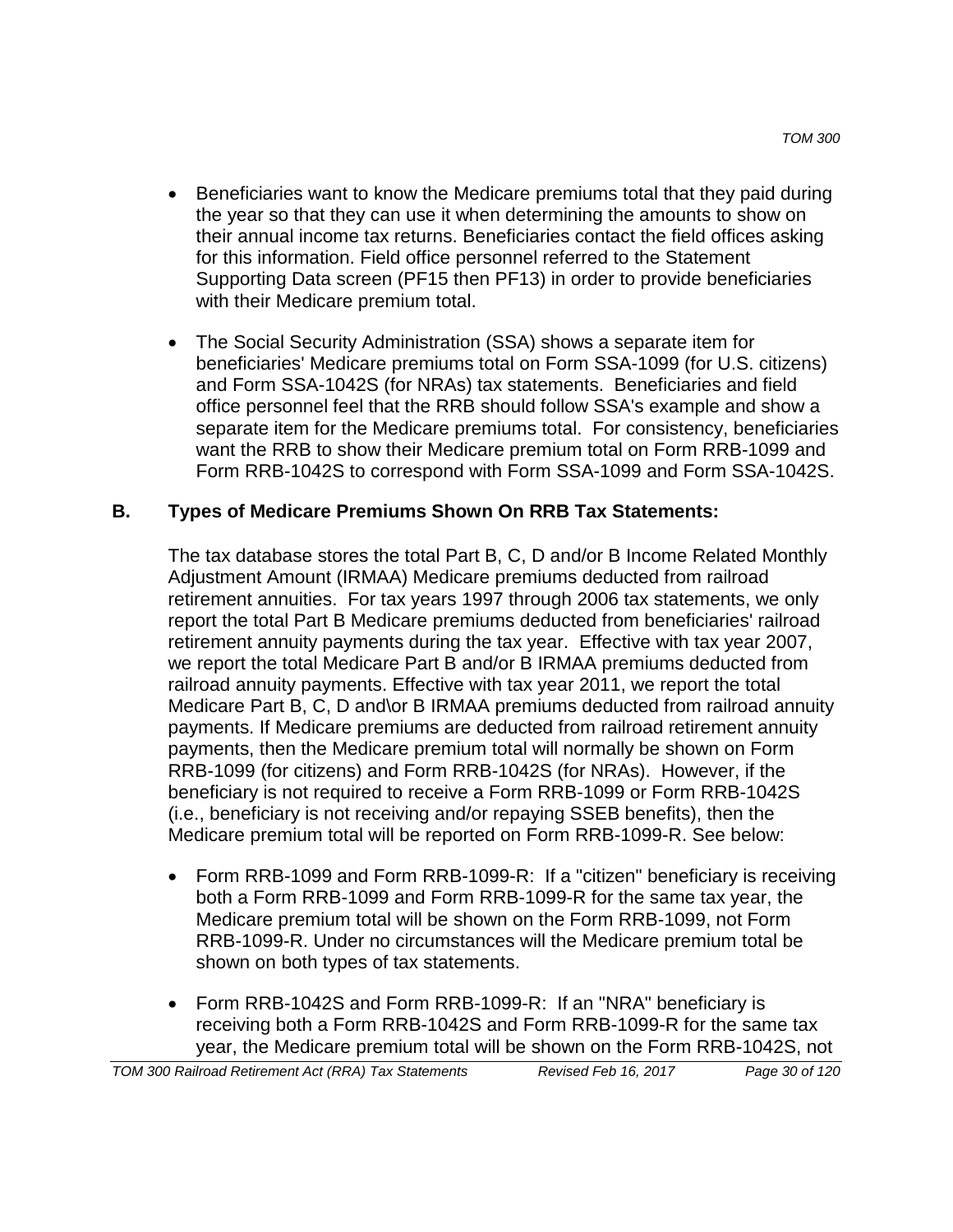the Form RRB-1099-R. Under no circumstances will the Medicare premium total be shown on both types of tax statements.

## **C. Types of Medicare Premiums NOT Shown On RRB Tax Statements:**

We are not able to show the Medicare premium total for three categories of beneficiaries. However, it should be noted that we did not provide the Medicare premium total information for these same beneficiaries in the past since the tax database does not store this information for these types of beneficiaries. Thus, the Statement Supporting (STBRK) general tax screen (PF15 then PF13) did not show Medicare premium information for these beneficiaries. The three categories are:

**Category 1:** Beneficiaries whose Medicare premiums are deducted from their social security benefits, not their railroad retirement benefits for all or part of year. However, the RRB can provide a letter to the beneficiary stating the total amount of Medicare deducted from only the social security benefits. Field offices can prepare and release Form RL-376. Form RL-376 is available on RRAILS. Requests can be referred to the Medicare Section if the field office is unable to determine the amount of Medicare premiums deducted from benefit payments during the year. **Refer to the NOTE below.**

**NOTE:** There are beneficiaries who receive both railroad retirement and social security benefits and their Medicare premiums are initially deducted from their railroad retirement benefits (i.e., RRB has jurisdiction of the Medicare premium deduction). During the year, the beneficiary's annuity may be adjusted causing the railroad retirement annuity to be less than the Medicare premium deduction. When that occurs, the Medicare premium cannot be deducted from the railroad annuity since the railroad annuity is not large enough to sustain the Medicare deduction. Therefore, the Medicare premium switches and gets deducted from the social security benefit since that benefit is large enough for the Medicare deduction. The RRB will report the Medicare premiums deducted from the railroad benefit on the RRA tax statements (Forms RRB-1099, RRB-1042S, or RRB-1099-R). However, the RRB will not report the Medicare premiums deducted from the social security benefit. At the same time, the Social Security Administration (SSA) will not report the Medicare premiums deducted from the social security benefit on the SSA tax statements (Form SSA-1099 or Form SSA-1042S) since the RRB initially had jurisdiction to handle the Medicare premium deduction. As a result, the beneficiary will receive a set of RRB and SSA tax statements, and only the RRB tax statements will show the Medicare premiums deducted from railroad benefits. The Medicare premium total shown on the RRB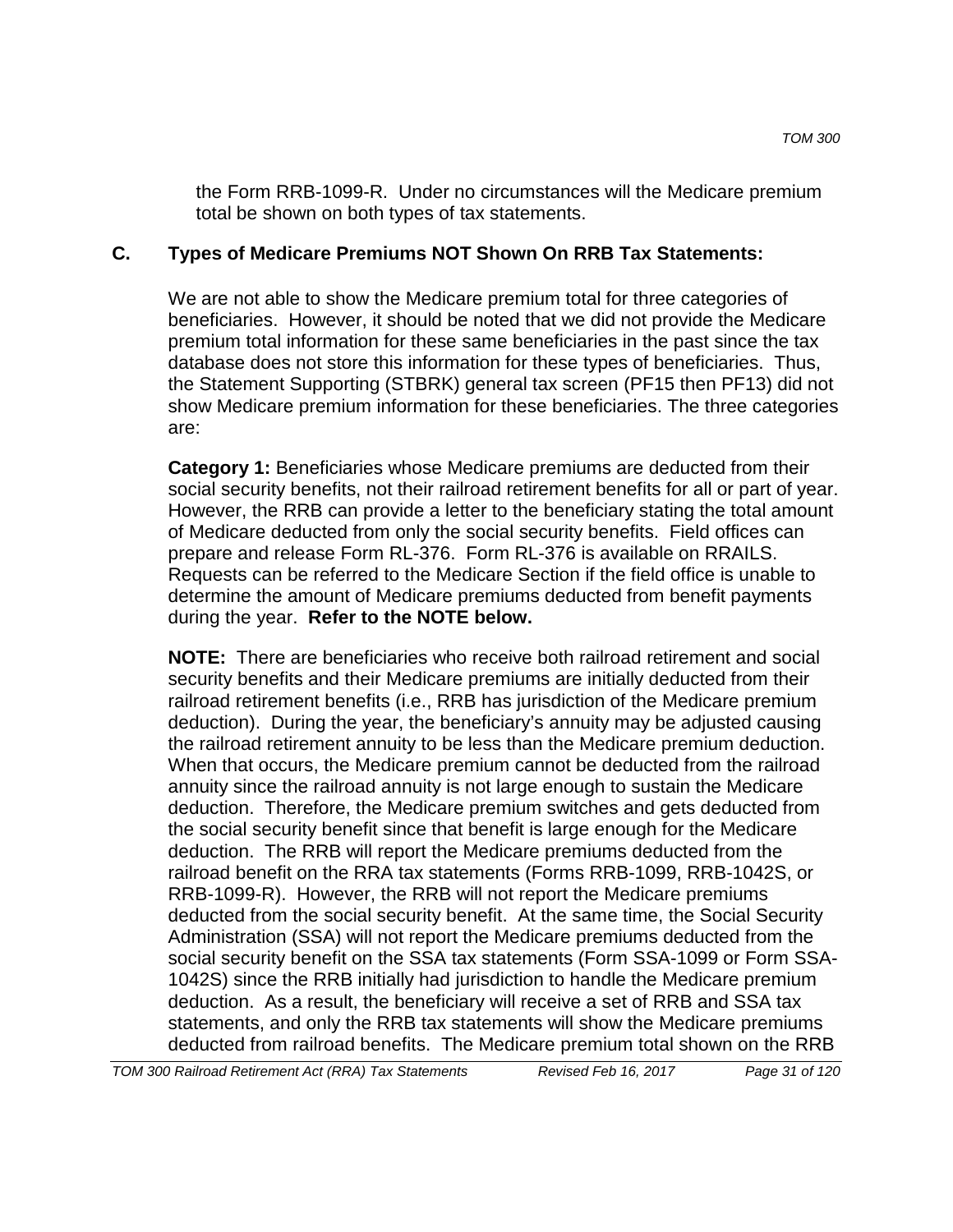tax statements does not include any premiums deducted from the social security benefit.

**Category 2:** Beneficiaries who are paying their Medicare premiums by direct bill on either a quarterly or annual basis.

**Category 3:** Beneficiaries whose Medicare premiums are paid by a third party. In most cases, the third party is the beneficiary's State.

## **D. Medicare Premium Refunds NOT Included into Medicare Premium Total:**

Medicare premium refunds made during the year are not considered in the Medicare premium total for the year. This may affect the accuracy of the amount reported on the tax statements.

Example: Mr. Jones receives Medicare and has a Medicare premium in the amount of \$55.00. The RRB deducted \$55.00 from his railroad annuity from January 1 through October 31. Therefore, from January through October, the RRB deducted \$550.00 (\$55.00 x 10 months) in Medicare premiums. However, it was determined that Mr. Jones' Medicare premium should be in the amount of \$50.00 per month not \$55.00. Therefore, from January through October, the RRB should have deducted a total of \$500.00 (\$50.00 x 10 months) in Medicare premiums. Mr. Jones is due a Medicare refund in the amount of \$50.00 (\$550.00 minus \$500.00). Effective November, the RRB correctly deducted \$50.00 from his annuity for November and December, and paid a Medicare refund of \$50.00 to Mr. Jones as a nontaxable one-payment-only. On his tax statement for the year, the Medicare Premium Total would be \$650.00 (\$550.00 January thru October plus \$50.00 for November plus \$50.00 for December). The \$50.00 Medicare premium refund will not be taken into consideration in the computation of the Medicare Premium Total shown on the tax statement. After paying the \$50.00 Medicare premium refund, Mr. Jones only has \$600.00 worth of Medicare premiums for the year however his tax statement for that same year will show \$650.00 as the Medicare Premium Total. If only the Medicare premium total is in error, then a corrected tax statement will not be issued (see section E Impact of Medicare Premium Total on Duplicate and Corrected Tax Statements).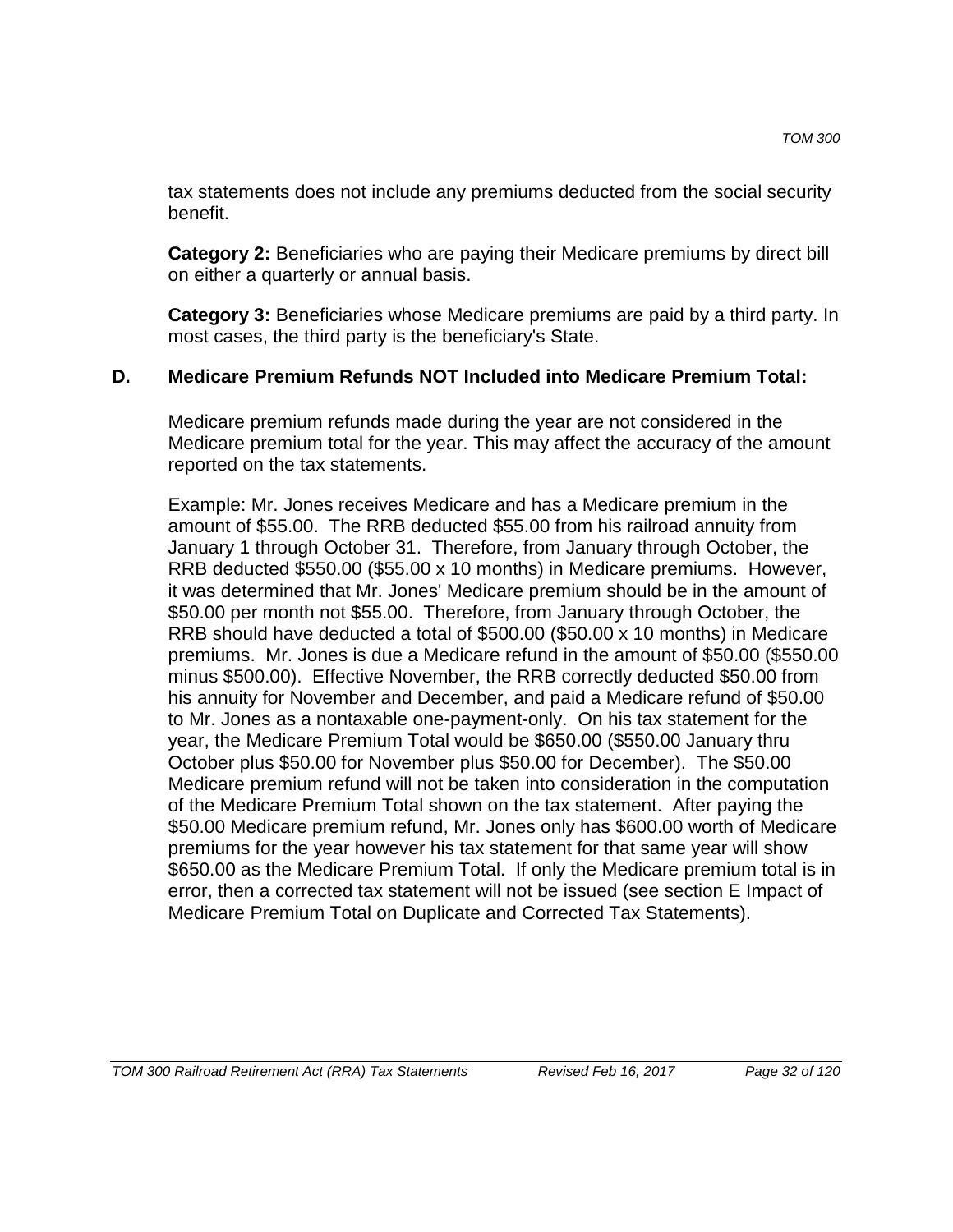### **E. Impact of Medicare Premium Total on Duplicate and Corrected RRB Tax Statements**

The addition of the Medicare Premium Total on the tax statements will impact the way we handle duplicate and corrected tax statements for tax year 1997 and later.

- Duplicate tax statements: The concept of the duplicate tax statement is to provide an exact copy of a previously released original or corrected tax statement. A duplicate tax statement can be on either RRAILS generated, or personal computer (PC) generated stand alone tax statement forms. The tax information shown on the "duplicate" tax statement should be the same as the tax information shown on the previously released tax statement. Therefore, the Medicare Premium Total box item for duplicate tax statements prior to tax year 1997 will be blank since Medicare was not on the original or corrected tax statements for those years. However, the Medicare Premium Total box item for duplicate tax statements for tax years 1997 and later will show an amount if an amount was shown on the previously released tax years 1997 and later original and corrected tax statements. See TOM 320, Duplicate Tax Statements.
- Corrected tax statements: If the Medicare premium total and any other item shown on the tax year 1997 and later tax statement(s) are in error, then a corrected tax year 1997 and later tax statement should be issued showing the corrections for both the Medicare premium total and the other item(s) error(s). A corrected tax statement can be on either the RRAILS generated or personal computer (PC) generated stand alone tax statement forms.

However, if only the total Medicare premium total is in error, then we will not issue a corrected tax year 1997 and later tax statement. A corrected tax year 1997 and later tax statement is not necessary since the Medicare premium total is only for informational purposes. In addition, we are not legally obligated by IRS to report the Medicare premium total on our tax statements. If the Medicare premium total amount on tax year 1997 and later tax statements is the only item in error and the correct Medicare premium amount has been verified, release Form Letter RL-376, which is available on RRAILS, stating the correct Medicare premium total amount.

The Medicare premium total is normally shown on Form RRB-1099 (for citizens) or Form RRB-1042S (for NRAs). Therefore, if a beneficiary receives a "combined" Form RRB-1099 and Form RRB-1099-R (for citizens) or Form RRB-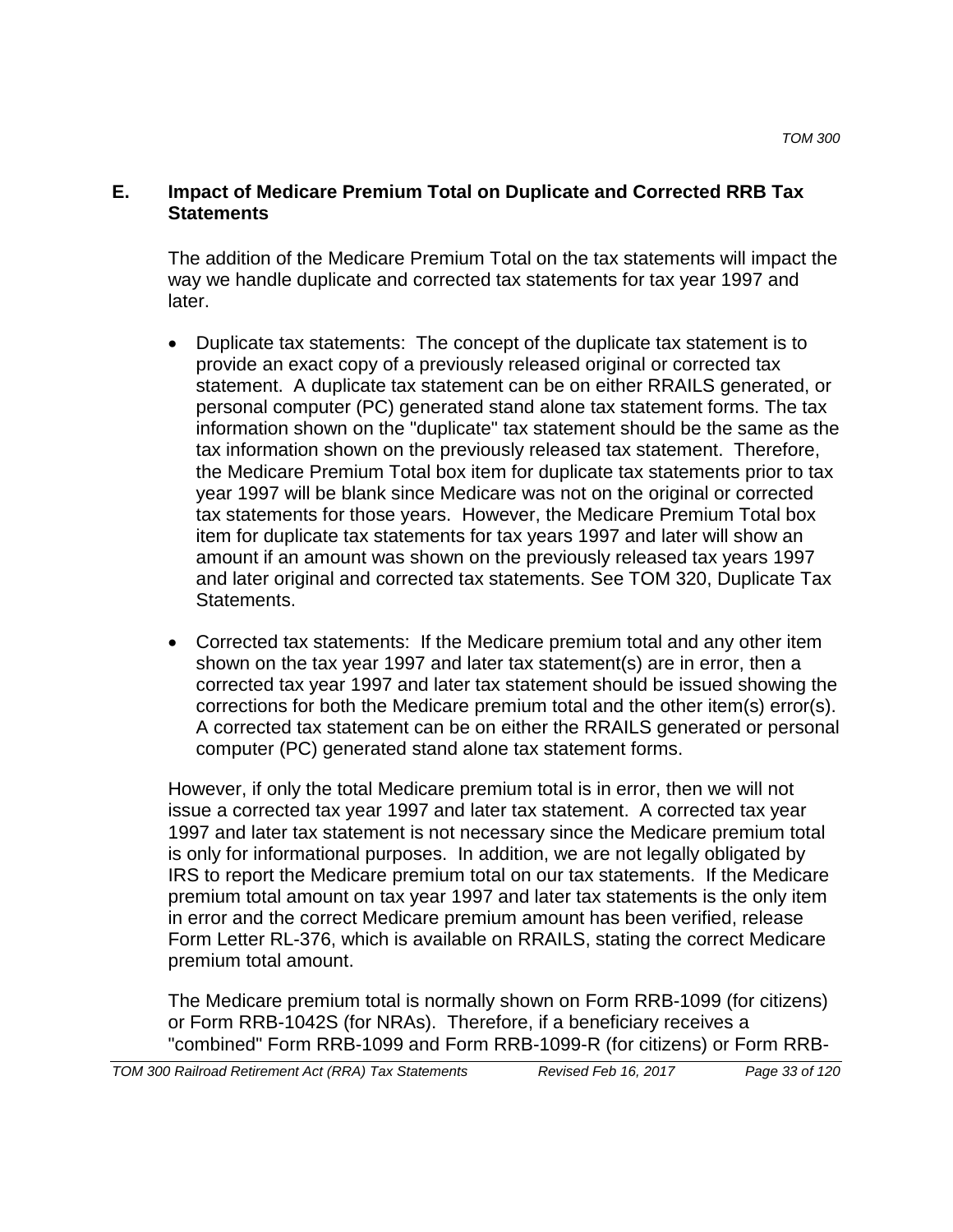1042S and Form RRB-1099-R (for NRAs) for a tax year, the Medicare premium total box item on the Form RRB-1099-R will be blank. However, if the Form RRB-1099 or Form RRB-1042S is cancelled, then a "corrected" Form RRB-1099 or Form RRB-1042S is issued showing "zero" payment, repayment, tax withholding and/or Medicare premium total amounts. As a result, the Medicare premium total should be transferred to the Form RRB-1099-R since that is the only tax statement left to report tax information. Therefore, a "corrected" Form RRB-1099-R is issued showing the amounts shown on the cancelled Forms RRB-1099 or RRB-1042S amounts. Basically, if the Medicare premium total was reported on one type of tax statement and that tax statement type is cancelled (i.e., corrected tax statement is released reporting zero amounts), then the Medicare premium total should be transferred to the remaining tax statement type. The remaining tax statement type will be a corrected tax statement since it must include the payments, repayments and/or tax withholding from the cancelled tax statement.

Furthermore, we will not issue corrected tax statements for tax years prior to 1997 if the Medicare premium total is in error or if the beneficiaries request corrected tax statements that show their Medicare premium total for tax years prior to tax year 1997. See TOM 325.05, Corrected Tax Statements.

## **305 Release of Original Statements**

### **305.05 Release of Original Tax Statements**

There are three basic tax statement forms: Form RRB-1099, Form RRB-1099-R and Form RRB-1042S.

During January, P&S-PAS issues "original" automated annual tax statements to individuals who were paid or repaid railroad retirement annuities and/or who had taxes withheld from railroad retirement annuities in the previous year. Form RRB-1099/1099- R is the citizen automated annual tax statement mailer. Form RRB-1042S/1099-R is the NRA automated annual tax statement mailer.

Sample copies of Form RRB-1099/1099-R mailer and Form RRB-1042S/1099-R mailer can be found on the RRB website at http://www.rrb.gov/PandS/tax/mailer\_examples.asp.

The mailer envelopes (both domestic and air mail) indicate that forwarding is required and that address corrections are requested from the postal service.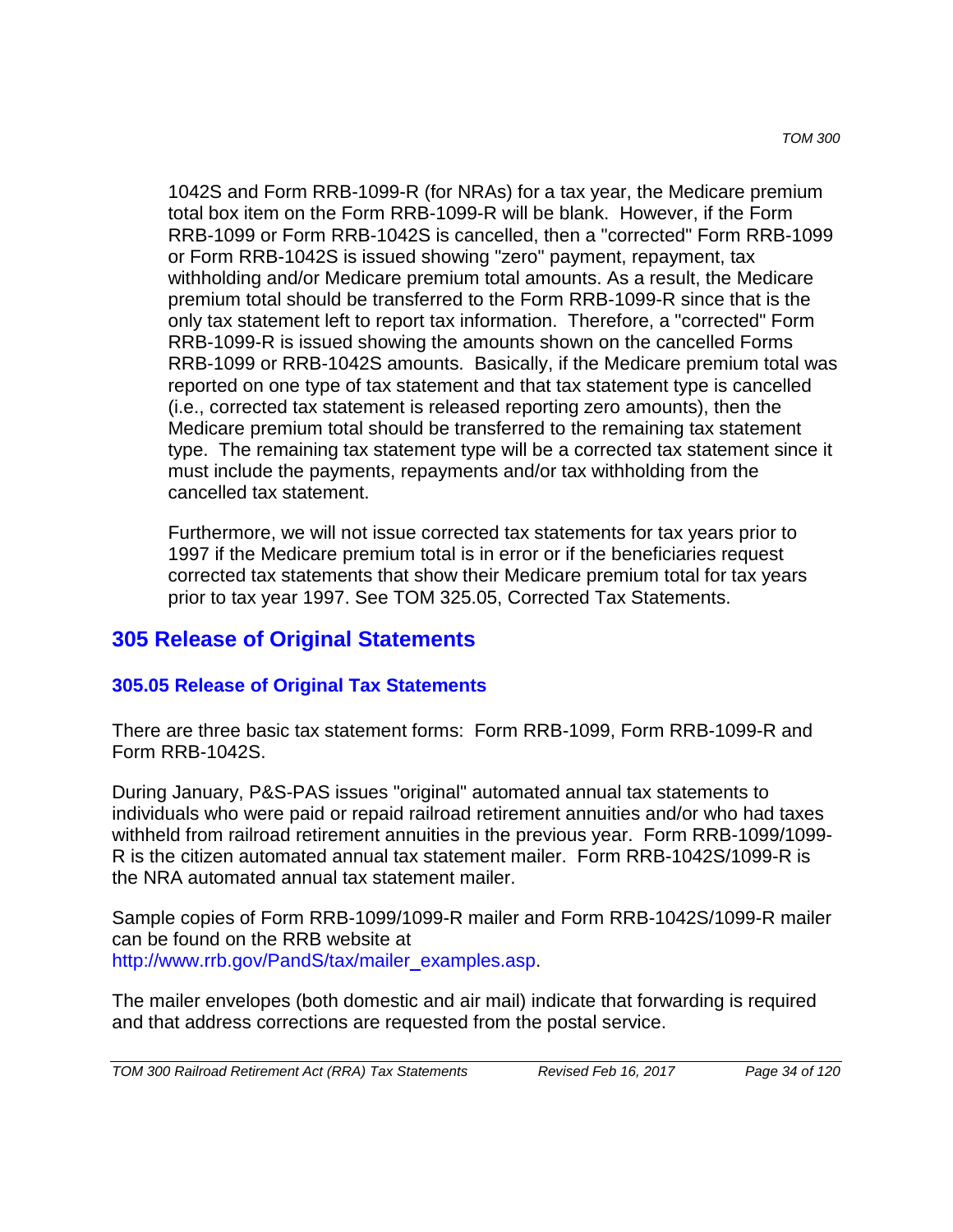NOTE: Effective in tax year 1994, the RRB issued and released a fourth tax statement form, IRS Form 1099-C, Cancellation of Debt. This tax statement form reports the cancellation of a debt of \$600.00 or more for overpayments which were not taxable when originally paid. In most cases, these are payments that occurred prior to 1984. See TOM 335 for more detailed information concerning IRS Form 1099-C, Cancellation of Debt.

## **305.10 Due Date**

The Internal Revenue Code (IRC) requires that "original" Forms 1099, 1099-R and 1099-C tax statements be furnished to recipients by January 31 of the year following the close of the tax year. In addition, the IRC requires that "original" Form 1042S tax statements be furnished to recipients by March 15 of the year following the close of the tax year.

Per the IRC, when a recipient's tax year ends earlier than the close of the calendar year (for example, beneficiary died during the calendar year), the RRB is required to release original Forms RRB-1099, RRB-1042S, RRB-1099-R and/or IRS Form 1099-C tax statements, IF REQUESTED BY THE DECEASED BENEFICIARY'S SURVIVOR(S) OR ATTORNEY OR EXECUTOR OF WILL OR ESTATE, within 30 days from the date the request was received. If the RRB honors the request and issues a tax statement prior to the close of the calendar year, a bypass code may be entered into the beneficiary's tax record to prevent an automated year-end tax statement from being produced or issued. Refer to TOM 3105.20, Beneficiary Identification/Information Data (BENID/INFO), for a list of the bypass codes (and their corresponding explanations) used to prevent the release of automated original tax statement mailers. In addition, refer to the section entitled, Death Suppression Applied to Tax Statements, in TOM 300.05, General Information.

The RRB sets as its goal January 31 of the year following the close of the tax year as the due date to release (furnish) "original" tax statements that the RRB issues (i.e., automated mailers Form RRB-1099/1099-R and Form RRB-1042S/1099-R; Forms RRB-1099; RRB-1042S; RRB-1099-R; and IRS Form 1099-C) to beneficiaries. Automated annual original tax statement mailers are released to beneficiaries by the outside printing/mailing contractor in mid-January, to report tax information for the prior tax year. Information shown on original tax statements is reported to the IRS by the RRB each year (usually in February and August).

For any due date established by the Internal Revenue Service (IRS), the "file" or "furnish" requirement is met if the form (i.e., tax statement) is properly addressed and mailed First Class, or sent by an IRS designated delivery service on or before the due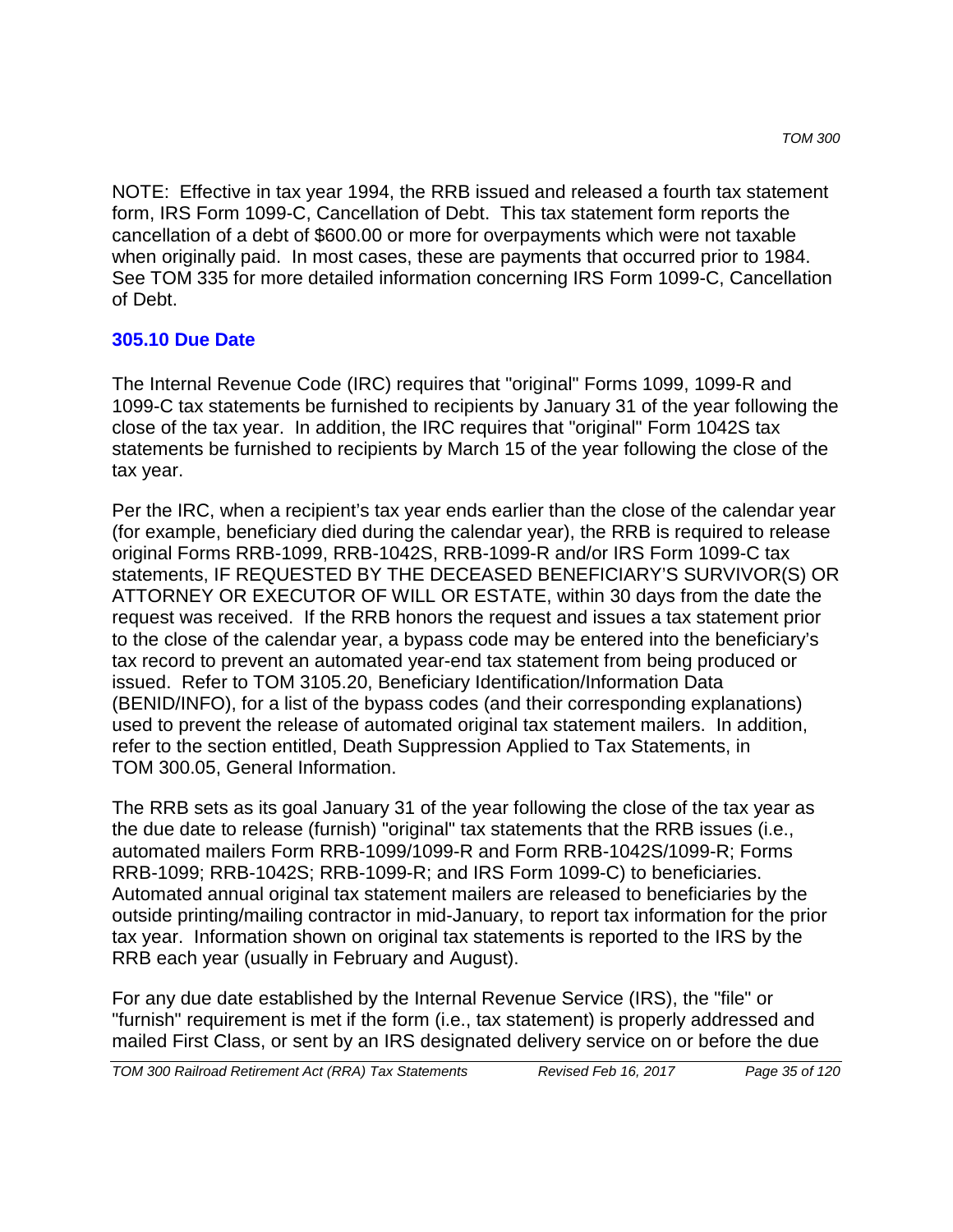date. If the due date falls on Saturday, Sunday or legal holiday, the due date is the next business day.

The RRB issues "corrected" Forms RRB-1099, RRB-1042S, RRB-1099-R, and IRS Form 1099C throughout the calendar year. Corrected tax statements have no due date to release since they are issued and released throughout the year as errors, adjustments and/or discrepancies are identified and corrected. Information shown on corrected tax statements is reported to the IRS by the RRB each year (usually in August).

The RRB issues "duplicate" Forms RRB-1099, RRB-1042S, RRB-1099-R, and IRS Form 1099C throughout the calendar year. Duplicate tax statements have no due date to release since they are issued and released throughout the year as requests for duplicate tax statements are received. Information shown on duplicate tax statements is not reported to the IRS since the information shown on the duplicate was previously sent to the IRS on the original or corrected tax statement. MPM Communications was selected as our multi-year contractor to produce and mail our tax statement mailers for tax years 2015 through 2020. The automated tax statement mailers produced by the contractor are considered "original" tax statements. We do not use the contractor to produce any corrected, bypassed or duplicate tax statements.

The chart below summarizes the "actual" number of automated citizen and NRA tax statement mailers produced and released by the contractor for tax years 1991 through current (includes the 10 [5 citizens + 5 NRAs] RRB quality control tax statements):

|      | <b>CITIZEN</b> | <b>NRA</b> | <b>TOTAL MAILERS</b> |
|------|----------------|------------|----------------------|
| 2016 | 563,404        | 2,730      | 566,134              |
| 2015 | 567,644        | 2,779      | 570,423              |
| 2014 | 571,237        | 2,885      | 574,122              |
| 2013 | 575,603        | 3,108      | 578,711              |
| 2012 | 580,156        | 4,961      | 585,117              |
| 2011 | 584,562        | 3,266      | 587,828              |
| 2010 | 588,736        | 3,489      | 592,225              |

*TOM 300 Railroad Retirement Act (RRA) Tax Statements Revised Feb 16, 2017 Page 36 of 120*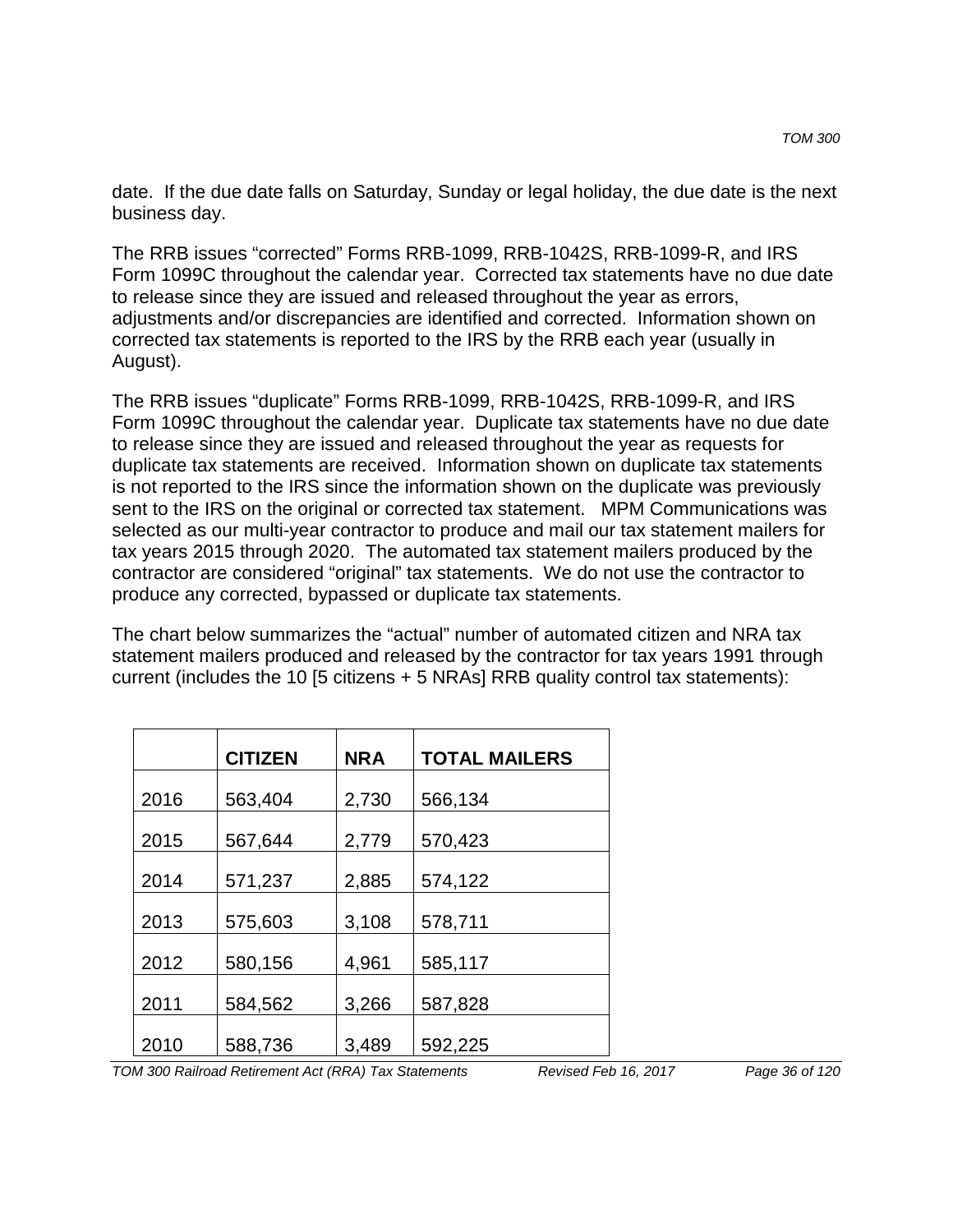*TOM 300*

| 2009 | 593,266 | 3,603 | 596,869 |
|------|---------|-------|---------|
| 2008 | 600,387 | 3,729 | 604,116 |
| 2007 | 609,280 | 3,852 | 613,132 |
| 2006 | 618,539 | 3,979 | 622,518 |
| 2005 | 632,868 | 4,202 | 637,070 |
| 2004 | 645,446 | 4,321 | 649,767 |
| 2003 | 660,963 | 4,553 | 665,516 |
| 2002 | 680,135 | 4,717 | 684,852 |
| 2001 | 694,038 | 5,260 | 699,298 |
| 2000 | 717,841 | 5,422 | 723,263 |
| 1999 | 740,950 | 5,728 | 746,678 |
| 1998 | 764,639 | 6,044 | 770,683 |
| 1997 | 789,424 | 5,839 | 795,263 |
| 1996 | 814,118 | 6,069 | 820,187 |
| 1995 | 839,229 | 6,680 | 845,909 |
| 1994 | 863,354 | 7,654 | 871,008 |
| 1993 | 882,537 | 9,989 | 892,526 |
| 1992 | 910,295 | 7,627 | 917,922 |
| 1991 | 928,284 | 6,512 | 934,796 |

**Contractor Inspection -** During the tax statement production process, we run two to three pre-production tests that mimic actual production. These pre-production tests are provided for in the contract and contain 100 to 200 test cases. In addition, we add RRB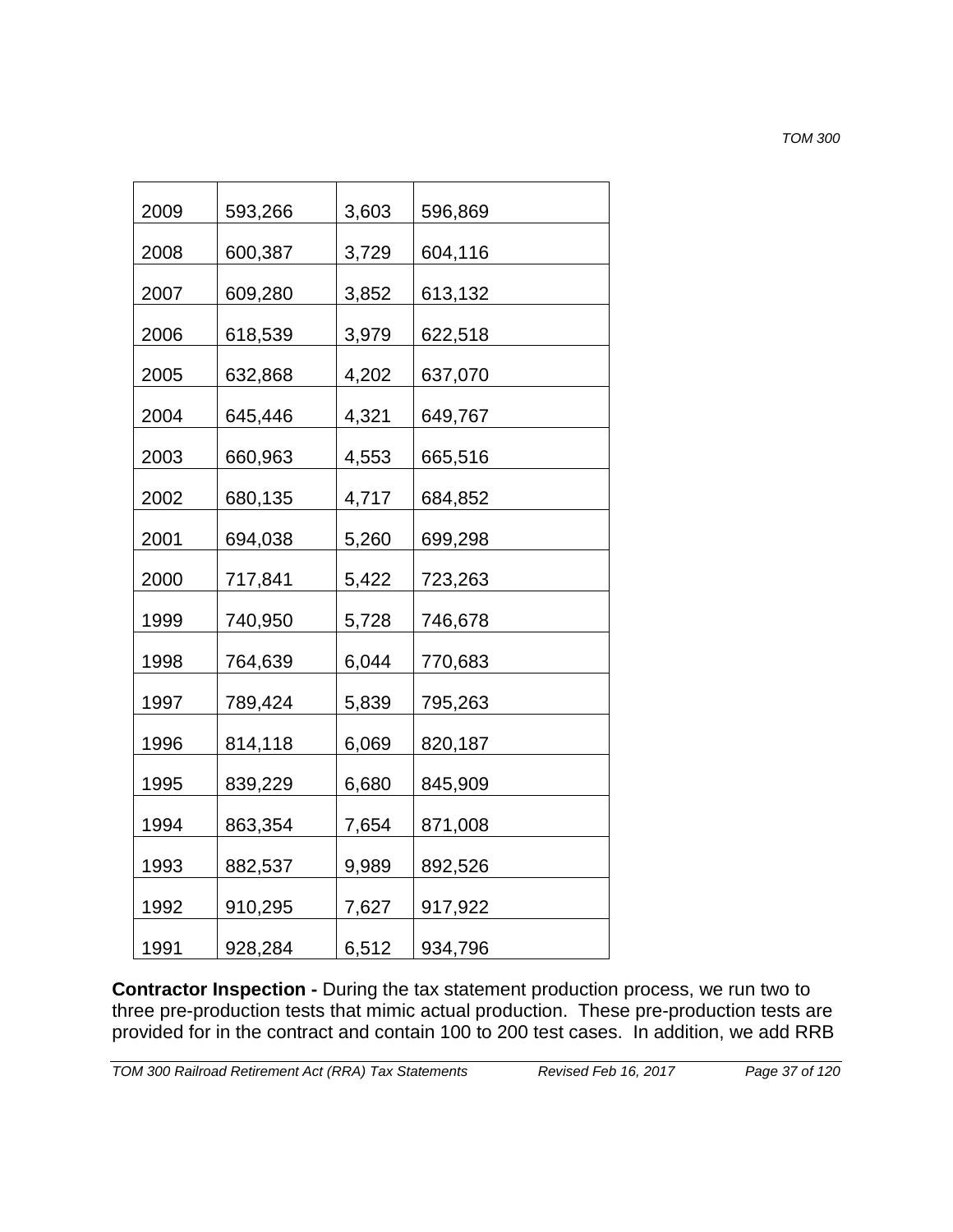staff names (usually the three field office regional directors, and BIS and P&S tax analysts and managers responsible for tax statements) to the pre-production tests to use as a quality control measure. These tests help to identify any potential problems, errors or inconsistencies prior to actual production. The pre-production tests also help to insure that the beneficiaries receive their own tax statement and the correct information is shown on those tax statements. The pre-production tests verify that the correct information is sent to the contractor; the contractor correctly reads the information and prints the information in the correct box items on the tax statements; the correct mailing address is used and the appropriate postal barcodes are added; the tax statements are correctly folded and inserted into the correct envelope type (domestic or air mail); and the envelope is completely sealed. In accordance with the contract, the RRB may exercise the option to send RRB representatives to conduct an onsite inspection at the contractor's printing/mailing facility prior to the actual production and mass mailing of the automated tax statement mailers. In addition, the RRB may perform this inspection over the phone if RRB representatives are not sent to the contractor's facility. The RRB representatives use test cases from the actual production file and a contractor inspection checklist during the onsite inspection or phone inspection to insure that the automated mailers are produced and mailed with the appropriate requirements, all information is kept safe and secure, and all spoilage is properly destroyed (shredded). After the production test cases are reviewed and approved and the inspection has been conducted and approved, the RRB will give the contractor the approval to produce and mail the automated original tax statement mailers. In addition, we add RRB staff names (usually the three field office regional directors, and BIS and P&S tax analysts and managers responsible for tax statements) to the actual production file to use as a quality control measure. RRB staff will receive tax statements at their home or office address, and can review the tax statement for accuracy, print quality and to determine mail delivery time.

### **305.15 Statement Extract/Year-End Processing**

The last work day in December is considered the last day to enter all tax activity for the tax year. By January 31 each year, we release automated original tax statements to most railroad retirement beneficiaries. In order to release these tax statements, we run a series of statement extract programs in early January (usually the first work day back from the New Year's Day holiday) that extracts payment, repayment, Medicare, workers' compensation, employee contribution, and tax withholding information for the previous tax year from the taxation database. The series of programs include the following: Database Sweep (26153); LAMBDA-Database Extract (26159); Audit Calculation (26763); Annual Extract (26184); Bypass Sort (26122); Bypass PC Upload (26290); Statement Database or STATTAXR Load (26294); and Bypass Code Update (26195). In addition, we upload the current tax year's original tax statement information to the tax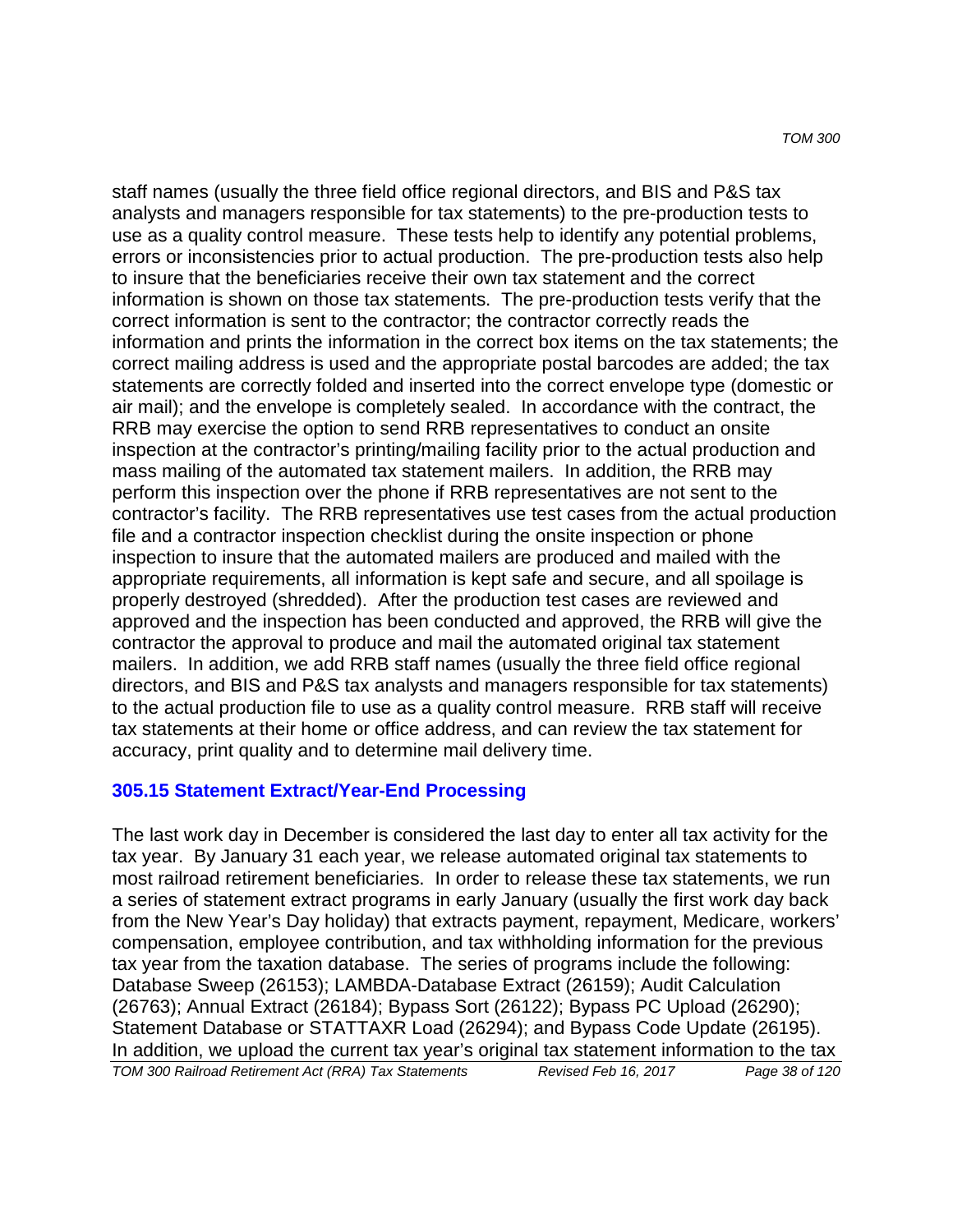database (and tax screens) for reference and documentation. The create date shown on the Statement Summary (STSUM, PF 14) general tax screen and the issue date shown on the Statement general tax screen (STMT, PF 15) are the same dates and is the date that the current tax year's original automated tax statements were uploaded to the tax database. In addition, we upload the bypass codes for the current bypass cases to the Beneficiary Identification/Information Data (BENID/INFO, PF 16) general tax screen.

This extracted information will be reported on the automated original tax statements. This information is different for each beneficiary (i.e., variable data). The variable data is formatted using the Formatted Print program (26189) so the data can be sent to the tax statement printing/mailing contractor in a readable format for production, printing, and mass mailing of original tax statements using the variable data. Prior to release to the contractor, we check the accuracy of the variable data on the tax statements by using a Tape Compare program (26481) to verify counts and amount totals. The Tape Compare program also checks the accuracy of the tax statement information submitted to IRS. (Original and corrected tax statement information is sent to the IRS using cartridges, disks or the IRS secure website called, Filing Information Returns Electronically (FIRE) system). Prior to tax year 2006, the variable data was copied onto cartridges and these cartridges were sent (by overnight delivery) to the tax statement printing/mailing contractor. Effective with tax year 2006 and later, the variable data is now sent to the tax statement printing/mailing contractor via electronic file transfer. Necessary security measures have been established to insure the safeguarding of our beneficiaries' personal information (limited access, selected personnel for transfer, passwords, encryption of information). Through the contractor, we release over 600,000 automated original tax statement mailer packets each January.

**Bypass Cases -** For those cases in which the release of an accurate automated original tax statement is questionable, or in which the computations required to prepare an original tax statement must be done manually, an automated original tax statement is not released. Instead, a bypass code is entered in the tax database to indicate that the record was bypassed for manual original tax statement release. The bypass code is entered into the beneficiary's ANNTAXR record in the tax database either manually using RRBTAS or mechanically through one of the statement extract programs. A bypass code is either temporary (meaning the year end statement extract programs will initialize or remove the bypass code from the beneficiary's ANNTAXR) or permanent (meaning TCIS or PAS must manually remove the bypass code from the beneficiary's ANNTAXR using RRBTAS or the code stays in the ANNTAXR). A bypass notice (letter) or customized explanation letter is released to the beneficiary if the original tax statement cannot be released by January 31st. Refer to TOM 305.20, for more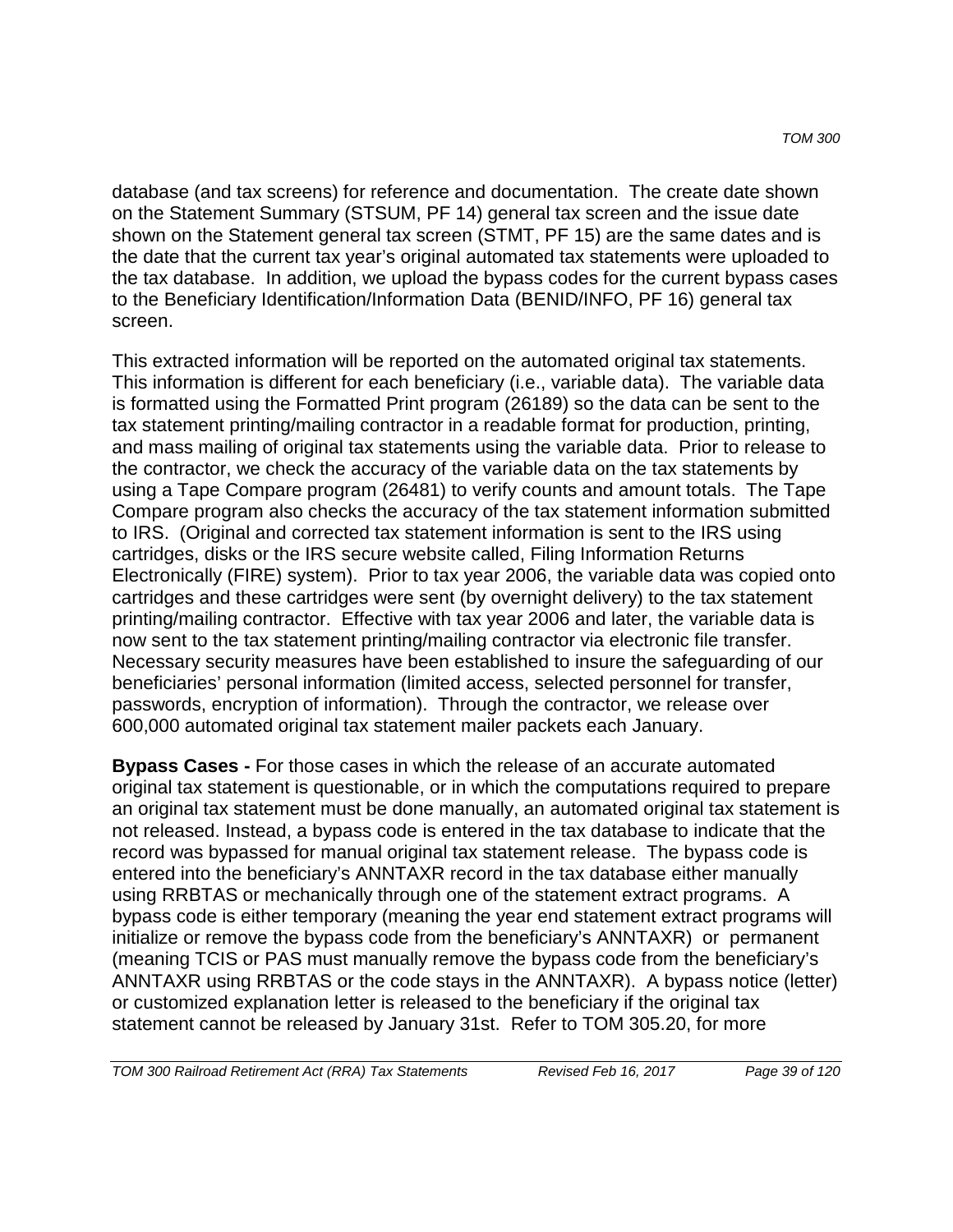information on bypass letters and the release of manually produced original tax statements for bypass cases.

The Tax Clerical and Imaging Section (TCIS) will focus their efforts to produce and release the original tax statements for bypass cases by January 31. In addition, Policy & Systems – Payment Analysis and Systems (PAS) issues a memo to TCIS in December stating that TCIS should handle bypass cases with tax withholding **before** bypass cases without tax withholding for tax return/refund purposes. There are situations in which TCIS may need customized instructions from PAS on how to complete the tax statements for a bypass case. PAS will issue instructions to TCIS for handling and those instructions and any other documentation (worksheets, screen prints, etc.) will be imaged for future reference.

The chart below summarizes the "actual" number of cases bypassed for tax years 1992 through current:

| <b>YEAR</b> | <b>BYPASS CASES</b> |
|-------------|---------------------|
| 2016        | 80                  |
| 2015        | 144                 |
| 2014        | 168                 |
| 2013        | 198                 |
| 2012        | 124                 |
| 2011        | 183                 |
| 2010        | 134                 |
| 2009        | 101                 |
| 2008        | 125                 |
| 2007        | 128                 |
| 2006        | 164                 |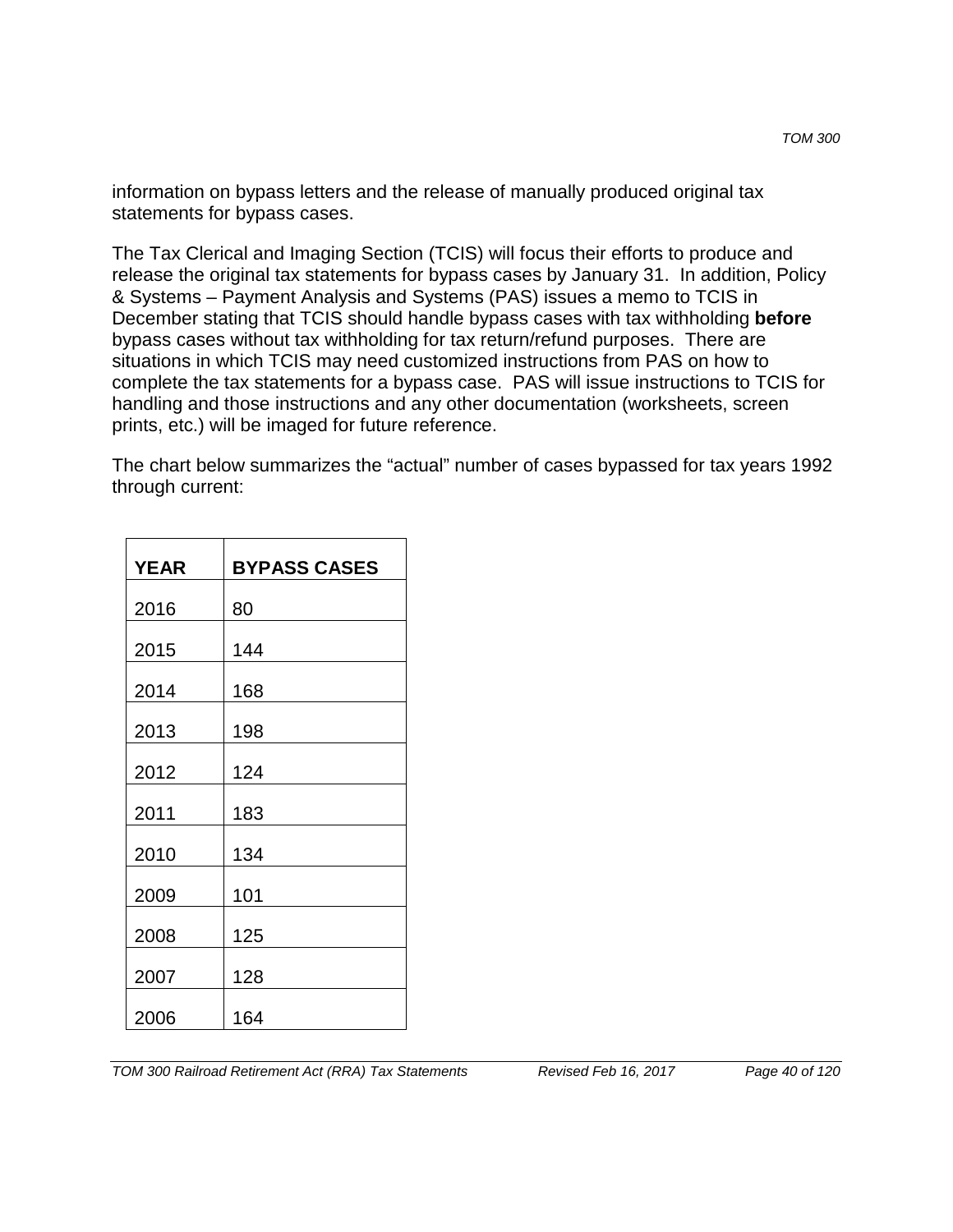*TOM 300*

| 2005 | 175              |
|------|------------------|
| 2004 | 316              |
| 2003 | 1,371 (see Note) |
| 2002 | 132              |
| 2001 | 239              |
| 2000 | 151              |
| 1999 | 136              |
| 1998 | 233              |
| 1997 | 158              |
| 1996 | 136              |
| 1995 | 108              |
| 1994 | 990              |
| 1993 | 1,310            |
| 1992 | 1,921            |

NOTE: For tax year 2003, we had 1,371 bypass cases. However, of the 1,371 bypass cases, we specifically bypassed 1,141 cases that were intended to be handled mechanically.

The bypass category codes are listed and explained in detail in TOM 3105.20. Bypass codes 001, 002, 003, 005, 008, 009, 010, 012, 013, and 014 are still valid and are used. Bypass codes 004, 006, 007 and 011 are obsolete and are no longer used. A brief synopsis of the valid bypass codes are shown below.

| <b>CODE</b> |
|-------------|
|-------------|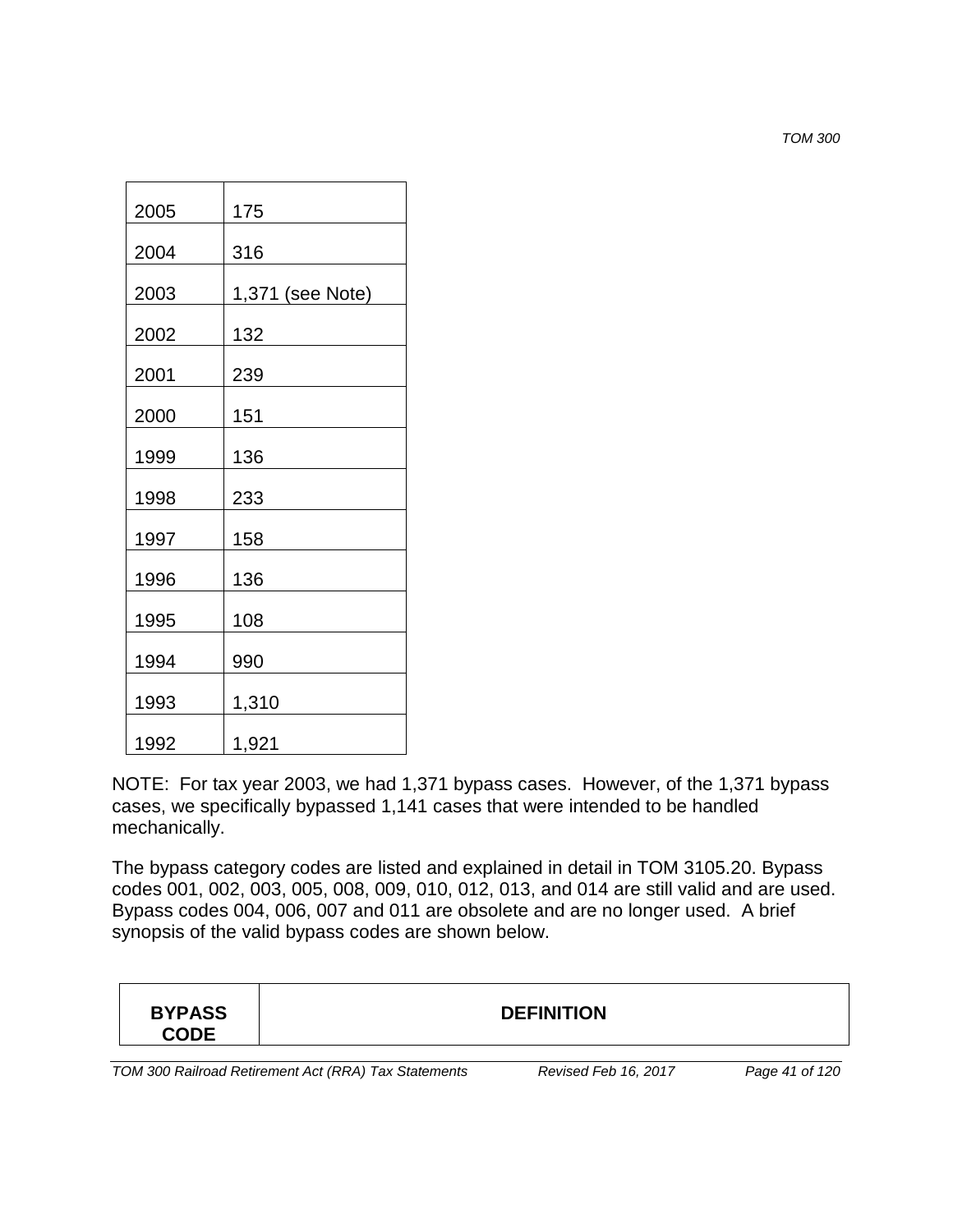| 001 | No name/address in tax database                                                                                                                                    |
|-----|--------------------------------------------------------------------------------------------------------------------------------------------------------------------|
| 002 | Unidentified paid amount (UPA) with no tier breakdown                                                                                                              |
| 003 | Unidentified paid amount (UPA) over \$25.00 with tier breakdown                                                                                                    |
| 005 | Scrambled data/record. Information does not correspond to<br>beneficiary's annuity type.                                                                           |
| 008 | Used for prior year death/non-death terminations; prior year<br>suspensions with no payments or repayments; social security only<br>cases; garnishment only cases. |
| 009 | Bypassed from the monthly TAS RECERT run.                                                                                                                          |
| 010 | Miscellaneous reasons – used for a permanent bypass                                                                                                                |
| 012 | Special Purposes – currently used for partition and survivor work<br>deduction cases.                                                                              |
| 013 | Miscellaneous reasons and Tax Refund cases involving NRA taxes.                                                                                                    |
| 014 | Current year tax statement is already issued upon request due to<br>beneficiary's death or annuity termination.                                                    |

## **305.20 Annual Statement Bypass Letters**

Fewer and fewer annuitant records are bypassed in automated tax statement processing due to questionable records or due to computations that require manual handling. This is due to continued improvements to the automated tax programs.

Form TXL-269, which replaced Form TL-269A, is automatically generated and released to annuitants whose original tax statements are bypassed in automated tax statement processing. Form TL-269A was obsolete in October 2007. It was used to inform an annuitant, who had a portion of his or her retirement benefits paid by court order to someone else, that his or her tax statement can now be prepared and issued through our mechanical process.

Form TXL-269 informs the annuitant that there is a delay in the release of their original tax statements and that the RRB will attempt to issue their tax statements as soon as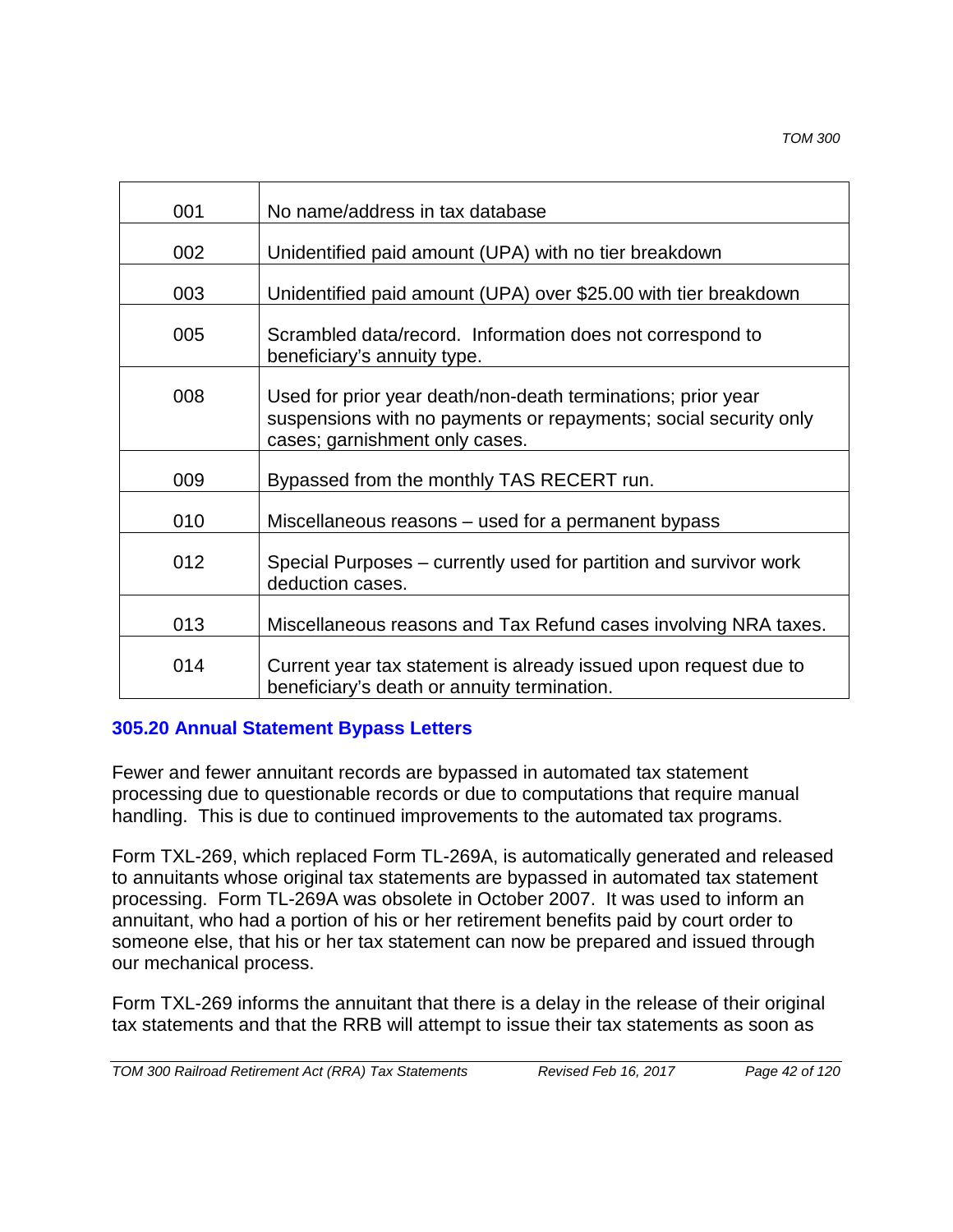possible. In addition, the TXL- 269 bypass letter informs annuitants that they may request from the IRS an extension to file their tax returns.

NOTE: We may issue customized explanation letters in lieu of the standard bypass letter (TXL-269). These customized letters are manually produced and provide specific information unique to a particular case.

**Bypass Codes That Issue Bypass Letters -** If an annuitant has a bypass code of 001, 002, 003, 005, 012 or 013, the annuitant will receive a TXL-269 bypass letter (most will receive TXL-269, a few will receive a customized letter). The TXL-269 or customized letters should be imaged for documentation and reference.

**Bypass Codes That Do NOT Issue Bypass Letters -** If an annuitant has a bypass code of 008, 009, 010, or 014 the annuitant will NOT receive a bypass letter.

The Tax Clerical and Imaging Section (TCIS) will review each case that has been bypassed and manually issue and release "original" tax statements to the annuitants. A TL-266 letter and the appropriate TXL letters (TXL-1099, TXL-1042S, TXL-1099-R or TXL-1099-R 1991) will be sent with these manually produced original tax statements. The TL-266 letter is the letter that explains that the enclosed tax statements are "original" tax statements. The TXL letters provides general information and explanations of the box items shown on a particular tax statement. There are four TXL letters (one for each tax statement type) and the appropriate TXL letters are sent with the corresponding original tax statements (example, TXL-1099 is sent with the Form RRB-1099 tax statement).

NOTE: We may issue customized explanation letters in lieu of the standard TL-266 letter. These customized letters are manually produced and provide specific information unique to a particular case.

If after review, it is determined that the annuitant does not need a tax statement, Form TXL-270 is released by TCIS. The TXL-270 letter should be imaged for documentation and reference. Refer to TOM 305.20.15, FORM TXL-270.

Prior to 1992, if a bypass case was not handled by the end of July (and, therefore, the annuitant was not able to file a tax return in time for the August 15 deadline), Form TL-271 was automatically generated and released to the annuitants. Effective with tax year 1992, all bypassed tax statements were completed by June. Form TL-271 is no longer released and is considered obsolete. Effective with tax year 1995 and later, our goal is to have all bypassed tax statements completed by March 1.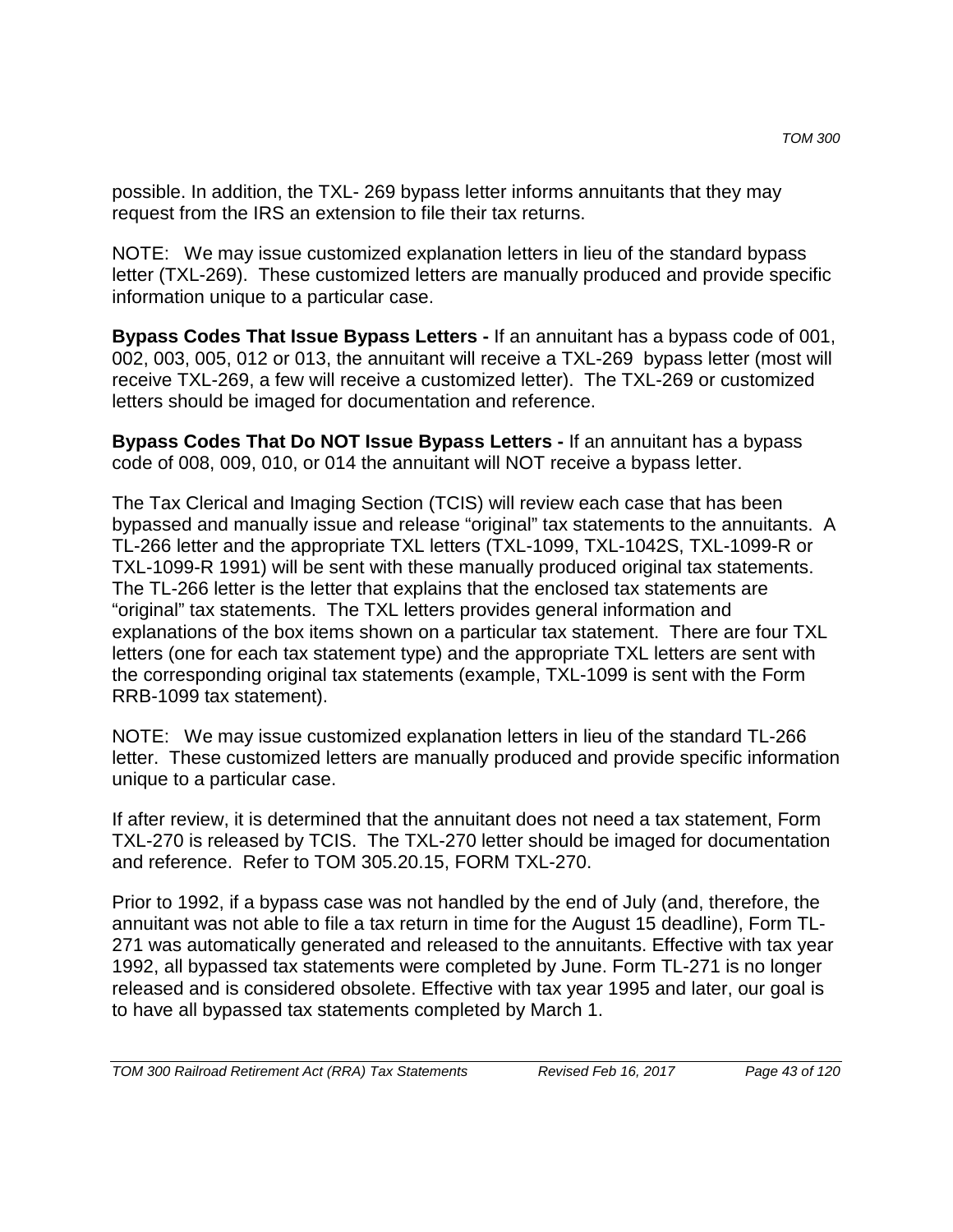Refer to TOM 3105.20, Beneficiary Identification/Information Data (BENID/INFO), for a list of the numeric bypass codes and their corresponding explanations.

#### **305.20.05 Form TXL-269**

In order to minimize the number of inquiries to the field offices concerning bypassed cases, Form TXL-269 is automatically generated if the case falls into any of several bypass categories; except for legal partition cases (bypass code 012 indicates a legal partition case or a special category case). This notice advises the annuitant of the delay and that a manual review of their case is needed. This letter should be imaged for documentation and reference.

A separate notice will be released to each family member that is bypassed in automated tax statement processing under an account number that falls under all bypass categories, except legal partitions. However, not all family members are necessarily bypassed.

If the annuitant requests an explanation of the notice or why he/she did not receive a tax statement, field and headquarters personnel have the ability to answer the annuitant by accessing the Beneficiary Identification/Information Data General TAX screen (PF 16). The bypass code will be displayed under the MISC INFO section of this tax screen enabling personnel to provide the annuitant with an explanation that is based on the appropriate numeric code in TOM 3105.20, Beneficiary Identification/Information Data (BENID/INFO).

These notices are released in mid-January. However, the notices generated for cases with a bypass code of "001" may be delayed, since the name and/or address will need to be manually entered by a TCIS examiner.

Cases with bypass codes of 001 through 003, 005, and 013 will be manually reviewed by TCIS to determine if a tax statement is necessary.

Generally, cases with bypass codes of 013 are citizen or NRA beneficiaries who received a "NRA" tax refund during the tax year. Automated tax statement processing cannot correctly handle NRA tax refunds. Therefore, TCIS examiners enter a bypass code of 013 in order to produce and release correct manual tax statement(s) for the citizen or NRA beneficiary.

Generally, cases with bypass codes 010 and 014 do not need current year tax statements. **Cases with bypass code 010 are cases that are permanently bypassed and no longer receive tax statements. Cases with bypass code 014 are**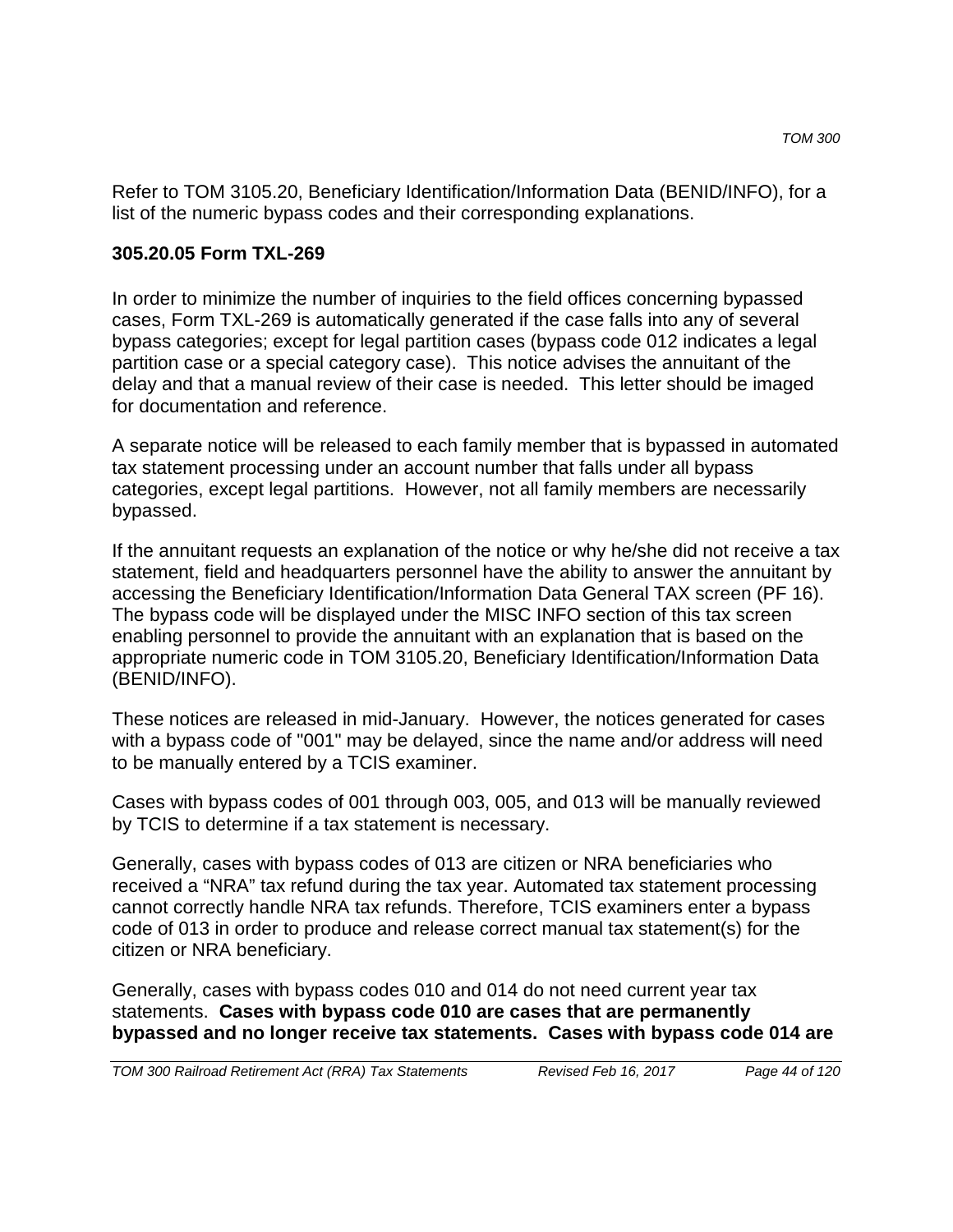**those cases in which current tax year tax statements have already been released.** Code 014 cases involve deceased beneficiaries whose survivors (executor, attorney, trustee, family) request a tax statement prior to year end for financial reasons, e.g. will probate.

## **305.20.10 Form TL-269A**

Form TL-269A was obsolete in October 2007, and has been replaced with Form TXL-269. Form TL-269A was created in order to minimize the number of inquiries to the field offices concerning legal partition bypassed cases. Our processing for issuing tax statements has improved whereas we can now issue the tax statements correctly mechanically.

## **305.20.15 Form TXL-270**

If after releasing Form TXL-269, or a customized explanation letter, TCIS-TS reviews a case and determines that the annuitant does not need a tax statement, Form TXL-270 should be manually released. This notice (letter) informs the annuitant that a tax statement will not be released and gives a short explanation. This letter should be imaged for documentation and reference.

# **307 Undeliverable RRA Tax Statements**

Each January, the Railroad Retirement Board (RRB) releases an annual Railroad Retirement Act (RRA) tax statement mailer to recipients who were paid, repaid, or had taxes withheld from railroad retirement benefits.

The mailing address used on the RRA tax statement is the address that is on RRB records at the time the tax statements are issued. The message "ADDRESS SERVICE REQUESTED" is printed on the envelope. If the annuitant has moved and filed a permanent change of address form with the Postal Service, the message instructs the Postal Service to forward the tax statement to the recipient's new address and provide the RRB with the new address. The new address will be received on an address correction card, PS FORM 3547. Tax statements that cannot be forwarded or delivered are returned to the RRB headquarters.

## **307.05 Initial Handling Of Undeliverable RRA Tax Statements**

The mailroom will forward all undeliverable RRA tax statements to the Tax Clerical and Imaging Section-Clerical Services Unit (TCIS-CSU). See FOM1 139, undeliverable mail procedure.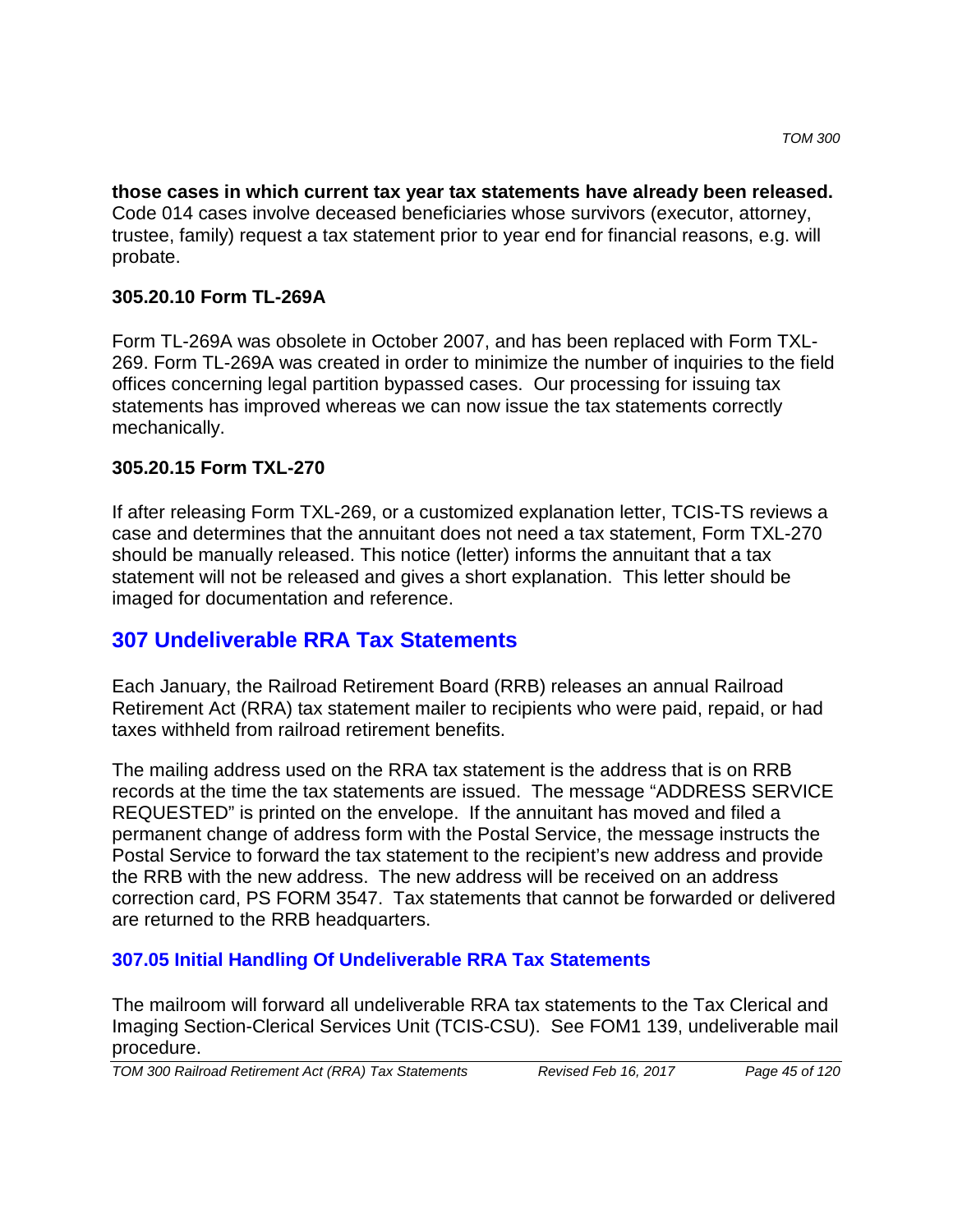If a tax statement is returned because the address was missing or scrambled, TCIS-CSU will notify Policy & Systems-Payment Analysis & Systems (P&S-PAS) of the problem. P&S-PAS will investigate the problem and decide whether copies of the tax statement should be forwarded to them.

## **310 Tax Statement Mailer Packets**

We release two types of "original" automated annual tax statement mailer packets to our beneficiaries. The type of mailer packet a beneficiary will receive depends upon whether the beneficiary is a citizen and/or legal resident of the United States or a nonresident alien (NRA) of the United States. These mailer packets are produced and released by an outside printing/mailing contractor. These mailer packets contain the beneficiaries' "original" tax statements for the tax year. Each year, we send the tax statements (including the tax statement mailers) to the IRS for review and approval concerning the format and written content shown on the tax statements.

NOTE: No letters are issued with the original tax statement mailers produced by the contractor since the general information and explanation of tax statement box items are shown on the back of the mailers. The TL-265 and appropriate TXL letters are sent with the corrected tax statements. The TL-266 and appropriate TXL letters are sent with the original tax statements manually produced by TCIS-TS. Only the appropriate TXL letters are sent with the duplicate tax statement.

#### **310.05 Form RRB-1099/1099-R**

For citizens or legal residents (resident aliens) of the United States, a standard Form RRB-1099/1099-R is sent to everyone who would normally receive a tax statement. This form is one originally printed page, size 8.5" x 14." The front side contains all the tax statement forms: Copy C of the Form RRB-1099 followed by Copy C, Copy 2 and Copy B of the Form RRB-1099-R. On each copy of the tax statement forms, we show the RRB's U.S. Federal/IRS identifying number, 36-3314600. At the top of the front side, the phrase, "UNFOLD TO SEE ALL TAX STATEMENT FORMS - SEE REVERSE SIDE FOR GENERAL INFORMATION", is printed in green colored ink above Copy C of Form RRB-1099. This phrase instructs the beneficiary to unfold the folded tax statement mailer packet. The contractor's quality control cut marks (i.e., a black dot inside a blue ink color pre-printed square) shown in the top left corner of the front side of the citizen tax statement mailer. The recipient's address box of Copy C of the Form RRB-1099 has been widened to allow for postal bar-coding and an endorsement line which helps to reduce our mailing postage costs. The box items on Forms RRB-1099 and RRB-1099-R representing the paid and tax withholding amounts have been bolded in order to make the amounts in these box items more noticeable. Therefore, the tax statements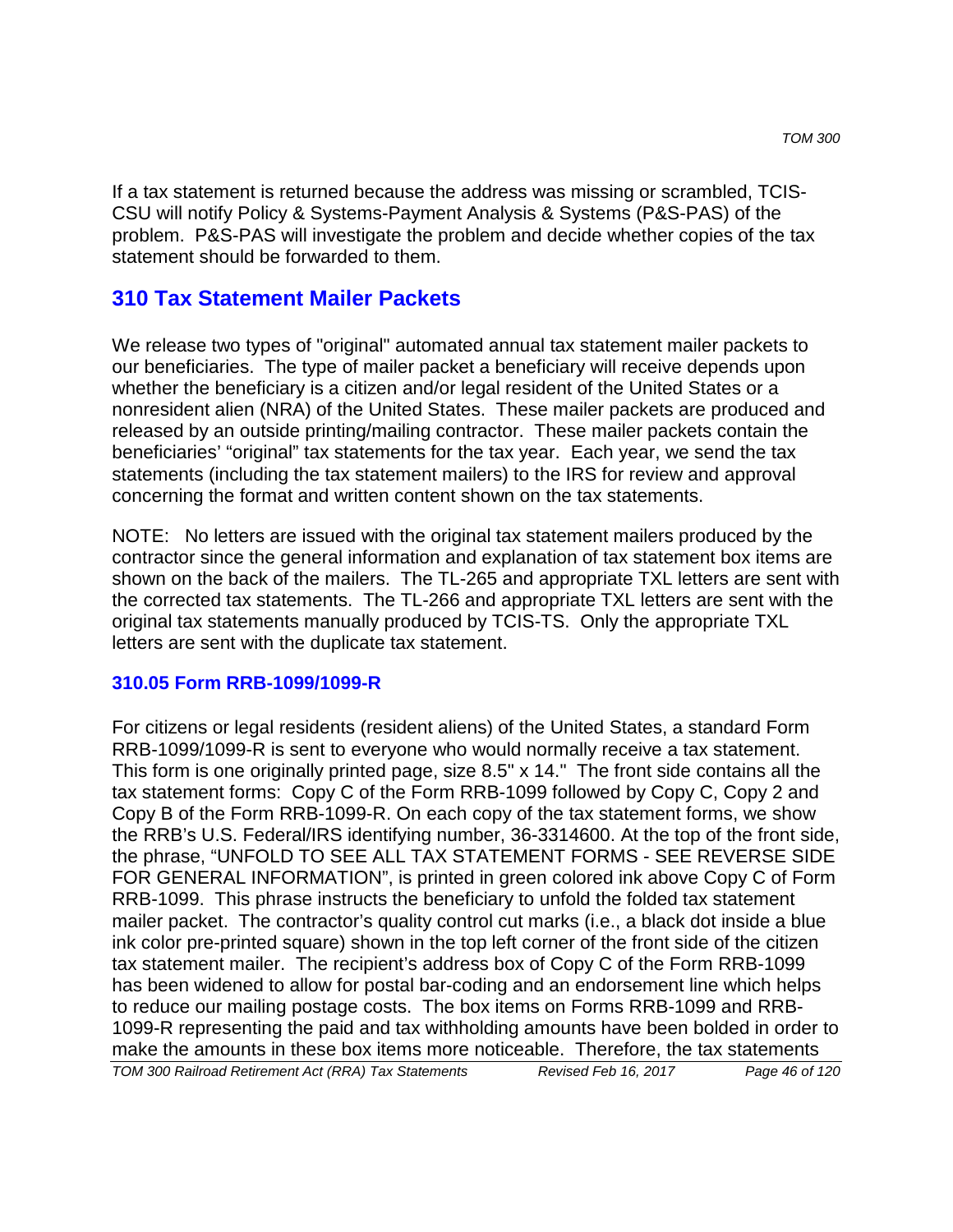become more user friendly because the amounts in the bolded box items are used by beneficiaries and/or tax preparers when preparing income tax returns. The variable data (beneficiary's tax amounts for the year) is imaged using laser printing. The back side contains the general information at the top followed by the explanation of items for Form RRB-1099, and the explanation of items for Form RRB-1099-R. In the general information section, we ask beneficiaries to review the mailing address shown on the tax statement mailer and provide the RRB with the correct and complete mailing address if the address shown is incorrect or incomplete. We inform beneficiaries who received social security benefits paid through the RRB that the SSA not the RRB will send Form SSA-1099 tax statement and Notice 703. We inform beneficiaries that if they do not receive the SSA tax statements they should contact the SSA not the RRB. In addition, we provide the SSA general toll free telephone number, 1-800-772-1213, and SSA website, www.ssa.gov.

If beneficiaries wish to determine if their SSEB portion of tier I and social security benefits are taxable, then refer them to the Social Security Benefits worksheets found in the Internal Revenue Service's (IRS) Instructions for Form 1040 and/or 1040A Booklet. If the beneficiary wants more detailed information about SSEB benefits, inform him or her to get IRS Publication 915, Social Security Benefits and Equivalent Railroad Retirement Benefits from the local IRS field office and/or U.S. Post Office.

### **Form RRB-1099**

Printed in blue and white color ink; the variable data for each beneficiary is printed in black ink. It reports SSEB or Overall Minimum (also called, O/M or special guaranty) amounts paid to or repaid by a beneficiary during the tax year. SSEB or special guaranty amounts are roughly equivalent to social security benefits and are treated as such for U. S. Federal income tax purposes. In addition, the workers' compensation offset is shown on Form RRB-1099. Effective with tax year 1992 and later, Form RRB-1099 will show the U. S. Federal income tax withheld from the SSEB portion of tier I or special guaranty. For information on SSEB benefits and Form RRB-1099, refer to IRS Publication 915, Social Security and Equivalent Railroad Retirement Benefits. Effective with tax year 1997 and later, there is a separate box item on Form RRB-1099 entitled, MEDICARE PREMIUM TOTAL, which reports the total Medicare premiums deducted from beneficiaries' railroad retirement annuity payments. The Medicare premium total is normally shown on Form RRB-1099, however if Form RRB-1099 is not required, then the Medicare premium total will be shown on Form RRB-1099-R. For those individuals who would only get a Form RRB-1099, all copies of the Form RRB-1099-R statements in the mailer will have the caption, "THIS FORM IS NOT REQUIRED FOR YOUR 20XX TAXES." printed on the forms. The "XX" denotes the actual tax year for the tax statement.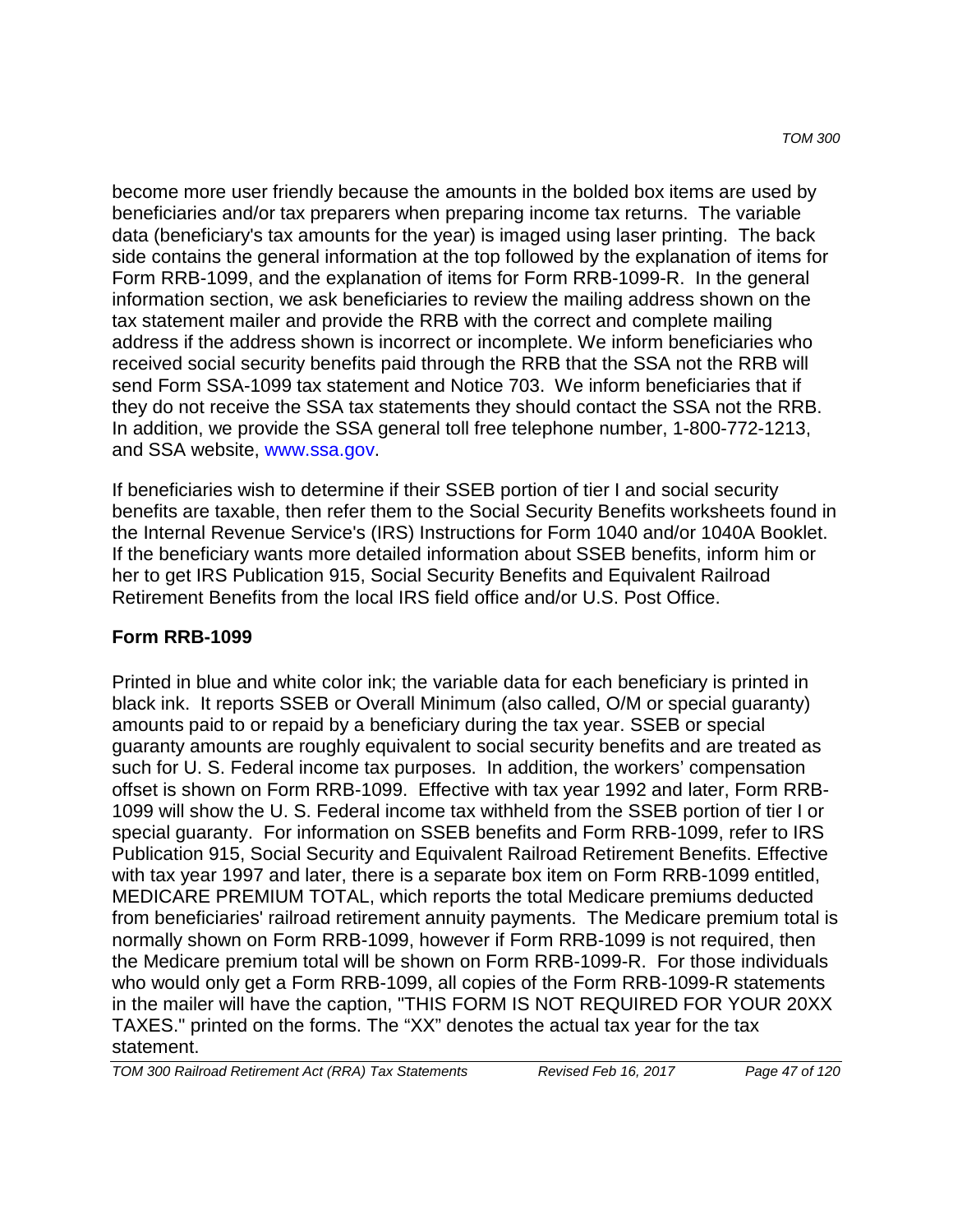#### **Form RRB-1099-R**

Printed in green and white ink; the variable data for each beneficiary is printed in black ink. It reports the employee contributions amount, if applicable, and the gross amounts of the NSSEB portion of tier 1 and tier 2 (these two annuity components are combined and shown in Box 4 on the Form RRB-1099-R as "Contributory Amount Paid"), vested dual benefit (VDB), and supplemental annuity payments less the current year repayments made in and attributed to the tax year. These types of payments are treated as private pensions for U. S. Federal income tax purposes. The NSSEB and tier 2 (Contributory Amount Paid) are considered as contributory pension amounts. Contributory pension amounts may be fully taxable or partially taxable, depending on the presence and use of the employee contribution amount. The VDB and supplemental annuity are considered as noncontributory pension amounts. Noncontributory pension amounts are always fully taxable. Effective with tax year 1992 and later, for individuals affected by General Rule provisions, the RRB no longer provides the nontaxable and taxable amounts of railroad retirement annuities. **The amounts shown on Form RRB-1099-R are considered a "normal distribution". A distribution code of "7" denotes a normal distribution and should be used if a code is needed for those amounts when completing income tax return(s). Some tax return software programs/packages may ask for a distribution code. This means that beneficiaries or their tax preparers should use a code "7" if asked for a distribution code for the amounts shown on Form RRB-1099-R.** The contributory amounts paid of disabled employee annuitants under minimum retirement age are fully taxable. Minimum retirement age is generally the age at which individuals could retire based on age and service (example, age 60 with 30 or more years of railroad service or age 62 with less than 30 years of railroad service). Employees who retired based on age and service and disabled employee annuitants who reach minimum retirement age may use the employee contribution amount shown on their Form RRB-1099-R to compute a nontaxable (tax-free) portion of their contributory amount paid. For information on pension payments (NSSEB, tier 2, VDB and supplemental annuity) and Form RRB-1099-R, refer to IRS Publication 575, Pension and Annuity Income.

Both Three-Year Rule and General Rule cases usually receive Form RRB-1099-R. However, those annuitants under the Three-Year Rule in which employee contributions were not recovered as of December 31, 1991, have been converted to General Rule as of tax year 1992. Therefore, if an annuitant was previously under the Three-Year Rule and contributions were not recovered and the annuitant did not previously receive Form RRB-1099-R; under the General Rule, they will receive Form RRB-1099-R.

Effective with tax year 1997 and later, there is a separate box item on Form RRB-1099- R entitled, MEDICARE PREMIUM TOTAL, which reports the total Medicare premiums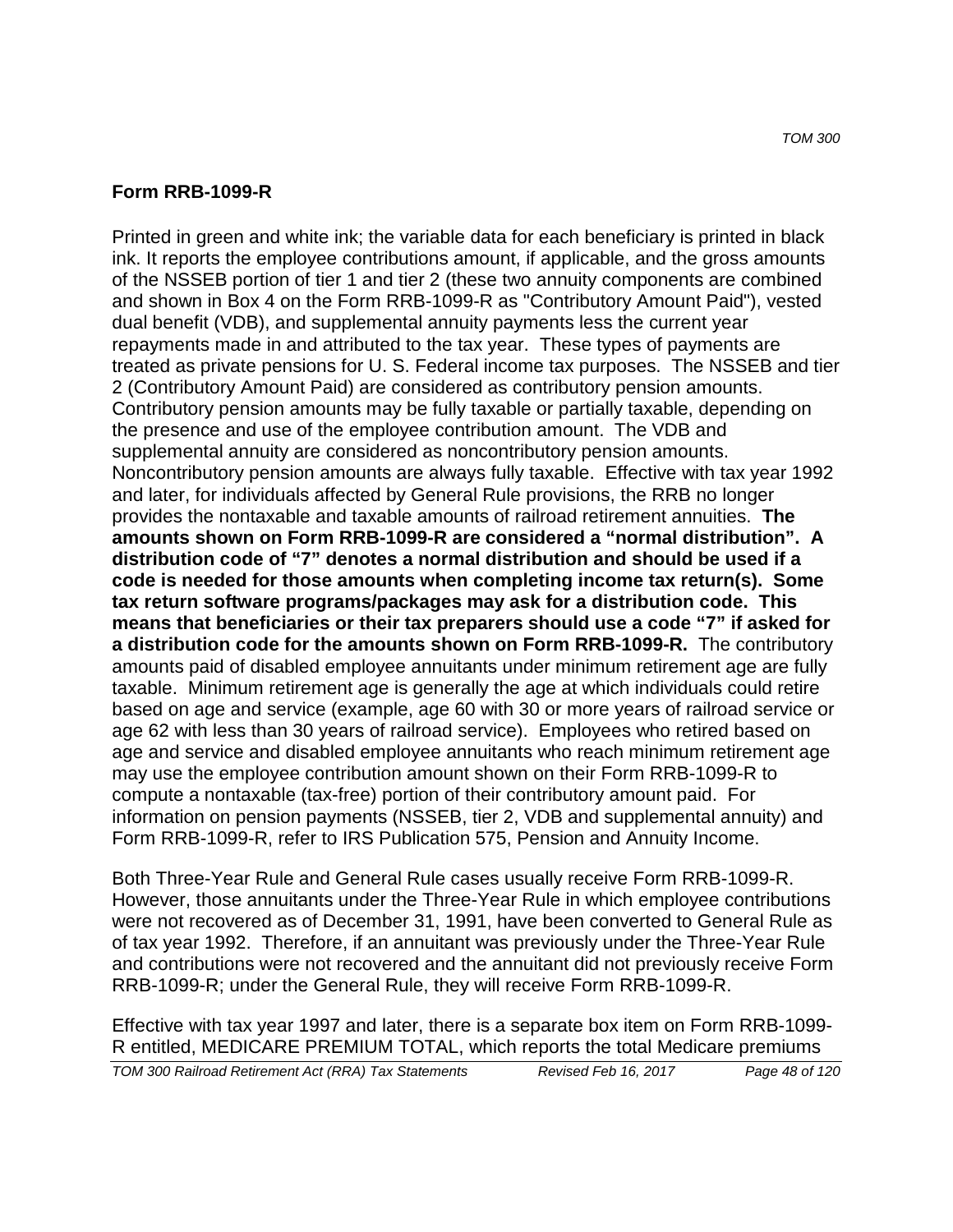deducted from beneficiaries' railroad retirement annuity payments. The Medicare premium total is normally shown on Form RRB-1099, however if Form RRB-1099 is not required, then the Medicare premium total will be shown on Form RRB-1099-R. For those individuals who would only get a Form RRB-1099-R, Copy C of the Form RRB-1099 tax statement in the mailer will have the caption, "THIS FORM IS NOT REQUIRED FOR YOUR 20XX TAXES." printed on the form. The "XX" denotes the actual tax year for the tax statement.

If a repayment was made to any annuity component during a tax year, regardless if the annuitant has annuity entitlement for that same tax year, a tax statement reflecting the repaid amount(s) is released for that tax year.

Both Copy Cs of the Forms RRB-1099 and RRB-1099-R, near the top of the front side of the form, are to be retained by the beneficiary for documentation and record keeping purposes. The lower portion of the packet contains two copies of Form RRB-1099-R (Copy 2 and Copy B), which are perforated for easy detachment. Copy 2 of Form RRB-1099-R is filed with the state, city, or local income tax return when required. Please note that under Section 14 (45 U.S.C. Section 231m) of the RRA, railroad retirement annuities are not taxable for U.S. state income tax purposes. Copy B of Form RRB-1099-R is attached to the U. S. Federal income tax return if the form shows U. S. Federal income tax withheld in Box 9 (Box 9 will be bolded). Since these forms are folded and inserted in standard window envelopes, the name and address printed on Copy C of Form RRB-1099 is always used.

#### **CONTRACTOR'S QUALITY CONTROL CUT MARKS FOR CITIZEN TAX STATEMENT MAILERS ONLY**

The blank citizen tax statement mailers are pre-printed on huge paper rolls while the blank nonresident (NRA) tax statement mailers are individual paper sheets. The citizen rolls are fed through the contractor's imaging/cutting machine. After the variable tax information is imaged (printed) onto the blank pre-printed citizen tax statement mailers, the machine performs a series of cuts that results in a single, fully imaged citizen tax statement mailer. The citizen tax statement mailer contains tax information for a specific individual. In order to ensure that the machine correctly images and cuts the citizen tax statement mailer, we requested that the contractor add quality control cut marks at the top of each citizen mailer. There is no need for cut marks on the NRA mailers since the blank NRA mailers are already cut into single, individual sheets. The cut mark is a pre-printed blue colored ink square. There may be two cut marks on a single correctly imaged and cut citizen tax statement mailer. The first cut mark is the pre-printed square. The second cut mark is a black dot that is imaged inside of the preprinted square during actual imaging. All citizen mailers released will have both cut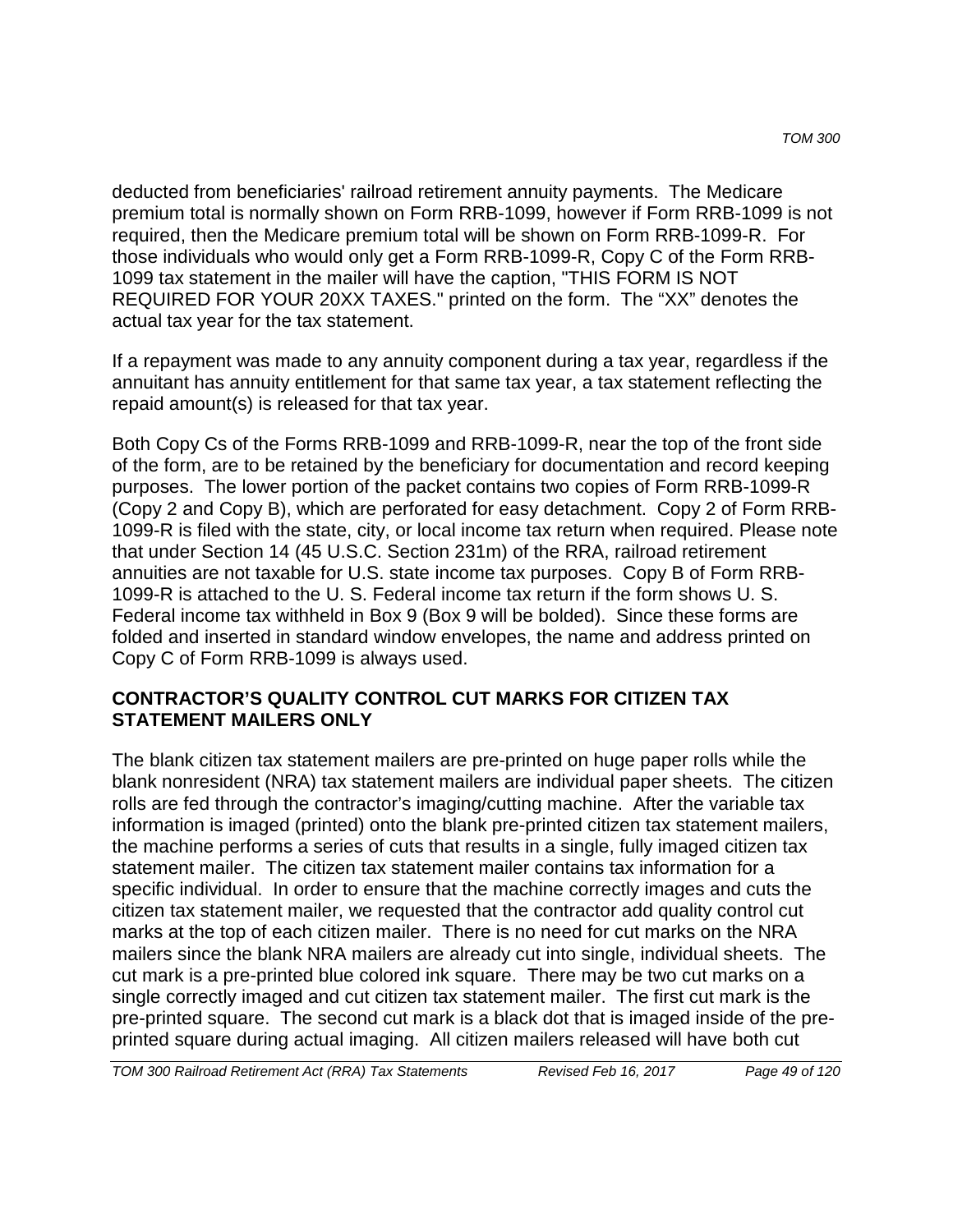marks (black dot inside a blue square). Both cut marks are located in the top left hand corner of the citizen mailer (across from the green colored ink pre-printed phrase, UNFOLD TO SEE ALL TAX STATEMENT FORMS – SEE REVERSE SIDE FOR GENERAL INFORMATION). Using these cut marks help prevent the erroneous imaging and cutting of the citizen tax statement mailers and ensures that a citizen beneficiary receives his/her own citizen tax statement mailer.

## **CONTRACTOR'S SEQUENCE NUMBER**

The contractor's sequence number of the citizen mailer is located in the recipient's name and address box of Copy C of Form RRB-1099. The contractor sequence number is printed in a smaller font size and is aligned so that it is printed to the far right of the recipient's name to avoid any potential confusion. The contractor sequence number is printed by the contractor who uses this number as a tool for mailer identification. If there are printing errors on a specific mailer, the contractor uses the sequence number to identify and re-image that same mailer without having to re-image other mailers.

Prior to tax year 1992, two tax statements were issued when a Three-Year Rule case was converted to a General Rule case during a tax year. This occurred most frequently, but was not limited to, spouse-to-widow(er) conversions. A spouse who was a Three-Year annuitant could have been a General Rule widow(er) because of the change in their beginning date. Therefore in prior practice, both tax statement packets were valid and would be included when the annuitant filed his or his income tax return. Effective with tax year 1992, we converted all "Three-Year Rule, Not Recovered cases" to "General Rule, Not Recovered cases." Therefore, we only release one tax statement. For widow(er)s that were paid as a spouse for part of the tax year, they will use only the annuity payments they received as a widow(er) to figure their nontaxable amount.

NOTE: If a beneficiary receives social security benefits during the year, the beneficiary should have received Form SSA-1099 and Notice 703 from the Social Security Administration (SSA). Form SSA-1099 inquiries should be directed to the SSA field offices not the RRB. However, any Form SSA-1099 inquiries sent to the RRB should be directed to TCIS. Refer to TOM 325.10.15, Form SSA-1099 and/or Form SSA-1042S Inquiries, for more information.

## **310.10 Form RRB-1042S/1099-R**

For nonresident aliens of the United States (NRAs), a standard Form RRB-1042S/1099- R is sent to all NRAs who would normally receive a tax statement. A NRA is defined as a person who is neither a citizen nor legal resident of the United States. This form is one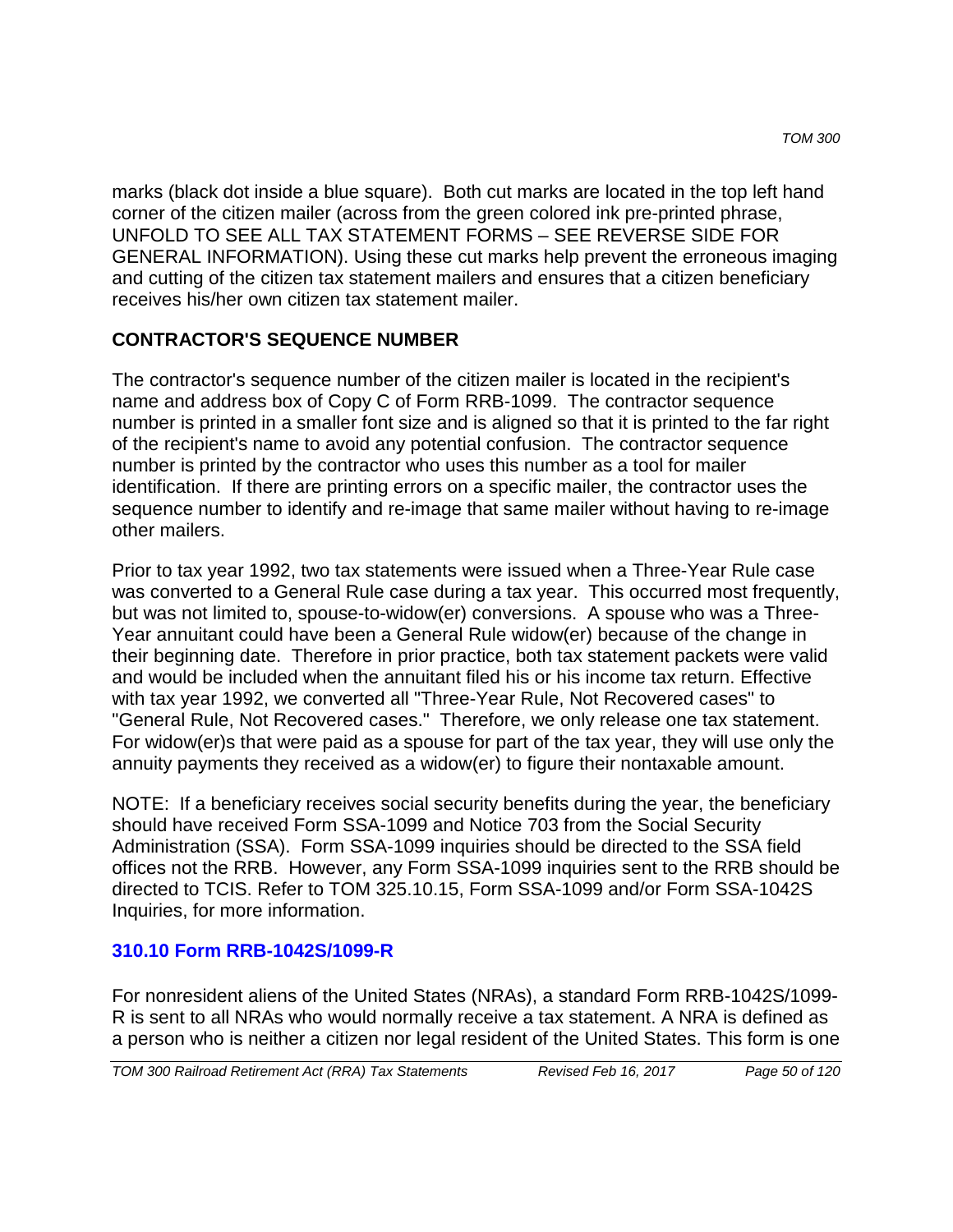originally printed page, size 8.5" x 14." The front side of the NRA mailer contains all the tax statement forms: Copy C of Form RRB-1042S is at the top of the mailer followed by Copy C of Form RRB-1099-R, Copy B of Form RRB-1042S, and lastly Copy B of Form RRB-1099-R at the bottom of the mailer. On each copy of the tax statement forms, we show the RRB's U.S. Federal/IRS identifying number, 36-3314600. At the top of the front side, the phrase, "UNFOLD TO SEE ALL TAX STATEMENT FORMS -- SEE REVERSE SIDE FOR GENERAL INFORMATION", is printed in green colored ink above Copy C of Form RRB-1042S. This phrase instructs the NRA beneficiary to unfold the folded tax statement mailer packet. The NRA beneficiary's country of legal residence and tax withholding percentage rate are shown on Forms RRB-1042S and RRB-1099-R. Since the size of our envelope windows on both the domestic and air mail envelopes is standardized, the recipient's address box on Copy C of Form RRB-1042S is wider than the recipient's address box on Copy B of Form RRB-1042S to ensure that the NRA's private tax information is not displayed through the envelope window. The box items on Forms RRB-1042S and RRB-1099-R representing the paid and tax withholding amounts have been bolded in order to make the amounts in these box items more noticeable. Therefore, the tax statements become more user friendly because the amounts in the bolded box items are used by beneficiaries and/or tax preparers when preparing income tax returns. The variable data (beneficiary's tax amounts for the year is imaged using laser printing. The back side contains the general information at the top followed by the explanation of items for Form RRB-1042S, and the explanation of items for Form RRB-1099-R. In the general information section, we ask NRA beneficiaries to review the mailing address shown on the tax statement mailer and provide the RRB with the correct and complete mailing address if the address shown is incorrect or incomplete. We inform NRA beneficiaries who received social security benefits paid through the RRB that the SSA not RRB will send Form SSA-1042S tax statement and Notice 703. If the NRA beneficiaries do not receive the SSA tax statements they should contact the SSA not the RRB. In addition, we provide the SSA general toll free telephone number, 1-800-772-1213, and the SSA website (www.ssa.gov).

For NRAs, taxes should have been withheld from their railroad retirement benefit payments during the tax year, unless exempt under a tax treaty to which the United States (U.S.) is a party. NRAs are not required to file a U. S. Federal income tax return if: 1) their entire tax liability was fulfilled by withholding of tax on their benefits; 2) NRAs only income from sources within the United States was not connected to a trade or business; and 3) the correct amount of tax for the year was withhold. However, NRAs may wish to file a tax return to receive a tax refund if too much tax was withheld from their payments. If an NRA's country of legal residence AND/OR tax withholding rate changes during the tax year, the NRA may receive more than one set of "original" Form RRB-1042S/1099-R mailers. If a NRA was also a resident of the United States during the tax year, the NRA may receive an original Form RRB-1099/1099-R (citizen) mailer,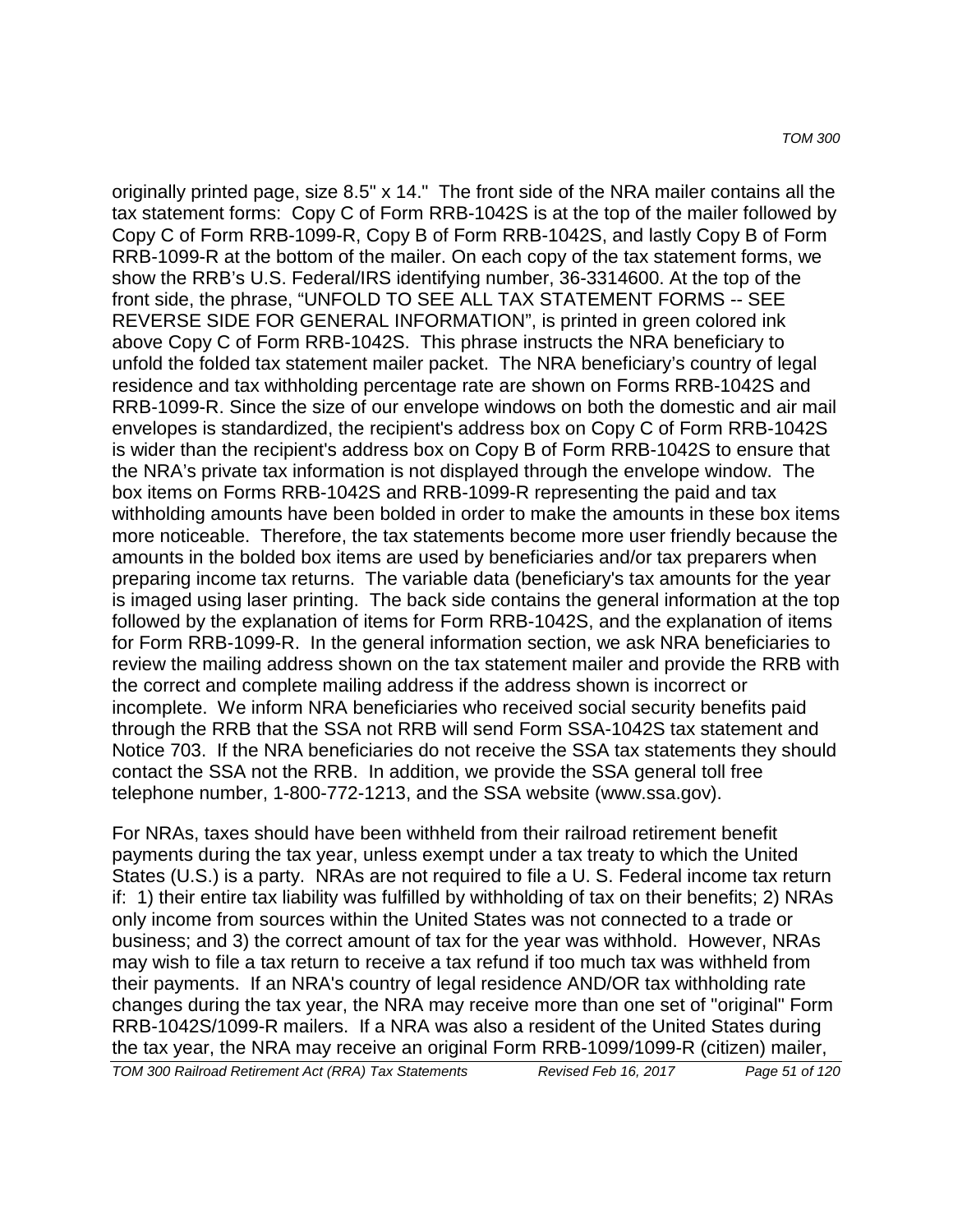and may be required to file Form 1040, U.S. Individual Income Tax Return. If a NRA wishes more information on their filing requirements, inform the NRA to obtain IRS Publication 519, U.S. Tax Guide for Aliens, from the IRS.

#### **Form RRB-1042S**

Printed in black and white ink; the variable data for each beneficiary is printed in black ink. It reports SSEB or Overall Minimum (also called, O/M or special guaranty) amounts paid to or repaid by a beneficiary during the tax year. SSEB or special guaranty amounts are roughly equivalent to social security benefits and are treated as such for U. S. Federal income tax purposes. In addition, the workers' compensation offset is shown on Form RRB-1042S. Effective with tax year 1992 and later, Form RRB-1042S shows the U. S. Federal income tax withheld from the SSEB portion of tier 1. For information on SSEB benefits and Form RRB-1042S, refer to IRS Publication 915, Social Security and Equivalent Railroad Retirement Benefits. The NRA beneficiary's country of legal residence and tax withholding percentage rate is also shown on Form RRB-1042S. Effective with tax year 1997 and later, there is a separate box item on Form RRB-1042S entitled, MEDICARE PREMIUM TOTAL, which reports the total Medicare premiums deducted from beneficiaries' railroad retirement annuity payments. The Medicare premium total is normally shown on Form RRB-1042S, however if Form RRB-1042S is not required, then the Medicare premium total will be shown on Form RRB-1099-R. For those individuals who would only get a Form RRB-1042S, all copies of the Form RRB-1099-R statements in the mailer will have the caption, "THIS FORM IS NOT REQUIRED FOR YOUR 20XX TAXES." printed on the forms. The "XX" denotes the actual tax year for the tax statement.

#### **Form RRB-1099-R**

Printed in green and white ink; the variable data for each beneficiary is printed in black ink. It reports the employee contributions amount, if applicable, and the gross amounts of the NSSEB portion of tier 1 and tier 2 (these two annuity components are combined and shown in Box 4 on the Form RRB-1099-R as "contributory amount paid"), vested dual benefit (VDB) and supplemental annuity payments less the current year repayments made in and attributed to the tax year. These types of payments are treated as private pensions for U.S. Federal income tax purposes. The NSSEB and tier 2 (Contributory Amount Paid) are considered as contributory pension amounts. Contributory pension amounts may be fully taxable or partially taxable, depending on the presence and use of the employee contribution amount. The VDB and supplemental annuity are considered as noncontributory pension amounts. Noncontributory pension amounts are always fully taxable. The NRA beneficiary's country of legal residence and tax withholding percentage rate is also shown on Form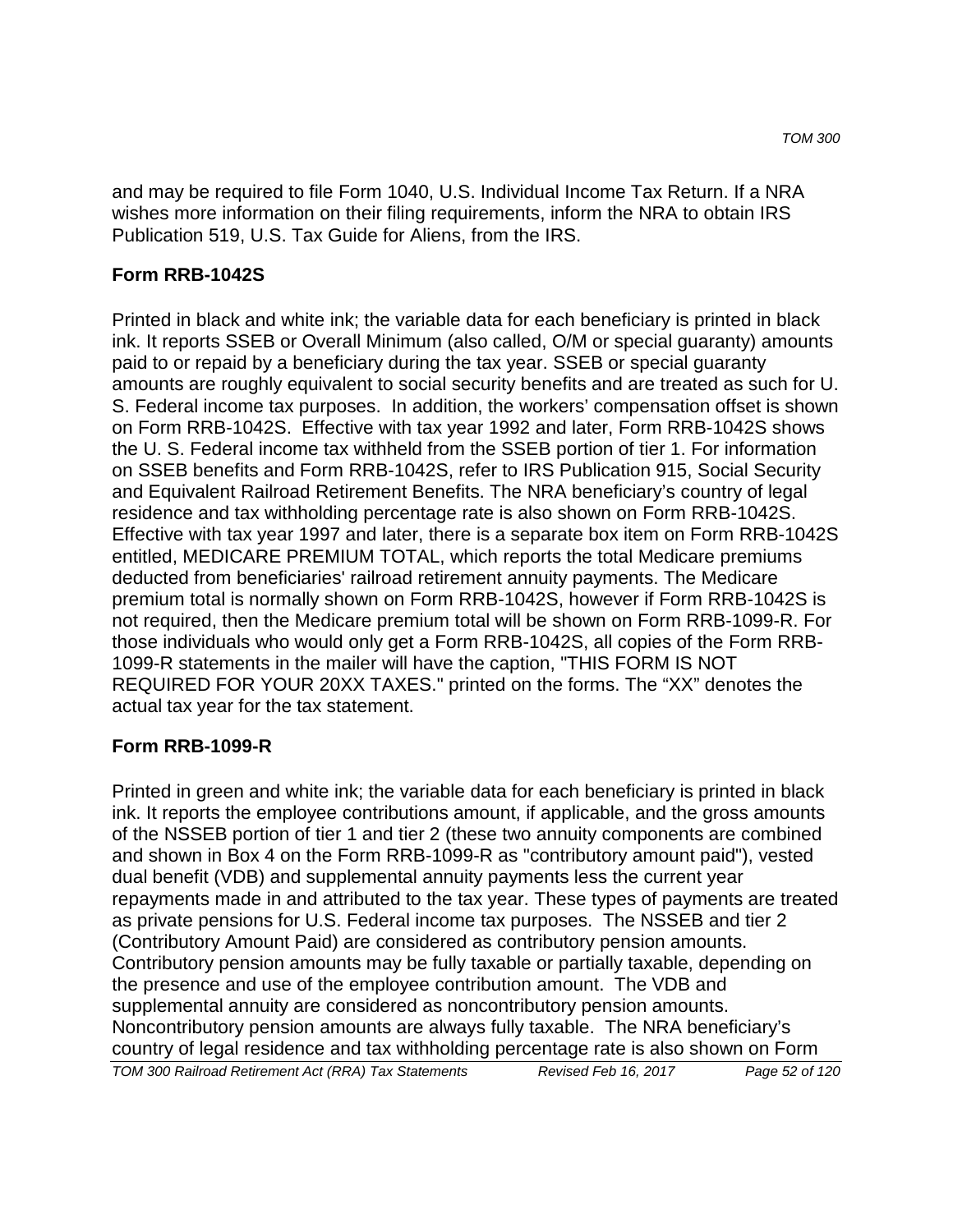RRB-1099-R. Effective with tax year 1992 and later, for individuals affected by General Rule provisions, the RRB no longer provides the nontaxable and taxable amounts of railroad retirement annuities. The amounts shown on Form RRB-1099-R are considered a "normal distribution". A distribution code of "7" denotes a normal distribution and should be used if a code is needed for those amounts when completing income tax return(s). Some tax return software programs/packages may ask for a distribution code. This means that beneficiaries or their tax preparers should use a code "7" if asked for a distribution code for the amounts shown on Form RRB-1099-R. The contributory amounts paid of disabled employee annuitants under minimum retirement age are fully taxable. Minimum retirement age is generally the age at which individuals could retire based on age and service (example, age 60 with 30 or more years of railroad service or age 62 with less than 30 years of railroad service). Employees who retired based on age and service and disabled employee annuitants who reach minimum retirement age may use the employee contribution amount shown on their Form RRB-1099-R to compute a nontaxable (tax-free) portion of their contributory amount paid. For information on pension payments (NSSEB, tier 2, VDB, and supplemental annuity) and Form RRB-1099-R, refer to IRS Publication 575, Pension and Annuity Income.

Effective with tax year 1997 and later, there is a separate box item on Form RRB-1099- R entitled, MEDICARE PREMIUM TOTAL, which reports the total Medicare premiums deducted from beneficiaries' railroad retirement annuity payments. The Medicare premium total is normally shown on Form RRB-1042S, however if Form RRB-1042S is not required, then the Medicare premium total will be shown on Form RRB-1099-R. For those individuals who would only get a Form RRB-1099-R, all copies of the Form RRB-1042S tax statement in the mailer will have the caption, "THIS FORM IS NOT REQUIRED FOR YOUR 20XX TAXES." printed on the forms. The "XX" denotes the actual tax year for the tax statement.

If a repayment was made to any annuity component during a tax year, regardless if the annuitant has annuity entitlement for that same tax year, a tax statement reflecting the repaid amount(s) is released for that tax year.

Copy C of Forms RRB-1042S and RRB-1099-R on the front side of the form are to be retained by the beneficiary for documentation and record keeping purposes. Copy B of Forms RRB-1042S and RRB-1099-R are perforated for easy detachment. Copy B of Form RRB-1042S is attached to the U. S. Federal income tax return if the form shows U. S. Federal income tax withheld in Box 12 (Box 12 will be bolded). Copy B of Form RRB-1099-R is attached to the U. S. Federal income tax return if the form shows U. S. Federal income tax withheld in Box 9 (Box 9 will be bolded). Since these forms are folded and inserted in standard window envelopes, the name and address printed on Copy C of Form RRB-1042S is always used.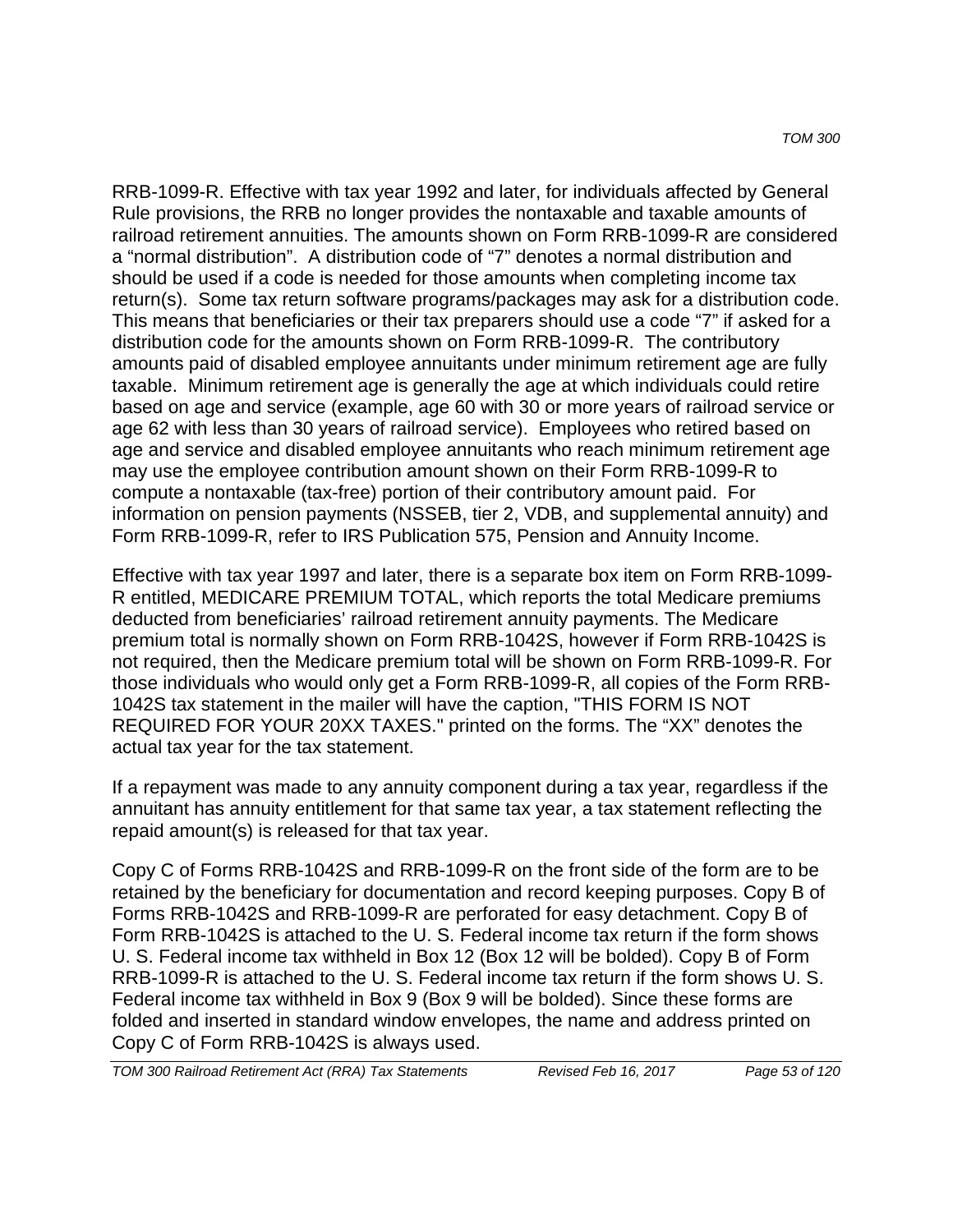The NRA mailer does show any quality control cut marks.

### **CONTRACTOR'S SEQUENCE NUMBER**

The contractor's sequence number of the NRA mailer is located in the recipient's name and address box of Copy C of Form RRB-1042S. The contractor sequence number is printed in a smaller font size and is aligned so that it is printed to the far right of the recipient's name to avoid any potential confusion. The contractor sequence number is printed by the contractor who uses this number as a tool for mailer identification. If there are printing errors on a specific mailer, the contractor uses the sequence number to identify and re-image that same mailer without having to re-image other mailers.

Each tax statement (Forms RRB-1042S and RRB-1099-R) reports the tax withholding percentage rate applied to the taxable amounts of an NRA's railroad retirement annuity; the amount of taxes withheld from those payments; and the latest country in which legal residence is claimed. If the NRA beneficiary's place (country) of residence AND/OR tax withholding rate changed during the year, they will receive an original tax statement for each change that will affect the tax withholding. Therefore, NRAs may receive multiple original tax statements for the same tax year.

As with citizens, prior to tax year 1992, two tax statements were issued to NRAs when a Three-Year Rule case was converted to a General Rule case during a tax year. This occurred most frequently, but was not limited to spouse-to-widow(er) conversions. A spouse who was a Three-Year Rule annuitant could have been a General Rule widow(er) because of the change in annuity beginning date. Therefore in prior practice, both tax statement packets were valid and would be included when the beneficiary filed a U.S. Federal income tax return. Effective with tax year 1992, we converted all "Three-Year Rule, Not Recovered cases" to "General Rule, Not Recovered cases". Therefore we only release one tax statement. For widow(er)s that were paid as a spouse for part of 1996, they will use only the annuity payments they received as a widow(er) to figure their nontaxable amount.

NOTE: If an NRA beneficiary receives social security benefits during the year, the NRA beneficiary should have received Form SSA-1042S and Notice 703 from the Social Security Administration (SSA). Form SSA-1042S inquiries should be directed to the NRA beneficiary's nearest SSA field office not the RRB. However, any Form SSA-1042S inquiries sent to the RRB should be directed to TCIS. Refer to TOM 325.10.15, Form SSA-1099 and/or Form SSA-1042S Inquiries, for more information.

## **COMPUTER MATCHING AND PRIVACY PROTECTION ACT NOTICE**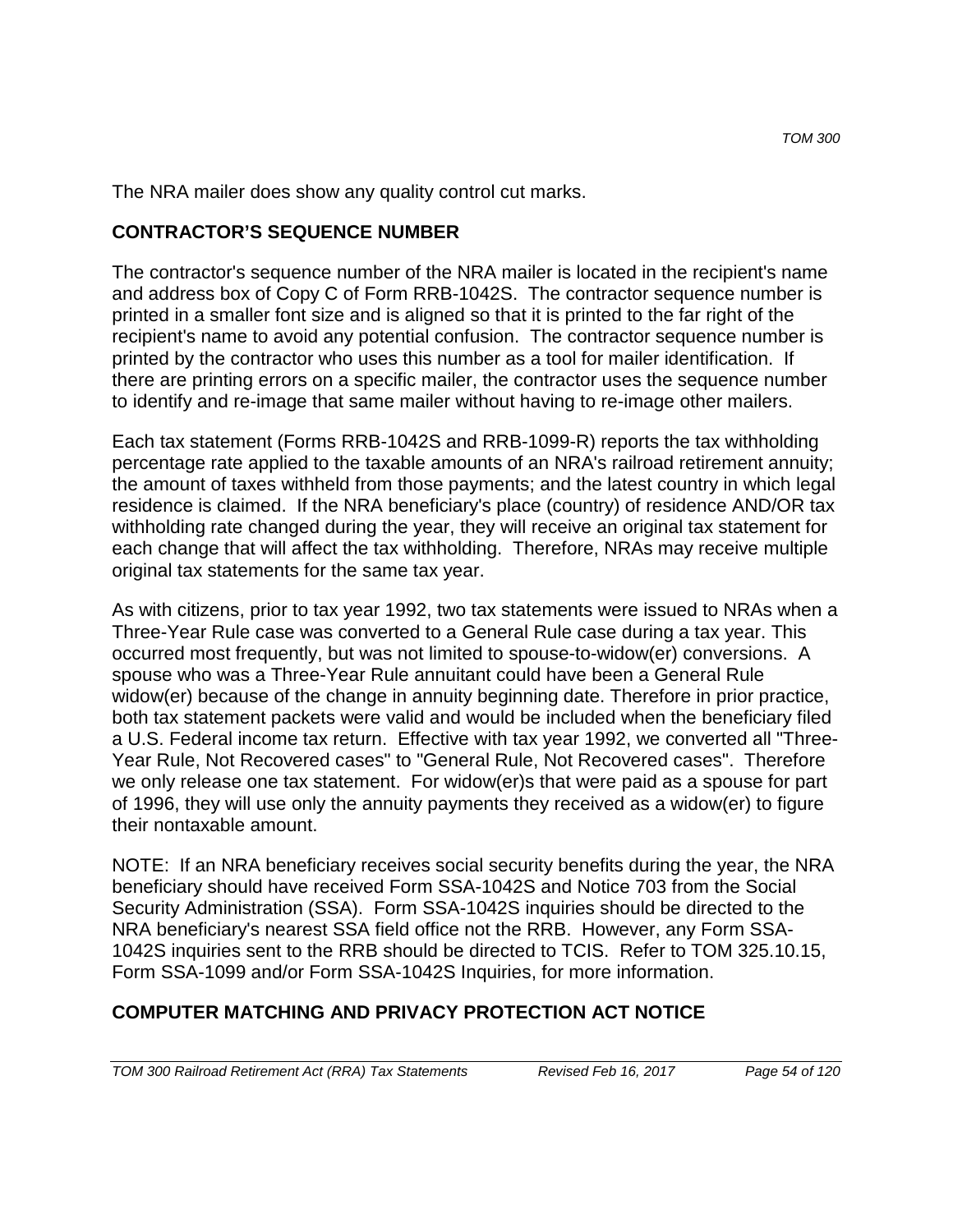Prior to tax year 2000, we showed the Computer Matching and Privacy Protection Act Notice at the bottom of the back of both the citizen and NRA tax statement mailers. In addition, this notice was also shown at the bottom of each of the four Taxation TXL Letters (TXL-1099; TXL-1042S; TXL-1099-R; and TXL-1099-R 1991). Effective with tax year 2000 and later mailers and TXL letters, we no longer show the Computer Matching and Privacy Protection Act Notice. The notice is now shown on the T-58 which accompanies the annual Railroad Retirement Act (RRA) rate notices (T-55, T-56, and T-57) released to beneficiaries each December.

## **ENCODED LINE**

On both the citizen and NRA mailers, an encoded line is printed and appears above each beneficiary's name and mailing address. In an effort to protect the annuitant's personal identifiable information, this line only contains filler alpha/numeric/special characters and the tax statement year.

Example: XXXXX999012008\*9999999

The first eight characters (Xs, and 9s) are filler positions, followed by the numeric month, century, and year the mailer is released (in this example, 012008 for January 2008); an asterisk symbol (\*); and seven additional filler positions (9s).

When the mailer is inserted into window envelopes, the beneficiary's name, mailing address, contractor's sequence number, and the encoded line is seen through the window of the envelope.

## **ENVELOPES (DOMESTIC and AIR MAIL)**

Tax statement mailers are mailed using two types of envelopes: Domestic envelopes or AIR Mail envelopes. Tax statement mailers with U.S. domestic mailing addresses are inserted and mailed in domestic envelopes. Tax statement mailers with foreign mailing addresses are inserted and mailed in air mail envelopes. The phrase, IMPORTANT TAX RETURN DOCUMENT ENCLOSED, is shown across both types of envelopes. The RRB eagle logo is used as the inside security pattern for the envelopes to insure privacy and confidentiality. The tax statement printing/mailing contractor is required to check with the U.S. Postal Service to insure that all mailing requirements for the tax statements are met. In addition, the contractor is required to insure that all envelopes are completely sealed. The pre-printed postal permit indicia (stamp) shown in the top right hand corner of the envelopes insures that all necessary postage/mailing costs have been paid. The return address shown in the top left hand corner of the envelopes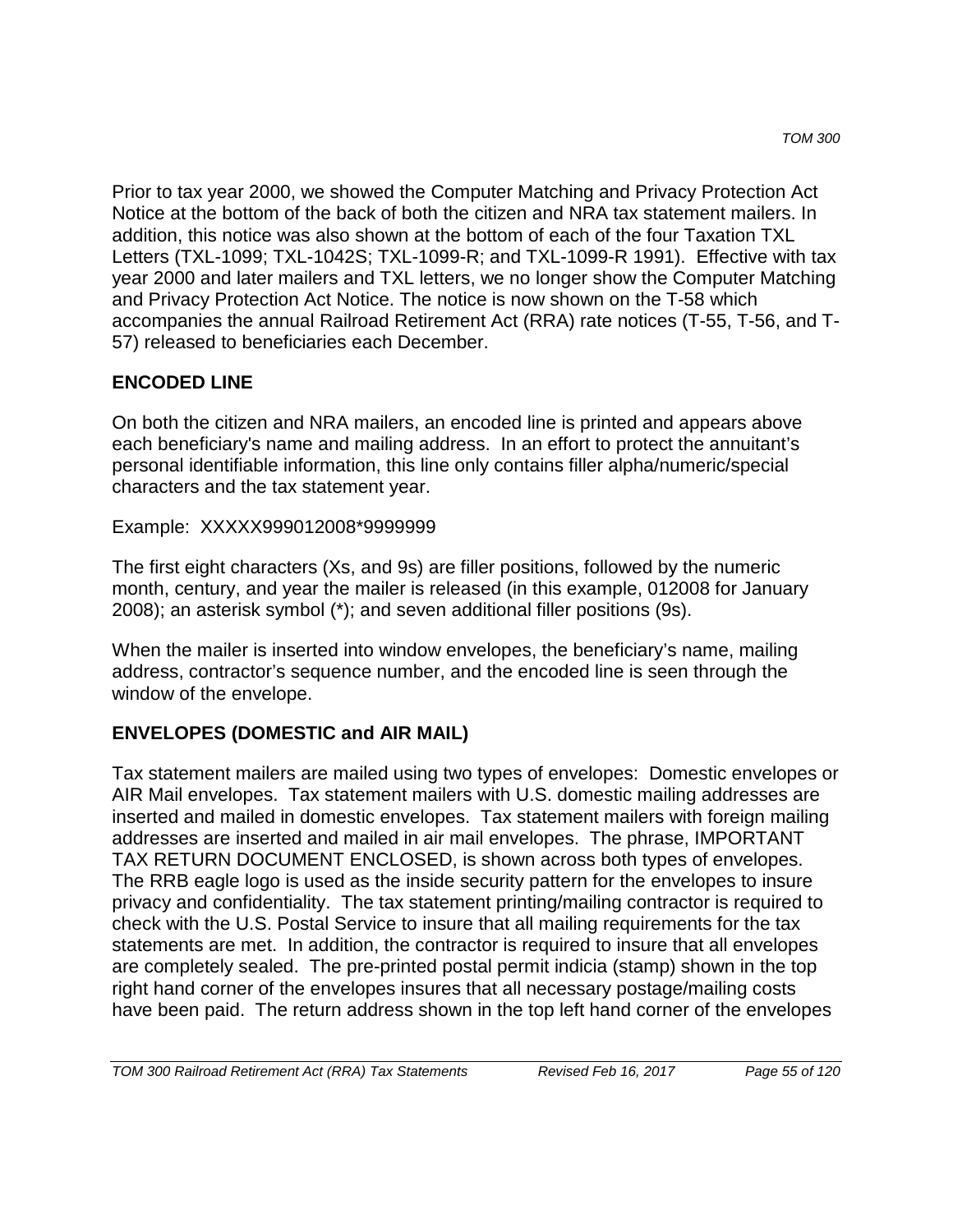is the RRB headquarters address in Chicago, Illinois. Therefore, if tax statements are undeliverable, they will be returned to RRB headquarters for handling.

### **310.15 Revisions To The Tax Statement Mailer Packets**

For tax year 2011, date changes were made to both the Form RRB-1099/1099-R (1- 2012) citizen tax statement mailer packet and the Form RRB-1042S/1099-R (1-2012) NRA tax statement mailer packet. Changes were also made to all forms to indicate that the "Medicare Premium Total" now includes all Part B, C, D and/or B Income Related Monthly Adjustment Amount (IRMAA) Medicare premiums withheld from monthly benefit payments. The individual tax statement forms on the mailers, ink color and the layout of the mailers have not changed.

# **315 Stand Alone Tax Statement Forms**

Stand alone Forms RRB-1099, RRB-1042S and RRB-1099-R are used for manually produced original, duplicate and corrected tax statements. The stand alone tax statements can be released together or separately, depending on what kind of tax statements are required.

Prior to 1994, the Mainframe generated stand alone tax statement forms were the only type of stand-alone tax statement forms in use. Effective 1994 and later, there are now two types of stand-alone tax statement forms:

- 1. Mainframe generated stand alone tax statement forms, and
- 2. Personal computer (PC) generated stand alone tax statement forms.

Both types of stand-alone tax statement forms are valid and may be used interchangeably.

Both types of stand-alone tax statements were reviewed and approved by the IRS.

Effective January 1996 and later, taxation general information letter (TXL letter) is released with each Mainframe or PC generated stand alone tax statement form sent to the beneficiary by the RRB. There are four separate TXL letters (TXL-1099, TXL-1042S, TXL-1099-R and TXL-1099-R 1991) corresponding to each tax statement type (Form RRB-1099, Form RRB-1042S, Form RRB-1099-R, and Form RRB-1099-R (12-92)). The purpose for each TXL letter is to provide explanations of the box items found on the specific tax statement received by the beneficiary. Therefore, a beneficiary will have the explanations pertinent to their tax statement. See TOM 315.15, TXL Letters - TXL-1099;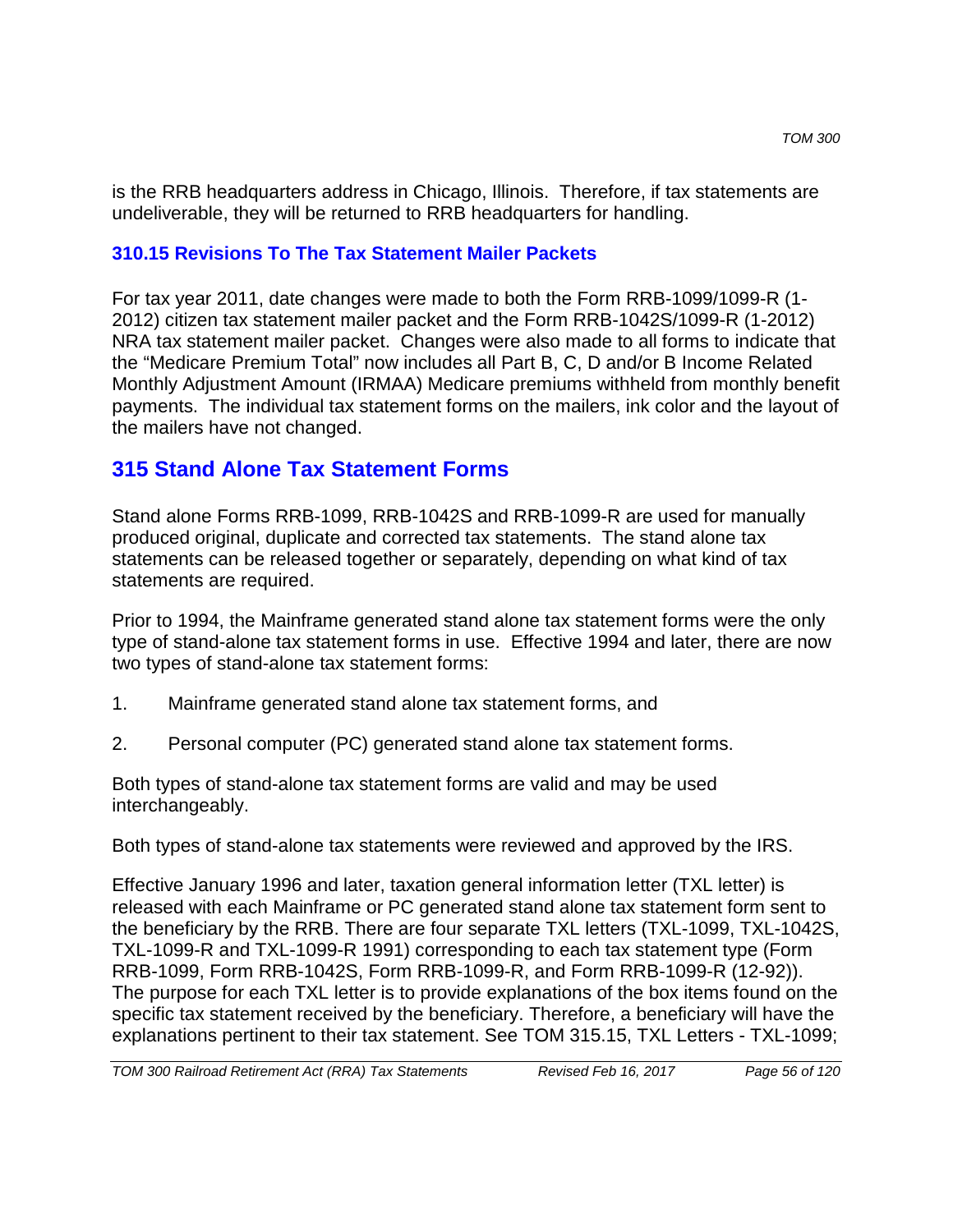TXL-1042S; TXL-1099-R, and TXL-1099-R 1991, for more information concerning each of the TXL letters.

Mainframe produced duplicate tax statements are released separately by the mailroom in RRB headquarters in Chicago, and include the specific TXL letter associated with the duplicate stand alone tax statement released. Therefore, if a beneficiary requests two separate types of tax statements (for example, Form RRB-1099 and Form RRB-1099- R), the mailroom does not place both types of tax statements for the same beneficiary (Form RRB-1099 and Form RRB-1099-R) into the same envelope. The mailroom mails each tax statement separately and there is a chance that the beneficiary may not receive both tax statements at the same time.

1. Mainframe Generated Stand Alone Tax Statement Forms

The Mainframe generated stand alone tax statements are generated from the mainframe computer and are used mostly for duplicate tax statement requests (pressing PF9 - Duplicate Request on the Statement general tax screen (PF15)).

The Mainframe generated stand alone tax statements include:

- Form RRB-1099 (1-98);
- Form RRB-1042S (1-98); and
- Form RRB-1099-R (1-98);

Form RRB-1099-R (1-98) is used for any corrected tax statements requests for tax years 1991 or earlier and any duplicate tax statement requests for tax years 1992 or later. Form RRB-1099-R (12-92) is only used for all duplicate tax statement requests for tax years 1991 or earlier. Requests for duplicate tax statements for tax years 1991 or earlier must be completed through RRAILS; they can no longer be requested through the mainframe.

Prior to December 2006, we sent a supply of blank Mainframe generated stand alone tax statement forms to field offices each December. Effective December 2006 and later, we no longer send a supply of blank Mainframe generated stand alone tax statement forms to field offices.

Samples of the Mainframe generated stand alone tax statement forms are located on the RRB website (www.rrb.gov) at http://www.rrb.gov/mainline/Requests/duptaxstmt\_sample.asp.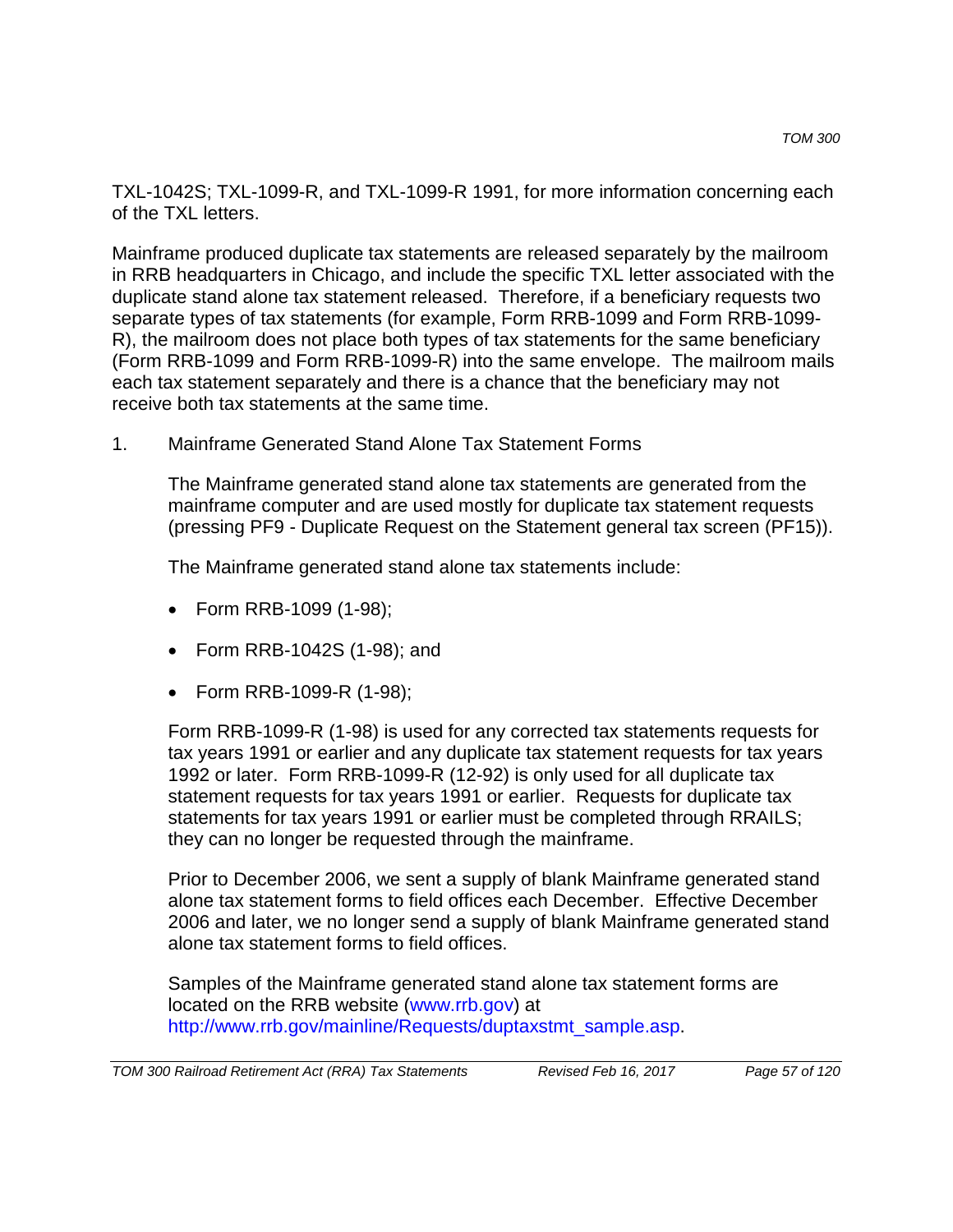2. PC Generated Tax Statement Stand Alone Forms

The PC generated stand alone tax statements are used by the examiners in TCIS-TS for any manually produced original or corrected tax statements requests. TCIS-TS examiners rarely use the Mainframe generated statements for any manual action involving tax statements. The PC generated tax statements are printed on white paper in black colored ink only.

There are only three PC generated stand alone tax statement forms. The three PC generated stand alone tax statements are as follows:

- Form RRB-1099 (PC) (1-98);
- Form RRB-1042S (PC) (1-98); and
- Form RRB-1099-R (PC) (1-98).

There is no PC generated stand alone tax statement form for the Form RRB-1099-R (12-92).

### **315.05 Explanation of Items on Forms RRB-1099 and RRB-1042S**

The following are explanations of each item entry on the stand alone tax statement forms: Form RRB-1099 (1-98) and/or Form RRB-1099 (PC) (1-98) are for citizens or legal residents of the United States and Form RRB-1042S (1-98) and/or Form RRB-1042S (PC) (1-98) are for NRAs. These explanations apply to both the Mainframe generated tax statement forms and the PC generated tax statement forms. These explanations are similar to the explanations of items on the back of the citizen and NRA annual automated tax statement mailer packets. There is one copy of Form RRB-1099 and two copies of Form RRB-1042S furnished to the annuitant:

• RRB-1099:

COPY C - For Recipient's Records. Form RRB-1099 Copy C is an informational tax statement; it need not be attached to the beneficiary's U. S. Federal income tax return. The tax statement should be retained by the beneficiary with their tax records. It is recommended that the beneficiary photocopy this tax statement since only one copy of this tax statement is issued.

• RRB-1042S: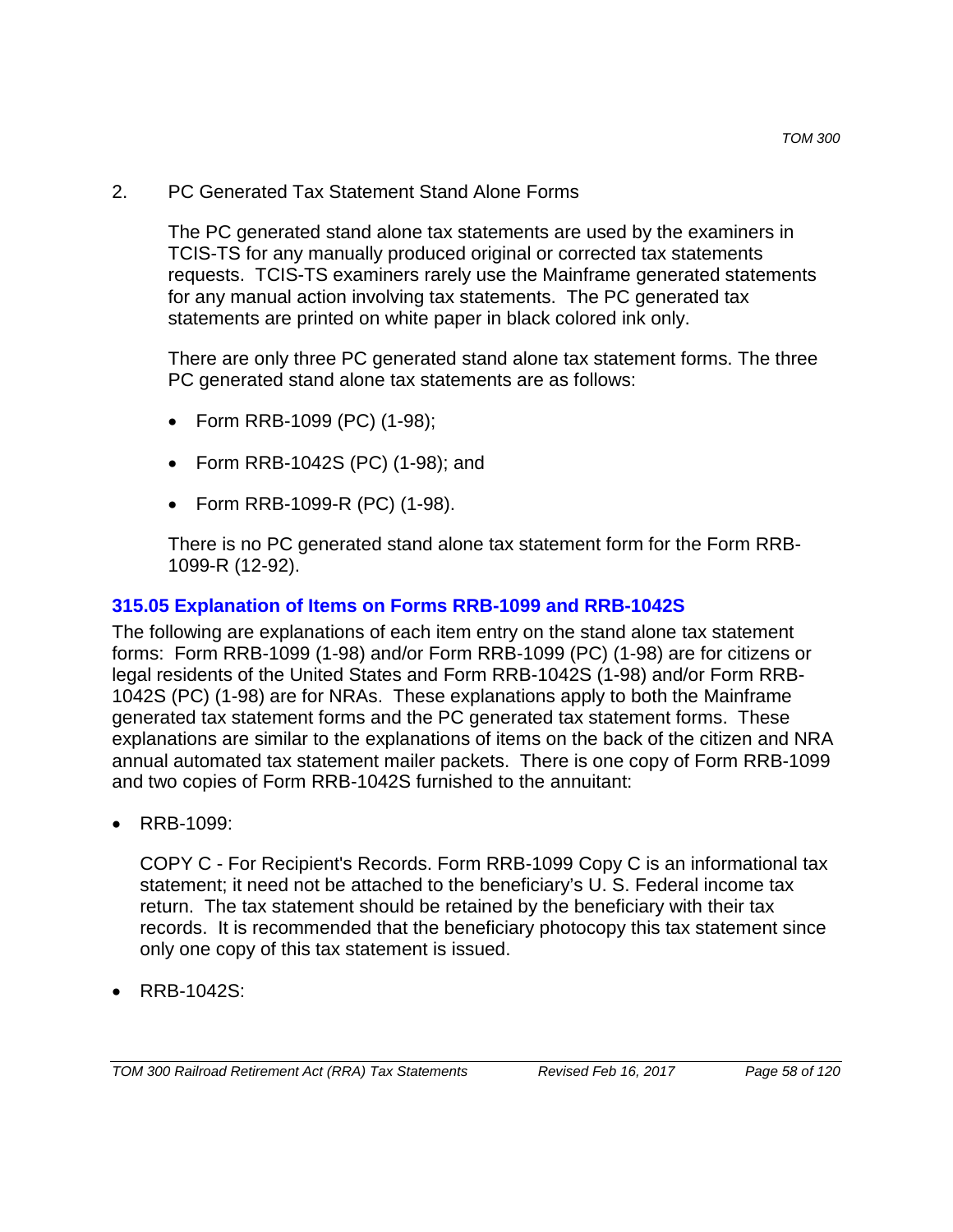COPY B - To be filed with the beneficiary's U. S. Federal income tax return (for NRAs only). If a nonresident alien annuitant is required to file a U. S. Federal income tax return, Copy B of the RRB-1042S should be attached to the tax return.

COPY C - For Recipient's Records. Form RRB-1042S Copy C is an informational tax statement and should be retained by the beneficiary with their tax records.

The following are explanations of each entry on Form RRB-1099 (for citizens or legal residents of the United States) and Form RRB-1042S (for NRAs).

CORRECTED/DUPLICATE BOXES - This item is for both types of stand alone tax statement forms only. This item is not found on the automated original tax statement mailer packets since they are considered "original" tax statements. There are two boxes located at the top left hand side of the stand alone tax statement form indicated as "CORRECTED" or "DUPLICATE." One of these boxes is checked when either a corrected or duplicate Form RRB-1099 or Form RRB-1042S stand alone tax statement is prepared. Both boxes are checked if the stand alone tax statement is for a duplicate of a previously corrected tax statement. Neither box is checked if it is an original tax statement. Each original tax statement is valid unless it has been corrected. A duplicate tax statement is the same as a previously issued original or corrected tax statement. The RRB may issue corrected tax statements (box is checked) if there is an error in original tax statements. Corrected tax statements replace their corresponding original tax statements. Therefore, beneficiaries should use the latest duplicate or corrected tax statement that they received AND any original tax statement that the RRB has not corrected when filing and/or amending their income tax returns.

UNFOLD TO SEE ALL TAX STATEMENT FORMS - This phrase will be shown on both the automated citizen and NRA original tax statement mailer packets and the PC generated stand alone tax statement forms (Form RRB-1099 (PC) (1-98) and Form RRB-1042S (PC) (1-98)). This phrase informs the beneficiary to unfold the folded tax statement. This phrase is not shown on the Mainframe generated stand alone tax statements.

CONTRACTOR QUALITY CONTROL CUT MARKS - The cut marks only apply to the original citizen tax statement mailer. The cut marks will not be shown on the original NRA tax statement mailers, any Mainframe generated stand alone tax statements, or any PC generated stand alone tax statements. The cut marks on the original citizen mailers are either a black ink dot inside of a blue ink square or just a black ink dot. The cut marks are located in the top left hand corner of the citizen mailer across from the green colored ink phrase, UNFOLD TO SEE ALL TAX STATEMENT FORMS - SEE REVERSE SIDE FOR GENERAL INFORMATION. The cut marks insure that the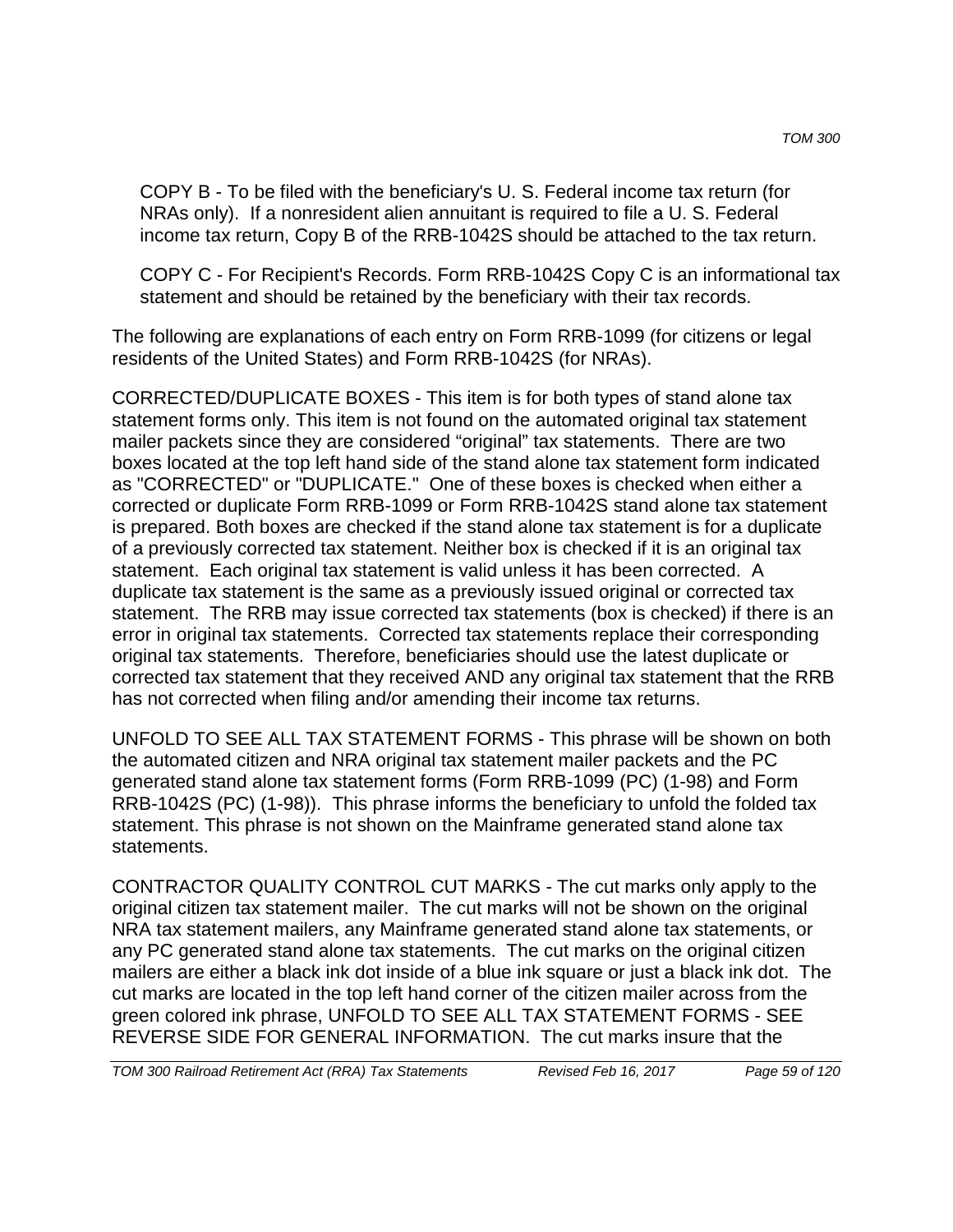contractor correctly images and cuts the original citizen mailer. Refer to TOM 310.05, Tax Statement Mailer Packets, for more information.

TAX YEAR - Under the heading "TAX YEAR," the tax year for which the tax statement represents is shown.

Box 1, CLAIM NO. AND PAYEE CODE: This item includes the beneficiary symbol and prefix (one to three letters) and claim number (six-digit or nine-digit number). The payee code is a one-digit number ranging from 1-9. Beneficiaries should always give the information contained in this box when they contact the RRB about a tax statement.

Box 2, RECIPIENT'S IDENTIFICATION NO: This is the United States taxpayer identifying number (TIN). A TIN is assigned to an individual or Estate by SSA or IRS. A TIN may be the United States social security number (SSN), or United States individual taxpayer identification number (ITIN), or United States employer identification number (EIN) for the person or Estate listed as the recipient. Generally, a SSN is assigned to a United States citizen, an ITIN is assigned to a nonresident alien, and an EIN is assigned to an Estate.

RECIPIENT'S NAME, STREET ADDRESS, CITY, AND ZIP CODE: Both the name and mailing address are limited to a total of 59 characters. The mailing address shown is the address that is on RRB records or the address provided by the recipient at the time the tax statement is requested or issued. Recipients should review the mailing address shown on the tax statement. If the mailing address is incorrect or incomplete, the recipient should contact the RRB and provide the RRB with the correct and complete mailing address.

For both the citizen and NRA annual automated original tax statement mailer packets only, the contractor sequence number is located in the recipient's name and mailing address box of Copy C of Form RRB-1099 for citizens and Copy C of Form RRB-1042S for NRAs. The contractor sequence number is printed in a smaller font size and is aligned so that it is printed to the far right of the recipient's name to avoid any potential confusion. The contractor sequence number is printed by the contractor who uses this number as a tool for mailer identification. If there are printing errors on a specific mailer, the contractor uses the sequence number to identify and re-image that same mailer without having to re-image other mailers.

Effective with 1994 and later Form RRB-1099/1099-R automated citizen mailers only, a postal bar-code line will appear above the recipient's mailing address and encoded line in the recipient's name and mailing address box. This postal bar-code is a discount device which reduces the mailing postage costs.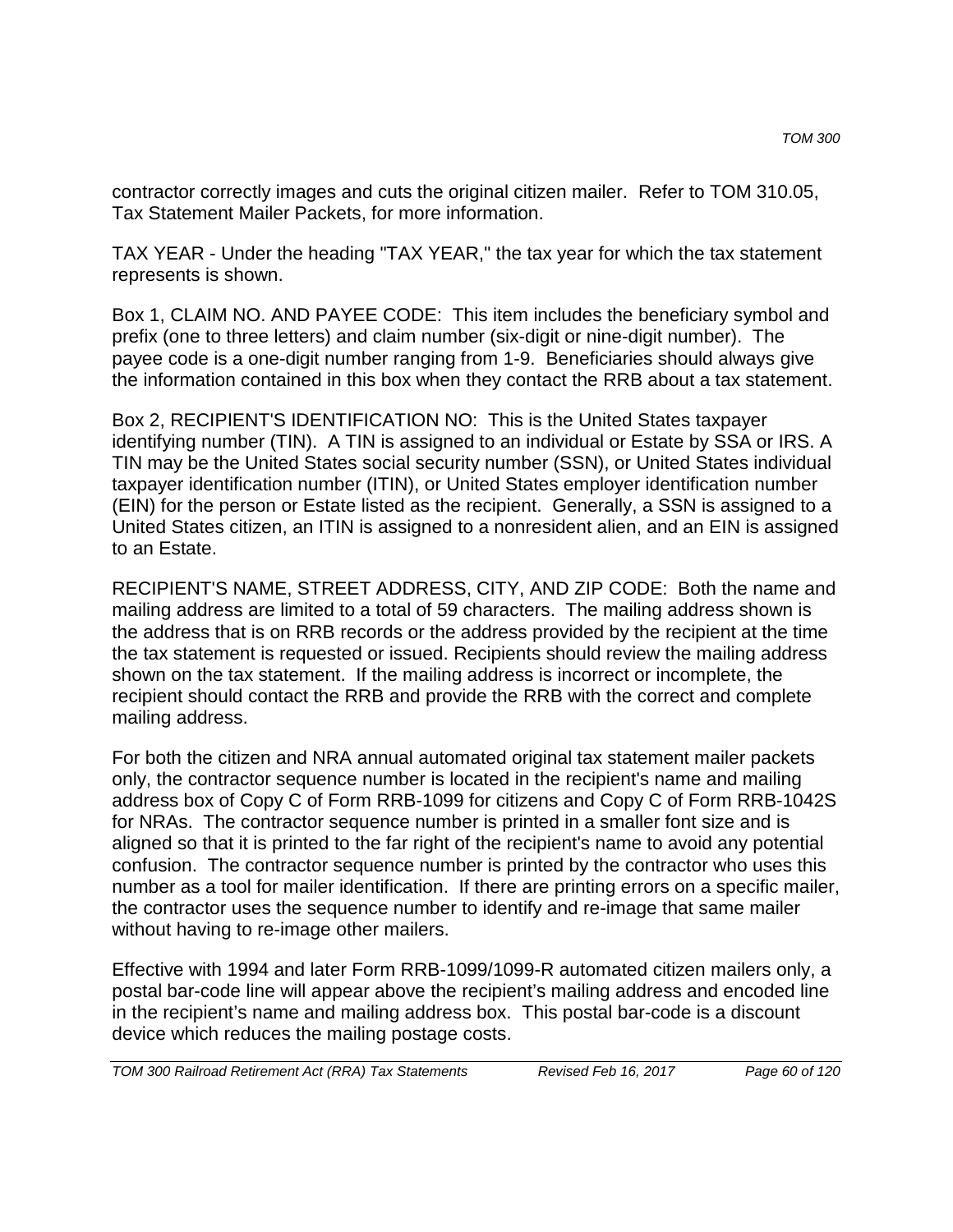Effective with 2000 and later Form RRB-1099/1099-R automated citizen mailers only, a postal endorsement line will appear immediately above the RRB recipient's name and mailing address box. This postal endorsement line is another discount device that reduces the mailing postage costs and insures that the tax statement gets to the correct mailing address sooner.

NOTE: In order to use a postal bar-code line and endorsement line, the recipient's address box of Copy C of the Form RRB-1099 is widened in order for the entire postal bar-code line and endorsement line to be seen through the envelope window.

NOTE: The contractor's sequence number will not be shown on corrected, duplicate, or manual original stand alone tax statement forms.

Box 3, GROSS SOCIAL SECURITY EQUIVALENT BENEFIT PORTION OF TIER 1 PAID IN THE YEAR SHOWN ABOVE: This figure includes the total of the SSEB portion of tier 1 or O/M special guaranty payment made to the beneficiary in the tax year indicated. The amount also includes pre-SSEB and SSEB tier 1 or O/M special guaranty payments made during the tax year that were for prior years.

In addition, the amount of any workers' compensation offset is included in this amount. See Internal Revenue Code (IRC) 86(d)(3) for the definition of RRB tier 1 payments and SSA benefit payments as including any workers' compensation offset amounts by which these payments were reduced. See IRC Section 6050F(a)(1)(C) for the requirement that both agencies (RRB and SSA) report on our annual tax statements the amounts of any workers' compensation offset amounts included as gross payments on the tax statements.

This amount is BEFORE offset for U.S Federal income tax withholding, Medicare premium payments, legal process garnishment deductions, legal process assignment deductions, recovery for current year and/or prior year overpayment(s) of the SSEB portion of tier 1, recovery of RUIA benefits received while awaiting payment of railroad retirement annuity, and Workers' Compensation offset in the SSEB portion of tier 1. It is the amount AFTER offset for social security benefits, age reduction, public service pensions or public disability benefits, dual railroad retirement entitlement under another RRB claim number, work deductions, actuarial adjustments, legal process partition deductions, and annuity waiver.

Box 4, SOCIAL SECURITY EQUIVALENT BENEFIT PORTION OF TIER 1 REPAID TO RRB IN THE YEAR SHOWN ABOVE: This figure is the total of the SSEB portion of tier 1 or O/M special guaranty payments a beneficiary repaid in the tax year indicated on the tax statement for current and prior years by returning a payment (check), direct deposit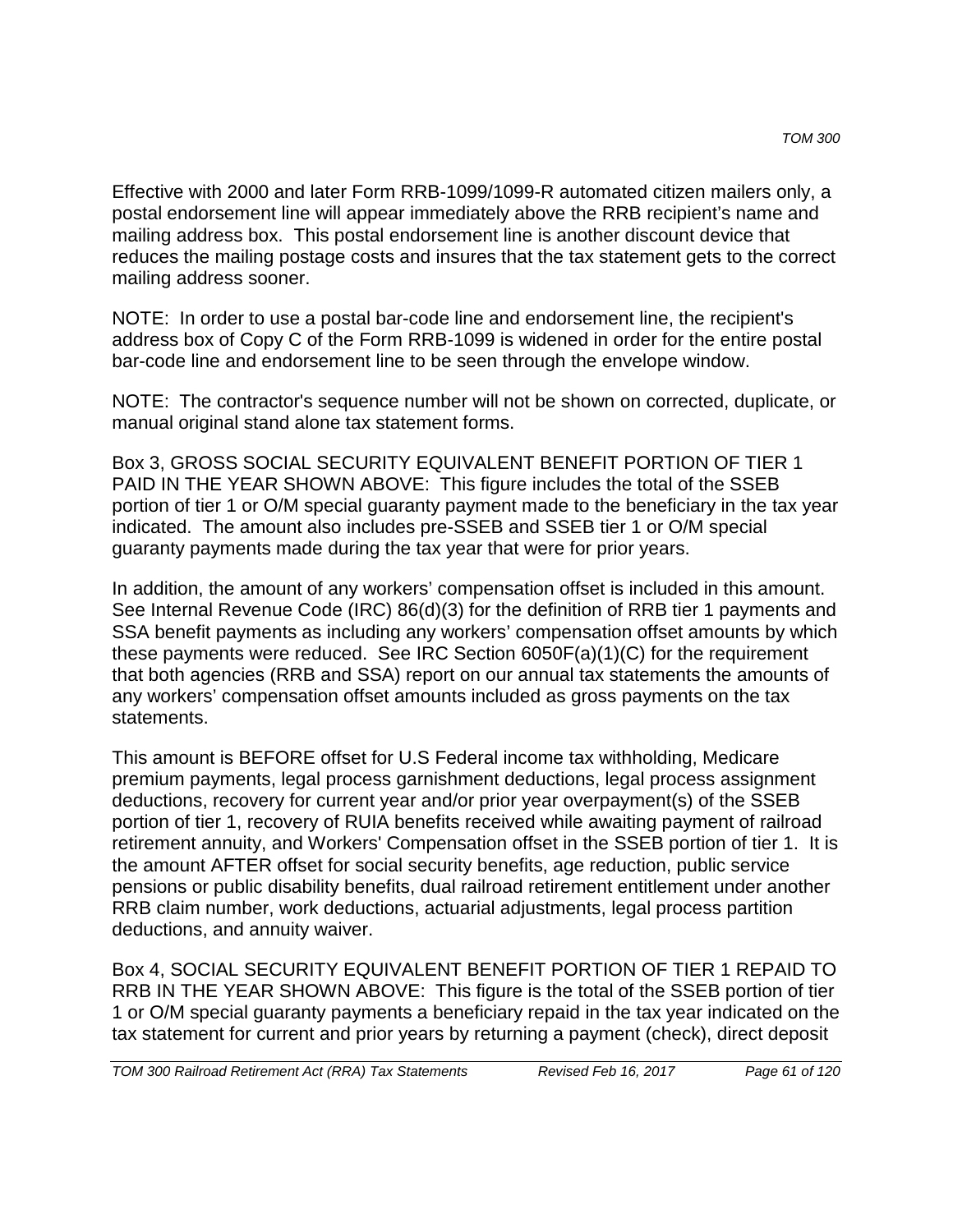payment, by cash refund (full or partial), by full or partial withholding, or by an accrual offset. An accrual offset can be a social security accrual offsetting the SSEB portion of tier 1 or special guaranty overpayment made to another beneficiary.

NOTE: This figure can include repayments made during the tax year indicated on the tax statement for years prior to 1984.

Box 5, NET SOCIAL SECURITY EQUIVALENT BENEFIT PORTION OF TIER 1 PAID IN THE YEAR SHOWN ABOVE: This total is the amount in item 3 minus the amount in item 4. A figure in parenthesis is a negative amount.

If this amount is in parenthesis on automated annual tax statements, or is a negative amount on manually PC released tax statements, the beneficiary repaid more in the SSEB portion of tier 1 or O/M (special guaranty) payments than they received or were credited with receiving for the year. On the automated mailers, this item is bolded for easier reference.

NOTE: If a beneficiary is a citizen or legal resident of the United States and received more than one Form RRB-1099 or Form SSA-1099 for a tax year, a figure in parenthesis or negative amount can be used to offset a positive figure in Box 5 of the other Forms RRB-1099 or SSA-1099 for that same tax year. However, this offset cannot be done if the tax statements represent more than one tax year.

NOTE: If a beneficiary is a NRA and received more than one Form RRB-1042S or Form SSA-1042S for a tax year, a figure in parenthesis or negative amount can be used to offset a positive figure in Box 5 of the other Forms RRB-1042S or SSA-1042S for that same tax year. However, this offset cannot be done if the tax statements represent more than one tax year.

To see if any part of the SSEB is taxable, beneficiaries should refer to the Social Security worksheet in the Instructions for Form 1040 and/or 1040A booklet(s) and/or IRS Publication 915, Social Security and Equivalent Railroad Retirement Benefits.

Box 6, WORKERS' COMPENSATION OFFSET IN THE YEAR SHOWN ABOVE: This figure includes the total amount of Workers' Compensation payments which offsets the beneficiary's SSEB portion of tier 1 or O/M special guaranty payments made during the year.

The beneficiary's SSEB portion of tier 1 or O/M special guaranty tax liability is based on the rates before offset for Workers' Compensation. This amount is shown for informational purposes. It is an IRS reporting requirement and is included in the amount in Box 3.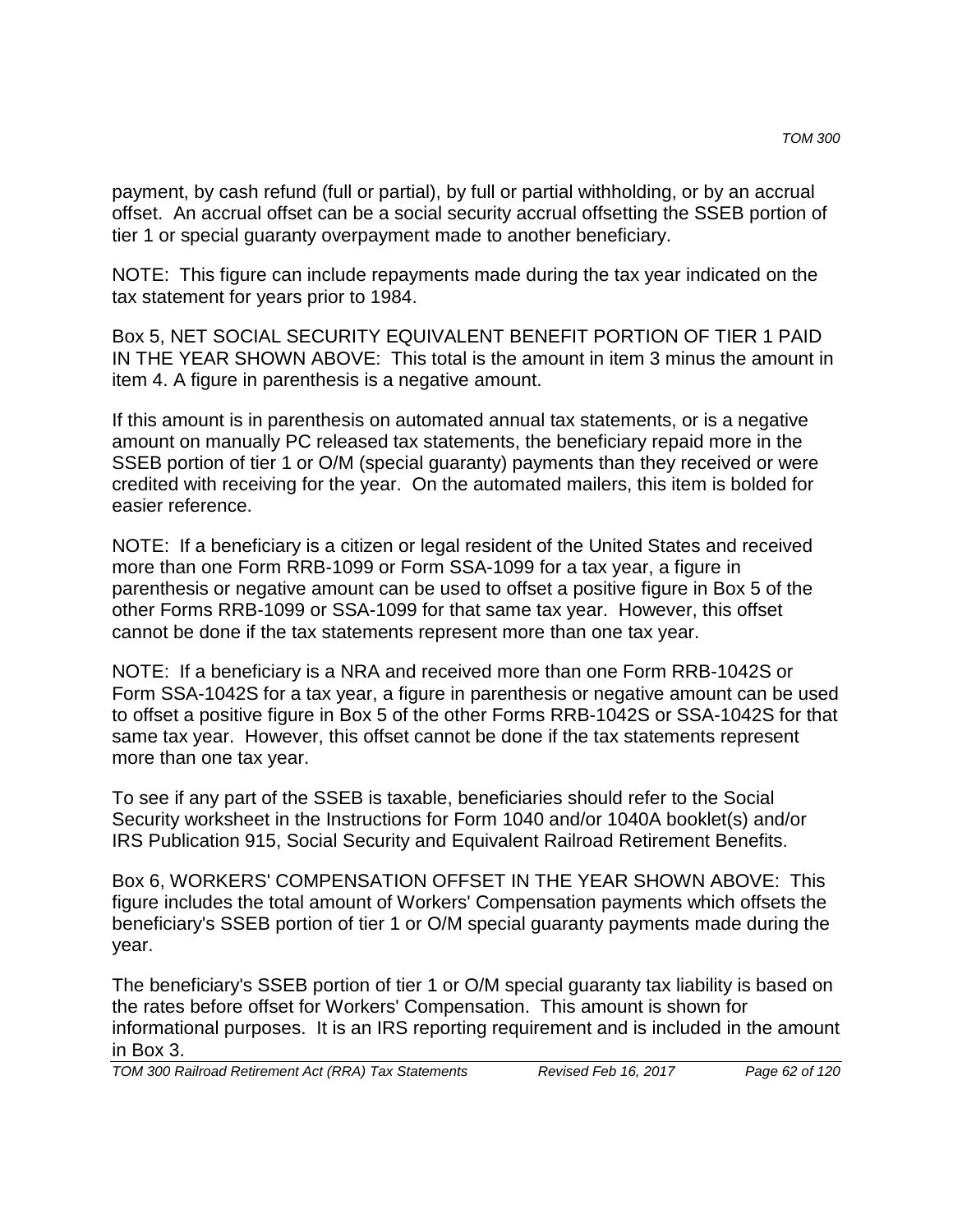Refer to the Workers' Compensation Offset section in TOM 300.05, General Information, for additional information.

See Internal Revenue Code (IRC) 86(d)(3) for the definition of RRB tier 1 payments and SSA benefit payments as including any workers' compensation offset amounts by which these payments were reduced. See IRC Section 6050F(a)(1)(C) for the requirement that both agencies (RRB and SSA) report on our annual tax statements the amounts of any workers' compensation offset amounts included as gross payments on the tax statements.

Box 7, SOCIAL SECURITY EQUIVALENT BENEFIT PORTION OF TIER 1 PAID 1 YEAR PRIOR TO THE YEAR SHOWN ABOVE: This amount represents the SSEB portion of tier 1 or O/M special guaranty benefits that accrued 1 year prior to the tax year indicated on the tax statement, but were not paid until the tax year indicated on the tax statement. This amount is included in the amount in Box 3.

Box 8, SOCIAL SECURITY EQUIVALENT BENEFIT PORTION OF TIER 1 PAID 2 YEARS PRIOR TO THE YEAR SHOWN ABOVE: This amount represents the SSEB portion of tier 1 or O/M special guaranty benefits that accrued 2 years prior to the tax year indicated on the tax statement, but were not paid until the tax year indicated on the tax statement. This amount is included in the amount in Box 3.

Box 9, SOCIAL SECURITY EQUIVALENT BENEFIT PORTION OF TIER 1 PAID FOR 3 OR MORE YEARS PRIOR TO THE YEAR SHOWN ABOVE: This amount represents the SSEB portion of tier 1 or O/M special guaranty benefits that accrued for 3 or more years prior to the tax year indicated on the tax statement, but were not paid until the tax year indicated on the tax statement. This amount is included in the amount in Box 3. The entire tier 1 benefit paid prior to 1986 is treated as a social security equivalent benefit.

Box 10 (RRB−1099 ONLY), FEDERAL INCOME TAX WITHHELD: This item is the total amount of U.S. Federal income taxes withheld from the SSEB portion of tier 1 or O/M special guaranty payments. Current year SSEB tax refunds have been considered in this total. Prior to tax year 1997, this total is the excess tax withholding that beneficiaries requested in excess of their monthly NSSEB, tier 2, VDB, and supplemental annuity payments that they received. However, effective with tax years 1997 and later, this total is based on the amount of SSEB tax withholding requested on IRS Form W-4V, Voluntary Withholding Request. An amount shown in this box item should be included on beneficiaries' income tax return as tax withheld. If no taxes were withheld, a -0- will be shown. On the automated citizen mailers, this box item is bolded for easier reference.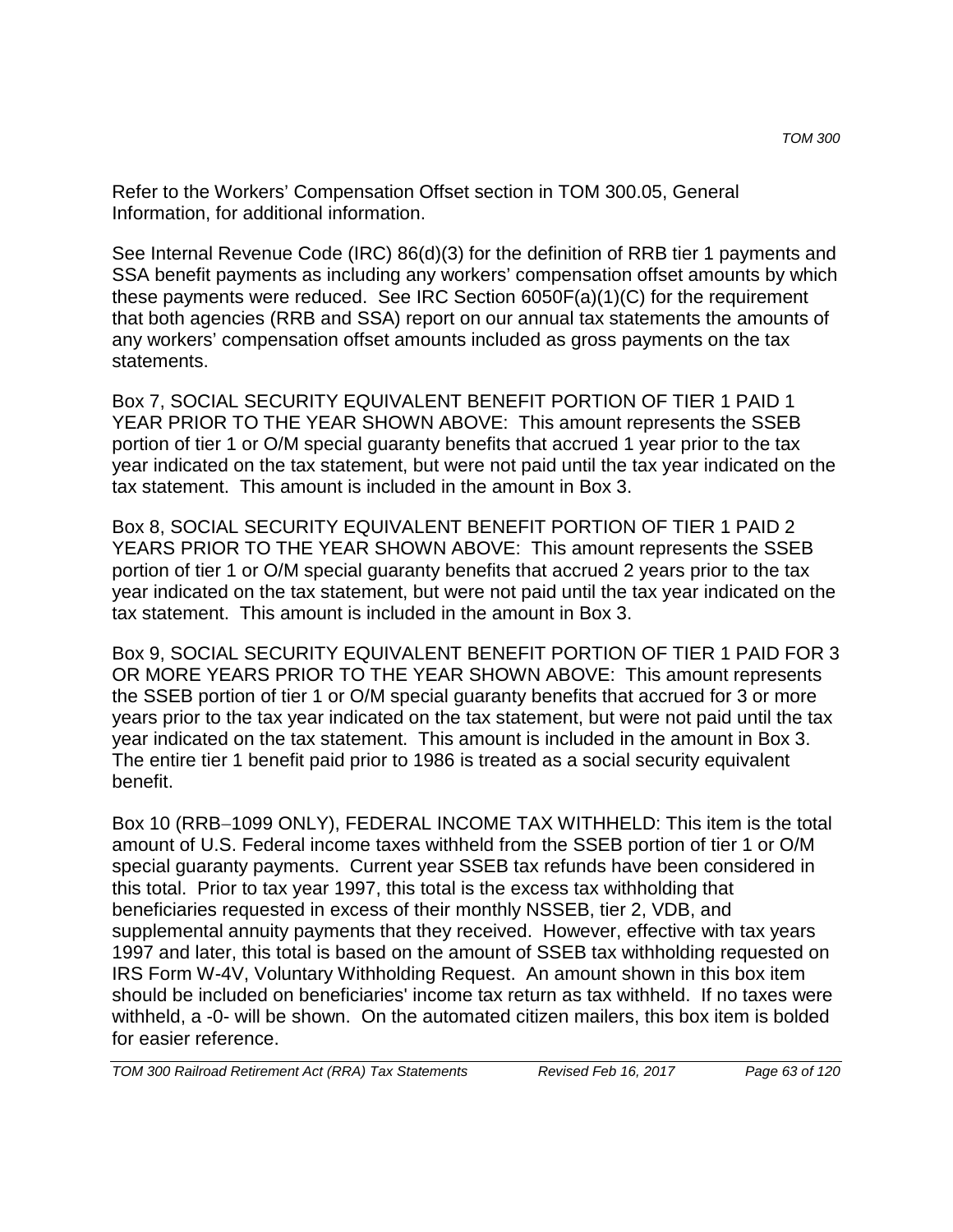CAUTION: In some cases, a tax withholding amount may be shown in this box even though the beneficiary did not request SSEB tax withholding via IRS Form W-4v. This may happen if the beneficiary previously had taxes withheld from their pension payments (NSSEB, Tier 2, and/or VDB), but the taxability of those payments has since changed. In these cases, the tax withholding amount is applied to the SSEB since that is the only remaining taxable component. This box only includes withholding in excess of the NSSEB, Tier 2, VDB and Supplemental Annuity payments the beneficiary received. The amount of withholding equal to the NSSEB, Tier 2, VDB and Supplemental Annuity payments will be shown in Box 9 on Form 1099-R.

Box 10 (RRB-1042S ONLY), COUNTRY: This item contains the country in which an NRA has claimed residency at the time they received railroad retirement payments for tax purposes. If the NRA has changed country of residence or citizenship during the year, the country of residence will be shown here and an original Form RRB-1042S tax statement will be produced for each country of residence or citizenship.

Box 11 (RRB-1099 ONLY), MEDICARE PREMIUM TOTAL: This is the total amount of Medicare premiums deducted from the beneficiary's railroad retirement annuity payments during the tax year indicated. This amount is for informational purposes and only applies to tax years 1997 and later. If the Form RRB-1099 is for a tax year prior to tax year 1997, this box item will not be filled even though the beneficiary had Medicare premiums deducted from their railroad retirement annuity payments during that same tax year prior to tax year 1997. Medicare premium refunds will not be included in the Medicare total. For tax year 1997 and later, the Medicare total is normally shown on Form RRB-1099 for citizens and legal residents of the United States. However, if Form RRB-1099 is not required for the tax year indicated, then the Medicare total will be shown in Box 12 on Form RRB-1099-R. If Medicare premiums were deducted from beneficiaries' social security benefits; paid by a third party (i.e., U.S. state); and/or paid by direct billing (quarterly or annually), the Medicare premium total will not be shown in this box item. See TOM 300.15, Medicare Premium Total shown on Tax Year 1997 and Later Tax Statements, for more detailed information.

Box 11 (RRB-1042S ONLY), RATE OF TAX: This is the rate at which tax was withheld on the SSEB portion of tier 1 or O/M special guaranty payments paid to NRAs in the tax year shown on the tax statement. The rate of withholding is either 0% or 15% or 30%. If the NRA changed his tax treaty claim during the year and the rate of tax also changed, this item will reflect the applicable rate of tax, and an original Form RRB-1042S tax statement will be produced for each succeeding change.

Box 12 (RRB-1042S ONLY), FEDERAL INCOME TAX WITHHELD: This item is the total amount of U.S. Federal income tax withheld from the SSEB portion of tier 1 or O/M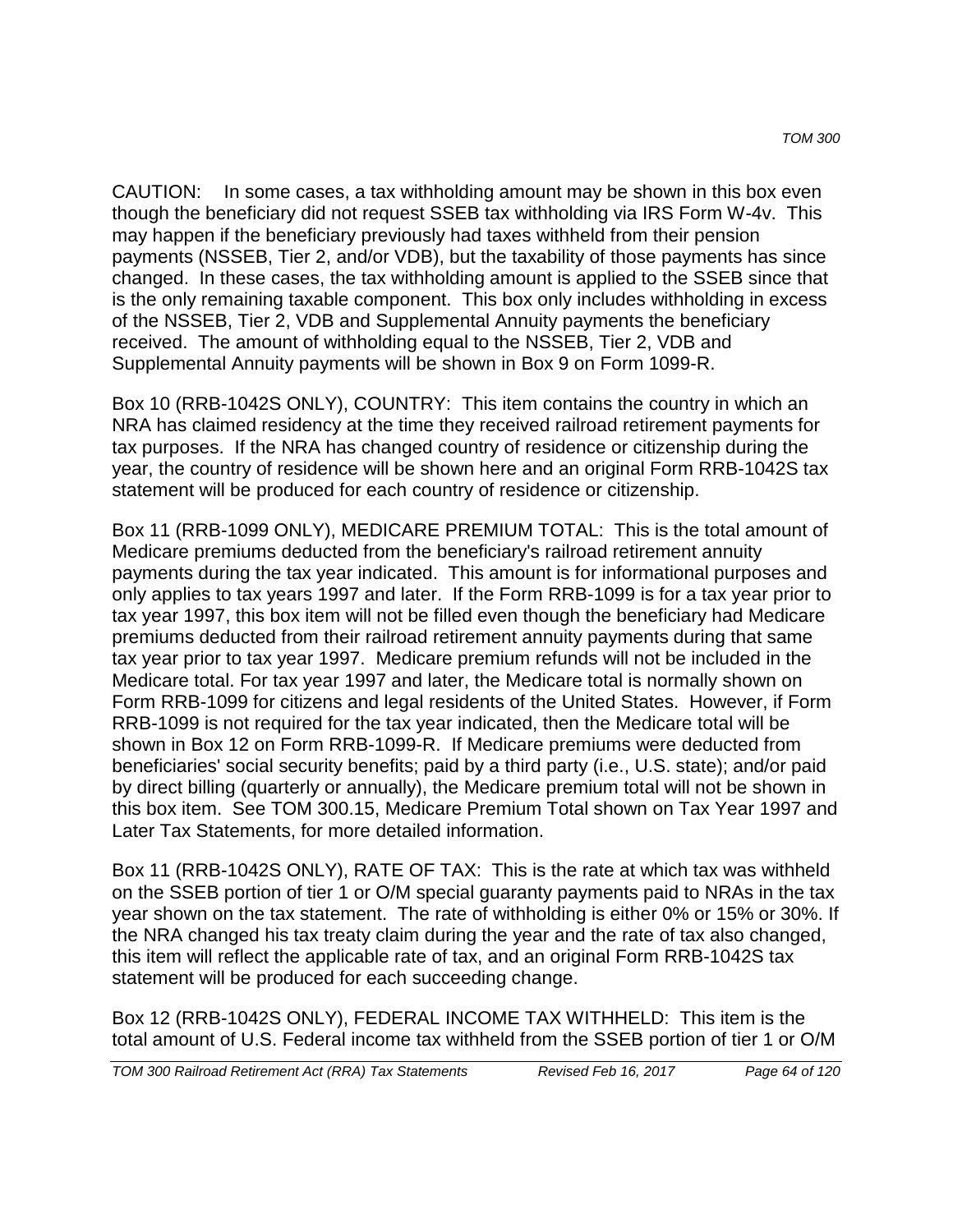special guaranty payments while the (NRA) beneficiary was a legal resident of the country listed in Box 10, Country. If no taxes were withheld, a -0- will be shown. Current year SSEB tax refunds have been considered in this total. If the country of legal residence and/or tax withholding rate changed during the tax year, the NRA beneficiary will receive more than one original Form RRB-1042S for the tax year. Therefore, the NRA beneficiary should add the amounts in Box 12 of all original Forms RRB-1042S to determine the "total amount" of U.S. Federal income tax withheld for the tax year. On the automated NRA mailers, this item is bolded for easier reference.

Box 13 (RRB-1042S ONLY), MEDICARE PREMIUM TOTAL: This is the total amount of Medicare premiums deducted from the beneficiary's railroad retirement annuity payments during the tax year indicated. This amount is for informational purposes and only applies to tax years 1997 and later. If the Form RRB-1042S is for a tax year prior to tax year 1997, this box item will not be filled even though the beneficiary had Medicare premiums deducted from their railroad retirement annuity payments during that same tax year prior to tax year 1997. Medicare premium refunds will not be included in the Medicare total. For tax year 1997 and later, the Medicare total is normally shown on Form RRB-1042S for NRAs. However, if Form RRB-1042S is not required for the tax year indicated, then the Medicare total will be shown in Box 12 on Form RRB-1099-R. If Medicare premiums were deducted from beneficiaries' social security benefits; paid by a third party (i.e., U.S., state); and/or paid by direct billing (quarterly or annually), the Medicare premium total will not be shown in this box item. See TOM 300.15, Medicare Premium Total shown on Tax Year 1997 and Later Tax Statements, for more detailed information.

### **315.10 Explanation Of Items On Form RRB-1099-R**

Form RRB-1099-R is issued to both citizen and nonresident alien beneficiaries. The following are explanations of each item entry on the Mainframe generated stand alone tax statement Form RRB-1099-R (1-98) and the PC-generated Form RRB-1099-R (PC) (1-98). These explanations are similar to the explanation of items on the back of the citizen and NRA automated mailer packets. There are three copies of Form RRB-1099- R for citizens and two copies of Form RRB-1099-R furnished to nonresident aliens:

- Copy C For recipients' records. Copy C is an informational statement and should be retained by the beneficiary with their tax records.
- Copy 2 To be filed with recipient's state, city, or local income tax return (for U.S. citizens only) when required. If a U.S. citizen annuitant is required to file a state, city or local income tax return, Copy 2 of the RRB-1099-R should be attached to the state, city or local income tax return.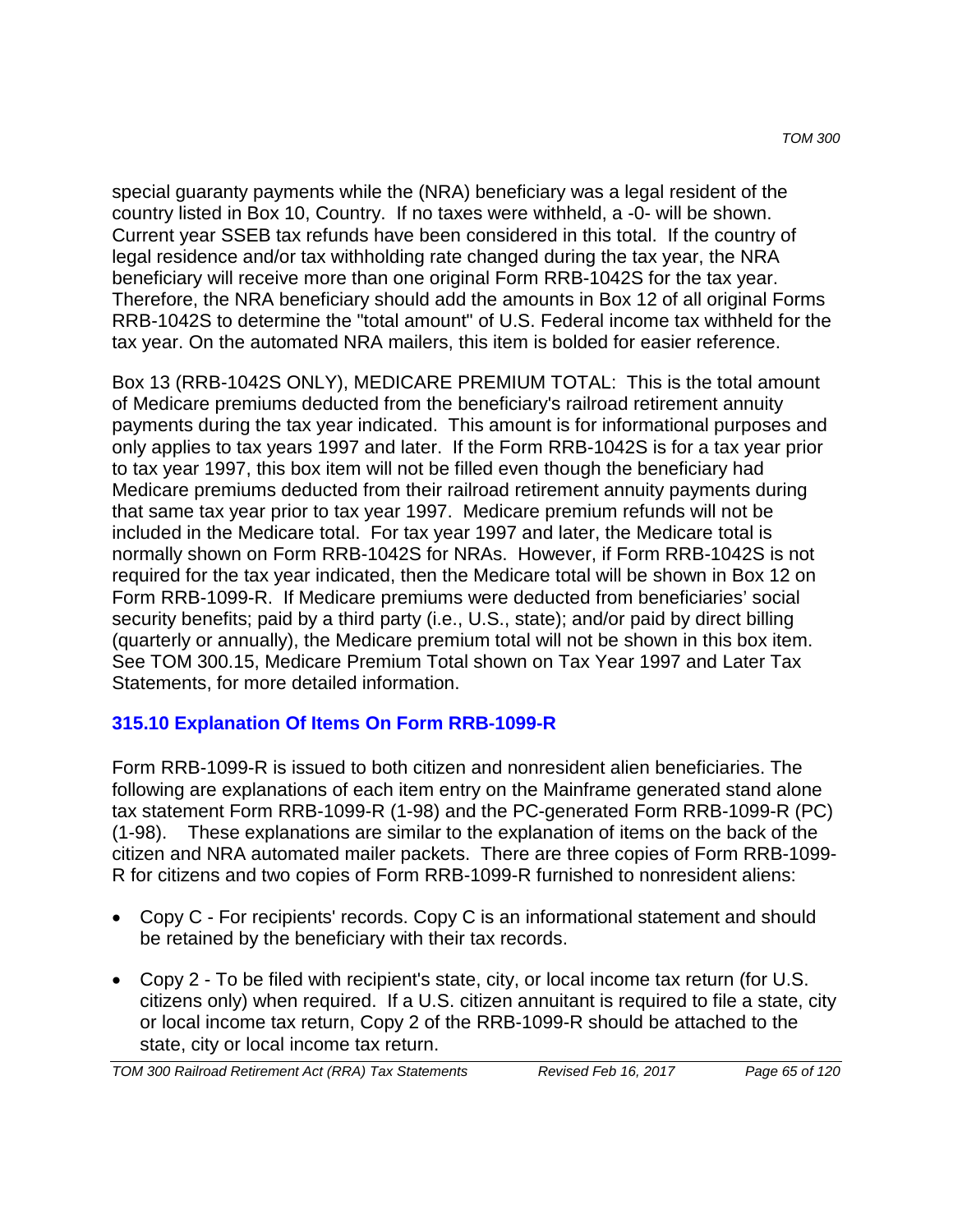According to Section 14 (U.S.C. 45 Section 231m) of the RRA, railroad retirement annuities are not taxable for state income tax purposes.

• Copy B - To be filled with recipient's U. S. Federal income tax return. If an annuitant is required to file a U. S. Federal income tax return and/or Copy B of the RRB-1099- R shows U. S. Federal income tax withheld in Box 9, this copy is attached to the U. S. Federal income tax return.

Form RRB-1099-R format changed due to the elimination of the General Rule provisions. The RRB no longer provides the nontaxable amount of railroad retirement annuities. Effective January 1, 1993, and later, all original and corrected tax statements will either be done on Form RRB-1099-R (1-98) or Form RRB-1099-R (PC) (1-98). Effective January 1, 1995, and later, a corrected Form RRB-1099-R (1-98) will be issued on the PC-generated Form RRB-1099-R (PC) (1-98) if TCIS-TS handles the correction. Any duplicate tax statement requested for a Form RRB-1099-R that was created after January 1, 1993, will be issued on either a stand alone Form RRB-1099-R (1-98) or PC generated Form RRB-1099-R (PC) (1-98).

Form RRB-1099-R (12-92) will be issued only when a duplicate tax statement is requested for a Form RRB-1099-R (12-92) that was created prior to December 31, 1992. In summary, Form RRB-1099-R (12-92) is only used for all duplicate tax statement requests for tax years 1991 or earlier. Form RRB-1099-R (1-98) or Form RRB-1099-R (PC) (1-98) are used for any corrected tax statement requests for tax years 1991 or earlier and any duplicate tax statement requests for tax years 1992 or later.

### **Mainframe Generated Stand Alone Form and PC-Generated Form RRB 1099-R (1- 98)**

The following are explanations of each entry on the Mainframe generated stand alone form RRB-1099-R (1-98) and the PC generated form RRB 1099-R (PC) (1-98):

CORRECTED/DUPLICATE BOXES - This item is for both types of stand-alone tax statement forms only. This item is not found on the automated mailer packets since they are considered as "original" tax statements. There are two boxes located at the top left hand side of the stand alone tax statement form indicated as "CORRECTED" or "DUPLICATE." One of these boxes is checked when either a corrected or duplicate Form RRB-1099-R stand alone tax statement is prepared. Both boxes are checked if the stand alone tax statement is for a duplicate of a previously corrected tax statement. Neither box is checked if it is an original tax statement. Each original tax statement is valid unless it has been corrected. A duplicate tax statement is the same as a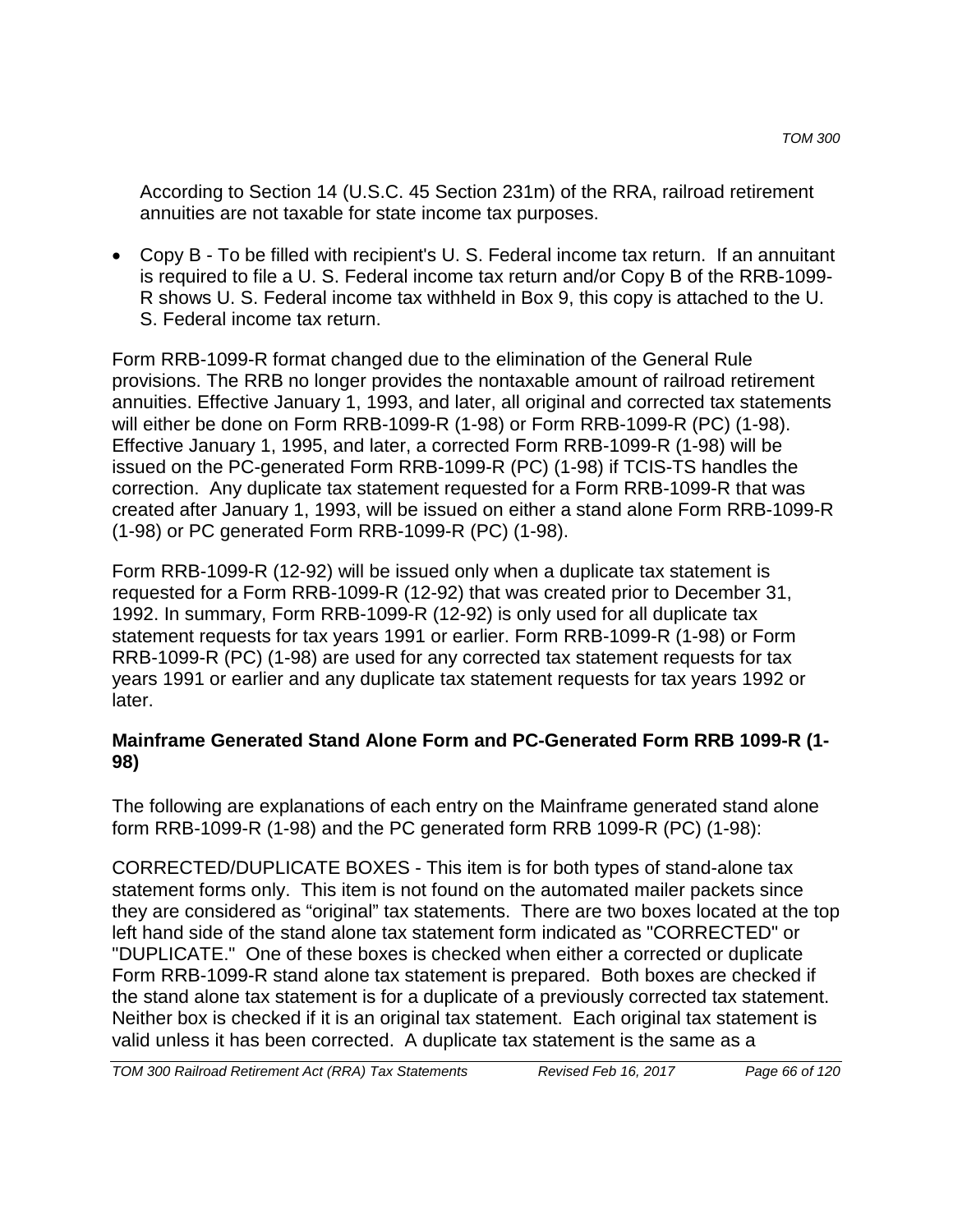previously issued original or corrected tax statement. The RRB may issue corrected tax statements if there is an error in the original tax statements. Corrected tax statements replace their corresponding original tax statements. Therefore, beneficiaries must use the latest duplicate or corrected tax statement received AND any original tax statement that the RRB has not corrected when filing and/or amending their income tax returns.

UNFOLD TO SEE ALL TAX STATEMENT FORMS - This phrase will be shown on both the automated citizen and NRA original tax statement mailer packets and the PCgenerated stand alone tax statement form, Form RRB-1099-R (PC) (1-98). This phrase informs the beneficiary to unfold the folded tax statement.

CONTRACTOR QUALITY CONTROL CUT MARKS - The cut marks only apply to and are shown on the automated citizen tax statement mailer. The cut marks will not be shown on the automated NRA tax statement mailers, any Mainframe generated stand alone tax statements, or any PC generated stand alone tax statements. The cut marks on the automated citizen mailer are either be a black ink dot inside of a blue ink square or just a black ink dot. The cut marks are located in the top left hand corner of the citizen mailer across from the green colored ink phrase, UNFOLD TO SEE ALL TAX STATEMENT FORMS - SEE REVERSE SIDE FOR GENERAL INFORMATION. The cut marks insure that the contractor correctly images and cuts the automated citizen mailer. Refer to TOM 310.05, Tax Statement Mailer Packets, for more information.

TAX YEAR - Under the heading "TAX YEAR," the tax year for which the tax statement represents is shown.

Box 1, CLAIM NO. AND PAYEE CODE: This item includes the beneficiary symbol and prefix (one to three letters); and claim number (six-digit or nine-digit number). The payee code is a one-digit number ranging from 1-9. Beneficiaries should always give the information contained in this box when they contact the RRB about a tax statement.

Box 2, RECIPIENT'S IDENTIFICATION NO: This is the United States taxpayer identifying number (TIN). A TIN is assigned to an individual or Estate by SSA or IRS. A TIN may be the United States social security number (SSN), or United States individual taxpayer identification number (ITIN), or United States employer identification number (EIN) for the person or Estate listed as the recipient. Generally, a SSN is assigned to a United States citizen, an ITIN is assigned to a nonresident alien, and an EIN is assigned to an estate.

RECIPIENT'S NAME, STREET ADDRESS, CITY, AND ZIP CODE: Both the name and address line are limited to 59 characters. The mailing address shown is the address that is on RRB records OR the address provided by the recipient at the time the tax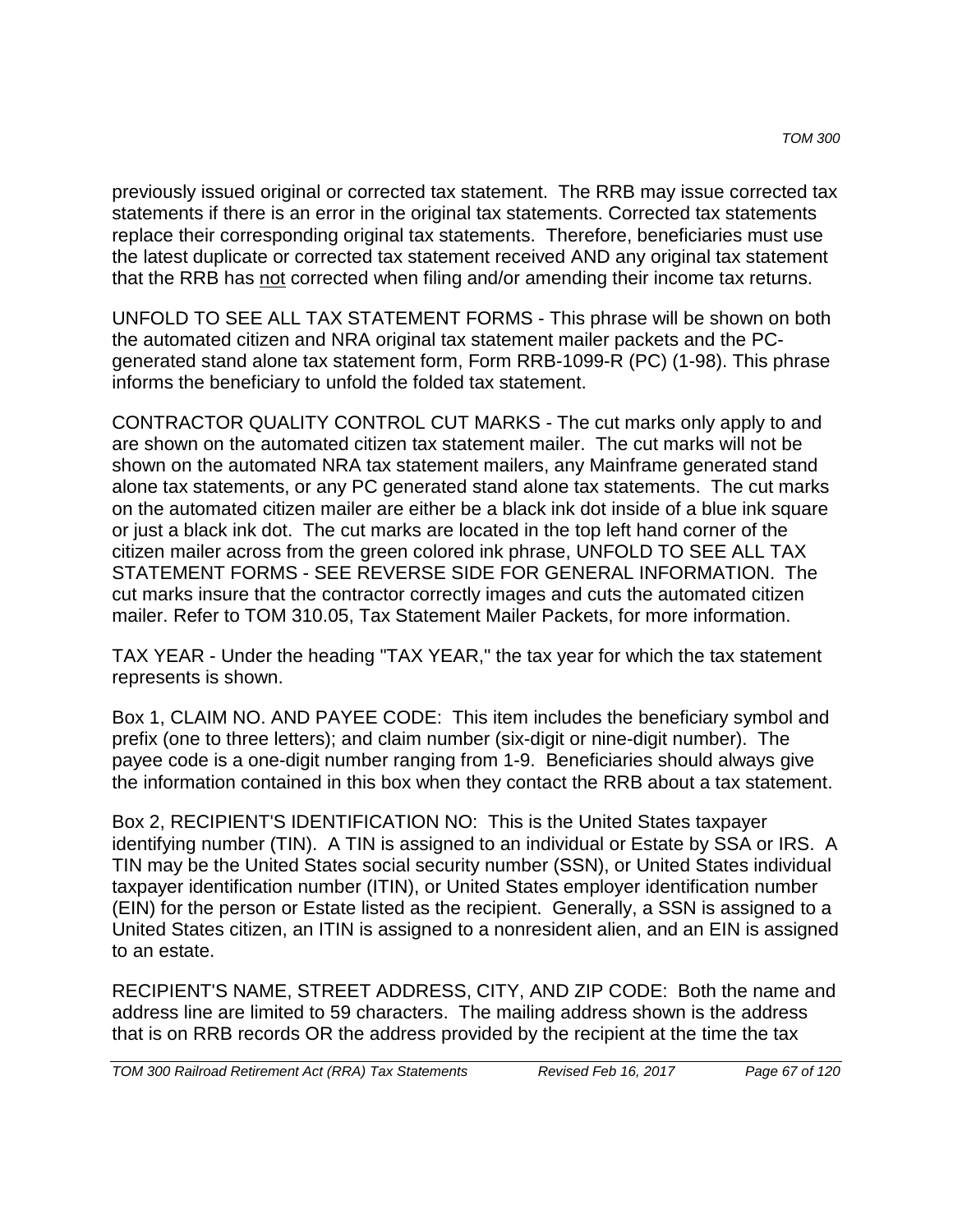statement is requested or issued. Recipients should review the mailing address shown on the tax statement. If the mailing address is incorrect or incomplete, the recipient should contact the RRB and provide the RRB with the correct and complete mailing address.

Box 3, EMPLOYEE CONTRIBUTIONS: This is the amount of railroad retirement payroll taxes paid by the railroad employee that exceeds the amount that would have been paid in social security payroll taxes if the railroad employee's railroad service had been covered under the Social Security Act. This amount is not a payment or income that the beneficiary received in the tax year indicated. The IRS refers to this amount as an employee's investment in the contract (cost). The employee contribution amount is shown on the Contribution and Recovered Data (CONTRI/RECV, PF 17) general tax screen.

Only employee and survivor annuitants receive (show) an employee contribution amount on their Form RRB-1099-R. Spouse, divorced spouse and legal process partition payees will not receive or show an employee contribution amount on their Form RRB-1099-R. If an employee contribution amount is shown on Form RRB-1099-R, the annuitant may be eligible to use some, or the total employee contribution amount. If an employee contribution amount is not shown on Form RRB-1099-R, the annuity is not eligible to use or share any employee contribution amount, and their contributory amount paid and total gross paid amount are fully taxable.

#### **Refer to the Contributory Amount Paid section and the Employee Contribution sections in TOM 300.05, General Information, for additional information concerning the use of the employee contribution amount to reduce the taxability of the contributory amount paid.**

Due to modifications to the automated tax systems, we are now able to report a more accurate employee contribution amount. The amount of the employee contributions shown in this box item is the latest amount reported. In prior years, we were only able to show employee contribution amounts which either increased or came onto the tax records for the first time. We are now able to report employee contribution amounts which also decreased. Therefore, if a beneficiary previously received a tax statement, this amount may have increased or decreased from the previously sent tax statement due to adjustments in the employee contribution amount. If the employee contributions amount reported on the latest received (or dated) Form RRB-1099-R is different from a previously received Form RRB-1099-R, the beneficiary should may need to file an original or an amended income tax return(s) using the employee contributions amount reported on the latest received (or dated) Form RRB-1099-R.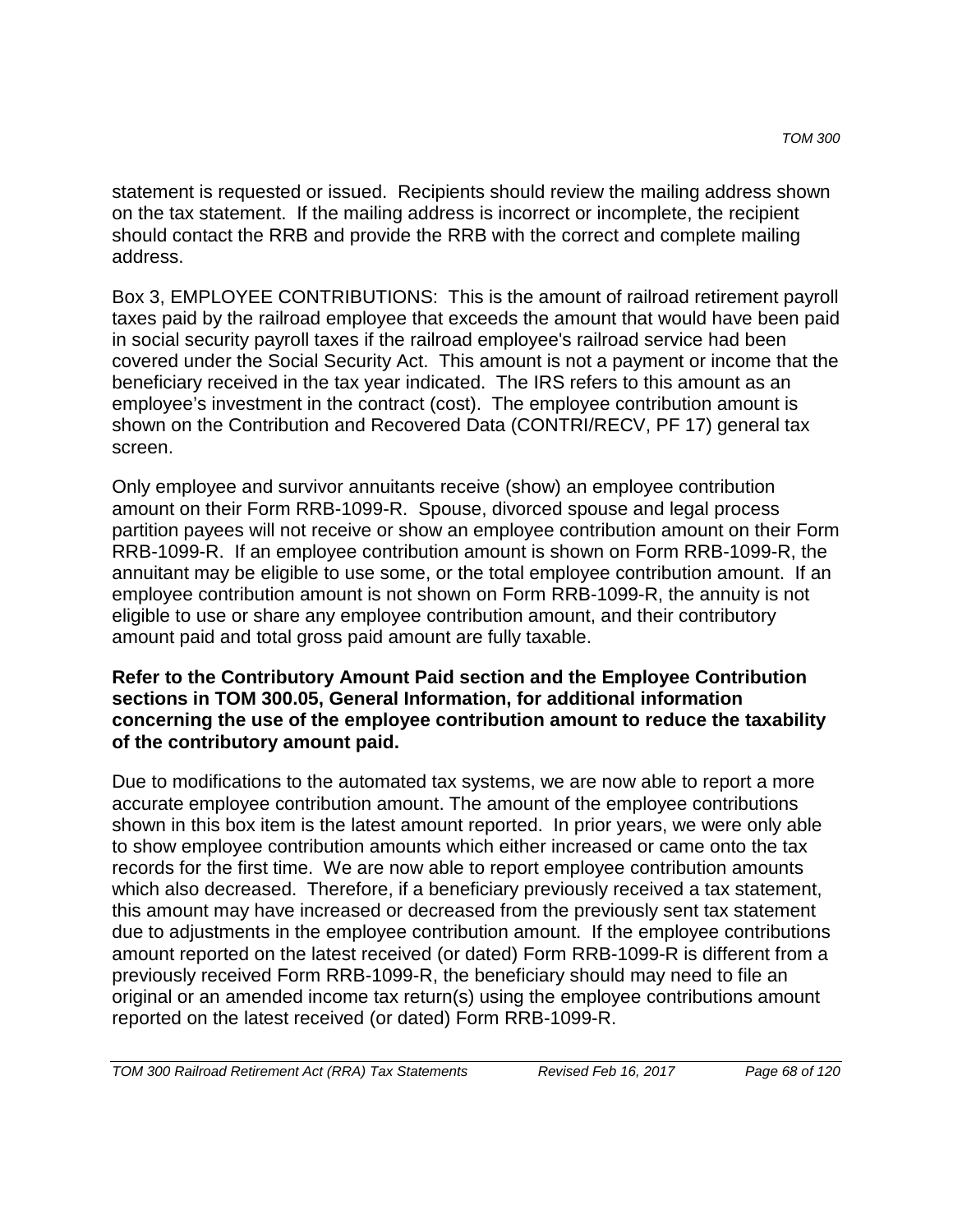A change in the employee contributions may affect the nontaxable portion of the beneficiary's NSSEB/tier 2 payment. The beneficiary may need to recompute the nontaxable amount as explained in IRS Publication 575, Pension and Annuity Income and/or IRS Publication 939, General Rule for Pensions and Annuities. The total contributions shown have not been reduced by any amounts that the RRB previously calculated as recovered. If a beneficiary had a previous annuity entitlement that terminated and the beneficiary is calculating a nontaxable pension amount under the General Rule for their current annuity entitlement, the beneficiary should contact the RRB for confirmation of the correct employee contribution amount. However, if this box is blank, it means that the beneficiary has recovered all of their contributions as of December 31, 1991, and the beneficiary's NSSEB/tier 2 payment is fully taxable or the beneficiary is a spouse or divorced spouse whose NSSEB/tier 2 payment is fully taxable. Since we now use the General Rule method, the RRB no longer provides the employee contribution recovery information on the general tax screens.

The contributory amount paid (NSSEB and tier 2) is considered income and is reported to the IRS. The contributory amount paid (explained in Box 4 below) is either fully or partially taxable depending on whether the employee contribution amount has been used to compute a tax-free portion of the contributory amount paid. The use and recovery of the employee contribution amount is important for annuitants since it affects the amount of taxable income to be reported on income tax returns for a tax year. There is a tax savings advantage in using (recovering) employee contributions since it will reduce the taxability of the contributory amount paid and in turn the amount of taxable income. Annuitants should refer to IRS Publication 575, Pension and Annuity Income, and Publication 939, General Rule for Pensions and Annuities, for more information concerning the tax treatment of the contributory amount paid and use of the employee contribution amount.

Box 4, CONTRIBUTORY AMOUNT PAID: This is the gross amount of any NSSEB and any tier 2 benefits paid in the tax year indicated less any NSSEB and tier 2 repayments for that tax year and are attributed to that tax year. It is the sum of the NSSEB and tier 2 benefits. If the year for which the NSSEB and tier 2 repayment is for an earlier year or not known, that repayment amount will appear in Box 8. The amount in Box 4 is the total contributory pension paid for the tax year indicated and can be used by employees and survivors of deceased employees covered under General Rule provisions to compute their taxable NSSEB and taxable tier 2 amounts. Contributory pension amounts (NSSEB and tier 2) may be fully taxable or partially taxable depending on the presence and use of the employee contribution amount. For more information, beneficiaries should obtain IRS Publication 575, Pension and Annuity Income, and/or IRS Publication 939, General Rule for Pensions and Annuities. The amount is BEFORE offset for U.S. Federal income tax withholding, Medicare premium deductions, legal process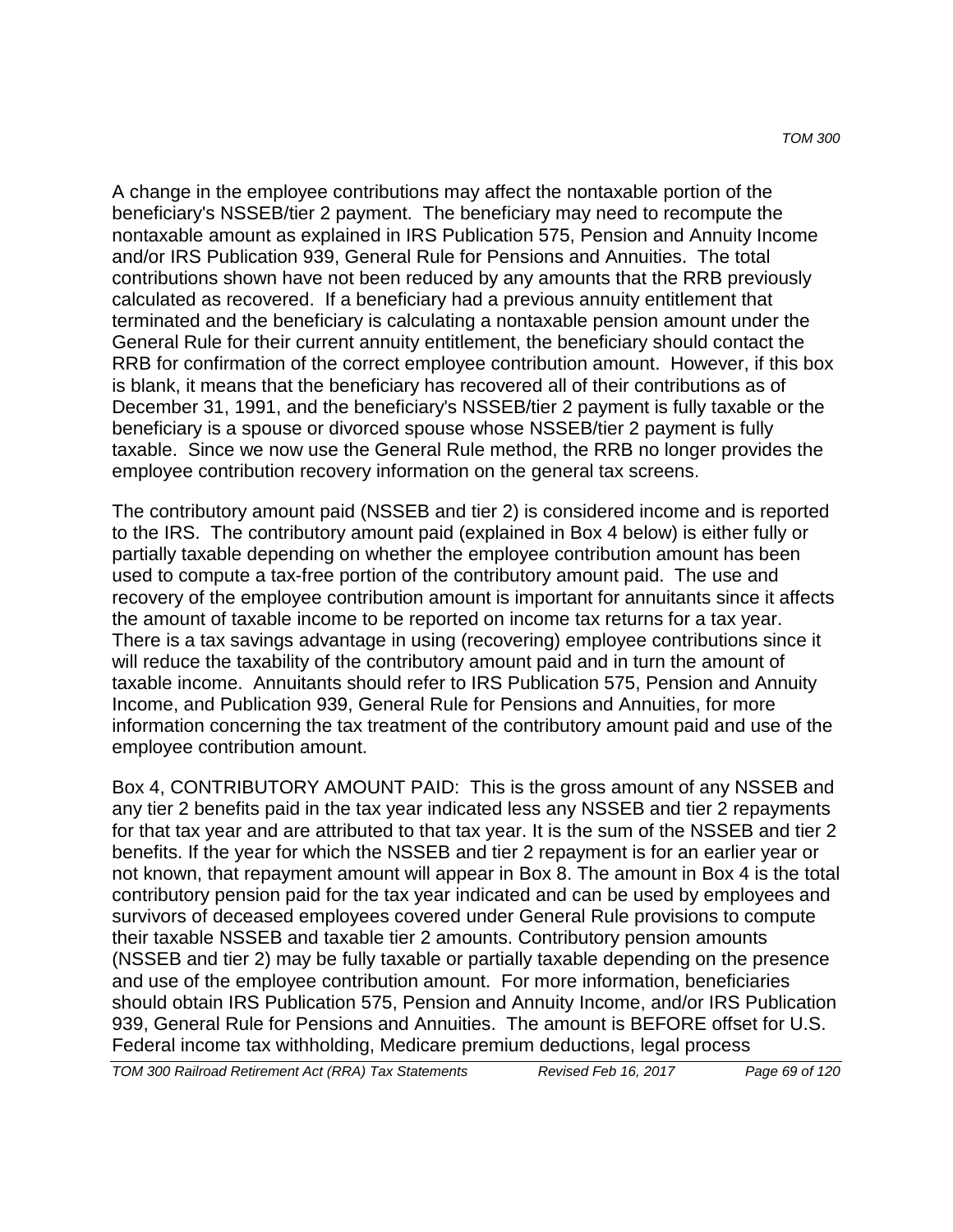garnishment deductions, legal process assignment deductions, recovery of a "prior year" overpayment of NSSEB and/or tier 2, and recovery of RUIA benefits received while awaiting payment of the railroad retirement annuity. It is the amount AFTER offset for social security benefits, age reduction, public service pensions or public disability benefits, dual railroad retirement entitlement under another RRB claim number, work deductions, actuarial adjustments, annuity waivers, recovery of a known "current year" overpayment of NSSEB, and/or tier 2, and legal process partition deductions. It is also the amount after Workers' Compensation offset for the NSSEB portion of tier 1 only. The contributory amounts paid of disabled employee annuitants under minimum retirement age are fully taxable. Minimum retirement age is generally the age at which individuals could retire based on age and service (age 60 with 30 or more years of railroad service or age 62 with less than 30 years of railroad service). Employees who retired based on age and service and disabled employee annuitants who reach minimum retirement age may use the employee contribution amount shown on their Form RRB-1099-R to compute a tax-free portion of their contributory amount paid. Refer to the explanation for Box 3, Employee Contributions, above for more information on the use of the employee contribution and impact on the contributory amount paid.

#### **Refer to the Contributory Amount Paid section and the Employee Contribution sections in TOM 300.05, General Information, for additional information concerning the use of the employee contribution amount to reduce the taxability of the contributory amount paid.**

Box 5, VESTED DUAL BENEFIT: This is the gross amount of vested dual benefit (VDB) payments made in the tax year indicated on the statement to the beneficiary less any VDB repayment for that tax year and attributed to that tax year. If the year for which the VDB repayment was made is for an earlier year or not known, the amount will appear in Box 8. VDB is considered a noncontributory pension amount. It is fully taxable for U.S. Federal income tax purposes.

The amount in this box is BEFORE offset for U.S. Federal income tax withholding, Medicare premium deductions, legal process garnishment deductions, legal process assignment deductions, recovery of a "prior year" overpayment of VDB, and recovery of RUIA benefits received while awaiting payment of the railroad retirement annuity. It is the amount AFTER offset for social security benefits, age reduction, public service pensions or public disability benefits, dual railroad retirement entitlement under another RRB claim number, work deductions, actuarial adjustments, annuity waivers, recovery of a known "current year" overpayment of VDB, and legal process partition deductions.

Box 6, SUPPLEMENTAL ANNUITY: This is the gross amount of supplemental annuity payments made during the tax year indicated on the statement less any supplemental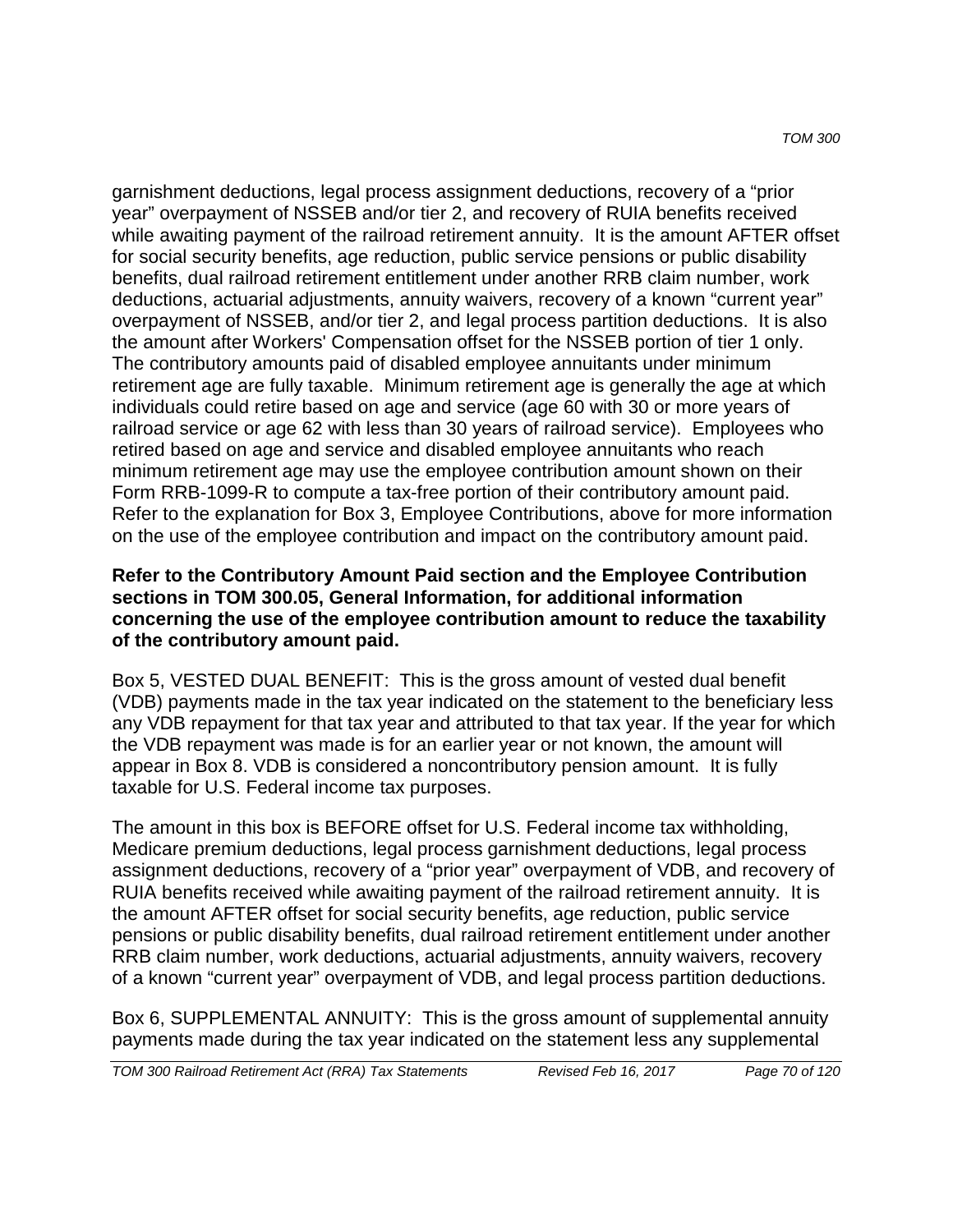annuity repayment for that tax year and attributed to that tax year. If the year for which the supplemental annuity repayment was made is for an earlier year or not known, the amount will appear in Box 8. Supplemental annuity is considered a noncontributory pension amount. It is fully taxable for U.S. Federal income tax purposes.

The amount in this box is BEFORE offset for U.S. Federal income tax withholding, Medicare premium deductions, legal process garnishment deductions, legal process assignment deductions, recovery of a "prior year" overpayment of supplemental annuity benefits, and recovery of RUIA benefits received while awaiting payment of the railroad retirement annuity. It is the amount AFTER offset for social security benefits, age reduction, public service pensions or public disability benefits, dual railroad retirement entitlement under another RRB claim number, work deductions, actuarial adjustments, annuity waivers, recovery of a known "current year" overpayment of supplemental annuity benefits, and legal process partition deductions.

Box 7, TOTAL GROSS PAID: This total is the sum of the amounts shown in Boxes 4, 5, and 6 (i.e., the sum of the NSSEB portion of tier 1, tier 2, VDB and supplemental annuity gross amounts). The amount represents the total pension paid for the tax year indicated. On the automated mailers, this item is bolded for easier reference. The amount in this box is BEFORE offset for the deductions for U.S. Federal income tax withholding, Medicare premium deductions, legal process garnishment deductions, legal process assignment deductions, recovery of a "prior year" overpayment of NSSEB, tier 2, VDB or supplemental annuity benefit, and recovery of RUIA benefits received while awaiting payment of the railroad retirement annuity. It is the amount AFTER offset for social security benefits, age reduction, public service pensions or public disability benefits, dual railroad retirement entitlement under another RRB claim number, work deductions, actuarial adjustments, annuity waivers, recovery of a known "current year" overpayment of NSSEB, tier 2, VDB, or supplemental annuity benefit, and legal process partition deductions. **The amount shown in this box may be partially taxable or fully taxable depending on the presence and use of the employee contribution amount.** 

Box 8, REPAYMENTS: Prior to January 1, 1996, the title heading in this box item was "PRIOR YEAR REPAYMENTS." Therefore, the Mainframe generated stand alone Form RRB-1099-R (1-93) had this box item entitled "PRIOR YEAR REPAYMENTS."

Effective January 1, 1996 and later, the title heading in this box item was renamed to "REPAYMENTS." Therefore, the automated citizen and NRA tax statement mailer packets for tax years 1995 and later and the PC-generated Form RRB-1099-R (PC) (1- 98) have this box item entitled "REPAYMENTS." Effective January 1, 1998 and later, the Mainframe generated stand alone Form RRB-1099-R (1-98) was revised and the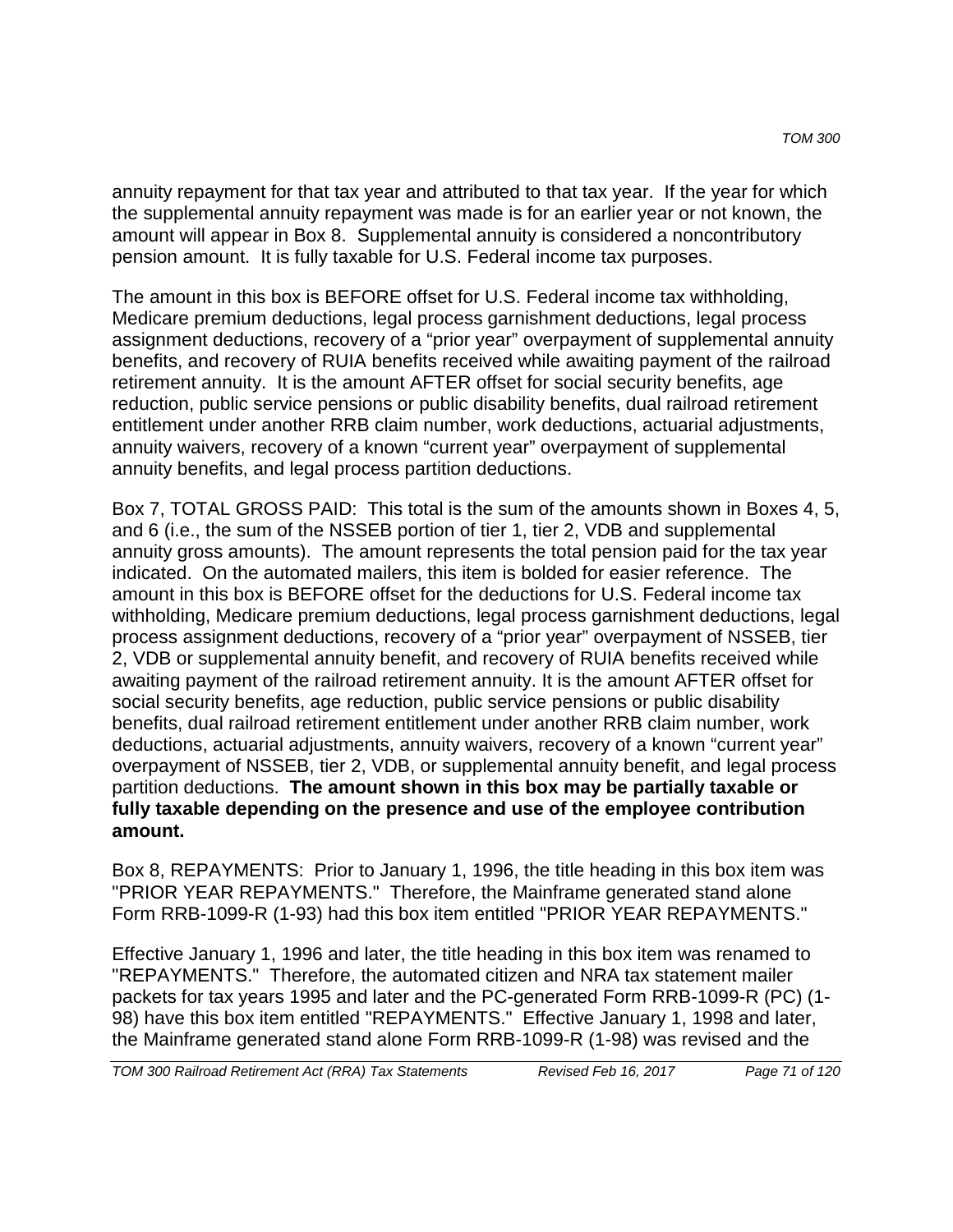title heading of this box item was renamed to "REPAYMENTS." We renamed this box item for consistency and to better represent the amount shown in this box.

This amount in this box item represents the sum of repayments for prior (earlier) years and repayments that we have not identified as a current year repayment made to RRB in the tax year indicated. This box reflects the total gross repayments of the NSSEB portion of tier 1, tier 2, VDB and/or supplemental annuity benefits received in the tax year indicated on the Form RRB-1099-R for prior (earlier) years, or NSSEB portion of tier 1, tier 2, VDB and/or supplemental annuity repayments that we have not identified as a current year repayment made to the RRB in the tax year indicated on the Form RRB-1099-R. However, if we do not know that the repayment is for years before 1984, then it may be shown here.

The amount shown in this box item has not been deducted from the current year gross amounts in Boxes 4, 5, or 6 of Form RRB-1099-R.

A repayment is a return or recovery to the RRB of an amount previously paid. Only repayments that are attributable for the tax year indicated on the tax statement can be considered toward that tax year's taxes. Please refer to TOM 330, Repayments on Tax Statements, for more information.

Repayments attributable to payments prior to the tax year indicated on the tax statement are to be referred to the IRS and handled according to IRS Publication 575, Pension and Annuity Income, and/or IRS Publication 525, Taxable and Nontaxable Income. It may be necessary to contact TCIS-TS to identify for which period the overpayment occurred.

Box 9, FEDERAL INCOME TAX WITHHELD: This is the total amount of U.S. Federal income tax withheld from the NSSEB portion of tier 1, tier 2, vested dual benefit, and supplemental annuity payments during the tax year indicated on the tax statement. If an amount is shown in this box item, then the amount should be included on the beneficiaries' income tax statements as tax withheld. If no taxes were withheld, an -0 should be shown. Current year NSSEB, tier 2, VDB and/or supplemental annuity tax refunds have been considered in this total. If the beneficiary is a NRA and his/her country of legal residence and/or tax withholding rate changed during the tax year, the NRA beneficiary will receive more than one original Form RRB-1099-R for the tax year. Therefore, the NRA beneficiary should add the amounts in Box 9 of all original Forms RRB-1099-R to determine the "total amount" of U.S. Federal income tax withheld for the tax year. On the automated mailers, this box item is bolded for easier reference.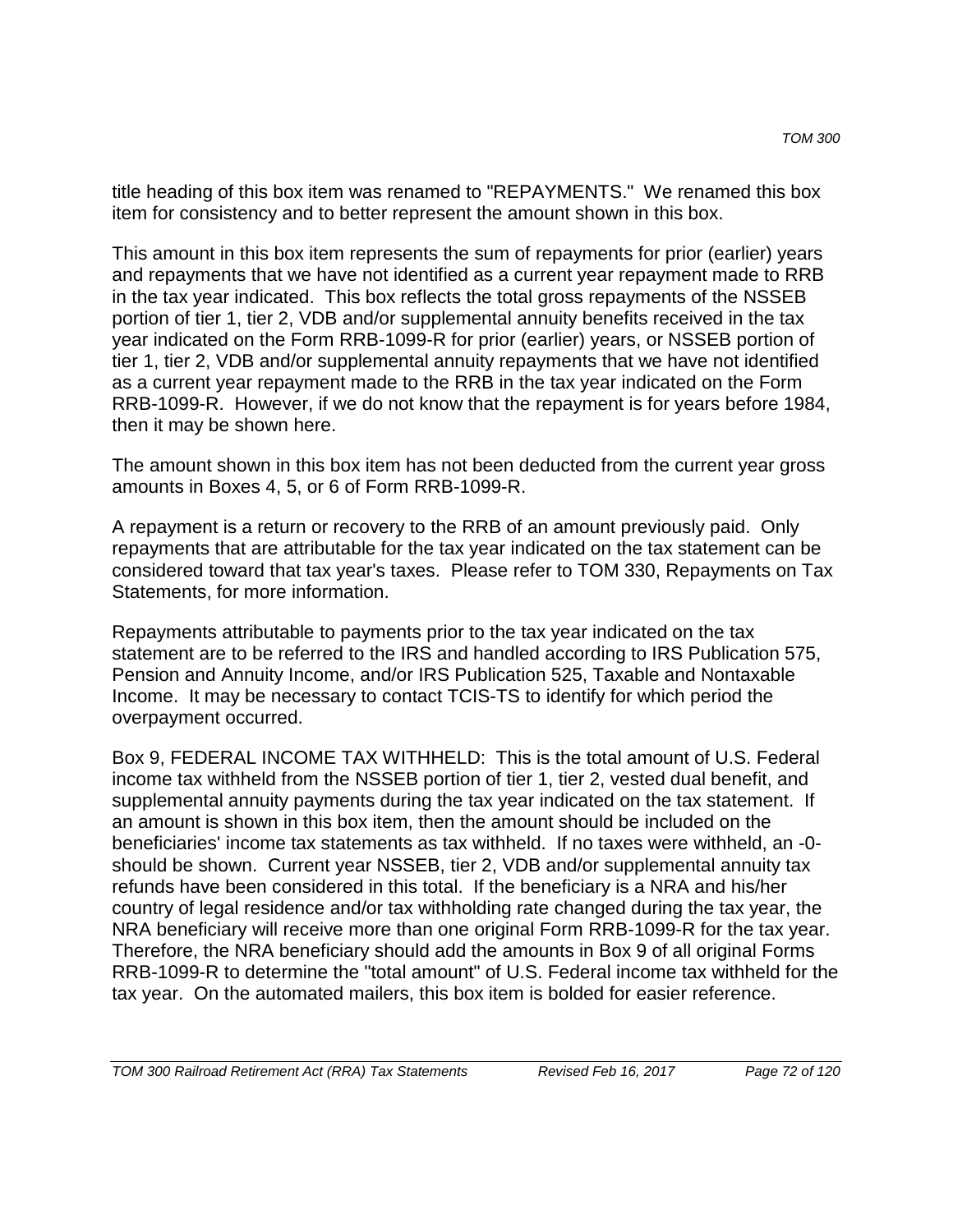CAUTION: Prior to tax year 1997, this box only included tax withholding up to the amount of NSSEB, Tier 2, VDB and Supplemental Annuity payments received. If a request for the withholding amount was greater than the total NSSEB, Tier 2, VDB and Supplemental Annuity amount, then the additional withholding was shown in Box 10 on Form RRB-1099. However, effective with tax year 1997, a request for a withholding amount greater than the total NSSEB, Tier 2, VDB and Supplemental Annuity amount cannot be applied to the SSEB portion of Tier 1. This is because a beneficiary must file an IRS Form W-4v, voluntary withholding request, to request SSEB tax withholding. In some cases, a tax withholding amount may be shown in Box 10 of Form RRB-1099 even though the beneficiary did not request SSEB tax withholding via IRS Form W-4v. This may happen if the beneficiary previously has taxes withheld from their pension payments (NSSEB, Tier 2, and/or VDB), but the taxability of those payments has since changed. In these cases, the tax withholding amount is applied to the SSEB since that is the only remaining taxable component.

Box 10, RATE OF TAX: This item should be blank for citizens or legal residents of the United States. This entry applies to NRAs only. An entry in this item indicates the rate at which tax was withheld on the NSSEB, tier 2, VDB, and supplemental annuity payments during the tax year indicated on the statement. The NRA rate of tax should be either 0%, 15%, or 30%. If the NRA changed countries of residence or citizenship during the year and the rate of tax also changed, then more than one original Form RRB-1099-R tax statement will be released.

Box 11, COUNTRY: This item should be blank for citizens or legal residents of the United States. This entry applies to NRAs only. An entry in this item indicates the country of which the NRA is a resident at the time railroad retirement payments were issued for tax purposes. If the NRA has changed his/her country of residence during the year, then more than one original Form RRB-1099-R tax statement will be released.

Box 12, MEDICARE PREMIUM TOTAL: This is the total amount of Medicare premiums deducted from the beneficiary's railroad retirement annuity payments during the tax year indicated. This amount is for informational purposes and only applies to tax years 1997 and later. If the Form RRB-1099-R is for a tax year prior to tax year 1997, this box item will not be filled even though the beneficiary had Medicare premiums deducted from his/her railroad retirement annuity payments during that same tax year prior to tax year 1997. Medicare premium refunds will not be included in the Medicare total. For tax year 1997 and later, the Medicare total is normally shown on Form RRB-1099 (for citizens) or Form RRB-1042S (for NRAs). However, if Form RRB-1099 or Form RRB-1042S is not required for the tax year indicated, then the Medicare total will be shown in Box 12 on Form RRB-1099-R since that is the only tax statement that the beneficiary will receive. If Medicare premiums were deducted from beneficiaries' social security benefits; paid by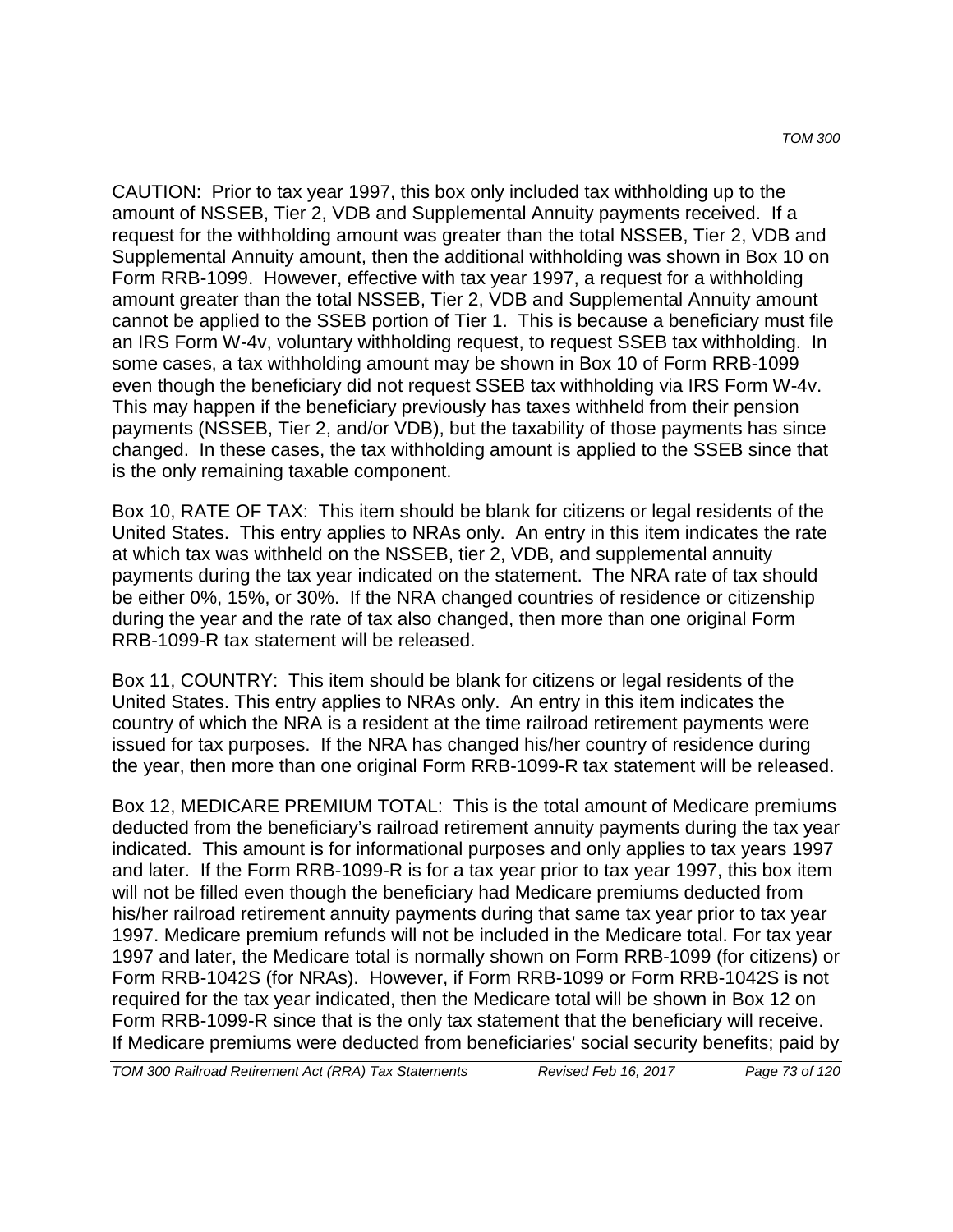a third party (i.e., U.S. state); and/or paid by direct billing (quarterly or annually), the Medicare premium total will not be shown in this box item. See TOM 300.15, Medicare Premium Total shown on Tax Year 1997 and Later Tax Statements, for more detailed information.

### **Stand Alone Form RRB-1099-R (12-92)**

The following are explanations of each item entry on the stand alone Form RRB-1099-R (12-92) (this form can only be requested thru RRAILS):

CORRECTED/DUPLICATE BOXES - There are two boxes on the top left hand side of the form indicating "CORRECTED" OR "DUPLICATE." Effective January 2, 1993, only the duplicate box is checked when duplicate, duplicate of a corrected, or duplicate of a duplicate RRB-1099-R tax statement created prior to December 31, 1992, is requested (see TOM 320, Duplicate Statements). Each original tax statement is valid unless it has been corrected. A duplicate tax statement is the same as a previously issued original or corrected tax statement. The RRB may issue corrected tax statements (box is checked) if there is an error in original tax statements. Corrected tax statements replace their corresponding original tax statements. Therefore, beneficiaries should use the latest duplicate or corrected tax statement that they received AND any original tax statement that the RRB has not corrected when filing and/or amending their income tax returns. This form is not used for any original, corrected, or PC generated tax statements created January 2, 1993, or later.

There is no PC generated Form RRB-1099-R (12-92) and there is no phrase printed at the top of the Form RRB-1099-R (12-92) informing the beneficiary to unfold to see all tax statement forms.

In addition, there is no MEDICARE PREMIUM TOTAL box item on Form RRB-1099-R (12-92) since this tax statement is for tax years prior to tax year 1992 and we will only report the Medicare premium total for tax years 1997 and later.

This version of the Form RRB-1099-R is only used for tax year 1991 and earlier so the volume of this tax statement is low. We only use this tax statement version for duplicate tax statement requests for tax years 1991 and earlier. Between calendar years 2000 and 2005, we issued an average of 17 duplicate Form RRB-1099-R (12-92) per year. As the years go on, this volume of use for this tax statement version will decrease to zero.

TAX YEAR - Under the heading "TAX YEAR," the tax year for which the tax statement represents is shown.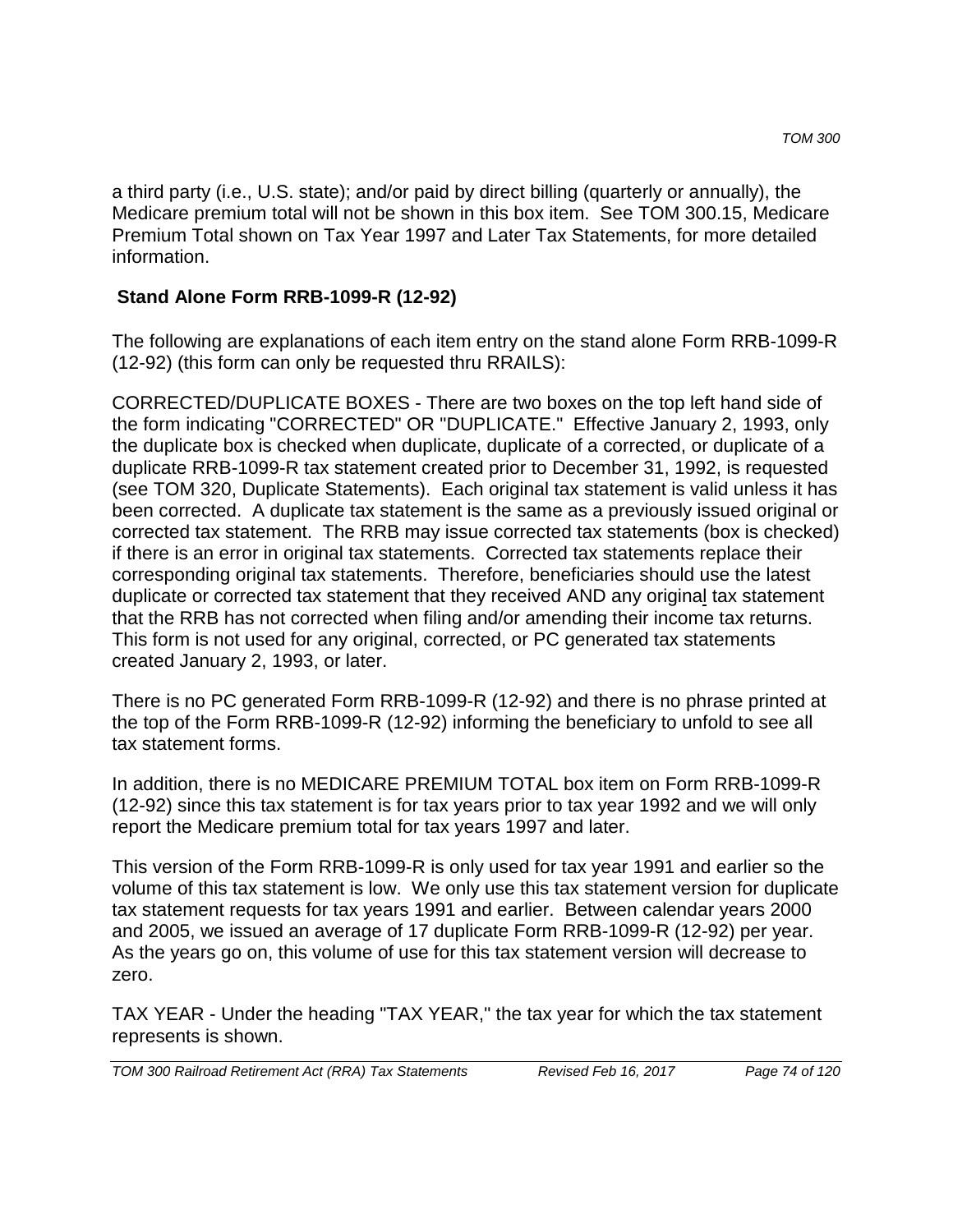Box 1, CLAIM NO. AND PAYEE CODE: This item includes the beneficiary symbol and prefix (one to three letters) and claim number (six-digit or nine-digit number). The payee code is a one-digit number ranging from 1-9. Beneficiaries should always give the information contained in this box when they contact the RRB about a tax statement.

Box 2, RECIPIENT'S IDENTIFICATION NO: This is the United States taxpayer identifying number (TIN). A TIN is assigned to an individual or Estate by SSA or IRS. A TIN may be the United States social security number (SSN), or United States individual taxpayer identification number (ITIN), or United States employer identification number (EIN) for the person or Estate listed as the recipient. Generally, a SSN is assigned to a United States citizen, an ITIN is assigned to a nonresident alien, and an EIN is assigned to an Estate.

RECIPIENT'S NAME, STREET ADDRESS, CITY, STATE, AND ZIP CODE: Both the name and address line are limited to 59 characters. The mailing address shown is the address that is on RRB records OR the address provided by the recipient at the time the tax statement is requested or issued. Recipients should review the mailing address shown on the tax statement. If the mailing address is incorrect or incomplete, the recipient should contact the RRB and provide the RRB with the correct and complete mailing address.

Box 3, TOTAL CONTRIBUTIONS RECOVERED THROUGH THE YEAR SHOWN ABOVE: This amount is only shown when the employee's contributions were not recovered before the year of the tax statement. This amount should be the same for all beneficiaries on a claim number.

In Three-Year Rule cases, this box contains the total amount of any non-social security equivalent benefit (NSSEB) portion of tier 1 and any tier 2 annuity portion paid to all beneficiaries on one claim number from the ABD through the tax year indicated on the statement. In General rule cases, this box contains the total nontaxable non-social security benefit (NSSEB) portion of tier 1 and the nontaxable tier 2 portion paid from the ABD through the tax year indicated. Inform beneficiaries to refer to IRS Publication 575, Pension and Annuity Income, and/or IRS Publication 939, General Rule for Pensions and Annuities, for more information.

Box 4, EMPLOYEE CONTRIBUTIONS: This is the amount of railroad retirement payroll taxes paid by the railroad employee that exceeds the amount that would have been paid in social security payroll taxes if the railroad employee's railroad service had been covered under the Social Security Act. Essentially, this is the tier 2 tax plus excess FICA taxes paid. The IRS refers to this amount as an employee's investment in the contract (cost). This amount is not a payment or income that the beneficiary received in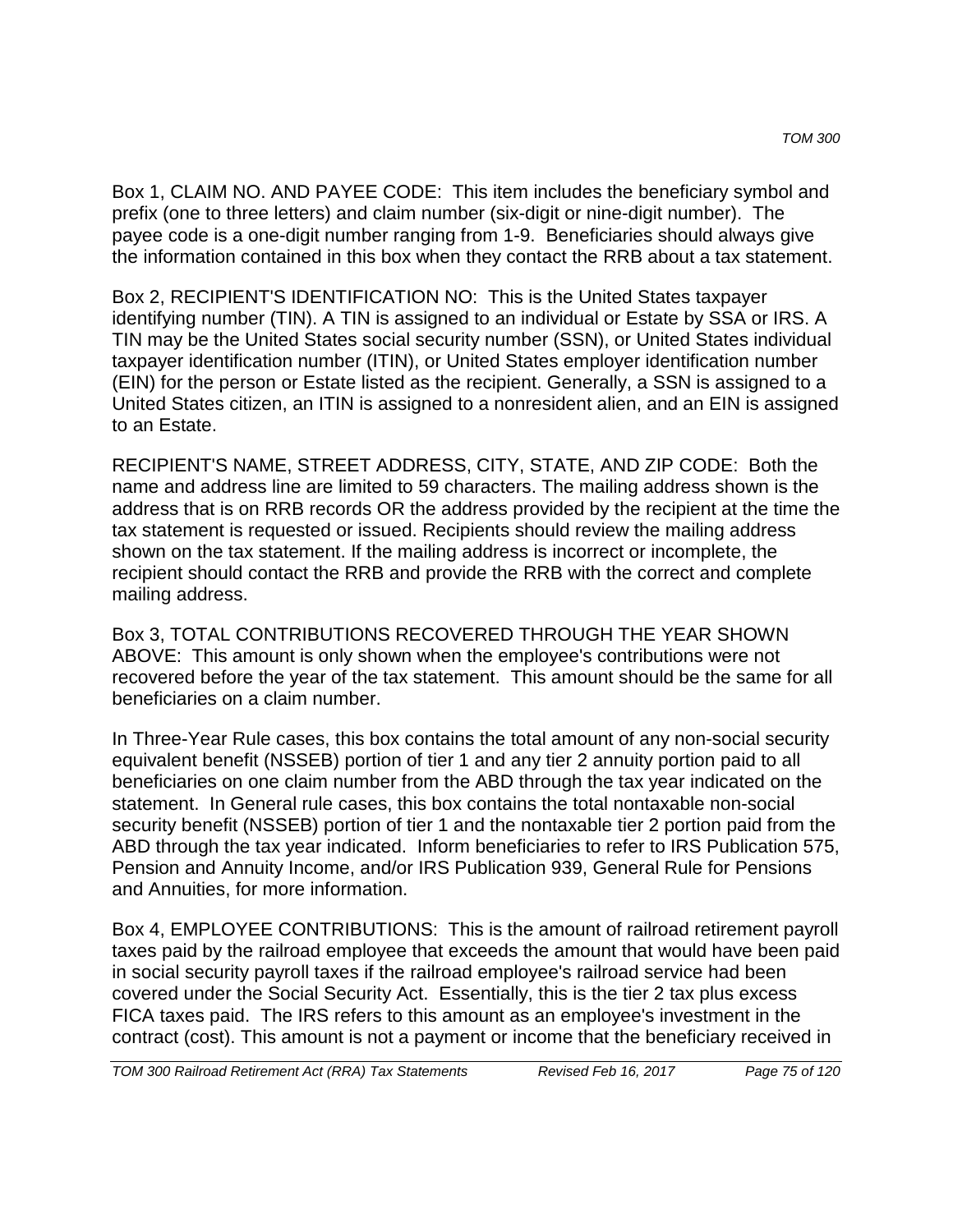the tax year indicated. The amount of the employee contributions shown in this box item is the latest amount reported. The employee contributions amount is shown on the Contribution and Recovered Data (CONTRI/RECV, PF 17) general tax screen. This amount is the total amount of the employee's contributions shown only when the contributions were not recovered before the tax year indicated on the statement. If the employee contributions amount reported on the latest received (or dated) Form RRB-1099-R is different from a previously received Form RRB-1099-R, the beneficiary should may need to file an original or an amended income tax return(s) using the employee contributions amount reported on the latest received (or dated) Form RRB-1099-R.

If beneficiaries are using the Simplified General Rule method to compute the taxable/nontaxable NSSEB/tier 2, this amount is considered the employee's cost in the contract. The beneficiary should contact the RRB ONLY IF the beneficiary had a previous annuity entitlement that terminated and the beneficiary is calculating a nontaxable pension amount under the General Rule for the beneficiary's correct employee contribution amount. Inform beneficiaries to refer to IRS Publication 575, Pension and Annuity Income, and/or IRS Publication 939, General Rule for Pensions and Annuities, for more information.

Box 5, CONTRIBUTIONS RECOVERED: For Three-Year Rule cases or 1987 General Rule cases, an "X" is shown in either the "Yes" or "No" box for this item. It indicates whether the employee's contributions have been recovered. If neither box is checked, this indicates that payments with annuity beginning dates from July 2, 1986, through December 31, 1986, are under the 1986 General Rule. These payments have a permanent nontaxable amount and employee contribution recovery is not considered. A check in either the Three-Year Rule or General Rule box indicates which rule is applicable. Inform beneficiaries to refer to IRS Publication 575, Pension and Annuity Income, and/or IRS Publication 939, General Rule for Pensions and Annuities, for more information.

Box 6, RATE OF TAX: This entry applies to NRAs only. It is the latest rate at which their NSSEB portion of tier 1, tier 2, vested dual benefits and supplemental annuity is taxed. This item should be blank for U.S. citizens and residents. The NRA rate of tax should be either 0%, 15%, or 30%. If the NRA changed countries of residence or citizenship during the year and the rate of tax also changed, this item will reflect the latest applicable rate of tax.

Box 7, FEDERAL TAX WITHHELD: This is the total amount of U.S. Federal income taxes withheld from the NSSEB portion of tier 1, tier 2, vested dual benefit and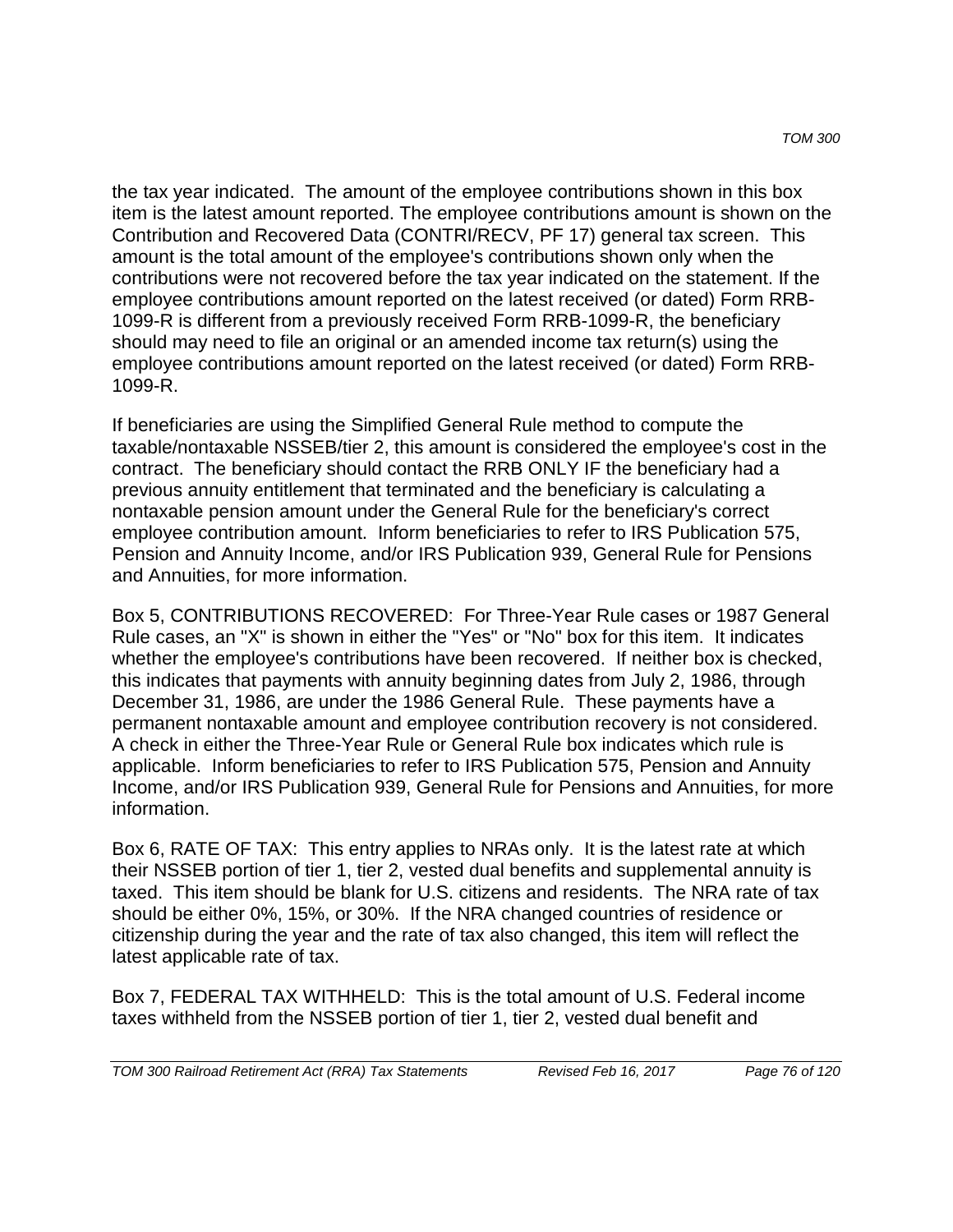supplemental annuity payments during the tax year indicated on the statement. If no taxes were withheld, a -0- should be shown.

Box 8, COUNTRY: This entry applies to NRAs only. It contains the country in which the NRA has claimed residency during the year. If the NRA has changed their country of residence during the year, the latest country of residence will be shown here.

Box 9, TAXABLE CONTRIBUTORY AMOUNT: This is the gross amount of any taxable NSSEB portion of tier 1 and any taxable tier 2 benefits paid in the tax year indicated on the statement less any repayments for that tax year. If the year for which the NSSEB and tier 2 repayment was made is not known, the amount will appear in box 13. Any nontaxable NSSEB portion of tier 1 and any nontaxable tier 2 benefits are not included in this amount. Therefore, this box may contain an amount less than the annuitant actually received. If payments received in the tax year indicated on the statement are not taxable, an -0- will be shown in this box. Inform beneficiaries to refer to IRS Publication 575, Pension and Annuity Income, and/or IRS Publication 939, General Rule for Pensions and Annuities, for more information.

The amount is BEFORE U.S. Federal income tax withholding, Medicare premium deductions, legal process garnishment deductions, legal process assignment deductions, recovery of a "prior year" overpayment of NSSEB and/or tier 2, and recovery of RUIA benefits received while awaiting payment of the railroad retirement annuity. It is the amount AFTER work deductions, actuarial adjustments, annuity waivers, and legal process partition deductions, and recovery of a "current year" overpayment of NSSEB and/or tier 2. It is also the amount after Workers' Compensation offset for the NSSEB portion of tier 1 only.

Box 10, TAXABLE VESTED DUAL BENEFIT: This is the total of the gross taxable vested dual benefit (VDB) payments made in the tax year indicated on the statement to the beneficiary less any VDB repayment for that tax year. If the year for which the VDB repayment was made is not known, the amount will appear in Box 13.

The amount is BEFORE U.S. Federal income tax withholding, Medicare premium deductions, legal process garnishment deductions, legal process assignment deductions, recovery of a "prior year" overpayment of VDB, and recovery of RUIA benefits received while awaiting payment of the railroad retirement annuity. It is the amount AFTER work deductions, actuarial adjustments, annuity waivers, and legal process partition deductions, and recovery of a "current year" overpayment of VDB.

Box 11, TAXABLE SUPPLEMENTAL ANNUITY: This is the total of the gross taxable supplemental annuity payments made during the tax year indicated on the statement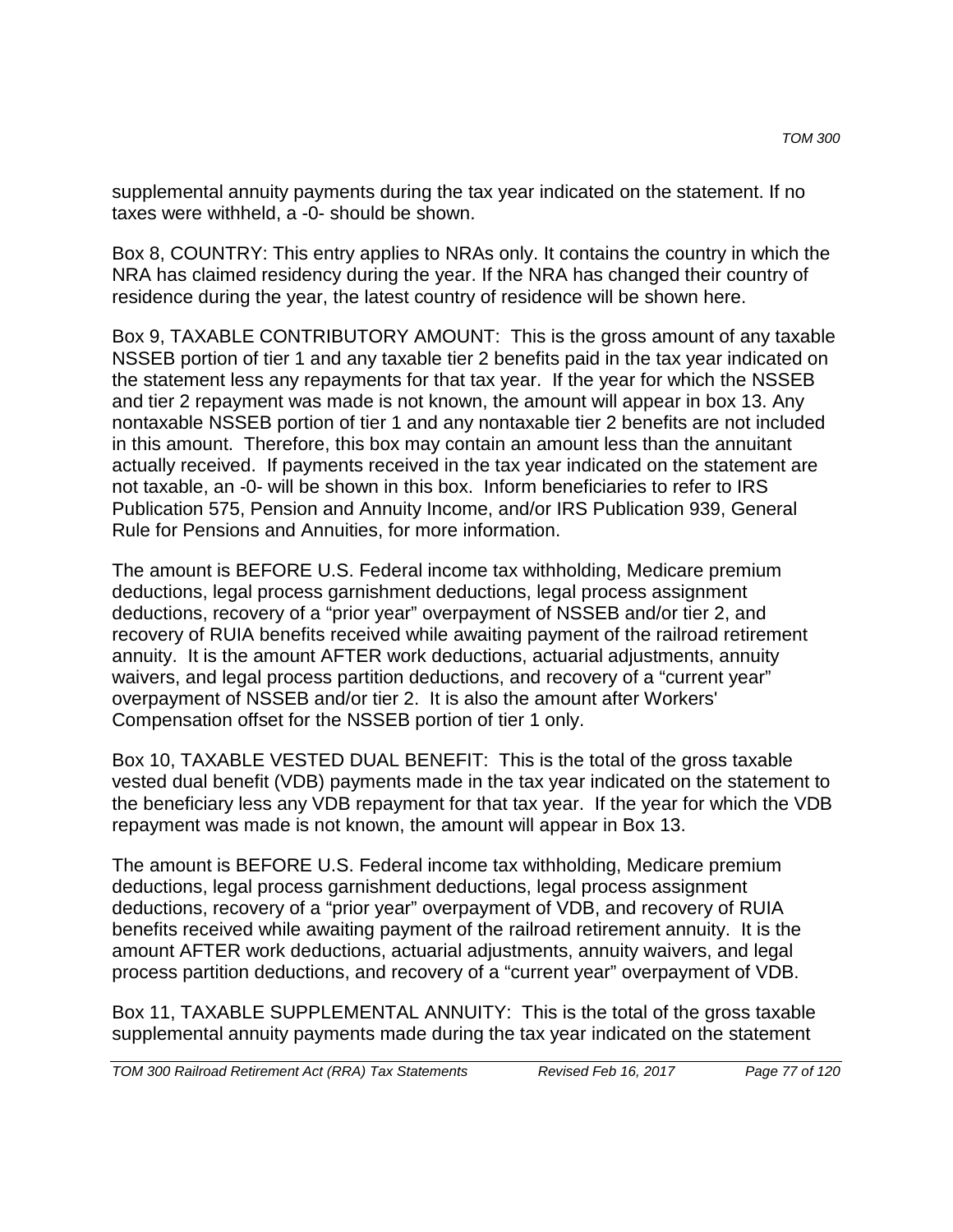less any supplemental annuity repayment for that tax year. If the year for which the supplemental annuity repayment was made is not known, the amount will appear in Box 13.

The amount is BEFORE U.S. Federal income tax withholding, Medicare premium deductions, legal process garnishment deductions, legal process assignment deductions, recovery of a "prior year" overpayment of supplemental annuity benefit, and recovery of RUIA benefits received while awaiting payment of the railroad retirement annuity. It is the amount AFTER work deductions, actuarial adjustments, annuity waivers, and legal process partition deductions, and recovery of a "current year" overpayment of supplemental annuity benefit.

Box 12, TOTAL GROSS TAXABLE: This total is the sum of the amounts shown in boxes 9, 10 and 11 (i.e., the sum of the NSSEB portion of tier 1, tier 2, vested dual benefit, and supplemental annuity gross taxable amounts). The amount is BEFORE U.S. Federal income tax withholding, Medicare premium deductions, legal process garnishment deductions, legal process assignment deductions, recovery of a "prior year" overpayment of NSSEB, tier 2, VDB, and supplemental annuity benefit, and recovery of RUIA benefits received while awaiting payment of the railroad retirement annuity. It is the amount AFTER work deductions, actuarial adjustments, annuity waivers, and legal process partition deductions, and recovery of a "current year" overpayment of NSSEB, tier 2, VDB, and supplemental annuity benefit.

Box 13, TOTAL REPAID: This figure represents the total taxable repayments made to the RRB during the tax year indicated on the statement for prior years. This box reflects the total taxable repayments of the NSSEB portion of tier 1, tier 2, vested dual benefit and supplemental annuity benefits received in the tax year indicated on the statement for prior years or for the tax year indicated on the statement, if it cannot be identified as a repayment for that tax year. The repayment cannot be for years before 1984.

If a repaid amount is shown in this item, it will be necessary to identify for the beneficiary the years for which the repayments apply. Only repayments that are attributable for the tax year indicated on the statement can be considered toward that tax year's taxes.

Refer to TOM 330, Repayments on Tax Statements, for more information.

Repayments attributable to payments prior to the tax year indicated on the statement are to be referred to IRS and handled according to IRS Publication 575, Pension and Annuity Income, and/or IRS Publication 525, Taxable and Nontaxable Income. It may be necessary to contact TCIS-TS to identify for which period the overpayment occurred.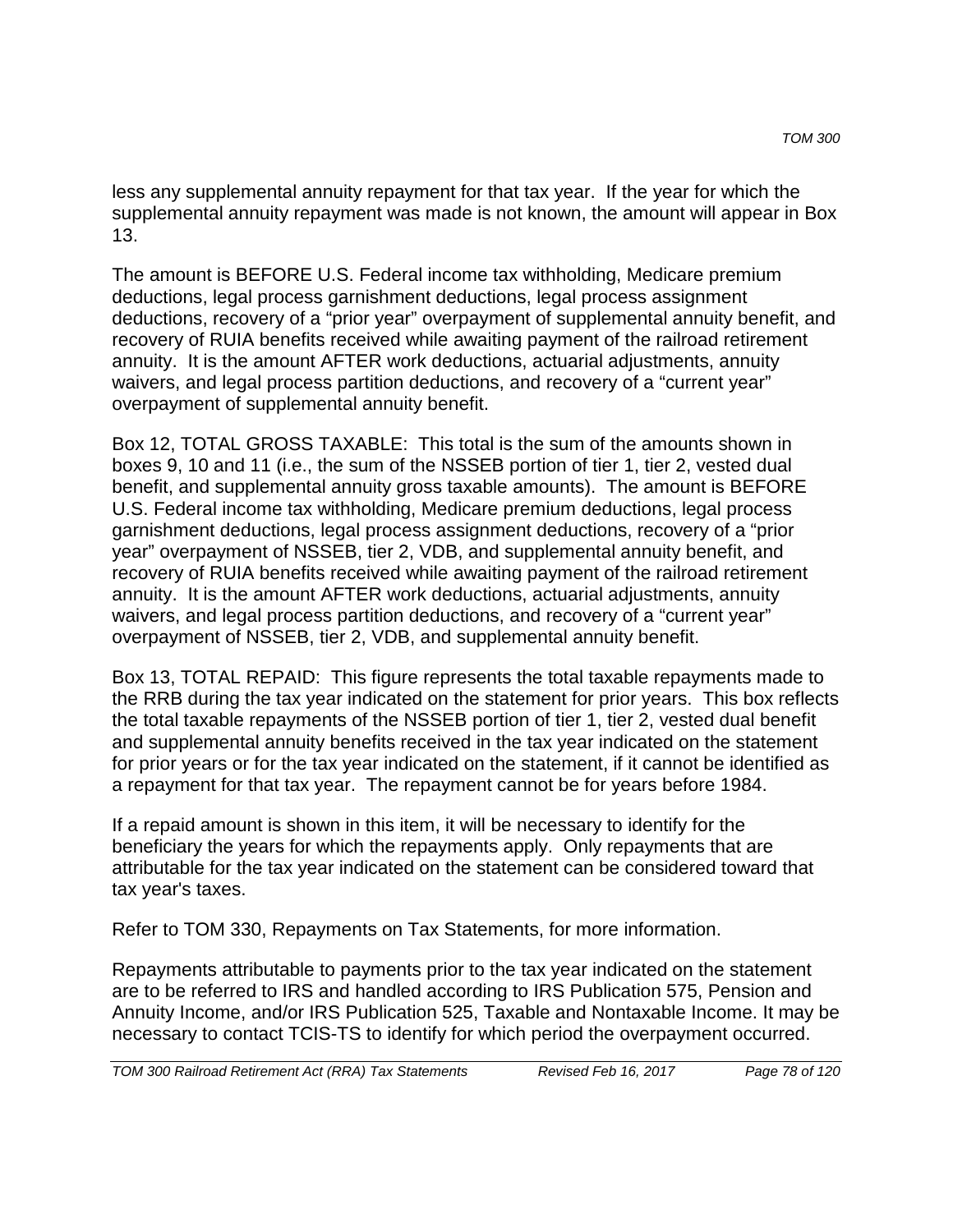Box 14, CONTRIBUTORY AMOUNT PAID: This is the total amount of the Gross NSSEB and the Gross tier 2 benefits paid during the tax year indicated on the statement. This is included for use by employee and survivor annuitants in computing the Simplified General Rule. Inform beneficiaries to refer to IRS Publication 575, Pension and Annuity Income, and/or IRS Publication 939, General Rule for Pensions and Annuities, for more information.

Box 15, NUMBER OF MONTHLY PAYMENTS: This is the number of monthly payments received in the tax year indicated on the statement. This figure is provided for use by employee and survivor annuitants in computing the Simplified General Rule. An asterisk (\*) will be shown when the number of monthly payments cannot be determined by the automated system.

In some situations, the number of monthly payments displayed in box 14 may not be accurate. This may happen:

• In partial to final recertifications, when retroactive payments for prior to the tax year indicated on the statement were paid in that tax year; the number of months prior to the tax year indicated on the statement should be counted in that tax year if these payments were not previously considered in calculating the nontaxable amount. This can occur if the recertification crosses tax years and the recert annuity beginning date (ABD) is earlier than the partial award ABD.

EXAMPLE: An employee is paid a partial award effective October 1989. A final recertification award is paid in June 1990 which retroacts to July 1989. The months of October 1989 through December 1989 were counted as payment months for 1989 and should not be counted again for 1990. For tax year 1990, the number of payment months should include July 1989 through September 1989 and any payments months paid in 1990.

• When payments are returned for which a tax liability is not charged, the month(s) that the payment(s) represent should not be included in the number of monthly payments used for Simplified General Rule computation. Since we cannot determine the number of months included in the returned payment(s), the number of monthly payments will be shown before any returned payment(s).

EXAMPLE: A check dated October 1, 1990, was sent out and returned due to the death of an annuitant in September 1990. Ten monthly payments were counted and are shown on the tax statement. This number is before the returned check is subtracted. Only nine monthly payments should have been shown on the tax statement.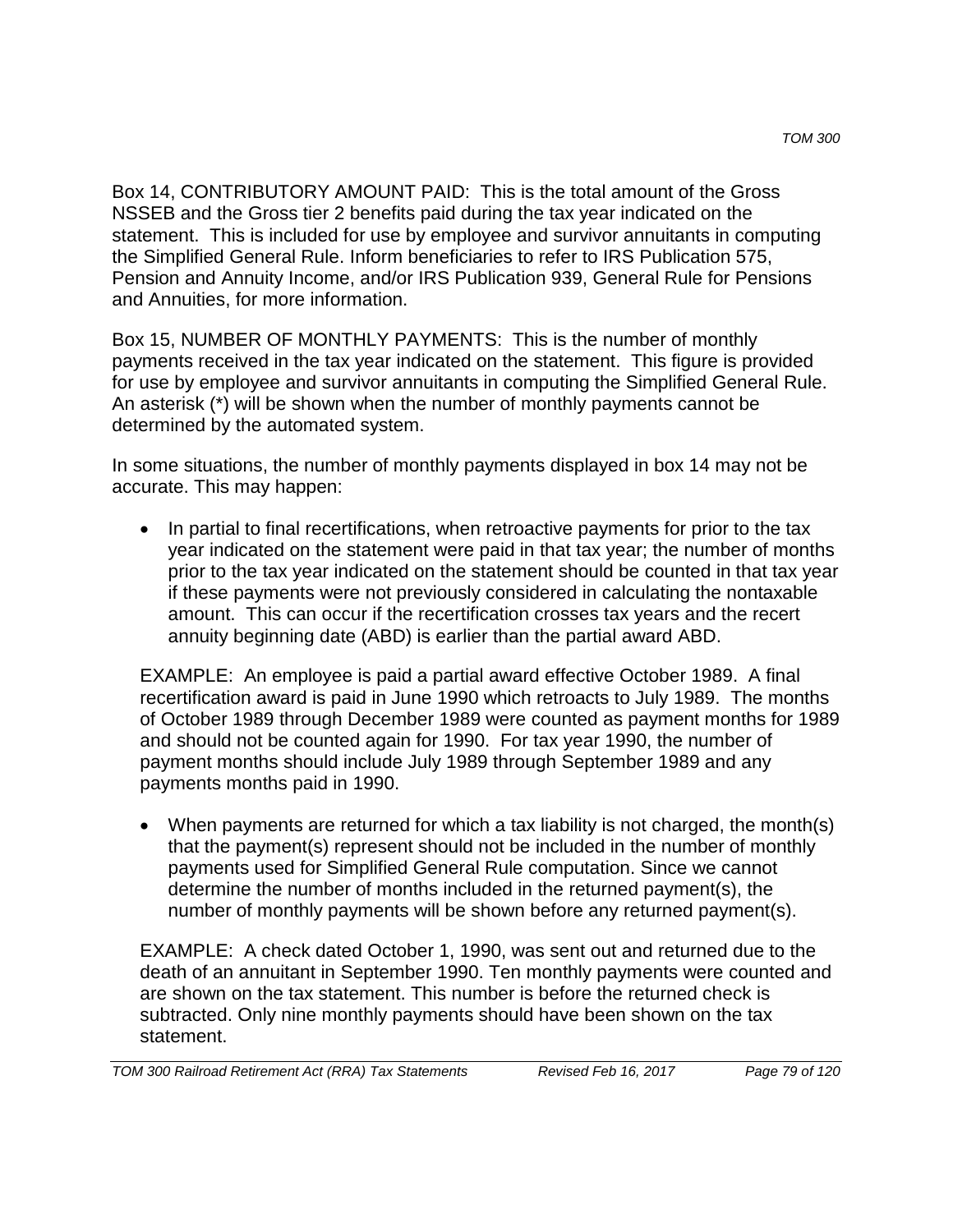This inflated count not only occurs in death terminations, but can also occur in other situations involving erroneously released final payments to some employees and survivors.

### **315.15 TXL Letters - TXL-1099, TXL-1042S, TXL-1099-R and TXL-1099-R 1991**

In January 1996, Policy and Systems-PAS created four separate Tax Statement General Information letters for each type of mainframe generated or PC generated stand alone tax statement forms (Form RRB-1099, Form RRB-1042S, Form RRB-1099- R, and Form RRB-1099-R (12-92)). The purpose for each of these TXL letters is to provide general information and explanations of box items found on the specific stand alone tax statement received by the beneficiary. Therefore, a beneficiary will have the explanations pertinent to his/her tax statement thus avoiding explanations for tax statements that the beneficiary did not receive. In addition, Headquarters and field office personnel release the TXL letters to individuals and/or organizations (i.e. attorneys, tax preparers, IRS/AARP tax instructor volunteers for the elderly) requesting written tax information concerning tax statements.

The current TXL letters have a revision date of (02-2012). Any TXL letters with a revision date prior to (02-2012) are obsolete. These TXL letters are on the RRAILS system and in the RRB website (www.rrb.gov).

The TXL letters are not sent with the automated citizen and NRA annual tax statement mailer packets released by January 31 each year since the back side of the packets already contains general information and explanations of items on each tax statement form. Therefore, the TXL letters are used only in conjunction with all duplicate and manually produced mainframe generated and PC generated stand alone tax statement forms.

Effective January 1996 and later, TXL letters are released by Headquarters and field office personnel with each stand alone tax statement forms.

The TXL letters are:

- 1. TXL-1099 which explains the Form RRB-1099 tax statement;
- 2. TXL-1042S which explains the Form RRB-1042S tax statement;
- 3. TXL-1099-R which explains the Form RRB-1099-R tax statement;
- 4. TXL-1099-R 1991 which only explains the Form RRB-1099-R (12-92).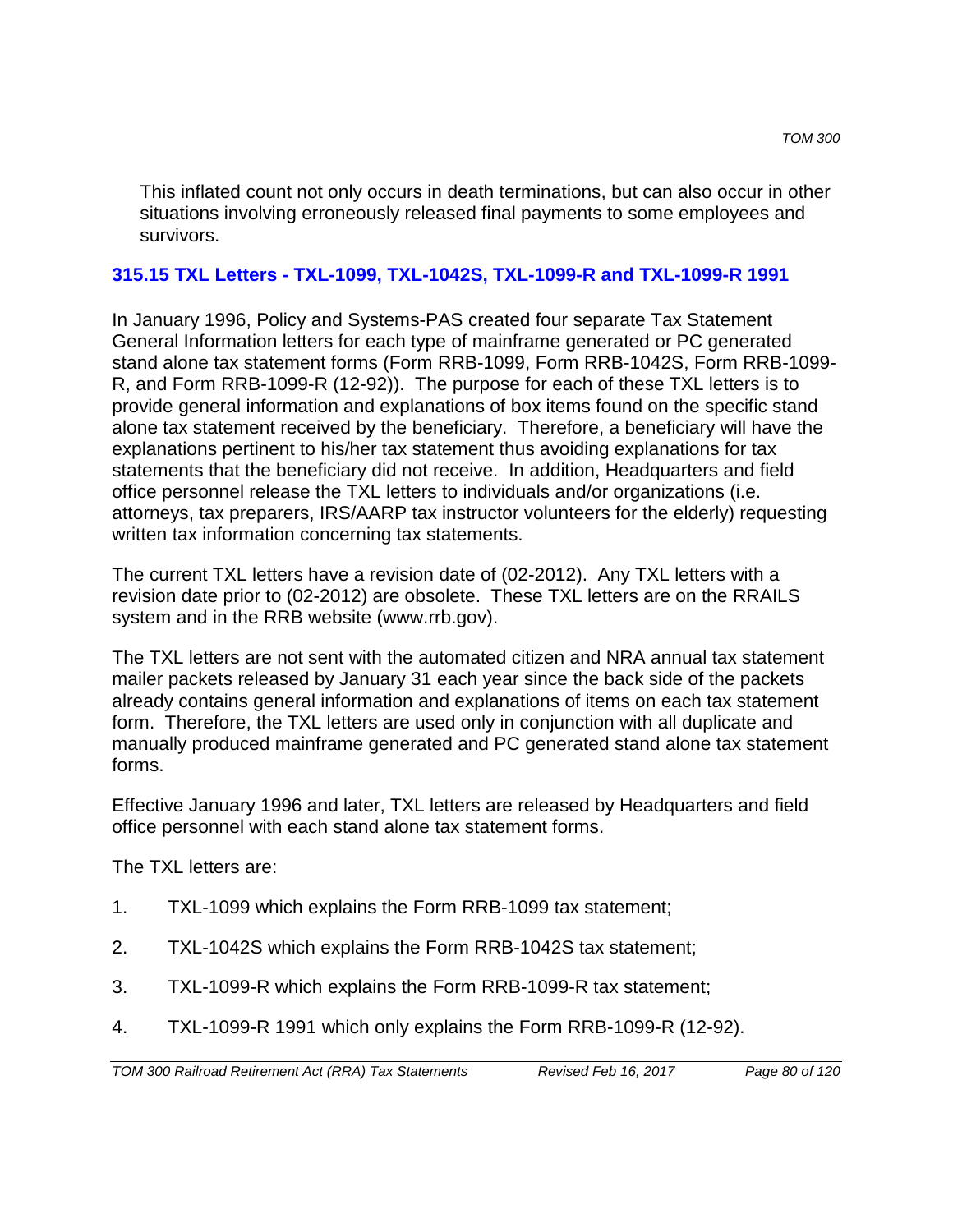Form RRB-1099-R (12-92) and its corresponding TXL-1099-R 1991 are used only for duplicate tax statement requests for tax years 1991 and earlier.

The content of the TXL letters comes from the general information section and the explanation of items section on the automated citizen and NRA annual tax statement mailer packets released each January.

The chart below should be used by headquarters and field office personnel as a guide in determining which TXL letters to use with the mainframe generated or PC generated stand alone tax statements:

|    |                         | <b>CORRESPONDING</b>  |
|----|-------------------------|-----------------------|
| #  | <b>TAX STATEMENT</b>    | <b>TL or TXL FORM</b> |
| 1. | Form RRB-1099           | <b>TXL-1099</b>       |
|    | Form RRB-1099 (PC)      | <b>TXL-1099</b>       |
| 2. | Form RRB-1042S          | <b>TXL-1042S</b>      |
|    | Form RRB-1042S (PC)     | <b>TXL-1042S</b>      |
| 3. | Form RRB-1099-R         | <b>TXL-1099R</b>      |
|    | Form RRB-1099-R (PC)    | <b>TXL-1099R</b>      |
| 4. | Form RRB-1099-R (12-92) | TXL-1099R (1991)      |

TXL letters are used for both the mainframe generated and PC generated tax stand alone tax statement forms.

Headquarters and field office personnel should pay special attention to the difference in use between the TXL-1099-R and the TXL-1099-R 1991 in order to prevent any confusion. Although the TXL titles are slightly similar, the TXL-1099-R is associated with the Form RRB-1099-R (1-98 version) tax statement, while the TXL-1099-R 1991 is only associated with the Form RRB-1099-R (12-92 version) tax statement. For easy identification, the tax statement form titles (i.e. Form RRB-1099-R (12-92)) are in bold print and are located in the bottom left hand corner of each tax statement.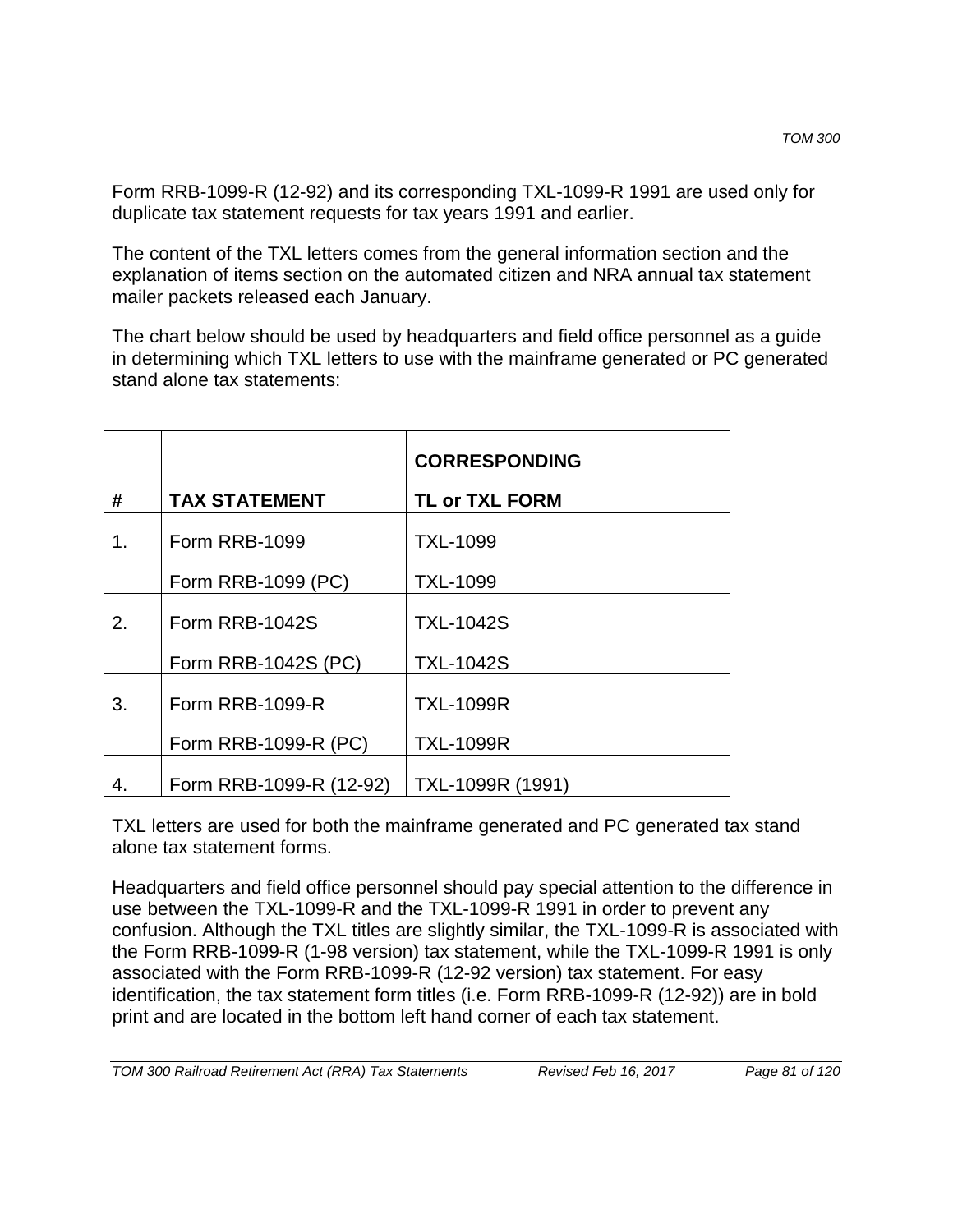All TXL letters have the following characteristics:

- 1. The TXL letters measure 8.5" by 11".
- 2. The RRB's address, eagle insignia and TXL letter number and version date will be printed on the top front side of each TXL letter.
- 3. The TXL letters will be printed in black ink on white paper.
- 4. General tax statement explanations will be on the front side and the explanations of each box item on the tax statement will be on the back side of the TXL letter.
- 5. On each TXL letter, we inform recipients (beneficiaries) of tax statements to review the mailing address shown on the tax statements. If the mailing address shown is incorrect or incomplete, we ask recipients to contact the RRB and provide the RRB with the correct and complete mailing address.
- 6. The TXL letters will be pre-folded (tri-folded) for easy insertion into envelopes. The top fold will contain the RRB's address, eagle insignia and TXL letter number and version date.
- 7. Each year, we will update each TXL form with annual revisions if necessary.

The current TXL forms have a revision date of (02-2012). The TXL forms showing a revision date of (02-2012) are valid and applicable. Any TXL forms with a revision date prior to (02-2012) are obsolete.

Headquarters and field office personnel may photocopy TXL letters should their supply run low (be sure to photocopy the front and back sides of the TXL letters). In addition, the TXL letters are on RRAILS and the RRB website (www.rrb.gov) so headquarters and field office personnel may print out extra copies of the appropriate TXL letters. If you print the TXL letters from the RRB website, be sure to print the PDF versions.

## **320 Duplicate Tax Statements**

Duplicate tax statements are exact copies of previously released (original or corrected) tax statements for the same tax year. Information shown on the duplicate tax statement should match the original or corrected tax information. The box labeled, DUPLICATE, in the top left hand corner of the paper tax statement form will be checked with an "X" to indicate a duplicate tax statement or a duplicate of a corrected tax statement (corrected box will also be checked). The tax year the duplicate tax statement represents will be printed in the center of the duplicate tax statement next to the label, TAX YEAR.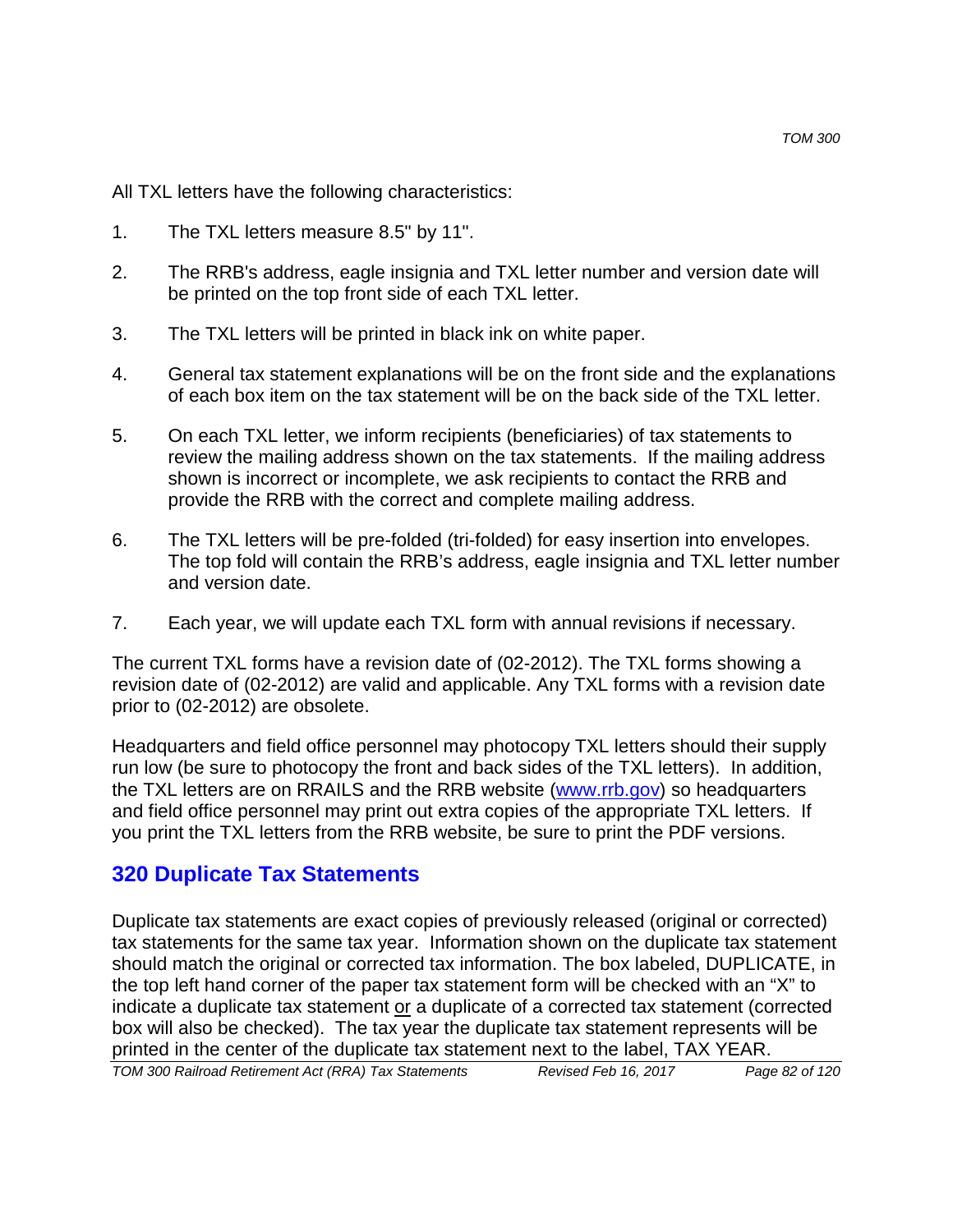The mailing address shown on the duplicate tax statement may be different from the mailing address shown on the original or corrected tax statement, as authorized field office and headquarters users have the ability to modify the address on the duplicate tax statement if the address has changed since the original statement was issued or if requested by the beneficiary. Duplicate tax statement information is not sent to the IRS since the information was reported to the IRS on either the original or corrected IRS transmission file.

Duplicate tax statements may be generated via the Automated Duplicate Tax Statement System or RRAILS.

## **320.05 Automated Duplicate Tax Statements**

The automated duplicate statement request system is used to enter a request for release of a duplicate copy of the any tax statement for tax years 1992 through the most current tax year. Requests for automated duplicate tax statements can be made by authorized field office and headquarters users by pressing the PF 9 DUP key on the Statement general (PF 15) tax screen.

NOTE: Annuitants can also request duplicate tax statements via the RRB website (www.rrb.gov). These online requests are sent through the automated duplicate tax statement process.

NOTE: Tax statements for tax years prior to 1991 can no longer be requested through the automated duplicate statement request system.

Automated duplicate tax statement requests are stored in a transaction database for batch processing. The Duplicate Statement Request screen is linked to the Tax Accounting System (TAS) system and, specifically, to the Statement general tax screen (STMT or PF 15). Therefore, you must have access to TAS in order to access the duplicate (DUP) screen. For detailed instructions, refer to TOM 3105.55.

Automated duplicate tax statements are printed and mailed from RRB headquarters in Chicago. The mailroom will enclose the appropriate taxation general information letter with the duplicate tax statement. The duplicate tax statement program is run each work day. This means that duplicate tax statements are printed each work day. Allow 5 to 7 work days for mail delivery from the date of the request. Duplicate tax statements addressed to foreign countries may take longer to arrive at their destination.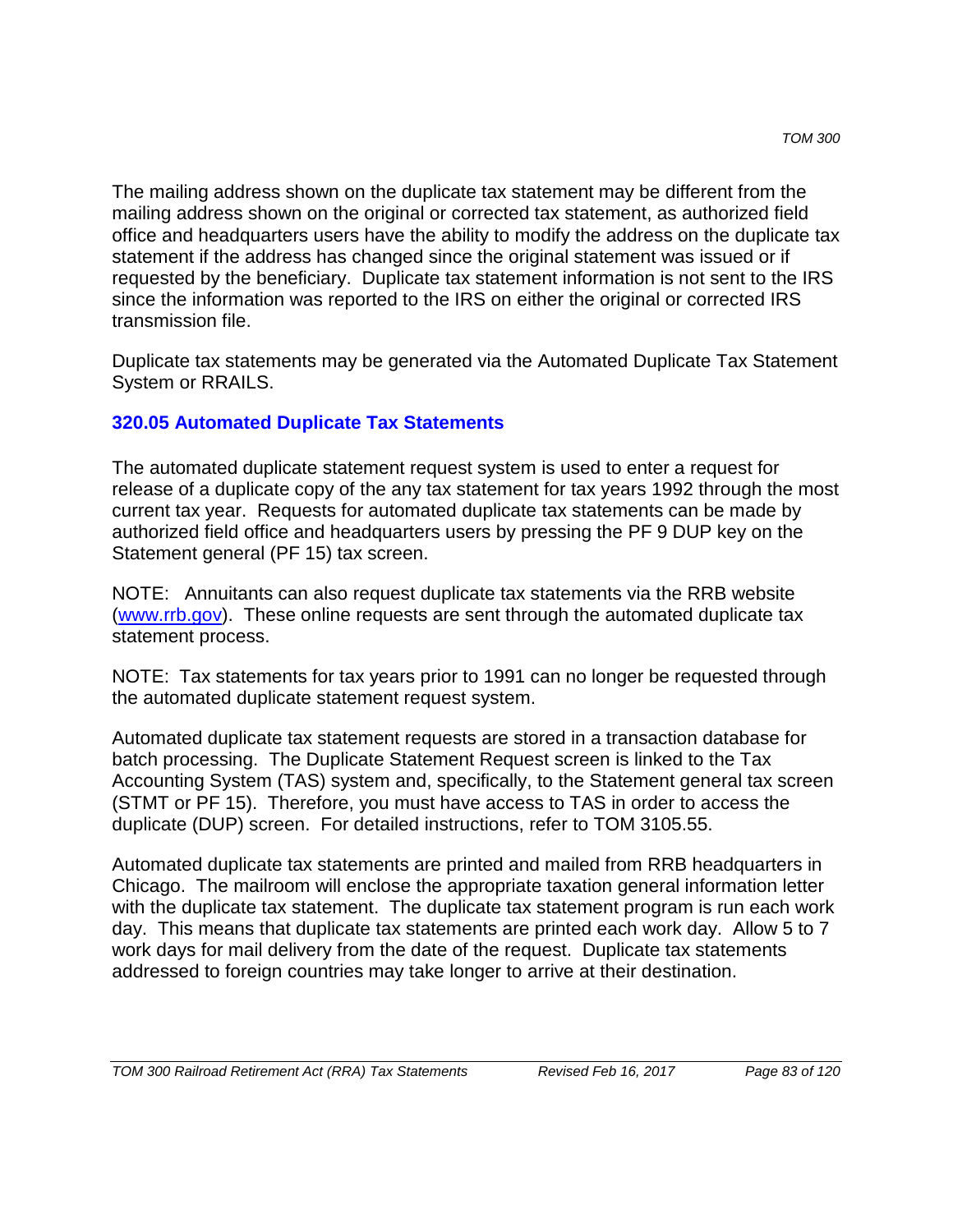### **320.10 RRAILS Produced Duplicate Tax Statements**

RRAILS can be used to prepare Duplicate Tax Statement Forms; RRB-1099 Tax Statement for SSEB Annuity Payments, RRB-1099R Tax Statement for Annuities or Pensions, RRB-1042S Tax Statement for Non-Resident Aliens, and RRB-1099R (12- 92) Tax Statement for Annuities or Pension for tax years prior to 1992. The PC generated duplicate tax statement can be printed from your office printer.

NOTE: Duplicate statements created through RRAILS are not updated to the TAS database and are not reflected on the TAX STATEMENT SUMMARY screen. Therefore field offices should document in the contact log the preparation and issuance of a duplicate tax statement.

Access RRAILS. Detailed user procedure can be found in FOM-1-1596.5.



Select New Case to open the RRAILS New Contact client window. This will allow you to lookup and download the beneficiary name, claim number, and address information. Once the beneficiary's information has been acquired, select the appropriate duplicate tax statement form from the RRAILS Shelf; RRB-1099, RRB-1099R, RRB 1099R (12- 92), RRB-1042S, RRB-1099R2 (Combined 1099/1099R Form), and RRB-1042S2 (Combined 1042S/1099R Form).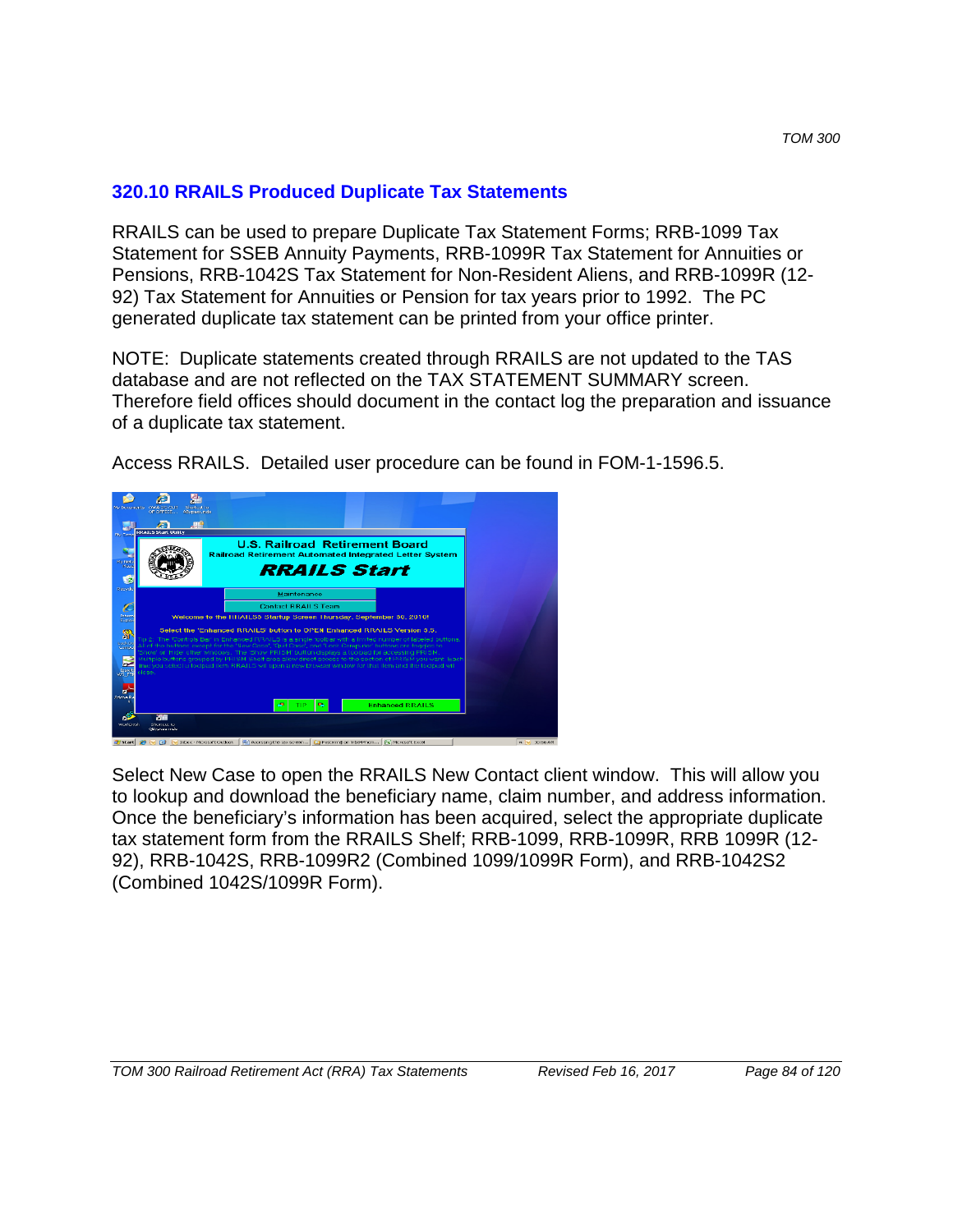*TOM 300*

| 二十日冬效效用口                                                                                                                                                                                    |                                                                                                                                                                                                                                                                                                                                                                                                                                                                                                                                                                                |             |           |                                            |
|---------------------------------------------------------------------------------------------------------------------------------------------------------------------------------------------|--------------------------------------------------------------------------------------------------------------------------------------------------------------------------------------------------------------------------------------------------------------------------------------------------------------------------------------------------------------------------------------------------------------------------------------------------------------------------------------------------------------------------------------------------------------------------------|-------------|-----------|--------------------------------------------|
| A11                                                                                                                                                                                         |                                                                                                                                                                                                                                                                                                                                                                                                                                                                                                                                                                                | 00          |           |                                            |
| c Lttr                                                                                                                                                                                      | G Form                                                                                                                                                                                                                                                                                                                                                                                                                                                                                                                                                                         | $c$ Info    | $f^*$ All |                                            |
| Name                                                                                                                                                                                        | RRB-1099                                                                                                                                                                                                                                                                                                                                                                                                                                                                                                                                                                       |             | Open      | <b>BIKP</b>                                |
| Name                                                                                                                                                                                        | Description                                                                                                                                                                                                                                                                                                                                                                                                                                                                                                                                                                    | R Full Name |           |                                            |
| $G-0251C$<br>型G-0252<br>图G-0383<br>图G-0730<br>型ID-0030K<br><b>URL-0167PW</b><br><b>ERRB-1042S</b><br><b>ERRB-1042S2</b><br><b>ERRB-1099</b><br><b>MRRB-1099R</b><br>型RRB-1099R2<br>UUI-0048 | Recon of Job Des ( G-0251C (04-07)LD Recon of<br>Self-Employed Co ( 6-0252 (99-99)TD_Self-Emp<br>Authorization Re ( G-0383 (11-10)NO Authoriz<br>Awd Det - Canadi ( G-0730 (04-09)NM Awd Det<br>Rqst Info On Inj ( ID-0030K (99-99)TS Rqst Inf<br>Prorated Withhol ( RL-0167PW (07-10)NV Prorated<br>Tax Statement fo ( RRB-1042S<br>Tax Statement fo ( RRB-1042S2 (01-98) OT Tax Stat<br>Tax Statement fo ( RRB-1099<br>Tax Statement fo ( RRB-1099R (01-98) OT Tax Stat<br>Tax Statement fo ( RRB-1099R2_(01-98)OT Tax Stat<br>Stmt Re Work On  ( UI-0048 (99-99) SI Stmt Re |             |           | (01-98) OT Tax Stat<br>(01-98) OT Tax Stat |
| r Use                                                                                                                                                                                       | <b>FRW</b>                                                                                                                                                                                                                                                                                                                                                                                                                                                                                                                                                                     |             |           |                                            |
| <b>Hide Shell</b>                                                                                                                                                                           |                                                                                                                                                                                                                                                                                                                                                                                                                                                                                                                                                                                |             |           |                                            |

The appropriate form pop-up window will appear in Word. The annuitant's name, address, claim number, payee code and recipient's identification number will be prefilled.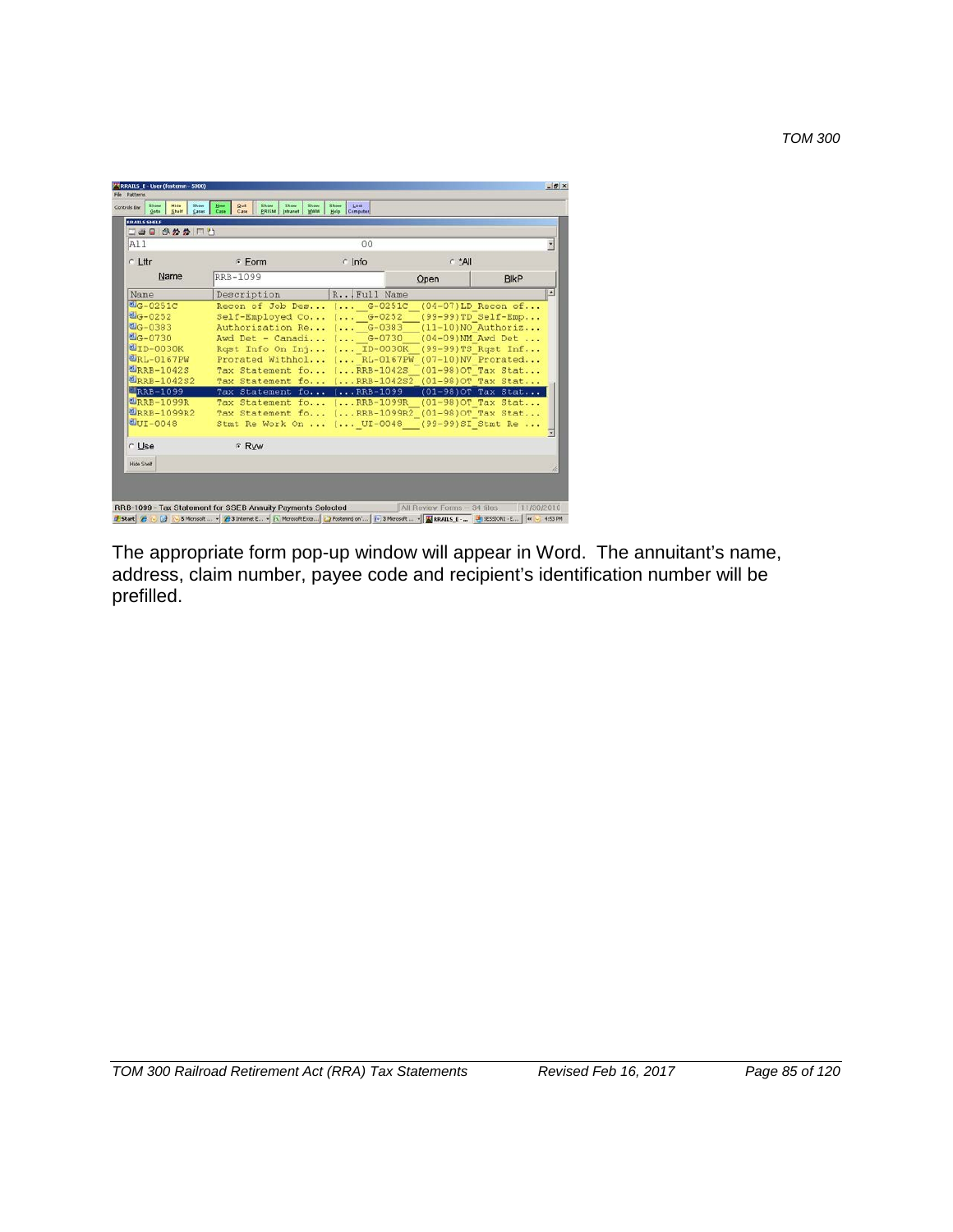|                                                                                                        | RRB3.doc [Compatibility Mode] - Microsoft Word                                                                        |                                                                  | $\mathbb{R}$<br><b>Table Tools</b>                                     |
|--------------------------------------------------------------------------------------------------------|-----------------------------------------------------------------------------------------------------------------------|------------------------------------------------------------------|------------------------------------------------------------------------|
| Home<br>Page Layout<br>References<br>Insert                                                            | Mailings<br>Review<br>View                                                                                            | Add-Ins<br>Developer<br>Trove                                    | $\circledcirc$<br>Design<br>Layout                                     |
| Arial<br>Paste<br>$x, x'$ Aa<br>в<br>I                                                                 | 建建<br>h <sub>e</sub><br>i≣-<br>$\equiv$<br>Ör<br>開                                                                    | AaBbCcL AaBb(AaBbCcl<br>Emphasis<br>Heading 1<br><b>T</b> Normal | 叠<br>Editina<br>Change<br>$=$<br>Styles *                              |
| Clipboard <sup>5</sup><br>Font                                                                         | 履<br>Б.<br>Paragraph                                                                                                  | <b>Styles</b>                                                    | $\overline{\mathbf{B}}$                                                |
| $0$ $0$ $0$ $0$ $0$ $0$ $0$<br>$\frac{180}{2}$<br>$127 - 1$<br>$\equiv$                                |                                                                                                                       |                                                                  |                                                                        |
| $\ddot{}$<br>CORRECTED<br>[X] DUPLICATE<br>÷<br>PAYER'S NAME, STREET ADDRESS, CITY, STATE AND ZIP CODE |                                                                                                                       |                                                                  | ō                                                                      |
| UNITED STATES RAILROAD RETIREMENT BOARD                                                                | <b>TAX YEAR</b>                                                                                                       | <b>PAYMENTS BY THE</b><br>RAILROAD RETIREMENT BOARD              | Ξ                                                                      |
| 844 N RUSH ST CHICAGO. IL 60611-2092<br>PAYER'S FEDERAL IDENTIFYING NO. 30-3314000                     | 3. Gross Social Security Equivalent Benefit Portion of Tier<br>1 Paid in the Year Shown Above                         |                                                                  |                                                                        |
| İ<br>1. Claim No. and Payee Code<br>WA 999-99-9999 01<br>$\overline{\phantom{a}}$                      | 4. Social Security Equivalent Benefit Portion of Tier 1<br>Regald to RRB in the Year Shown Above                      |                                                                  |                                                                        |
| ٠<br>2. Recipient's Identification Number<br>888-88-8888                                               | 5. Net Social Security Equivalent Benefit Portion of Tier 1<br>Paid in the Year Shown Above                           |                                                                  | <b>COPYC</b>                                                           |
| È<br>Recipient's Name, Street Address, City, State, and Zip Code<br>$\sim$                             | 6. Workers' Compensation Offset in the Year Shown<br>Above                                                            |                                                                  | FOR<br><b>RECIPIENTS</b><br><b>RECORDS</b>                             |
|                                                                                                        | 7. Social Security Equivalent Benefit Portion of Tier 1 Paid<br>for One Year Prior to the Year Shown Above            |                                                                  |                                                                        |
| <b>ELIZABETH LITTLE</b>                                                                                | 8. Social Security Equivalent Benefit Portion of Tier 1 Paid<br>for Two Years Prior to the Year Shown Above           |                                                                  | <b>THIS</b>                                                            |
| 14100 ANYTOWN<br>HOUSTON TX 77000                                                                      | 9. Social Security Equivalent Benefit Portion of Tier 1 Paid<br>for Three or More Years Prior to the Year Shown Above |                                                                  | THIS<br>IS BEING<br>FURNISHED TO<br>THE INTERNAL<br>REVENUE<br>SERVICE |
|                                                                                                        | 10. Federal Income Tax Withheld                                                                                       | 11. Medicare Premium Total                                       |                                                                        |
| FORM RRB-1099 (01-98)                                                                                  |                                                                                                                       | DONOT ATTACH TO YOUR INCOME TAX RETURN                           |                                                                        |
| $^{(1)}$<br>4                                                                                          |                                                                                                                       |                                                                  | $\pmb{z}$<br>$\bullet$<br>$\overline{\bullet}$                         |
| 面<br>Page: 1 of 1   Words: 223   @                                                                     |                                                                                                                       | $\Box$ 00 5 3 $\equiv$ 90%                                       | $\overline{\Theta}$<br>Đ.<br>$(-$                                      |

Press Ctrl/Shift/F2 and follow the screen prompt instructions; you may receive a pop-up box that asks "Do you need to see more than 14 statements?" select 'yes' to continue. Select the appropriate tax statement year. The duplicate tax statement form will be prefilled with the applicable tax statement information. The address may be modified, if necessary. Before mailing, enclose the appropriate taxation general information letter, i.e. TXL-1099, TXL-1042S, TXL-1099-R and TXL-1099-R 1991 with the duplicate tax statement(s). The letters can be found on RRAILS or the RRB website (www.rrb.gov). In some situations, a special customized explanation letter may be released with the duplicate tax statement and corresponding TXL letters. See TOM 315.15 for detailed information about the tax letters.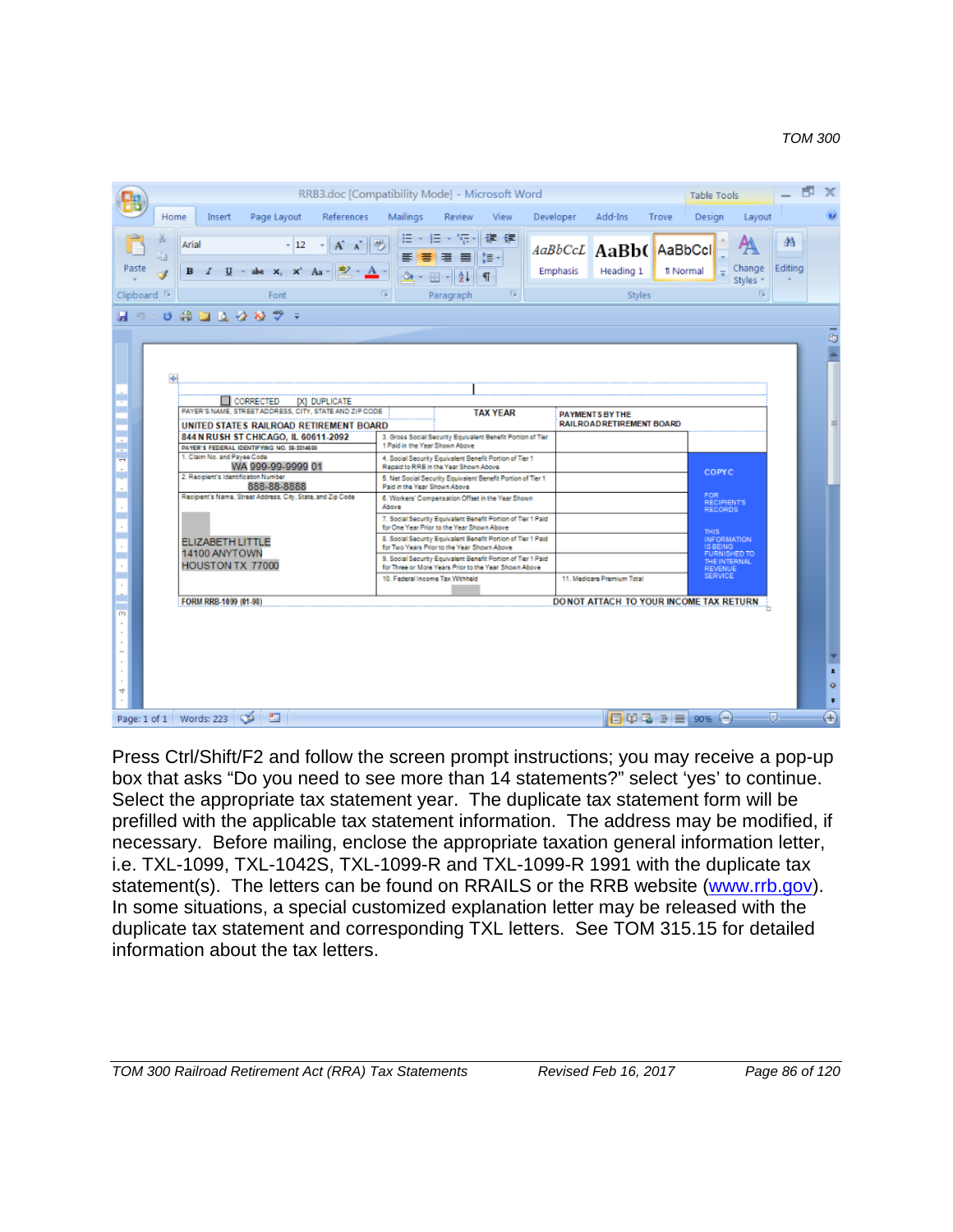#### *TOM 300*

| RRB2.doc [Compatibility Mode] - Microsoft Word                                                                                                                          |                                       |                                                                                                                       |           |                                                           |       | Table Tools                                  |                |
|-------------------------------------------------------------------------------------------------------------------------------------------------------------------------|---------------------------------------|-----------------------------------------------------------------------------------------------------------------------|-----------|-----------------------------------------------------------|-------|----------------------------------------------|----------------|
| Page Layout<br>References<br>Home<br>Insert                                                                                                                             | Mailings                              | Review<br>View                                                                                                        | Developer | Add-Ins                                                   | Trove | Design<br>Layout                             |                |
| 品<br>Arial<br>$-12$<br>$\mathbf{A}$<br>Paste<br>abe $x$ , $x^2$ Aa -<br>$\mathbf{B}$<br>U<br>$\overline{I}$                                                             | Öł<br>開                               | 建 建<br>Æ<br>雄                                                                                                         |           | AaBbCcL AaBb(AaBbCcl<br>Heading 1<br>Emphasis             |       | Change<br><b>T</b> Normal<br>$=$<br>Styles * | da.<br>Editing |
| Clipboard <sup>5</sup><br>Font                                                                                                                                          | 履                                     | <b>B</b><br>Paragraph                                                                                                 |           | <b>Styles</b>                                             |       | $\overline{\mathrm{Fm}}$                     |                |
| ロット あつ マダガジョ                                                                                                                                                            |                                       |                                                                                                                       |           |                                                           |       |                                              | 5              |
| CORRECTED<br>[X] DUPLICATE<br>PAYER'S NAME, STREET ADDRESS, CITY, STATE AND ZIP CODE<br>UNITED STATES RAILROAD RETIREMENT BOARD<br>844 N RUSH ST CHICAGO. IL 60611-2092 |                                       | <b>TAX YEAR</b><br>2010<br>3. Gross Social Security Equivalent Benefit Portion of Tier                                |           | <b>PAYMENTS BY THE</b><br><b>RAILROADRETIREMENT BOARD</b> |       |                                              |                |
| PAYER'S FEDERAL IDENTIFYING NO. 30-3314000<br>1. Claim No. and Payee Code                                                                                               | 1 Paid in the Year Shown Above        | 4. Social Security Equivalent Benefit Portion of Tier 1                                                               |           | 16.728.00                                                 |       |                                              |                |
| WA 999-99-9999 01<br>2. Recipient's Identification Number                                                                                                               | Repaid to RRB in the Year Shown Above | 5. Net Social Security Equivalent Benefit Portion of Tier 1                                                           |           | 0.00                                                      |       | <b>COPYC</b>                                 |                |
| 888-88-8888<br>Recipient's Name, Street Address, City, State, and Zip Code                                                                                              | Paid in the Year Shown Above<br>Above | 6. Workers' Compensation Offset in the Year Shown                                                                     |           | 16.728.00<br>0.00                                         |       | FOR<br><b>RECIPIENTS</b><br>RECORDS          |                |
|                                                                                                                                                                         |                                       | 7. Social Security Equivalent Benefit Portion of Tier 1 Paid<br>for One Year Prior to the Year Shown Above            |           | 0.00                                                      |       | THIS.                                        |                |
| <b>ELIZABETH LITTLE</b><br>14100 ANYTOWN                                                                                                                                |                                       | 8. Social Security Equivalent Benefit Portion of Tier 1 Paid<br>for Two Years Prior to the Year Shown Above           |           | 0.00                                                      |       | INFORMATION<br>IS BEING<br>FURNISHED TO      |                |
| HOUSTON TX 77000                                                                                                                                                        |                                       | 9. Social Security Equivalent Benefit Portion of Tier 1 Paid<br>for Three or More Years Prior to the Year Shown Above |           | 0.00                                                      |       | THE INTERNAL<br><b>REVENUE</b>               |                |
|                                                                                                                                                                         | 10. Federal Income Tax Withheld       |                                                                                                                       |           | 11. Medicare Premium Total<br>1156.80                     |       | <b>SERVICE</b>                               |                |
| FORM RRB-1099 (01-98)                                                                                                                                                   |                                       |                                                                                                                       |           | DONOT ATTACH TO YOUR INCOME TAX RETURN                    |       |                                              |                |
|                                                                                                                                                                         |                                       |                                                                                                                       |           |                                                           |       |                                              | ż.<br>$\alpha$ |
| <b><i>il</i></b> start<br>a m<br>$\mathbb{Z}^2$<br>$\sqrt{m}$ 3 $\sqrt{m}$                                                                                              | <b>B</b> <sub>15</sub> .              |                                                                                                                       |           | 00 Bureau Work Documents Desktop                          |       | ■63%眼图多 1:56 PM                              |                |

### **320.15 When to Release Duplicate Tax Statements**

Since all original automated tax statement mailer packets for the latest tax year are not required to be received until January 31, it should not be necessary to request duplicate tax statements prior to that date. Allow adequate mailing time from the date of the release by the contractor. Requests for duplicate tax statements for the latest tax year should be made beginning in February. Requests for duplicate tax statements for any tax year other than the latest tax year can be made at any time.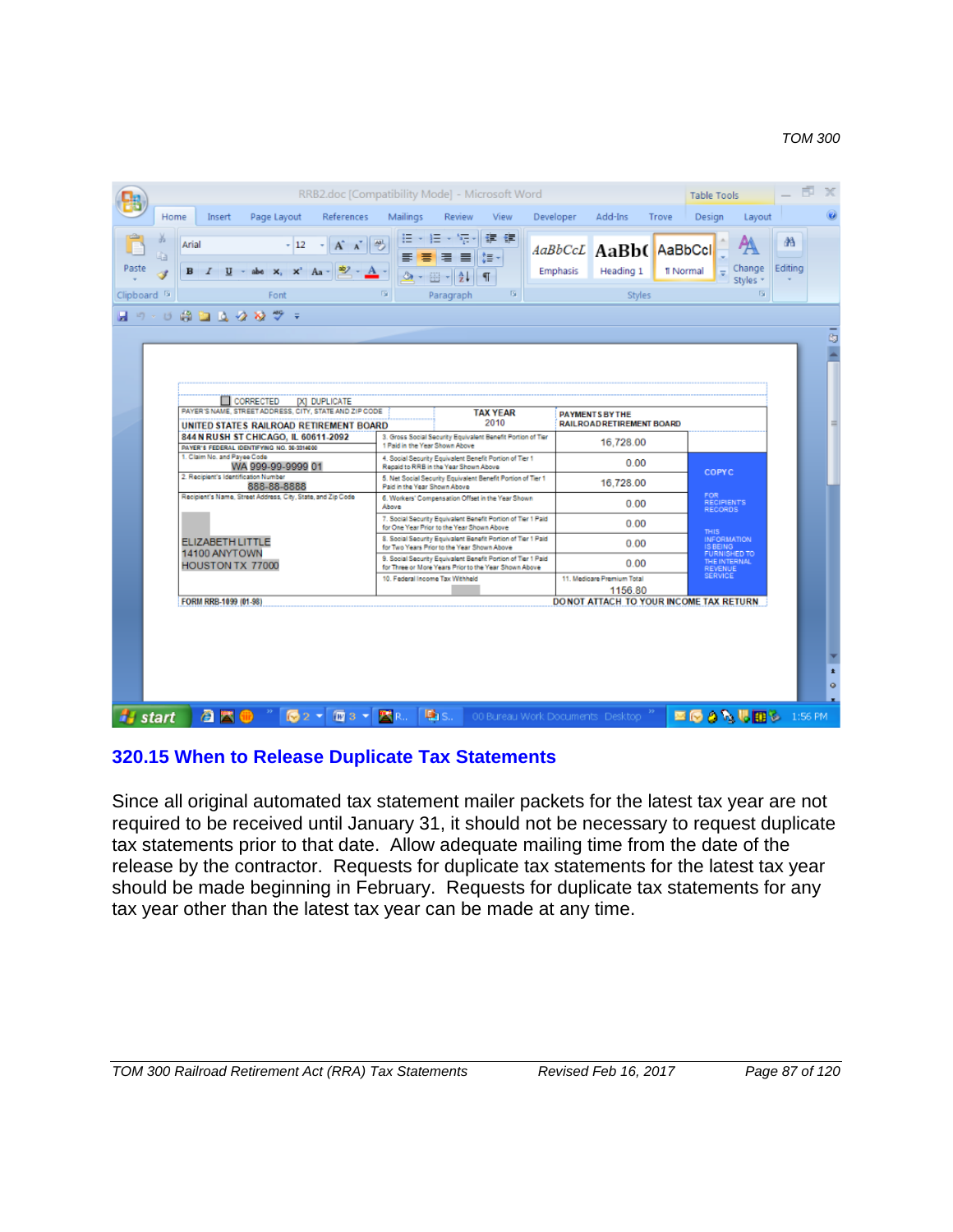# **325 Corrected Tax Statements**

#### **325.05 Overview**

The concept of the corrected tax statement is to provide the latest correct tax information to the annuitant and the IRS. Tax information includes the RRB claim number and payee code, taxpayer identification number (social security number, individual taxpayer identifying number, employer identification number), mailing address, payment amounts, repayment amounts, tax withholding amounts, workers' compensation offset amount, Medicare premium total, employee contributions amount, NRA tax withholding rate percentages (0%, 15% or 30%) for those taxed as nonresident aliens of the United States, and country of residence for tax purposes for those taxed as nonresident aliens of the United States.

Original tax statements are released in January of each year. Corrected tax statements can only be released after the corresponding original tax statements have been released. Corrected tax statements are released throughout the year as discrepancies or errors are identified by annuitants, tax preparers, Field Service, Tax Clerical Imaging Section-Tax Section (TCIS-TS), and/or Policy and Systems – Payment Analysis and Systems (PAS). In most situations, the annuitant may question the validity of the information shown on the original tax statement that they received and contact their nearest field office for review of that tax statement. If the field office believes that an error is made on the original tax statement, the field office will contact TCIS-TS (by phone or email) and request a corrected tax statement. Field service does not issue corrected tax statements. TCIS-TS will review the original tax statement to determine if there is an error and if the error warrants the release of a corrected tax statement. In some situations, TCIS-TS may forward the inquiry to the tax analysts in PAS for review, investigation and/or determination of a corrected tax statement. In addition, PAS may also identify errors and/or determine if a particular category of cases require corrected tax statements. Based on volume, PAS may need to determine if TCIS-TS will manually produce corrected tax statements or if the corrected tax statements can be produced mechanically. We issue about 645 manually produced corrected tax statements per year.

Corrected tax statements can be released for any tax year. However, we try to only issue corrected tax statements for the latest tax year plus three prior tax years.

The box labeled, CORRECTED, in the top left hand corner of the paper tax statement form will be checked with an "X" to indicate a corrected tax statement or a duplicate of a corrected tax statement (duplicate box will also be checked). The tax year the corrected tax statement represents will be printed in the center of the corrected tax statement next

*TOM 300 Railroad Retirement Act (RRA) Tax Statements Revised Feb 16, 2017 Page 88 of 120*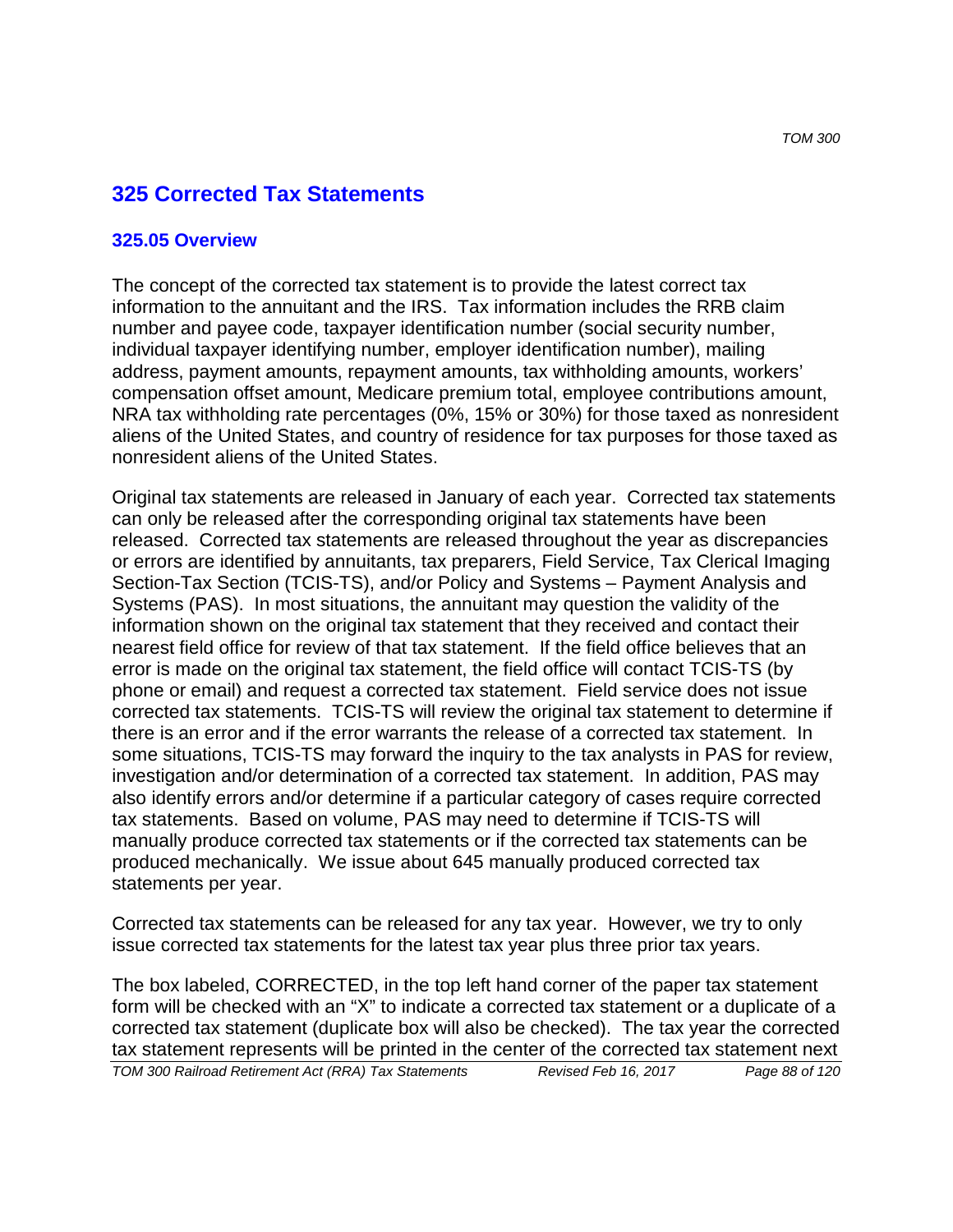to the label, TAX YEAR. In addition, the date the corrected tax statement was produced is shown in the top right hand corner of the corrected tax statement. This date helps to identify the latest dated tax statement.

Corrected tax statement information is updated to the tax database and the Statement general tax screen (STMT, PF 15). The corrected tax statement can be viewed and is indicated as a "corrected" on the tax screen.

A TL-265 letter (explains the corrected tax statement) or a special customized explanation letter will be released with a corrected tax statement. In addition, the appropriate TXL letters (TXL-1099, TXL-1042S, TXL-1099-R, TXL-1099-R 1991) which explains the box items found on the corrected tax statement will be released with a corrected tax statement.

–The Tax Clerical Imaging Section-Tax Section (TCIS-TS) is the section responsible for issuing corrected tax statements. Field offices do not produce or issue corrected tax statements. Corrected tax statements are manually produced on the personal computer (PC generated) and are only produced after the corresponding original tax statement was issued.

The RRB sends all tax information reported on corrected tax statements to the IRS (usually in August each year). Original and corrected tax statement information is sent to the IRS using cartridges, disks or the IRS secure website called, Filing Information Returns Electronically (FIRE) system. Therefore, recipients of corrected tax statements must use the latest dated corrected tax statements (and any original tax statements that the RRB has not corrected) when filing and/or amending their income tax return(s) for the tax year indicated on the corrected tax statement(s).

Refer to the TAX Statement Summary General Tax screen (PF 14) and/or the Statement General Tax screen (PF 15) in order to determine if a corrected tax statement is required. Be sure that an original annual automated tax statement was issued. Refer to TOM 325.10.05, Requesting Corrected Tax Statements.

Special attention should be given to the following:

• If an "original" Form RRB-1099-R statement was released, and a "corrected" tax statement is required, effective January 2, 1993 and later, the tax statement will be done on the mainframe generated Form RRB-1099-R stand alone or, effective January 1997 and later, the PC generated Form RRB-1099-R stand alone. Insert into window envelopes and release the entire package which includes the tax statement(s), TXL-1099-R letter, and the letter (TL-265 or customized letter)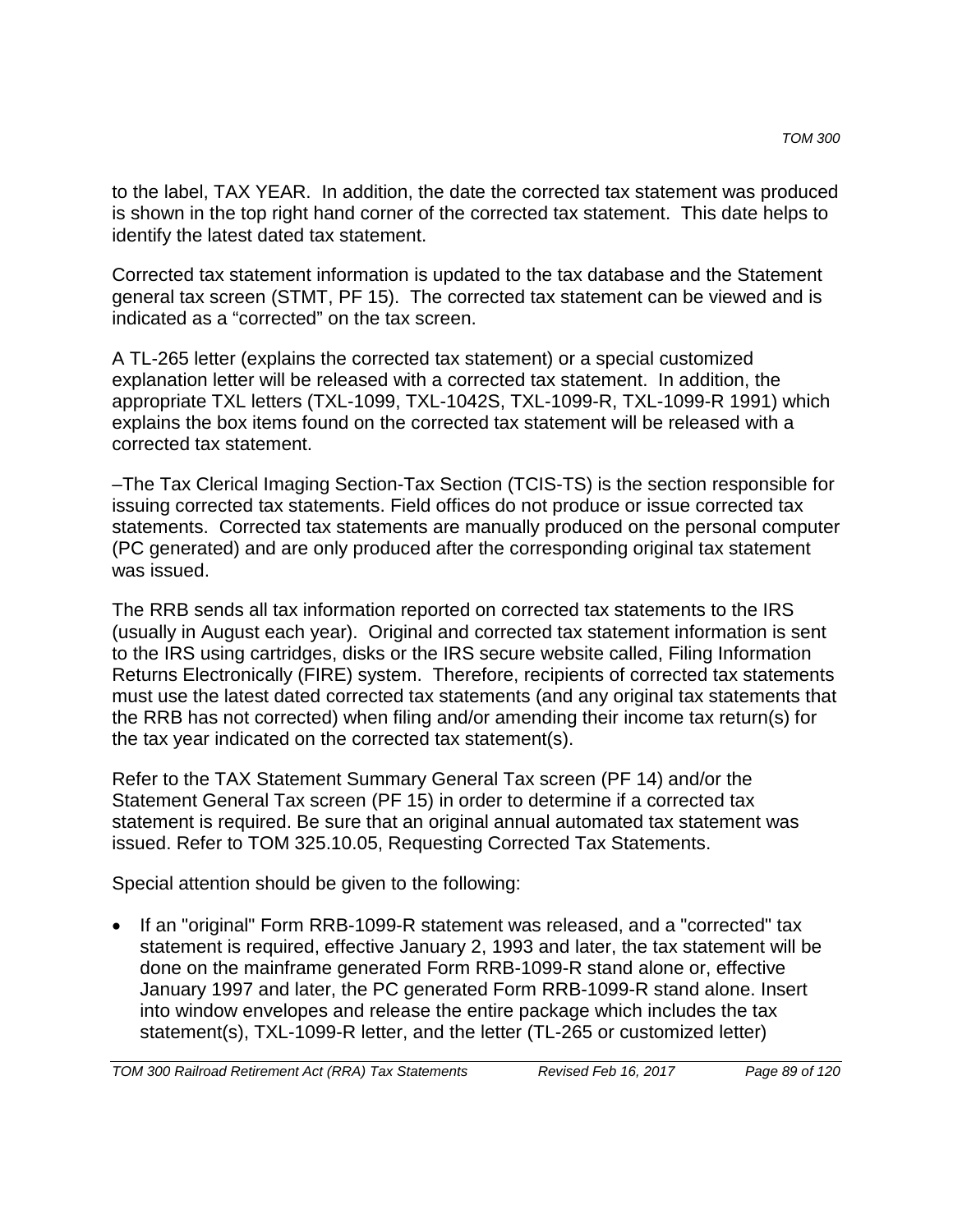explaining why the corrected Form RRB-1099-R is different from the original Form RRB-1099-R.

- If there is no SSEB amount or repaid amount, a Form RRB-1099 (for citizens or legal residents of the United States) or Form 1042S (for NRAs) was not released. This will include situations where the beneficiary was not entitled to tier 1 or the O/M (special guaranty) amount. Similarly affected are those beneficiaries who had a tier 1, but no SSEB (i.e., 60/30 annuitants under age 62 and occupational disability annuitants without a disability freeze).
- Prior to tax year 1992, no Form RRB-1099-R was released in Three-Year Rule cases, if the contributory amount (tier 2 plus NSSEB amount) was not yet taxable because the employee's contributions had not been recovered, and no vested dual benefit or supplemental annuity was paid in the tax year.

For tax year 1986, General Rule annuitants were sent Form RRB-1099-R tax statements erroneously computed under the Three-Year Rule. If these General Rule annuitants requested a corrected Form RRB-1099-R for tax year 1986, we sent out a Form RRB-1099-R tax statement (not the Form RRB-1099-R (12-92)) computed under the Three-Year Rule.

MAILING ADDRESS ON CORRECTED TAX STATEMENTS:

The mailing address shown on a corrected tax statement may not be the same as the mailing address shown on the previously issued tax statement. This is because TCIS-TS examiners have the ability to change the mailing address on a corrected tax statement with the latest and most current available mailing address. Therefore, the mailing address shown on corrected tax statements is either the address that was on RRB records at the time the previously released tax statement was issued OR the latest address shown on DATAQ OR the address provided by the person requesting the corrected tax statement. As a result, the mailing address shown on the corrected tax statement should be the most current mailing address. Changing the mailing address for a corrected tax statement will not change the address shown on DATAQ. If the mailing address is different from the mailing address shown on DATAQ, a change of address (COA) should be made using standard COA procedures. Recipients of corrected tax statements should review the mailing address shown on the tax statement. If the mailing address is incorrect or incomplete, the recipient should immediately contact and provide the RRB with the correct and complete mailing address.

INCORRECT TAXPAYER IDENTIFYING NUMBER (TIN):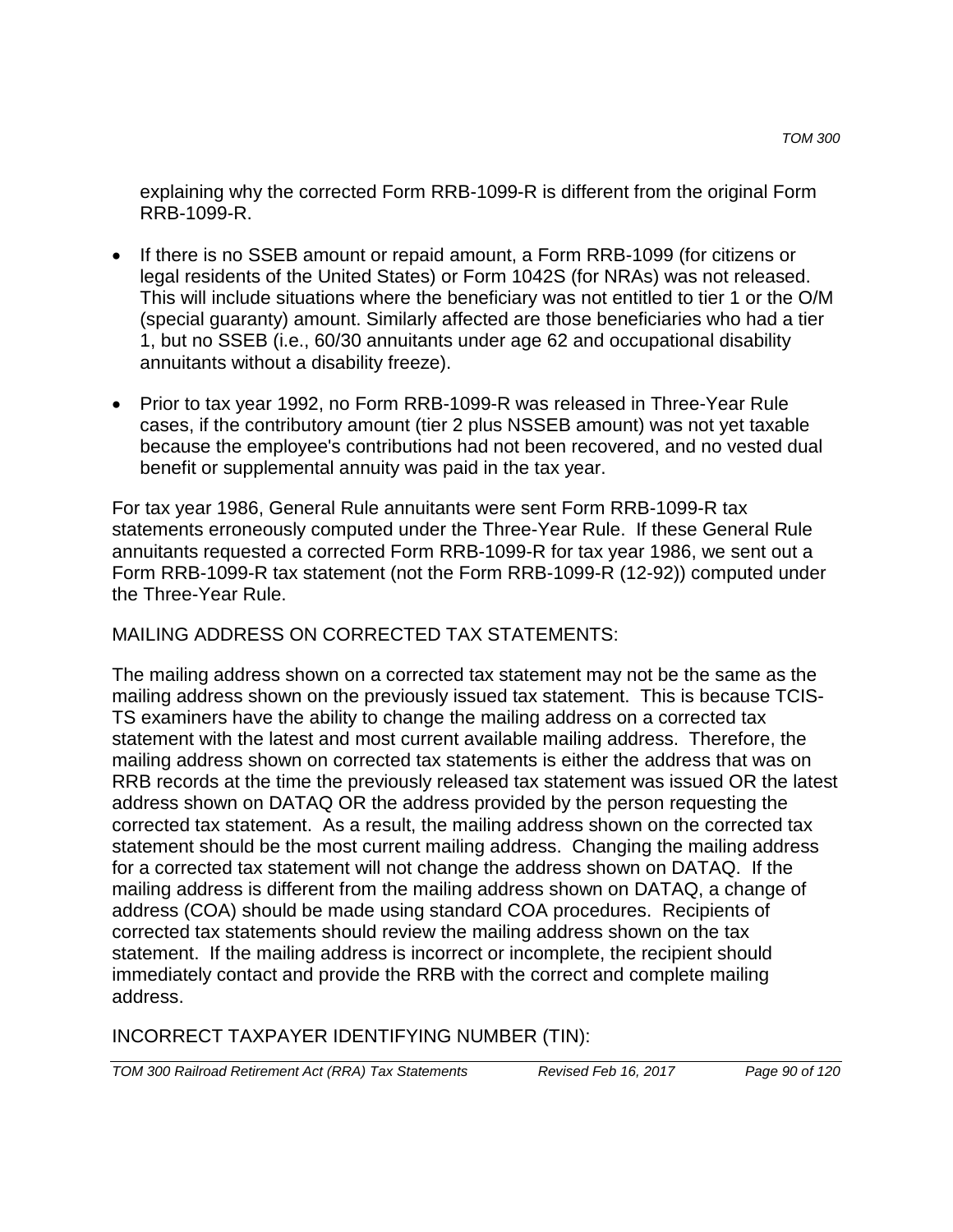Annuitants and field offices should request a corrected tax statement when the error on the tax statement is an incorrect taxpayer identifying number (TIN). This error is rare and as a result, we have a very small volume of these cases. A TIN, according to Internal Revenue Service (IRS) regulations, is a nine-digit number that is either a United States social security number (SSN), a United States individual taxpayer identification number (ITIN) or an employer identification number (EIN). A TIN is assigned to individuals by the Social Security Administration (SSA) or the IRS. Generally, a SSN is assigned to a U.S. citizen, an ITIN is assigned to a nonresident alien, and an EIN is assigned to an Estate.

A TIN (SSN or ITIN or EIN) is the tax statement recipient's identification number shown in Box 2 on all tax statements. The TIN shown on the tax statement will be reported to the IRS. As a result, IRS (as well as the RRB) will associate all payments, repayments and tax withholding amounts to the TIN shown on the tax statement. Therefore, if the tax statement shows an incorrect TIN, contact TCIS-TS by phone, memorandum, letter correspondence or e-mail and advise TCIS-TS of the correct TIN (SSN, ITIN or EIN).

TCIS-TS will issue a "corrected" set of tax statements with the incorrect TIN (SSN, ITIN, EIN) shown in Box 2 of the tax statements. This corrected set will report zero payment, repayment, and tax withholding amounts for the incorrect TIN. As a result, the amounts reported to IRS (as well as RRB records) under the incorrect TIN will be canceled. The zero corrected tax statements (and any other documentation such as worksheets, memos, notes or letters) may be imaged for folder documentation. The corrected zero tax statements may be updated to the Statement general tax screen (PF 15). In some situations, the tax analyst in Policy & Systems may contact IRS to inform IRS of the tax statement showing the incorrect TIN.

We do not want to release a tax statement showing a TIN to an individual who is not assigned that TIN. This insures privacy of an individual's TIN and prevents identity theft. Therefore, the zero corrected tax statement may be sent to the individual (if the name and address is known) who is assigned the TIN that was incorrectly reported on a previously issued RRB tax statement. You may have to request a SSA MBR using the TIN to obtain the individual's name and mailing address. (This is especially true if the individual is a non railroad beneficiary and therefore not in any RRB database.) A customized explanation letter will be sent to the individual explaining the situation. The letter may be sent alone or with the zero corrected tax statement. Information from the zero corrected tax statement may be sent to the IRS or the tax analyst in P&S may contact the IRS so that the IRS cancels the original tax statement under the same TIN.

TCIS-TS will then issue an "original" set of tax statements with the correct TIN (SSN, ITIN, EIN) shown in Box 2 of the tax statements. This original set will report the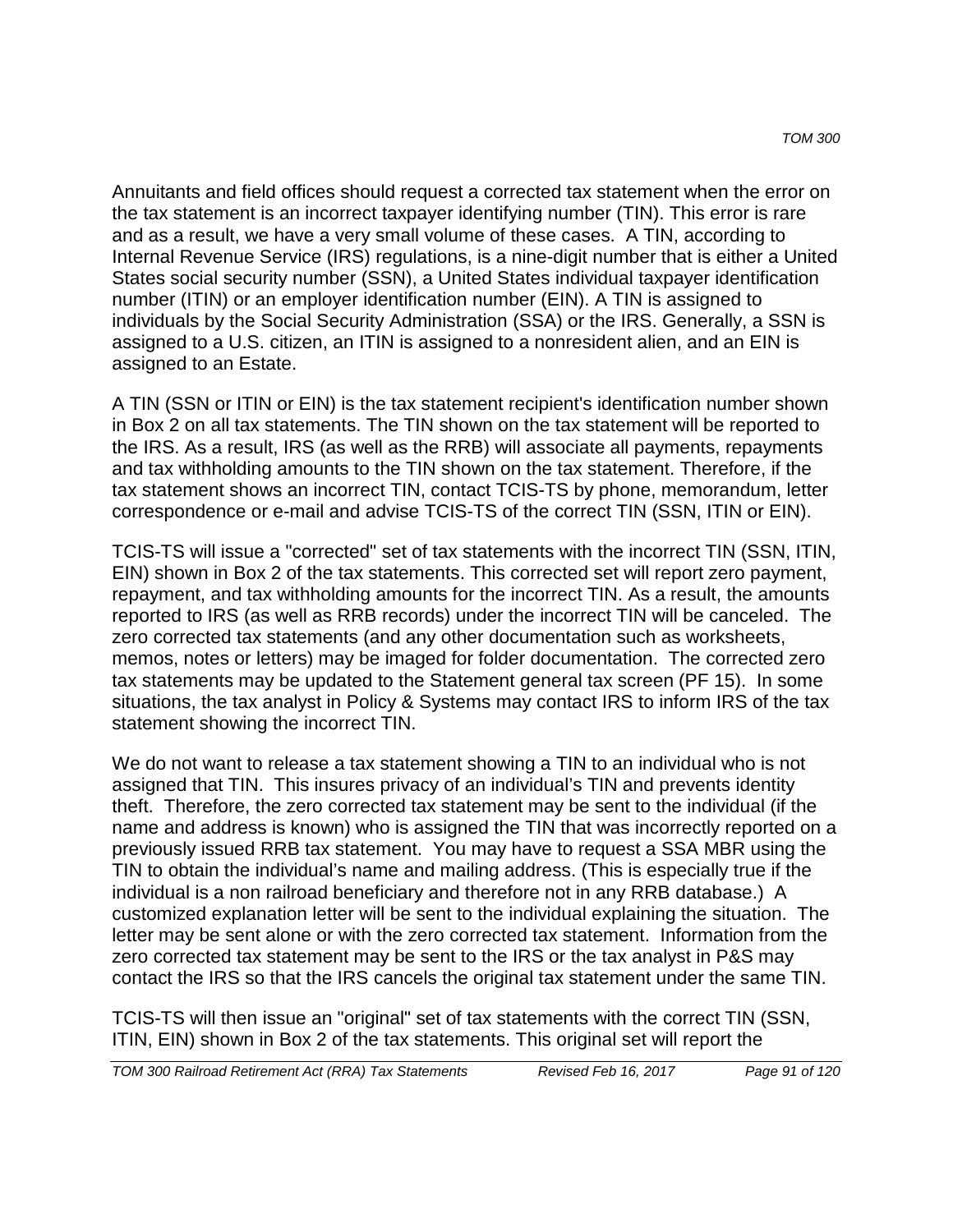payment, repayment and tax withholding amounts for the correct TIN. As a result, the amounts will be associated with the correct TIN and will be reported to IRS. In addition, RRB records will be correct. The original tax statements showing the correct TIN will be sent to the correct individual. A customized explanation letter or TL-266 (standard letter that accompanies original tax statements) will be sent to the individual with the original tax statements.

NOTE: If you are unsure as to how to handle corrected tax statements with an incorrect TIN, please refer the case to the tax analysts in Policy and Systems.

In summary, TCIS-TS will correct the TIN on the tax statement(s) by preparing two sets of tax statements (corrected and original) in the following manner:

- A corrected copy set containing all identifying data as originally issued will be prepared. All box items involving money amounts will be filled with an -0-. This set will contain the erroneous TIN in Box 2 of the tax statement(s). This zero corrected tax statement with the incorrect TIN may be sent to the IRS.
- Customized explanation letters may be sent to the affected individuals.
- An original set containing all correct identifying date will be prepared. All box items will contain the correct values. The correct TIN will be in Box 2 of the tax statement(s). This original tax statement with the correct TIN will be sent to the individual and IRS.
- If tax statements are sent to individuals, the appropriate TXL letters that explains the box items on the tax statement may be sent to accompany the tax statements.
- Make any necessary corrections for the TIN on-line.
- Send to Imaging all necessary documentation concerning the case (tax statements, tax statement worksheets, letters, memos, e-mails, notes, etc.) for future reference.

Any corrected Form RRB-W-2P tax statements for years prior to tax year 1991 will be printed on Form RRB-1099-R (01-98). There will be an extremely small volume for this category of corrected tax statements.

INCREASING OR DECREASING TAX WITHHOLDING AMOUNTS ON CORRECTED TAX STATEMENTS:

A corrected tax statement may show an increase in tax withholding ONLY IF the tax withholding amount shown on the original or previously issued corrected tax statement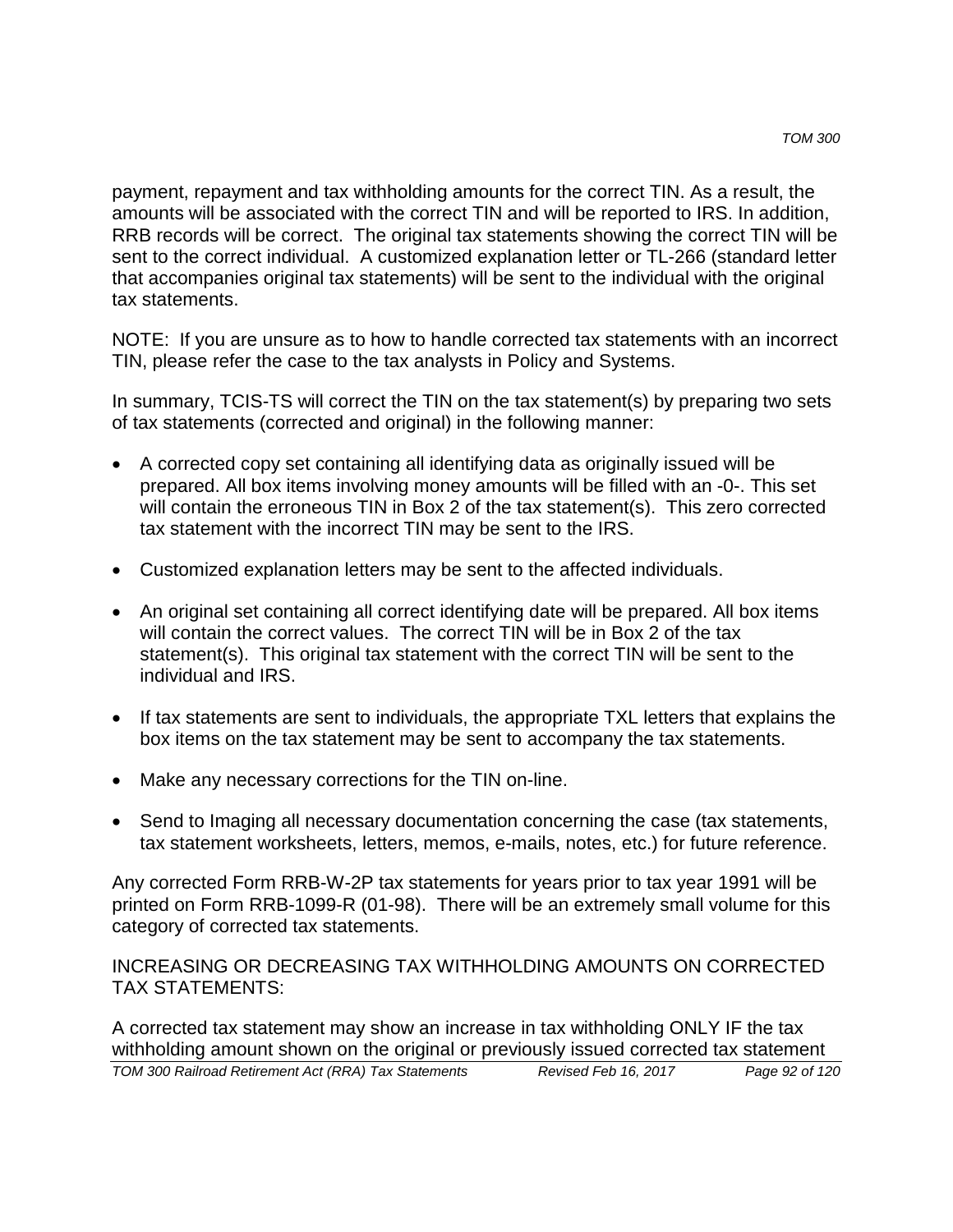DOES NOT represent all of the taxes actually withheld from one or more payments and deposited with the U.S. Treasury in the tax year in question. There is no need to send case referrals/inquiries involving an increase in tax withholding to Policy & Systems – Payment Analysis and Systems (P&S-PAS).

A corrected tax statement may show a decrease in tax withholding ONLY IF P&S-PAS has approved of the decreased tax withholding amount. Therefore, TCIS tax examiners, field office staff or other interested parties should refer all case referrals/inquiries involving a potential decrease in tax withholding to PAS. PAS (tax analysts) will approve the decrease in tax withholding only if the tax withholding amount shown on the original or previously issued corrected tax statement DOES NOT represent taxes actually withheld from one or more payments and deposited with the U.S. Treasury in the tax year in question and if timing restrictions imposed by the IRS are met.

If we included tax withholding on a tax statement that has been issued to the annuitant and the taxes were actually withheld from one or more payments and deposited with the U.S. Treasury, any corrected tax statement issued MUST contain that tax withholding amount. Refer to TOM 20.35, RRA Taxation Guidelines and Principles – Tax Withholding, principle 4.

### MEDICARE PREMIUM CORRECTIONS:

If the Medicare premium total and any other item shown on the tax year 1997 and later tax statement(s) are in error, then a corrected tax year 1997 and later tax statement should be issued showing the corrections for both the Medicare premium total and the other item(s). A corrected tax statement can be on either the mainframe generated or personal computer (PC) generated stand alone tax statement forms.

The Medicare premium total is normally shown on Form RRB-1099 (for citizens) or Form RRB-1042S (for NRAs). Therefore, if a beneficiary receives a combined Form RRB-1099 and Form RRB-1099-R (for citizens) OR Form RRB-1042S and Form RRB-1099-R (for NRAs) for a tax year, the Medicare premium total box item on Form RRB-1099-R will be blank. However, if a "corrected" Form RRB-1099 or Form RRB-1042S is issued showing "zero" payment, repayment, and/or tax withholding amounts, then the Medicare premium total should be transferred to the Form RRB-1099-R since that is the only tax statement reporting tax information (i.e., Forms RRB-1099 or RRB-1042S are canceled). Therefore, a "corrected" Form RRB-1099-R will be issued showing the amounts that were on the canceled Forms RRB-1099 or RRB-1042S (i.e., correct payment, repayment, tax withholding, and/or Medicare premium total amounts). Basically, if the Medicare premium total was reported on a tax statement and that tax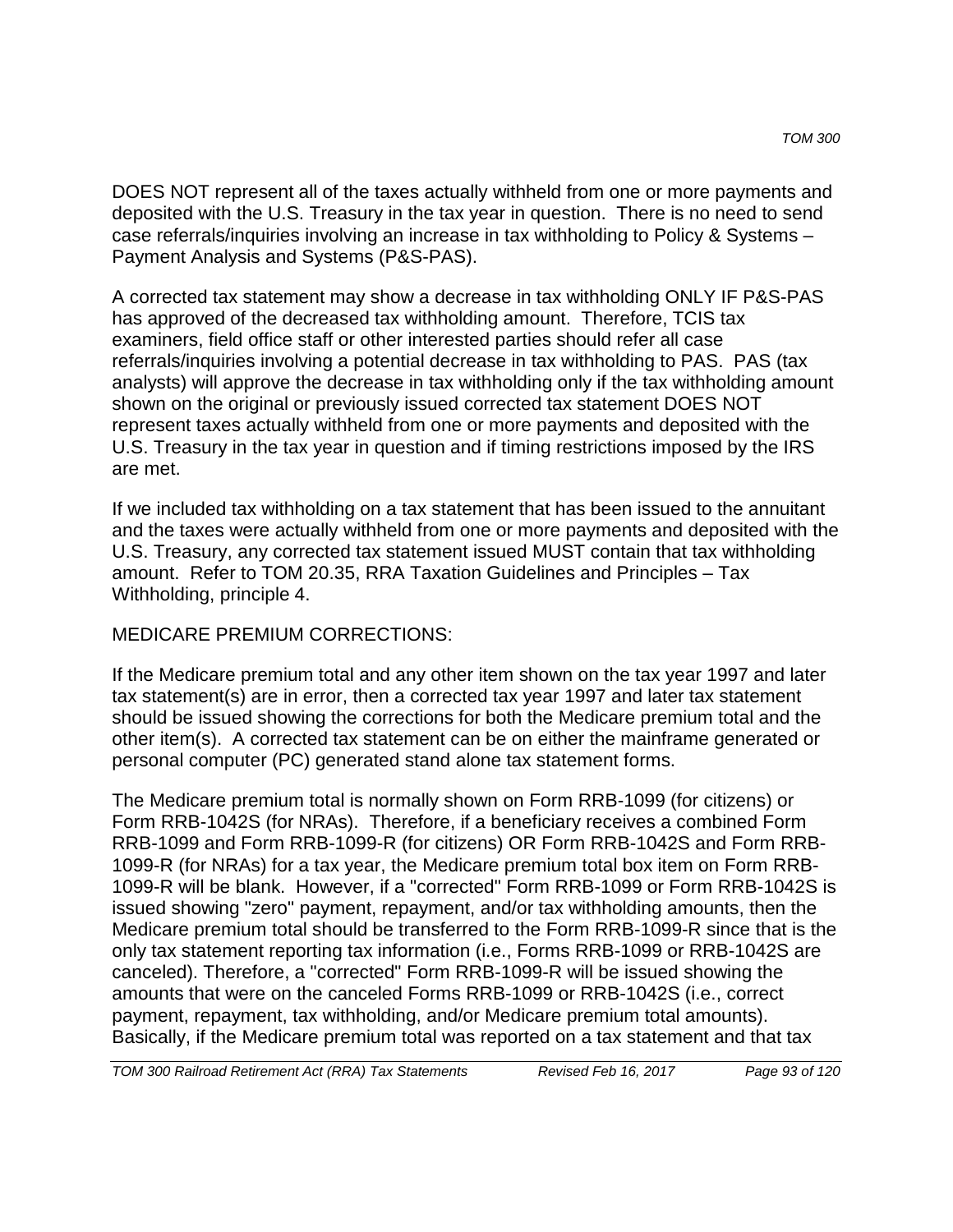statement is canceled (i.e., corrected tax statement is released reporting zero amounts), then the Medicare premium total should be transferred to the remaining tax statement. The remaining tax statement will be a corrected tax statement since it must include the payments from the canceled tax statement.

However, if only the total Medicare premium total is in error, then we will not issue a corrected tax year 1997 and later RRA tax statement. A corrected tax year 1997 and later RRA tax statement is not necessary since the Medicare premium total is only for informational purposes only. In addition, we are not legally obligated by IRS to report the Medicare premium total on our tax statements. If the Medicare premium total amount on tax year 1997 and later RRA tax statements is the only item in error and the correct Medicare premium amount has been verified by TCIS-TS and/or Medicare Programs Section (MPS), then TCIS-TS and/or MPS will issue a "letter" stating the correct Medicare premium total amount.

Furthermore, we will not issue corrected tax statements for tax years prior to 1997 if the Medicare premium total is in error OR if the beneficiary requests a corrected tax statement that shows their Medicare premium total for tax years prior to tax year 1997 OR if Medicare premiums deducted from social security benefits is not shown on any RRB or SSA tax statement. **See TOM 300.15, Medicare Premium Total Shown on Tax Year 1997 and Later Tax Statements.**

NOTE: TCIS-TS must manually compute and release original tax statements between January and the beginning of April of each tax season. Inform beneficiaries who request an original or corrected tax statement that every attempt will be made to furnish the tax statement to them prior to the tax filing deadline (April 15). **Issuing original tax statements prior to the tax filing deadline will be given highest priority.** Requests received after April 1 may not be processed in time.

### **325.10 Manual Corrected Tax Statements**

Manual corrected tax statements will be done by TCIS-TS. Corrected tax statements will be done in the date order they are received. Each tax year before April 15, we can correct any tax statements for the past three tax years and the open tax year (i.e., from January through April 15, 2007, we could correct 2003, 2004, 2005, 2006 tax statements). However, after April 15, we can only correct the most recent three tax years (i.e., 2004, 2005, 2006). However, if an annuitant requests a corrected tax statement for a year prior to the 3-year period because IRS has requested it, then TCIS-TS will prepare a corrected tax statement for that year. See TOM 325.05, Overview.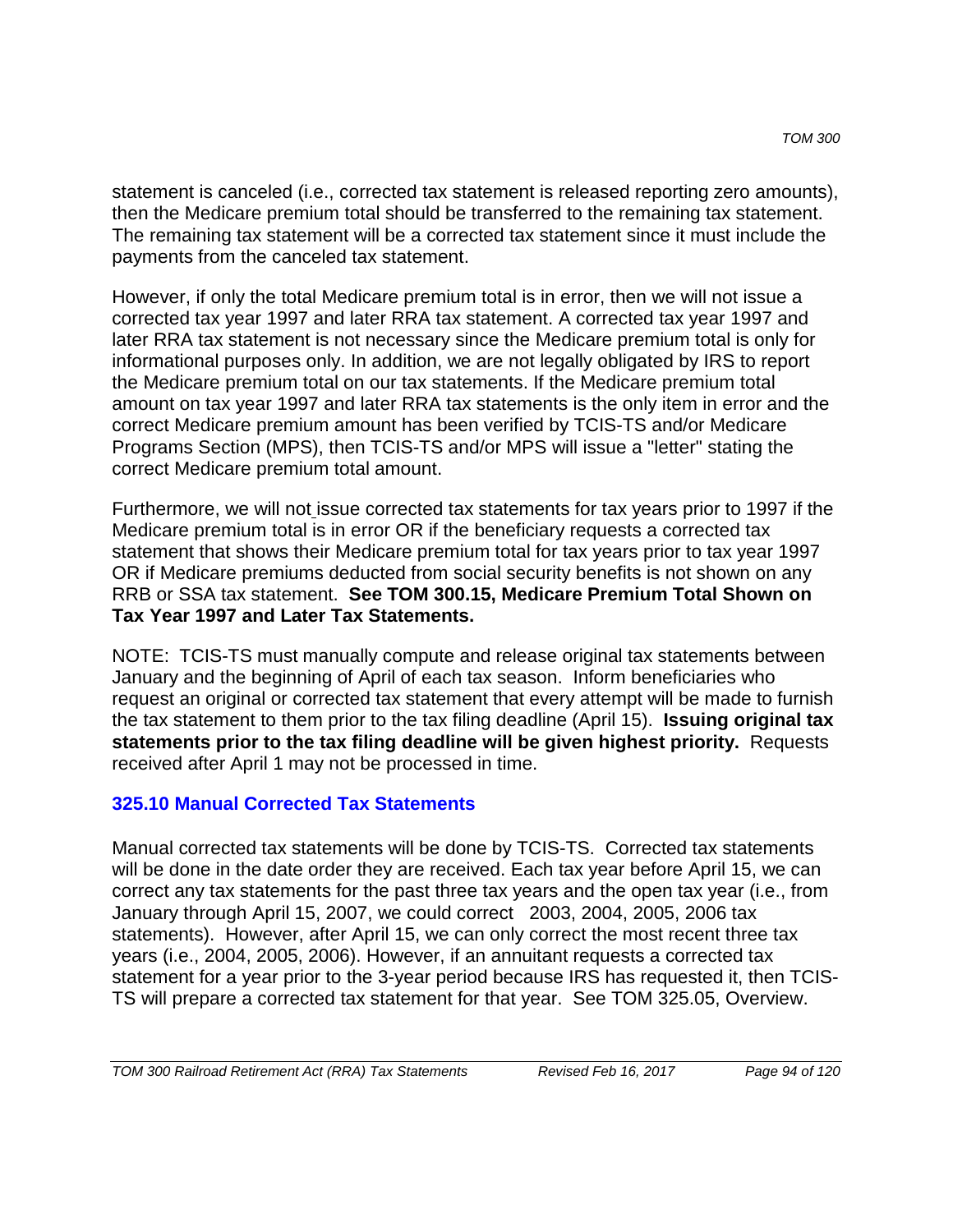Generally, the IRS only allows taxpayers to amend their income tax returns for the past three tax years. However, if an annuitant requests a corrected tax statement for a year prior to the 3-year period because IRS has requested it, then TCIS-TS will prepare a corrected tax statement for that year.

The RRB sends all tax information reported on corrected tax statements to the IRS (usually in August each year). Therefore, recipients of corrected tax statements must use the corrected tax statements when filing and/or amending their income tax return(s) for the tax year indicated on the corrected tax statement(s).

A TL-265 or a TL-266 letter will accompany the corrected tax statement(s) sent to the beneficiary. Both letters provides the beneficiary with general information concerning their tax statements. The TL-265 states that an error was found in the tax statements and a corrected set of tax statements is enclosed. The TL-266 states that the tax statements enclosed are an original set of tax statements

There are situations in which a special customized letter is sent with the corrected tax statement(s) rather than the standard TL-265 or TL-266 letters. This is because special explanations and/or specific instructions are needed and are included in the special customized letter.

If the Medicare premium total and any other item shown on the tax year 1997 and later tax statement(s) are in error, then a corrected tax year 1997 and later tax statement should be issued showing the corrections for both the Medicare premium total and the other item(s). A corrected tax statement can be on either the mainframe generated or personal computer (PC) generated stand alone tax statement forms.

The Medicare premium total is normally shown on Form RRB-1099 (for citizens) or Form RRB-1042S (for NRAs). Therefore, if a beneficiary receives a combined Form RRB-1099 and Form RRB-1099-R (for citizens) OR Form RRB-1042S and Form RRB-1099-R (for NRAs) for a tax year, the Medicare premium total box item on Form RRB-1099-R will be blank. However, if a "corrected Form RRB-1099 or Form RRB-1042S is issued showing "zero" payment, repayment, and/or tax withholding amounts, then the Medicare premium total should be transferred to the Form RRB-1099-R since that is the only tax statement reporting tax information (i.e., Forms RRB-1099 or RRB-1042S are canceled). Therefore, a "corrected" Form RRB-1099-R will be issued showing the amounts that were on the canceled Forms RRB-1099 or RRB-1042S (i.e., correct payment, repayment, tax withholding, and/or Medicare premium total amounts). Basically, if the Medicare premium total was reported on a tax statement and that tax statement is canceled (i.e., corrected tax statement is released reporting zero amounts), then the Medicare premium total should be transferred to the remaining tax statement.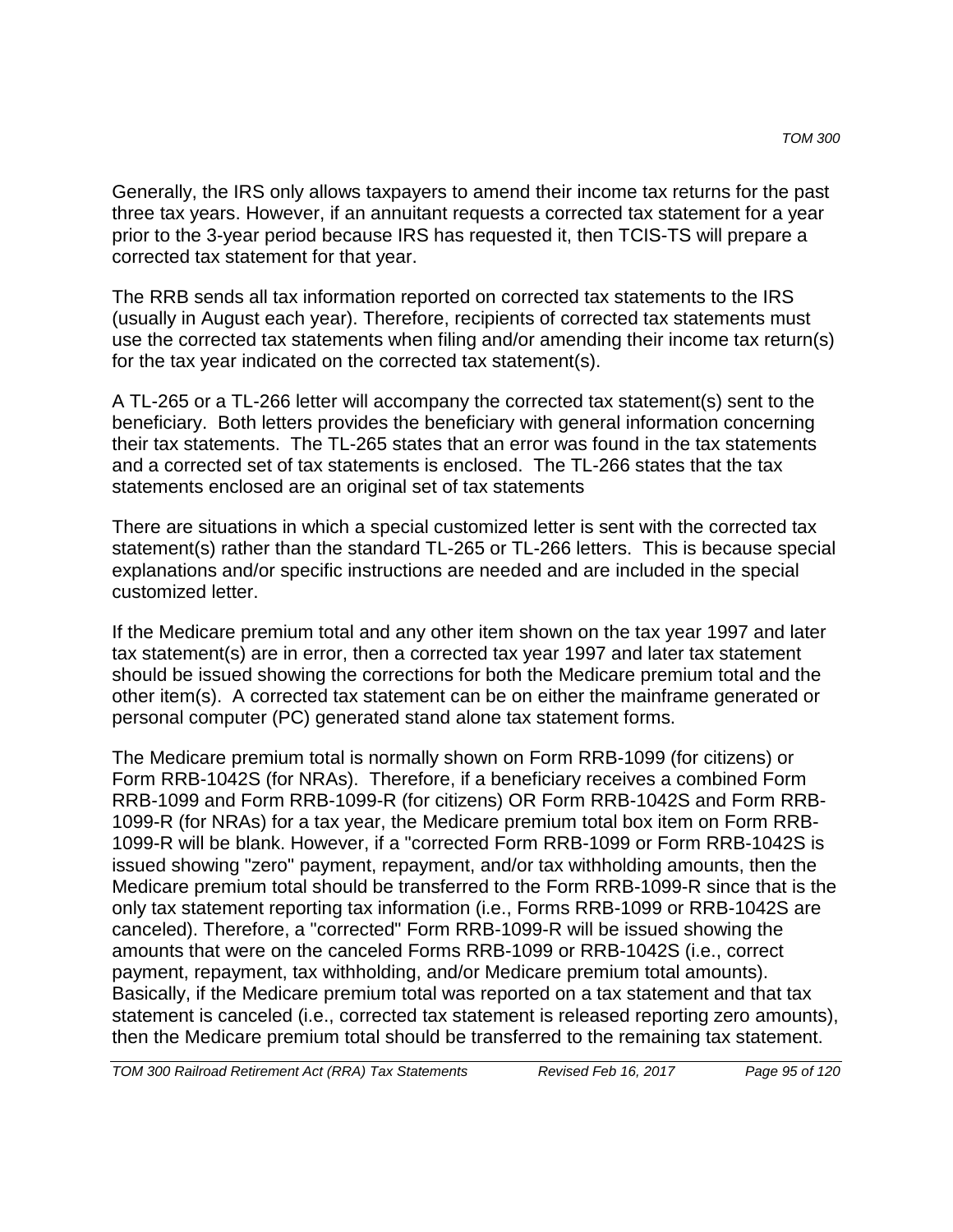The remaining tax statement will be a corrected tax statement since it must include the payments from the canceled tax statement.

However, if only the total Medicare premium total is in error, then we will not issue a corrected tax year 1997 and later tax statement. A corrected tax year 1997 and later tax statement is not necessary since the Medicare premium total is only for informational purposes only. In addition, the RRB is not legally obligated by IRS to report the Medicare premium total on RRB tax statements. If the Medicare premium total amount on tax year 1997 and later tax statements is the only item in error and the correct Medicare premium amount has been verified by TCIS-TS and/or Medicare Programs Section (MPS), then TCIS-TS and/or MPS will issue a "letter" stating the correct Medicare premium total amount.

Furthermore, we will not issue corrected tax statements for tax years prior to 1997 if the Medicare premium total is in error OR if the beneficiary requests a corrected tax statement that shows their Medicare premium total for tax years prior to tax year 1997. See TOM 300.15, Medicare Premium Total Shown on Tax Year 1997 and Later Tax **Statements** 

### **325.10.05 Requesting Corrected Tax Statements**

Requests for corrected annual tax statements should be sent to TCIS-TS via OUTLOOK e-mail (TCIS-TS Group Mailbox) using the e-G-115. The request should include: the annuitant's name, the RRB claim number, the folder location (charge), the tax year(s) needing correction(s), the type of tax statements needing correction(s), a brief explanation of the problem, sender's location (field office), the sender's name, phone and/or fax number (include area code), and e-mail address.

During January of each year, the original tax statements for the latest tax year are issued. The due date to release the original tax statements to recipients is January 31<sup>st</sup>. It takes about 2 to 3 work days (depending on weather conditions) from the date the original tax statements are released to arrive at their destination. For foreign mailing addresses, it may take longer for original tax statements to arrive. We must allow a reasonable amount of time for the original mailers to arrive before a corrected or duplicate tax statement for that same tax year is requested. TCIS-TS will release corrected tax statements for the latest tax year two days after the original tax statements for the latest tax year are mailed. This will allow time for beneficiaries to receive their original tax statements before the corrected tax statements arrive. Release of corrected tax statements to areas where the original tax statements have not yet been mailed will be delayed until after the original tax statements are mailed.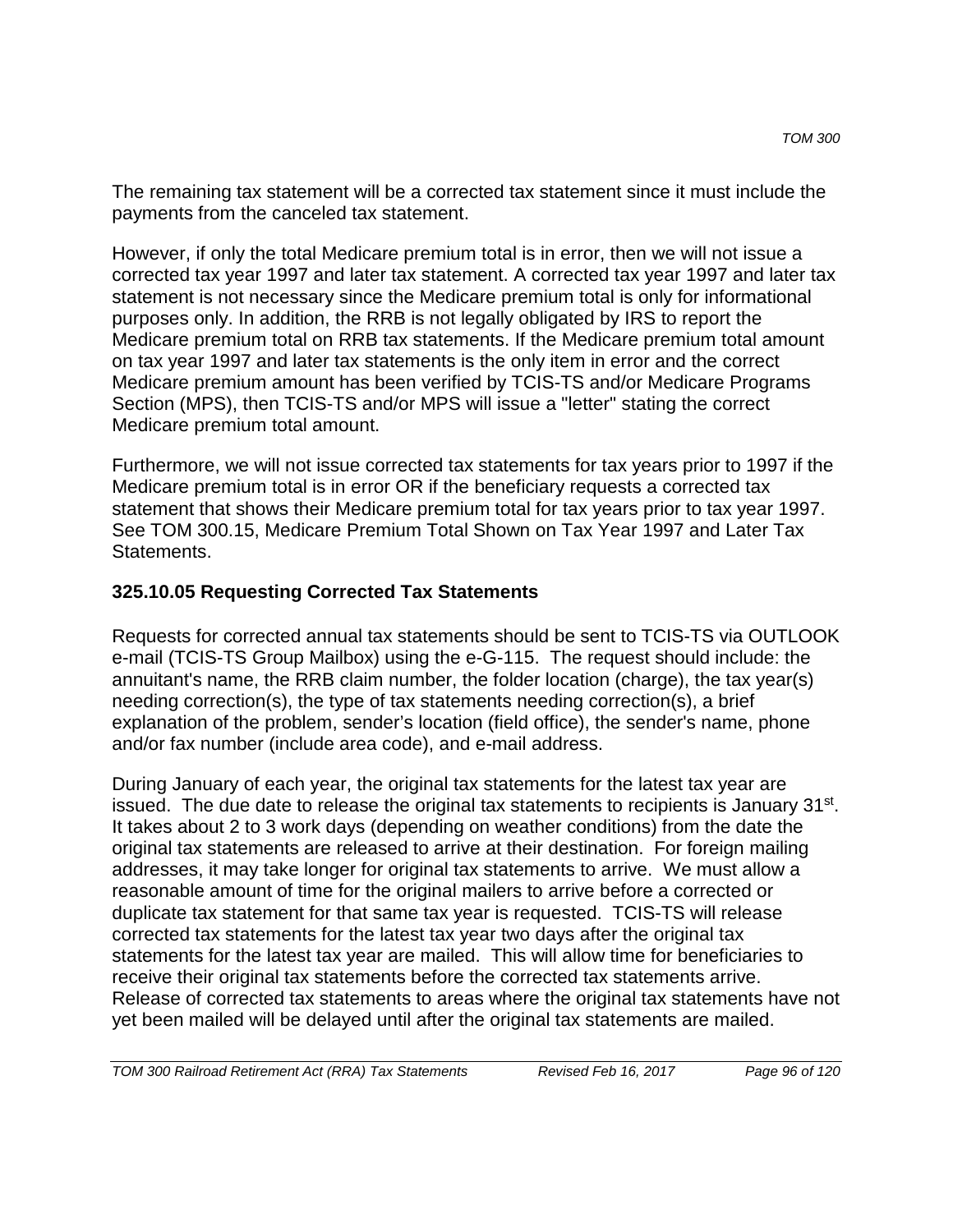Corrected tax statements for any year other than the latest tax year will be released at any time. After January, corrected tax statements for the latest tax year will be released at any time.

#### **325.10.10 Handling Tax Inquiries**

You should be able to answer most questions with a general explanation of how RRA benefits are taxed. The general TAX screens can be accessed to aid in field inquiries. Data from manually prepared original and corrected tax statements is updated to TAX screens PF14/PF15 on a regular basis. Page 2 of the statement tax record (PF15 then press PF13) also contains items directly related to statement amounts, but not shown on the tax statements. The general TAX screens will be changed for current year activity. Please note that the on-line RRB W-4P Election Process Screens (PF2) are on the Selection Menu. Also, the information concerning IRS Form W-4V, Voluntary Withholding Certificate, is shown on the Withholding Election (PF 18) general tax screen.

| TAX STATEMENT TYPE CODES and CODE DESCRIPTIONS: |  |
|-------------------------------------------------|--|
|-------------------------------------------------|--|

| 11 | Original Forms RRB-1099 and RRB-1099-R           |
|----|--------------------------------------------------|
| 12 | Original Forms RRB-1042S and RRB-1099-R          |
| 13 | Original Form RRB-1099-R only                    |
| 14 | Original Form RRB-1099 only                      |
| 15 | Original Form RRB-1042S only                     |
| 21 | Corrected Forms RRB-1099 and RRB-1099-R          |
| 22 | Corrected Forms RRB-1042S and RRB-1099-R         |
| 23 | Corrected Form RRB-1099-R only                   |
| 24 | Corrected Form RRB-1099 only                     |
| 25 | Corrected Form RRB-1042S only                    |
| 31 | Corrected Form RRB-1099/Original Form RRB-1099-R |

*TOM 300 Railroad Retirement Act (RRA) Tax Statements Revised Feb 16, 2017 Page 97 of 120*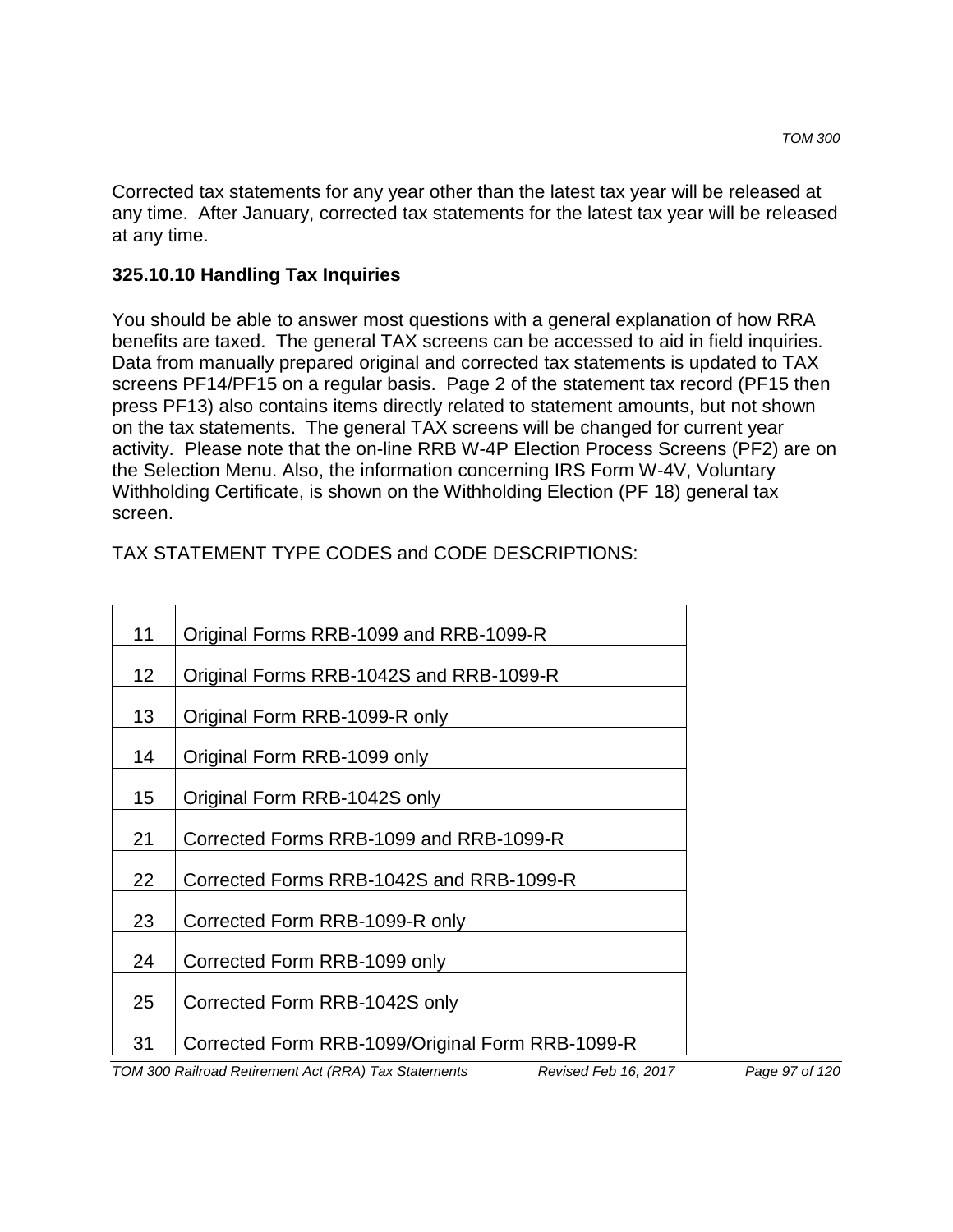| 32  | Corrected Form RRB-1042S/Original Form RRB-1099-R |  |
|-----|---------------------------------------------------|--|
| 41  | Original Form RRB-1099/Corrected Form RRB-1099-R  |  |
| 42  | Original Form RRB-1042S/Corrected Form RRB-1099-R |  |
| 999 | No tax statements necessary.                      |  |

- Beneficiary tax inquiries received in Headquarters and the preparation of original and corrected manual tax statements will be handled by the Unemployment and Programs Support Division's Tax Clerical Imaging Section-Tax Section (TCIS-TS).
- Any Congressional and Board Member Office (for example, LMOs) inquiries should be sent to the Director of Unemployment and Programs Support Division.

All requests received from annuitants at Headquarters will also be sent an e-mail OR acknowledgment letter, Form TXL-82F (8-10), by TCIS-TS.

All annuitant requests for corrected or original tax statements received by field offices should be acknowledged by sending Form TXL-82F (8-10) to the annuitant.

Annuitants who received bypass notices should not be sent Form TXL-82F since they were previously informed of the delay of their tax statements in the TL-269 bypass letter or special customized explanation letter.

## **325.10.15 Form SSA-1099 And/Or Form SSA-1042S Inquiries**

.

If a beneficiary receives social security benefits during the tax year, the beneficiary should receive Form SSA-1099 (or Form SSA-1042S if the beneficiary is a NRA) and Notice 703 from the Social Security Administration (SSA). Form SSA-1099 and/or Form SSA-1042S inquiries should be directed to the beneficiary's local SSA field office not the RRB. However, if any Form SSA-1099 and/or Form SSA-1042S inquiries are sent to the RRB, these inquiries should be directed to the Retirement Benefits Division (RBD). SSA tax inquires should be forwarded to the RBD mailbox. Only upon beneficiary request, RBD will complete a worksheet entitled, Dual SSA/RRB Inquiry Worksheet, with the total amount of SSA benefits paid by the RRB for a specific beneficiary. Based on the beneficiary's social security number, the worksheet is sent to one of seven different SSA payment centers (each center handles a certain social security number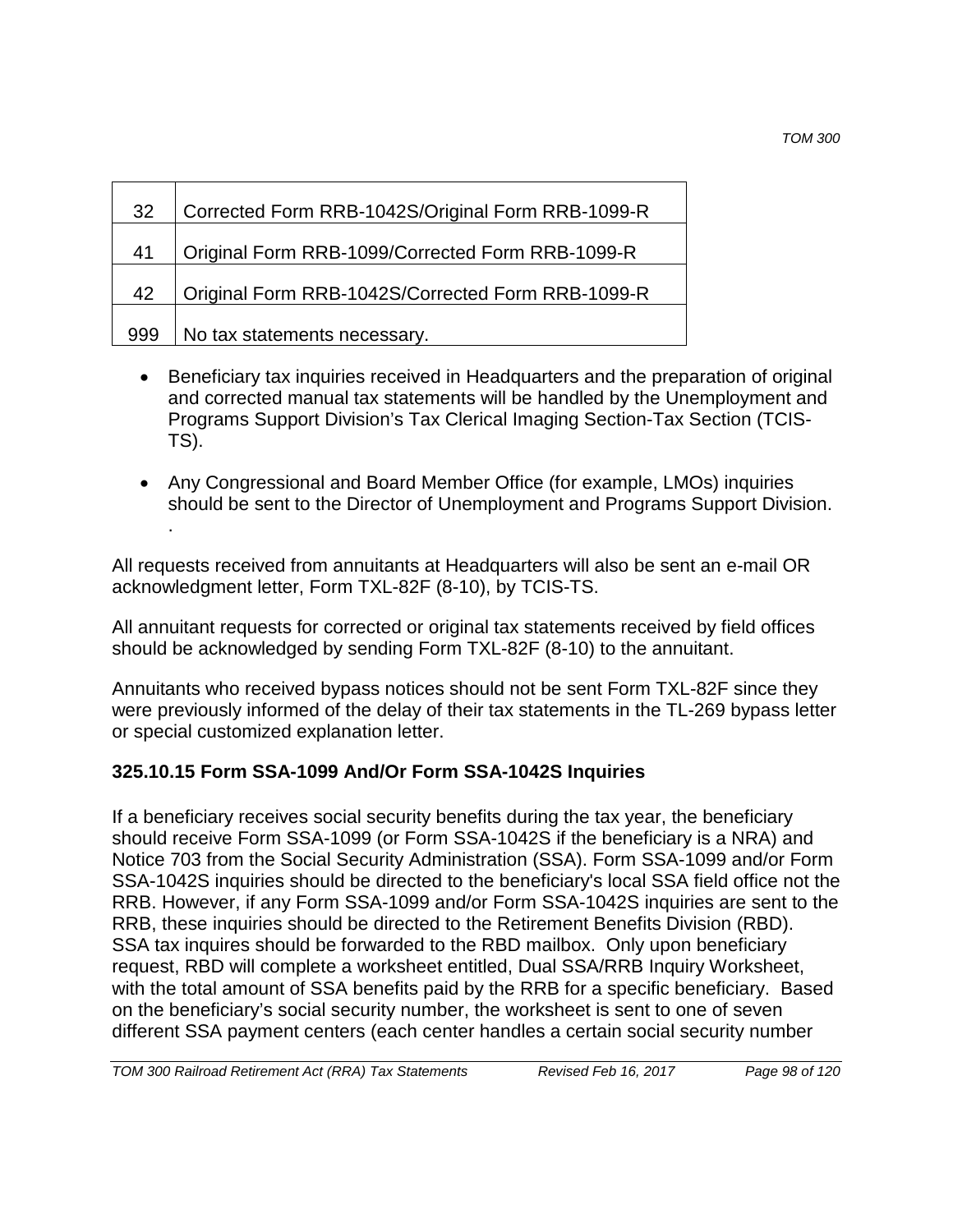range). The appropriate SSA payment center issues an original and/or corrected SSA tax statement (Form SSA-1099 or Form SSA-1042S) with the information shown on the worksheet. RBD images a copy of each of the worksheets for documentation. RBD issues about 200 to 300 worksheets per year with the heaviest volume during the tax season (January through April 15).

#### **325.15 Automated Corrected Tax Statements**

Corrected tax statements are produced manually by TCIS-TS. Based on volume and complexity of the correction, the tax analysts in Policy and Systems may determine if a certain category of corrected tax statements should be produced mechanically (automated). Although automated corrected statements have been released in the past, they were released as the result of a one-time-only correction program. Automated corrected tax statement processing is rare. There is currently no existing processing for preparing corrected statements automatically on a recurring basis.

#### **325.15.05 Duplicate Corrected Tax Statements**

Automated duplicate corrected statements can be released only if a manual corrected statement has been released and updated to TAX screens PF14/15. These type of tax statements are called "duplicate of a corrected" tax statement. Both boxes labeled DUPLICATE and CORRECTED will be checked on the paper tax statement. The Statement general tax screen (PF 15) will show "duplicate of corrected" tax statement.

Effective January 1993 and later, for any manually corrected Form RRB-1099-R tax statement created January 2, 1993 or later, a request for a duplicate will be done on the Form RRB-1099-R (01-98). If a corrected tax statement was created prior to January 1, 1993, then a request for a duplicate can only be done on RRAILS using the Form RRB-1099-R (12-92). Requests for duplicate corrected RRB-W-2P statements for years prior to 1991 will also be printed on the Form RRB-1099-R (12-92) on RRAILS. Duplicate corrected statements are requested the same way as duplicate statements. See TOM 320.05, Automated Duplicate Statements.

## **330 Repayments on Tax Statements**

A repayment, for RRA tax statement reporting purposes, is the return or recovery to the RRB of an amount previously paid.

The return of an amount previously paid is:

• Return of a paper check, or

*TOM 300 Railroad Retirement Act (RRA) Tax Statements Revised Feb 16, 2017 Page 99 of 120*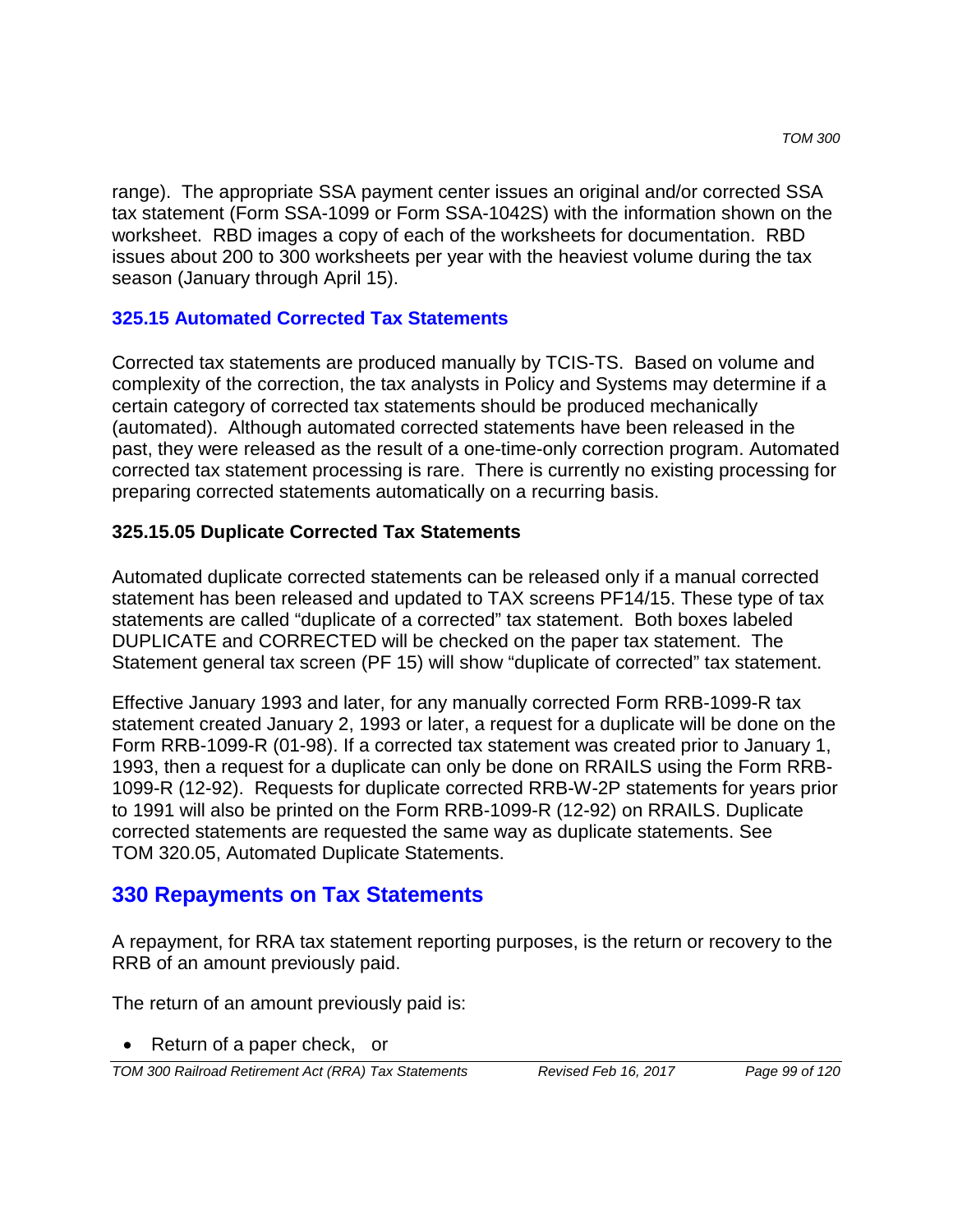• Return of an electronic funds transfer (EFT) payment.

The recovery of an amount previously paid is:

- Full reimbursement by cash, personal check, cashier's check, money order, or credit/debt card (refer to the section below entitled, Cash Refunds for Overpayments Involving Current Year Tax Withholding);
- Partial reimbursement by cash, personal check, cashier's check, money order, or credit/debit card (refer to the section below entitled, Cash Refunds for Overpayments Involving Current Year Tax Withholding);
- Installment payments over a specified period of time by cash, personal check, cashier's check, money order or credit/debit card;
- Full annuity withholding by annuity suspension for one or more months;
- Partial annuity withholding by annuity offset for one or more months;
- Recovery from an annuity accrual payment of the overpaid beneficiary or any family member (for example: employee, spouse, widow, divorced spouse, or child) of the overpaid beneficiary;
- Actuarial adjustment for the life of the annuity;
- Reclamation (check or EFT) due to annuity terminations or non-receipt;
- Receipt of an amount collected by the Office of Inspector General (OIG);
- Receipt of an amount collected by the Department of Justice (DOJ);
- Receipt of an amount collected by an official RRB designated collection agency (see RCM 6.6.230, Delinquent Debt Referrals to Private Collection Agencies), or
- Receipt of an amount withheld (offset) from an U.S. Federal income tax refund (see RCM 6.6.240, IRS Tax Refund Offset Program).

A repayment is reportable for the tax year in which the repayment transaction (return or recovery) occurs at the RRB. The phrase "at the RRB" refers to RRB headquarters, field offices, and RRB deposit accounts. Refer to the section below entitled, Two Conditions to Accept Repayments for Tax Purposes.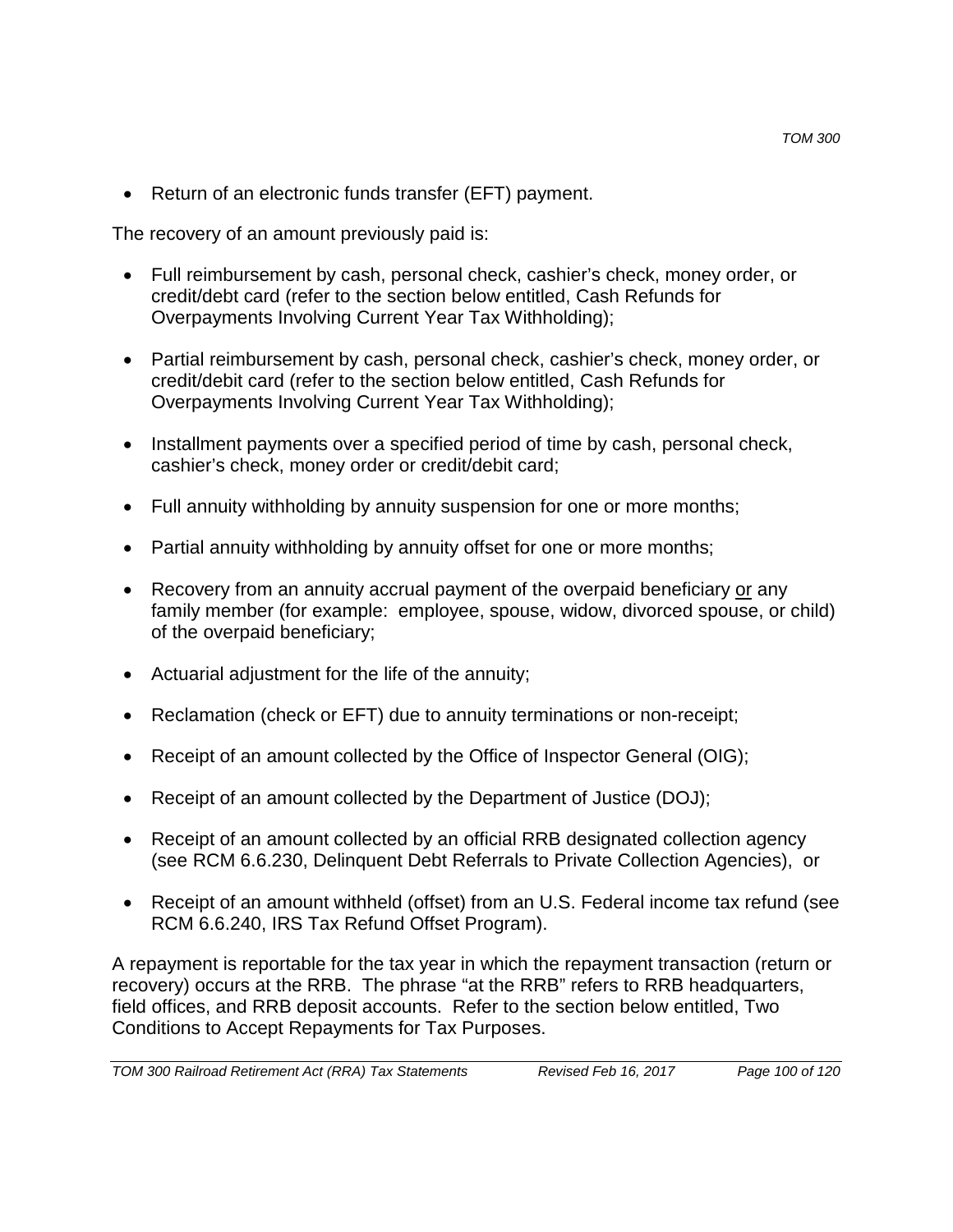NOTE: A current year pension (NSSEB, tier 2, VDB, supplemental annuity) repayment is one that occurs in the same year as the payment it represents. A current year pension repayment may not be reported on an annual tax statement. This is because the current year pension payment that a current year repayment represents was never reported on a tax statement as a taxable paid amount. To compensate, we net any current year pension repayment accumulated for tax statement reporting purposes from any like current year pension payment accumulated for tax statement reporting purposes. In these situations, we report neither the current year repayment amount nor the corresponding current year payment amount.

We similarly net award accrual pension payments returned or recovered in the year of issue by allocating the accrual returns as negative payments and negative deductions. In these situations, the negative amounts offset the positive amounts, both by component and tax year, and we report neither the accrual payments nor the returns/recoveries.

Refer to RCM 6.6, Recovery of Overpayments, for more information. In addition, refer to TOM 20.20, RRA Taxation Guidelines and Principles – Recoveries – Positive Repayments and Negative Payments, for information concerning repayments. Refer to TOM 20.45, RRA Taxation Guidelines and Principles – Who Should Receive Tax Statements, for information concerning who should receive tax statements if a repayment is made.

#### **Two Conditions to Accept Repayments for Tax Purposes:**

There are two conditions for a repayment to be reported on a tax statement for a tax year. Refer to the NOTE above concerning current year pension repayments. If both of the following conditions are not met, then we cannot report the repayment on the tax statements.

If you are unsure as to which tax year to attribute a repayment, please refer the case to the tax analysts in Policy and Systems.

1. Repayment Payable to RRB – Any repayment must be payable to the RRB.

The overpayment letters issued by the RRB instruct beneficiaries to make repayments by sending any check, money order or credit/debit card charge, payable to the "Railroad Retirement Board."

Any repayment (reimbursement) made by personal check, cashier's check, money order, or credit/debit card must be made payable to the RRB in order for the RRB to apply repayment credit. The check, money order, or credit/debit card must be made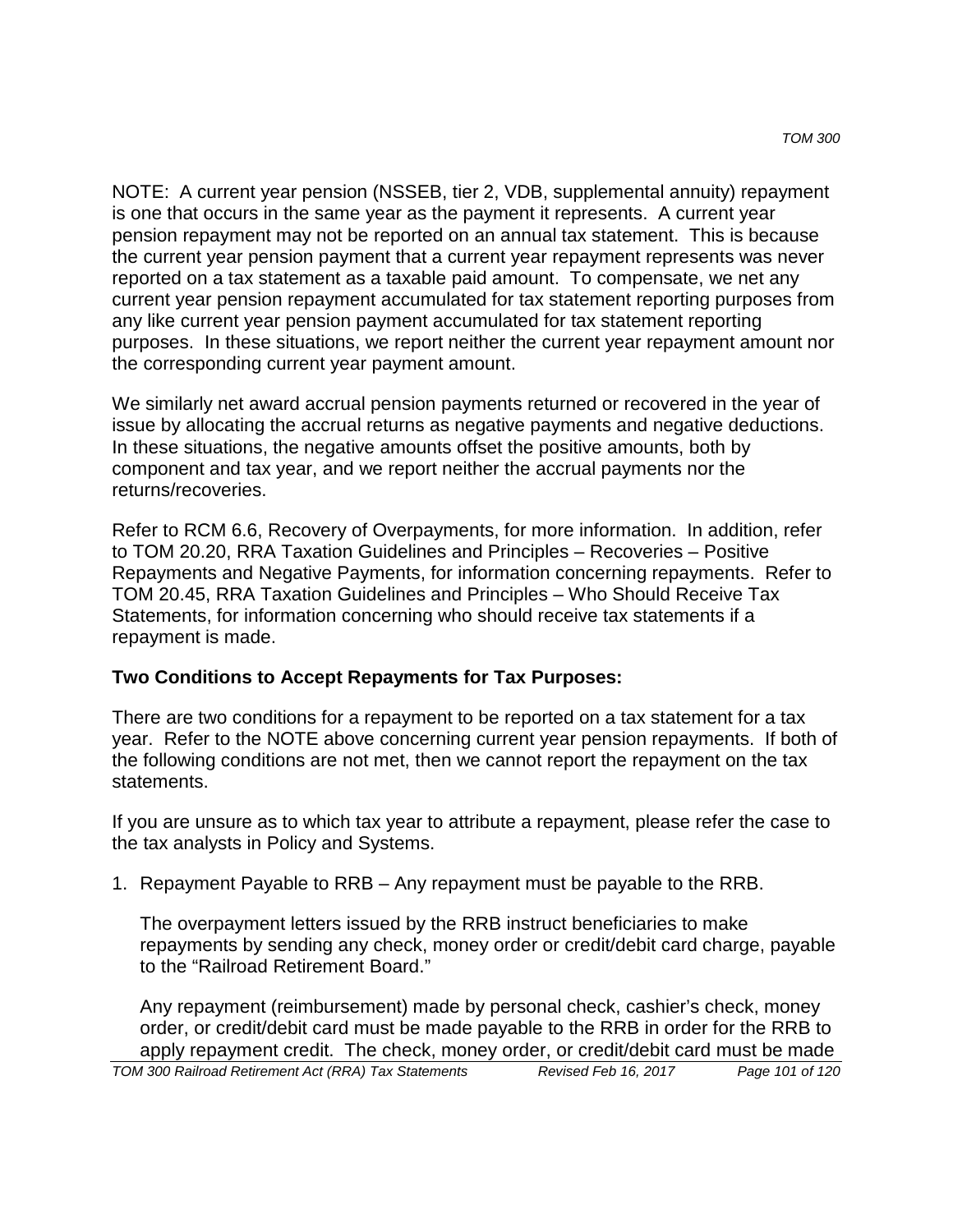payable to the RRB so that the RRB can negotiate (cash) or deposit the repayment amount into any RRB financial (bank) account. In the event that the check or money order was made payable to an RRB official and/or RRB department (for example, Field Office representative, Director of Unemployment and Programs Support Division, Office of Inspector General, Bureau of Fiscal Operations, Debt Recovery Division), the check or money order must be endorsed over to the RRB agency. Refer to RCM 6.6.30, Methods of Recovery. Also, refer to TOM 2315.35, Cash Refund and Credit Card Repayment.

2. Proof of Repayment Date to Determine Which Tax Year to Credit Repayment – We need the date the repayment was received at the RRB to attribute (credit) the repayment to the appropriate tax year. The phrase "at the RRB" refers to RRB headquarters, field offices, and RRB deposit accounts.

A repayment is reportable on a tax statement for the tax year in which the repayment transaction (return or recovery) occurs at the RRB. To attribute a repayment to a particular tax year, use the EARLIEST DATE of the following transactions (see NOTE 1 below).

- Date repayment was actually received at the RRB or returned to the RRB (look for the official RRB date stamp),
- Date repayment(s) were withheld from recurring annuity payments,
- Date accrual or one payment only (OPO) was established with a vouchered award action and applied to the overpayment,
- Date accrual or OPO was established without a vouchered award action (G-363 or PC equivalent) and applied to the overpayment,
- Date shown on any paper receipt given to beneficiaries by RRB field office or headquarters staff,
- Date repayment was cashed by the RRB,
- Date repayment was charged by the RRB for credit/debit card transactions,
- Date repayment was endorsed over to the RRB agency if it was erroneously made payable to an RRB office or official rather than the agency,
- Date repayment was deposited into Lockbox (refer to NOTE 2 below),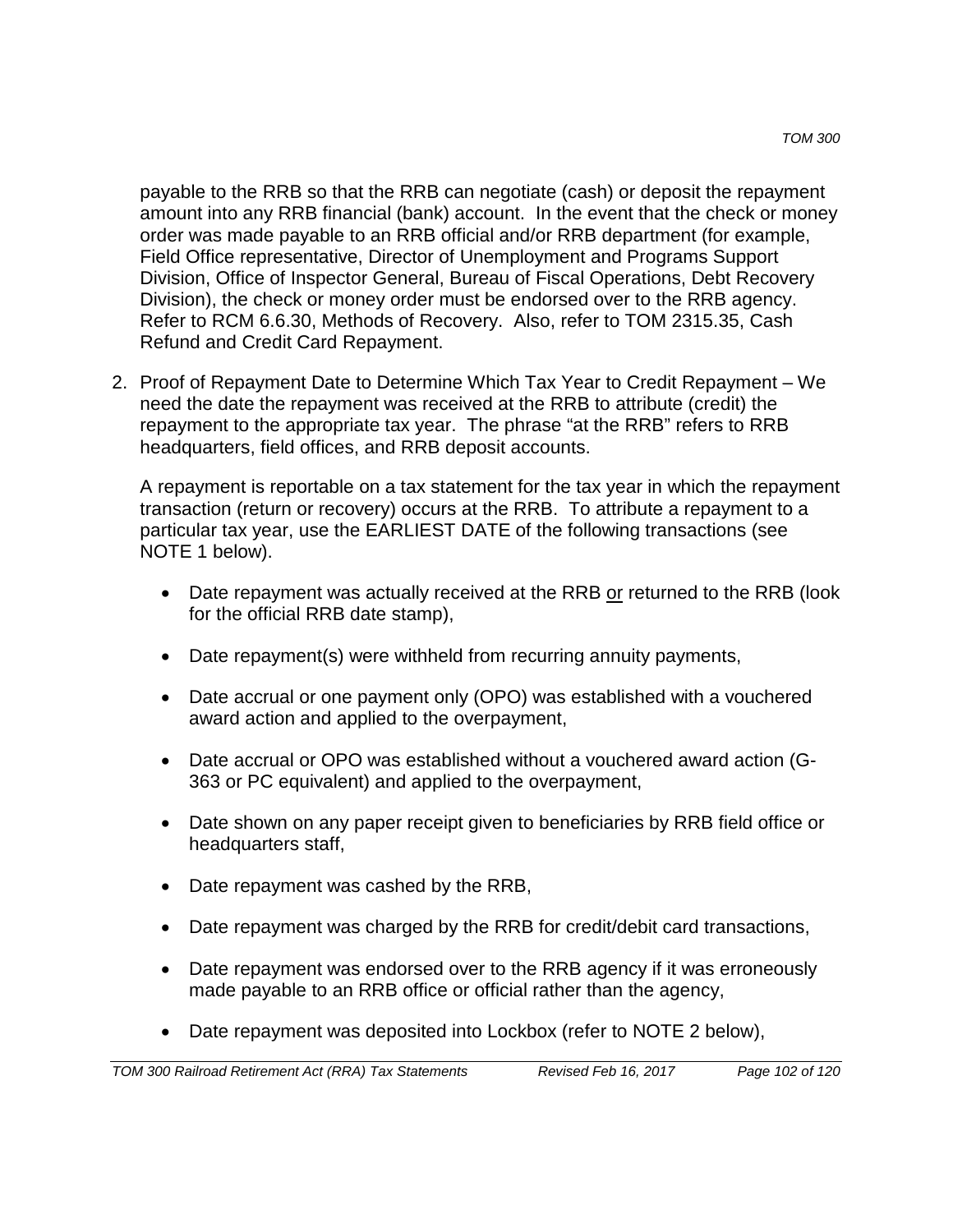- Date repayment was deposited into Unapplied Cash Account,
- Date repayment was deposited into an overpaid account, or
- Date shown on PAR screen as the date repayment was made.

NOTE 1: Examiners and analysts may have to request claim folders, contact field offices, check the Imaging system, check PAR screens and tables, and/or request copies of checks and Lockbox information from BFO-DRD to obtain all necessary information in order to determine the earliest date.

NOTE 2: The Lockbox is a deposit account used by the RRB to receive reimbursements. The Unapplied Cash Account is an all purpose deposit account sometimes used by the RRB to temporarily hold money received prior to allocation to an overpaid account.

### **Impact of Two Conditions on the Reporting of Repayments on Tax Statements:**

- If a repayment was received in a year and meets the above two conditions, then the repayment should be reported on the "original" tax statements for that year.
- If a repayment was received in a year and meets the above two conditions but was not reported on the original tax statements for that year, then "corrected" tax statements for that year should be issued reporting the repayment.

### **Cash Refunds for Overpayments Involving Current Year Tax Withholding:**

• Cash refund amount is net of tax withholding (after offset for tax withholding)

When a cash refund is made in the current year for a current year overpayment and the amount of the cash refund is net of (after) tax withholding, the cash refund transaction should be posted so that the current year tax withholding amounts are negated and give current year repayments equal to the amount of the cash refund received. Repayment amounts should not exceed the gross payments and should never exceed the amount of the cash refund actually received. By negating the taxes, we can recover current year tax withholding amounts from the agency's tax deposits. If handled correctly, the current year tax statements will contain the correct payment, repayment, and tax withholding totals.

Recovery of accrual pension paid amounts (NSSEB, tier 2, VDB, and supplemental annuity) recovered in the year of issue should be posted as negative paid amounts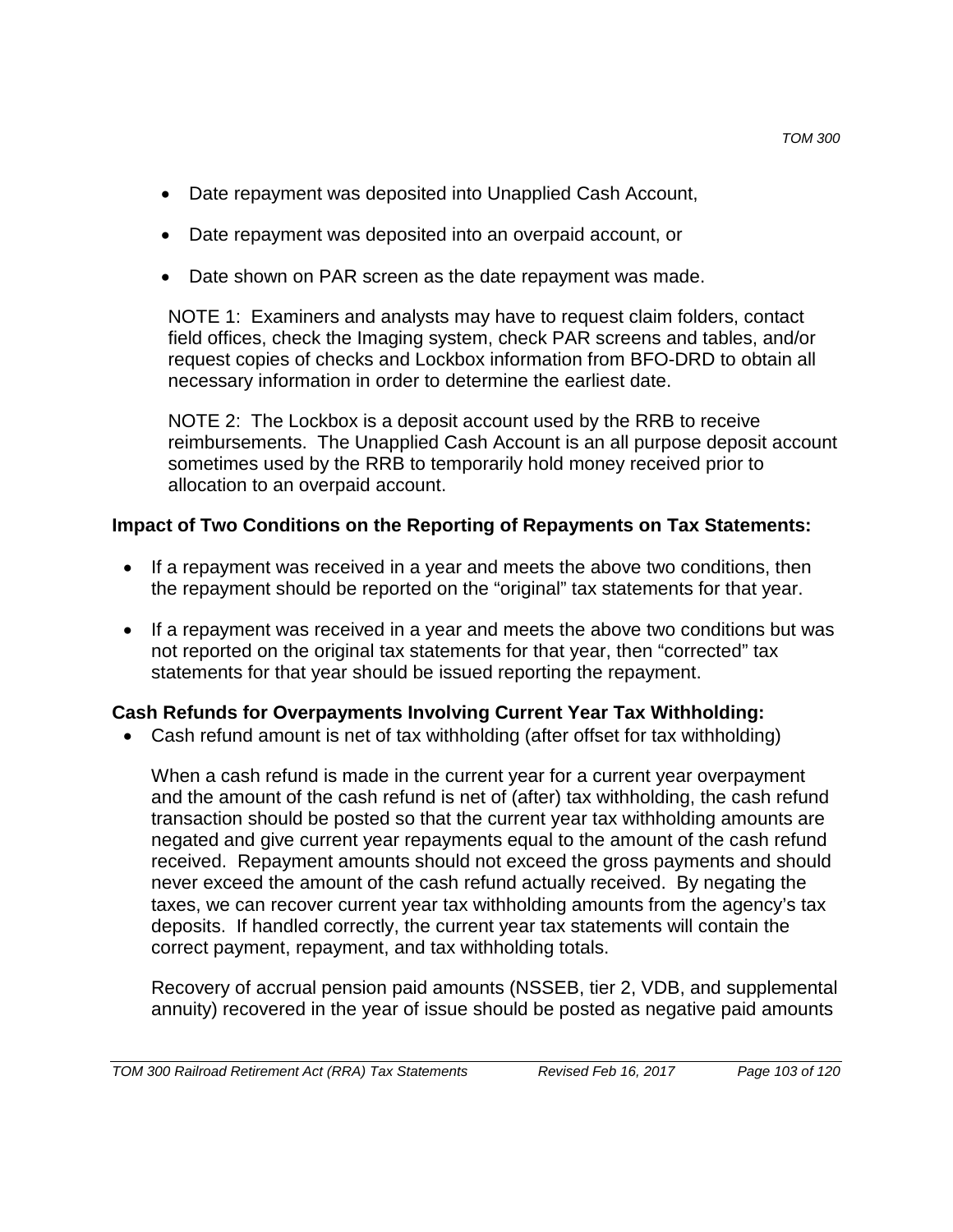rather than positive repaid amounts. Recovery of accrual SSEB paid amounts recovered in the year of issue should be posted as positive repaid amounts.

### Example 1:

John Smith is paid a "gross" monthly railroad retirement benefit of \$1,000.00 in the current year. Taxes of \$125.00 are withheld from that monthly benefit. Therefore, John is paid a "net" monthly railroad retirement benefit of \$875.00. John returned to railroad service for two months in the current year. John is overpaid \$2,000.00 (\$1,000.00 x 2 months) for those two months. John made a cash refund of \$1,750.00 (\$875.00 x 2 months) in that same year. John made a repayment equal to his net payments. We should post positive current year repayments of \$1,750.00 since that is the amount actually received. We should post negative tax withholding amounts of \$250.00 (\$125.00 TWH x 2 months).

### Example 2:

John Smith is paid a "gross" accrual benefit in the current year of \$2,000.00 (\$1,000 SSEB CY + \$750 NSSEB CY + 250 tier 2 Post 1983). Taxes of \$550.00 (\$300 SSEB + \$200 NSSEB + \$50 tier 2) are withheld from that accrual. Therefore, John is paid a "net" accrual of \$1,450.00 (\$2,000 accrual payment - \$550 tax withholding). John is not entitled to the accrual payment and is overpaid the full \$2,000.00. John made a cash refund of \$1,450.00 in that same year. John made a repayment equal to his net accrual payment. We will report a total recovery amount of \$1,450.00 since that is the actual amount that we received. Therefore, we should post a positive \$700 SSEB current year repayment for the recovery of the SSEB portion and we should post a negative \$550 NSSEB current year paid and a negative \$200 tier 2 post 1983 paid for the recovery of the pension portion. We should post total negative tax withholding amounts of \$550.00 (negative \$300 SSEB TWH + negative \$200 NSSEB TWH + negative \$50 tier 2 TWH) to recover all of the current year taxes withheld and deposited.

### • Cash refund amount is gross of tax withholding (before offset for tax withholding)

When a cash refund is made in the current year for a current year overpayment and the amount of the cash refund is gross of (before) tax withholding, the cash refund transaction should be posted so that the current year tax withholding amounts are negated and give current year repayments equal to the amount of the cash refund received. Repayment amounts should not exceed the gross payments and should equal the amount of the cash refund actually received. By negating the taxes, we can recover current year tax withholding amounts from the agency tax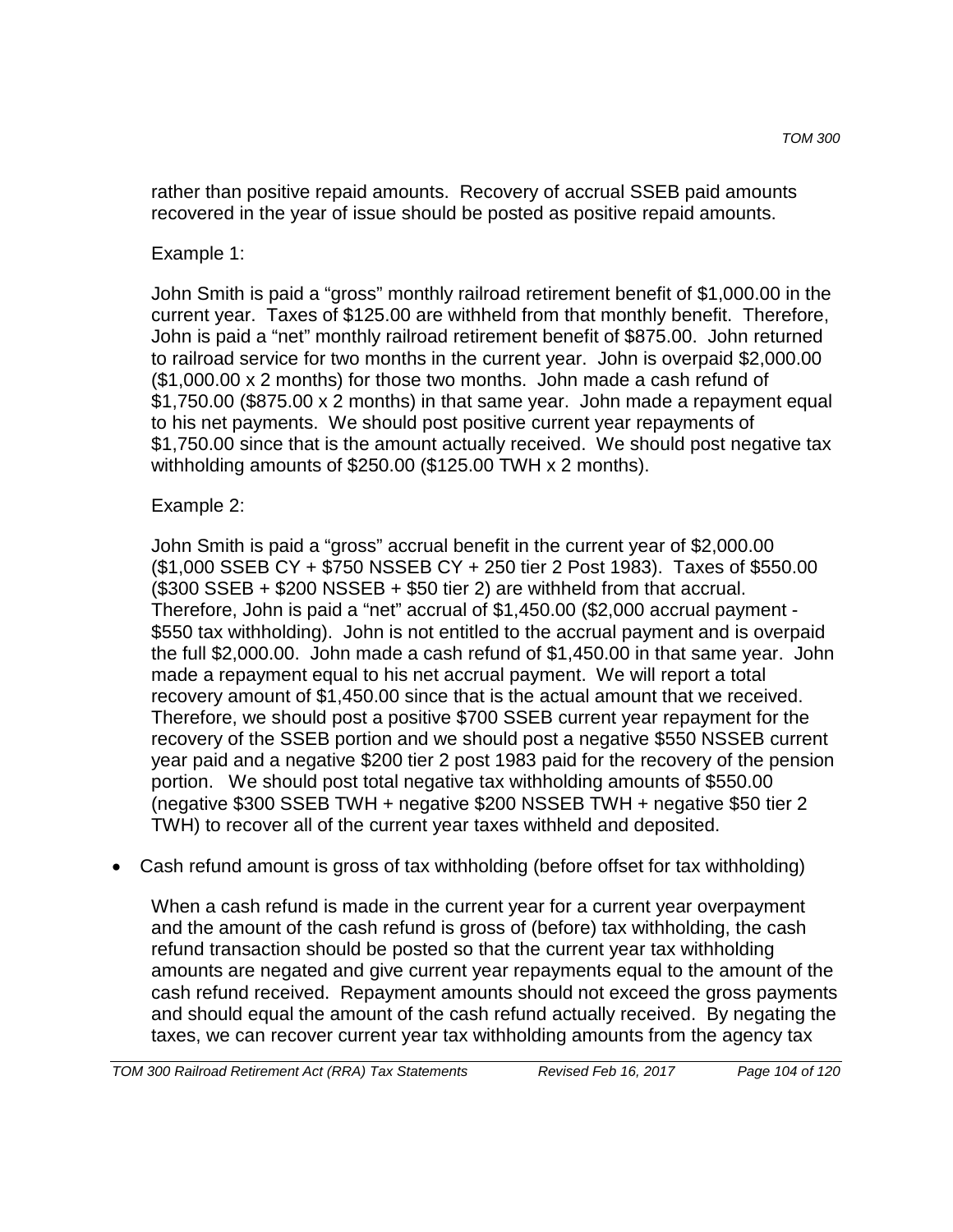deposits. If handled correctly, current year tax statements will contain the correct payment, repayment, and tax withholding totals.

Recovery of accrual pension paid amounts (NSSEB, tier 2, VDB, and supplemental annuity) recovered in the year of issue should be posted as negative paid amounts rather than positive repaid amounts. Recovery of accrual SSEB paid amounts recovered in the year of issue should be posted as positive repaid amounts.

#### Example 1:

John Smith is paid a "gross" monthly railroad retirement benefit of \$1,000.00 in the current year. Taxes of \$125.00 are withheld from that monthly benefit. Therefore, John is paid a "net" monthly railroad retirement benefit of \$875.00. John returned to railroad service for two months in the current year. John is overpaid \$2,000.00 (\$1,000.00 x 2 months) for those two months. John made a cash refund to the RRB of \$2,000.00 (\$1,000.00  $\times$  2 months) in that same year. John made a repayment equal to his gross payments. We should post positive current year repayments of \$2,000.00 since that is the amount actually received. We should post negative tax withholding amounts of \$250.00 (\$125.00 TWH x 2 months).

#### Example 2:

John Smith is paid a "gross" accrual benefit in the current year of \$2,000.00 (\$1,000 SSEB CY + \$750 NSSEB CY + 250 tier 2 Post 1983). Taxes of \$550.00 (\$300 SSEB + \$200 NSSEB + \$50 tier 2) are withheld from that accrual. Therefore, John is paid a "net" accrual of \$1,450.00 (\$2,000 accrual payment - \$550 tax withholding). John is not entitled to the accrual payment and is overpaid the full \$2,000.00. John made a cash refund of \$2,000.00 in that same year. John made a repayment equal to his gross accrual payment. We will report a total recovery amount of \$2,000.00 since that is the actual amount that we received. Therefore, we should post a positive \$1,000 SSEB current year repayment for the recovery of the SSEB portion and we should post a negative \$750 NSSEB current year paid and a negative \$250 tier 2 post 1983 paid for the recovery of the pension portion. We should post total negative tax withholding amounts of \$550.00 (negative \$300 SSEB TWH + negative \$200 NSSEB TWH + negative \$50 tier 2 TWH) to recover all of the current year taxes withheld and deposited.

### **330.05 Repayments Shown On Tax Statements**

It is important to remember certain points about repayment amounts as they pertain to the tax statements: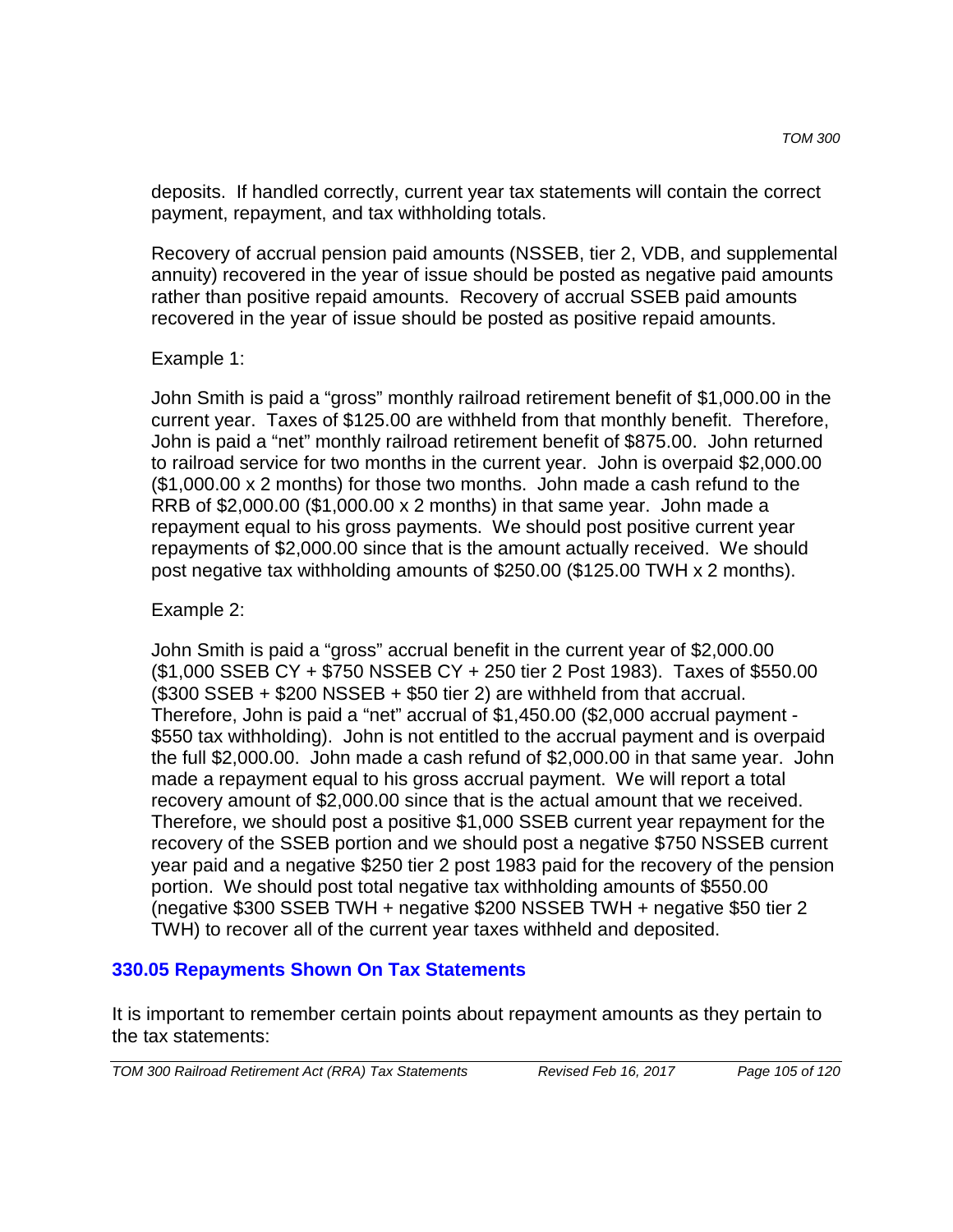- Social Security Equivalent Benefit (SSEB) portion of tier 1 repayments are reported on Form RRB-1099 (for citizen beneficiaries) or Form RRB-1042S (for NRA beneficiaries).
- Non-Social Security Equivalent Benefit (NSSEB) portion of tier 1, tier 2, vested dual benefit (VDB) and supplemental annuity repayments are considered as pension repayments and are reported on Form RRB-1099-R for both citizen and NRA beneficiaries.
- On Forms RRB-1099 and RRB-1042S tax statements, the entire Social Security Equivalent Benefit (SSEB) portion of tier 1 amount paid in the current tax year and repaid in the current tax year is shown on the tax statements in separate items. We also show an item for the net SSEB amount for the current tax year which is the difference between the SSEB paid in the current tax year minus the SSEB repaid in the current tax year. No consideration is given to when the overpayment occurred, only that the repayment was made in the current tax year.
- Pre-SSEB and SSEB repayments are reportable on Form RRB-1099 and Form RRB-1042S tax statements regardless of whether the amounts repaid were ever reported to the IRS as taxable payments. Pre-SSEB repayments are tier 1 repayments for years before 1986, including years before 1984. Refer to TOM 20.20, RRA Taxation Guidelines and Principles – Recoveries – Positive Repayments and Negative Payments, for additional information.
- A pension (NSSEB, tier 2, VDB, and supplemental annuity) repayment is reportable on the Form RRB-1099-R tax statement only if the amount repaid was previously reported as a taxable payment on any annual tax statement.
- Whenever we exclude reporting on tax statements of any Pre-SSEB, NSSEB, tier 2, VDB, or supplemental annuity amounts issued AFTER the death of an annuitant, we do not report a repayment on tax statements for recovery of one of these payments. Refer to TOM 20.20, RRA Taxation Guidelines and Principles – Recoveries – Positive Repayments and Negative Payments, for additional information.
- Whenever we report on tax statements of any Pre-SSEB, SSEB, NSSEB, tier 2, VDB, or supplemental annuity amounts issued AFTER the death of an annuitant, we will report a repayment on tax statements for recovery of one of these payments. The repayments will be reported on tax statements for the tax year that we received the repayments at the RRB. In most cases, the repayments will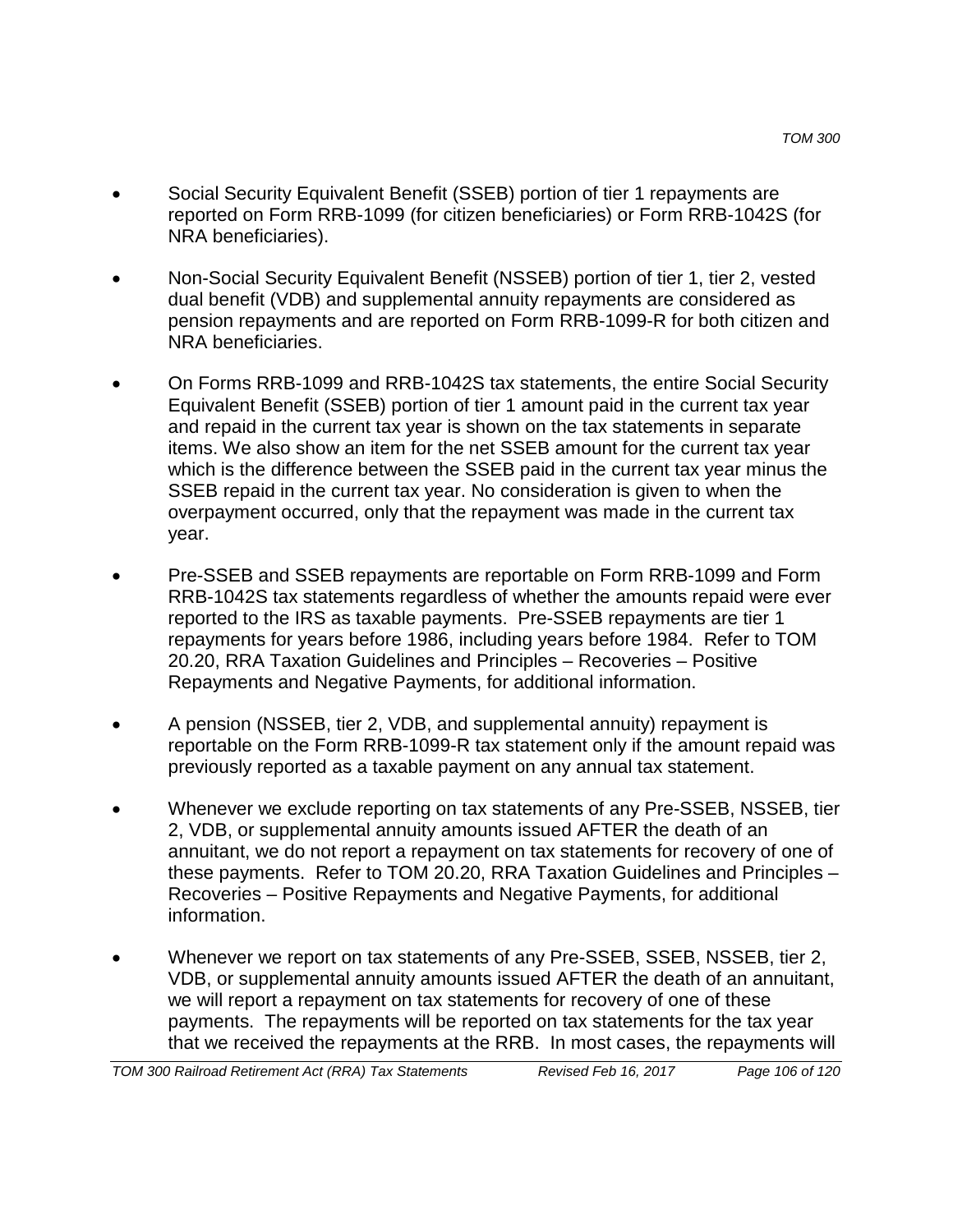be reported on the tax statements for the tax year following the annuitant's year of death. Refer to TOM 20.20, RRA Taxation Guidelines and Principles – Recoveries – Positive Repayments and Negative Payments, for additional information.

For Form RRB-1099-R, a prior (earlier) year repayment amount which is the accumulation of the repayments for NSSEB, tier 2, VDB and supplemental annuity amounts taxable in a previous (earlier) year, or NSSEB, tier 2, VDB and supplemental annuity repayments that we have not identified or attributed as current year repayments made to the RRB in the current tax year are shown in Box 8, Repayments. For information on how to handle prior year repayment amounts, refer to IRS Publication 575, Pension and Annuity Income, and/or IRS Publication 525, Taxable and Nontaxable Income.

In order to determine what credit a beneficiary may take for a pension repayment amount, the individual needs to know the years to which the repayment applies. In most cases, if the overpayment occurred and was repaid in the current tax year, the repaid amount has already been subtracted from the total gross paid amount in Box 7, Total Gross Paid, of Form RRB-1099-R. However, in some cases, it is not known when the overpayment occurred. In these situations, a current tax year overpayment and repayments may not have been subtracted from Box 7, Total Gross Paid, but is instead included in the Box 8, Repayments, amount on Form RRB-1099-R.

Field offices are contacted by beneficiaries for assistance concerning which year(s) the repayment amounts shown in Box 8, Repayments, of Form RRB-1099-R apply, the field offices may be able to identify the years by reviewing field copies of overpayment letters.

- Field office personnel should direct any inquiries about repaid amounts on Forms RRB-1099-R that they cannot handle to TCIS-TS.
- If an annuity is in code 35, 36, 69, and 95 suspense (all code 66 in TAS and RECURR tax screens) to recover an overpayment by full withholding, tax statement(s) will be released showing the amount(s) paid and repaid for the tax year. Generally, the RECURR tax screen with code 66 will show paid amounts equal to repaid amounts in the same annuity components, and tax withholding will not be applied. Even though the person is not receiving monthly payments directly, the IRS considers the payments as income because the RRB is acting as the person's agent by receiving the annuity payments and applying those payments toward the overpayment on the person's behalf. Therefore, the annuity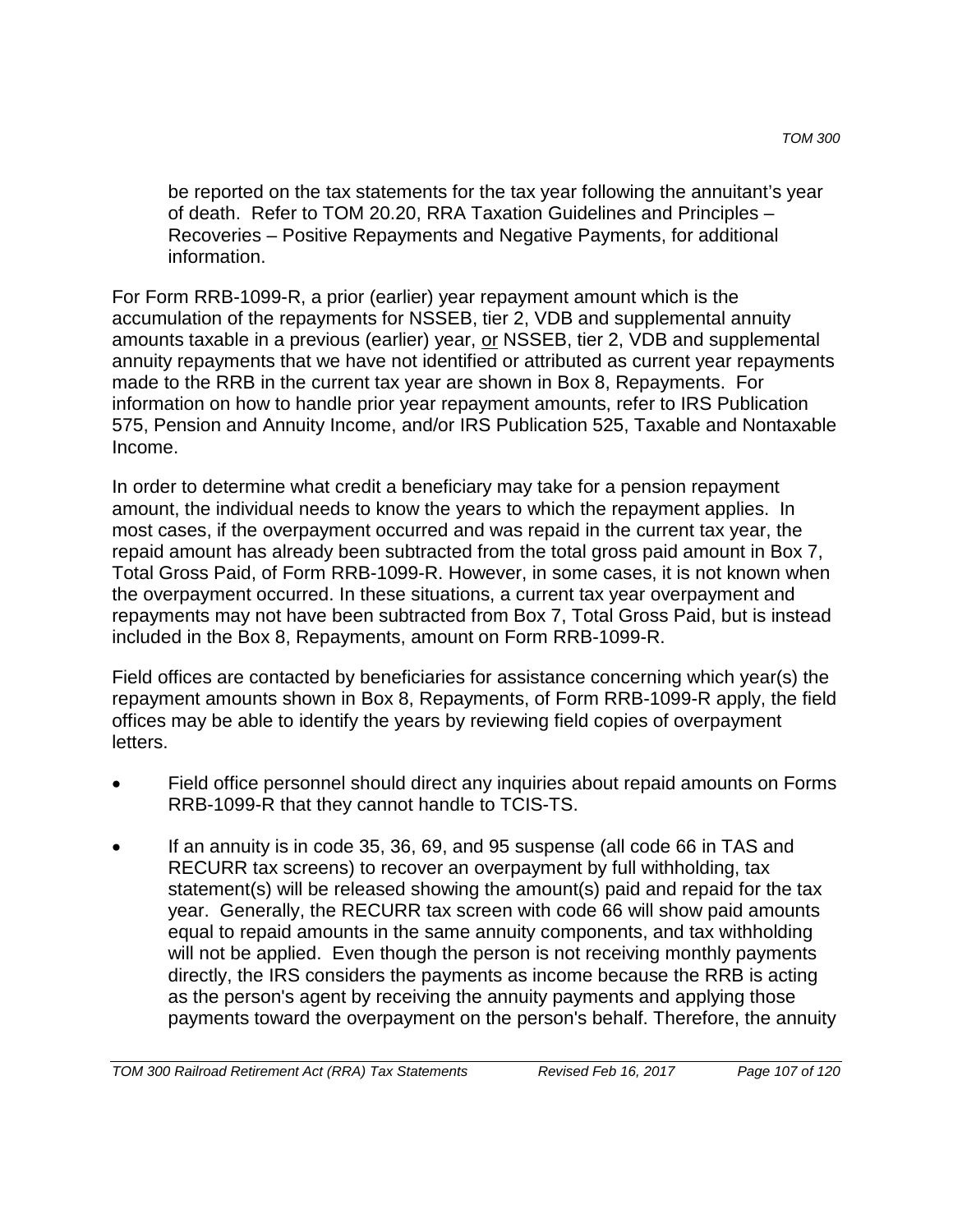is considered paid for the current tax year and the overpayment is being repaid for the current and/or prior tax years.

If you need information concerning a specific prior year repayment amount by individual annuity component (the NSSEB potion of tier 1, tier 2, VDB and supplemental annuity), then you can obtain this information from the Recurring and/or Non-Recurring Payment Breakdown general tax screens.

The repayment amounts shown under the REPAID column of the Recurring Payment Breakdown general tax screen (PF20) continues to be displayed as separate individual annuity component prior year repayment amounts. See TOM 3105.40.05

The repayment amounts shown under the REPAIDS column of the NON-Recurring Payment Breakdown general tax screen (PF22) continues to be displayed as separate individual annuity component prior year repayment amounts, also. See TOM 3105.45.05.

# **335 IRS Form 1099-C, Cancellation of Debt**

In accordance with section 6050P of the Revenue Reconciliation Act of 1993, the U.S. Railroad Retirement Board (RRB) is required to report the cancellation of a debt of \$600.00 or more for overpayments which were not taxable (nontaxable) when originally paid. In most cases, these are payments that occurred prior to 1984 or other nontaxable payments (such as lump sum death payments). These payments were not reported as taxable payments on any Railroad Retirement Act (RRA) tax statement (Form RRB-1099, Form RRB-1042S, Form RRB-1099-R). The amount of the canceled debt must be reported to the Internal Revenue Service (IRS) on IRS Form 1099-C, Cancellation of a Debt.

Therefore, effective with tax year 1994 and later, the RRB will issue and release IRS Form 1099-C, Cancellation of Debt, in these cases. The IRS Form 1099-C tax statement must be issued to beneficiaries by January 31. In addition, the RRB must report all IRS Form 1099-C tax statement information (i.e., number of IRS Forms 1099- C issued and total amount canceled) to the IRS by filing Form 1096, Annual Summary and Transmittal of U.S. Information Returns, tax return with the IRS by February 28.

Unlike our other RRA tax statement forms (Form RRB-1099, Form RRB-1042S, and Form RRB-1099-R), the RRB has not created its own version of the IRS Form 1099-C since the volume of use for this tax statement form is low. Each year, the Policy & Systems – Payment Analysis and Systems (P&S-PAS) tax analyst requests blank copies of IRS Form 1099-C tax statements from the IRS rather than create an RRB tax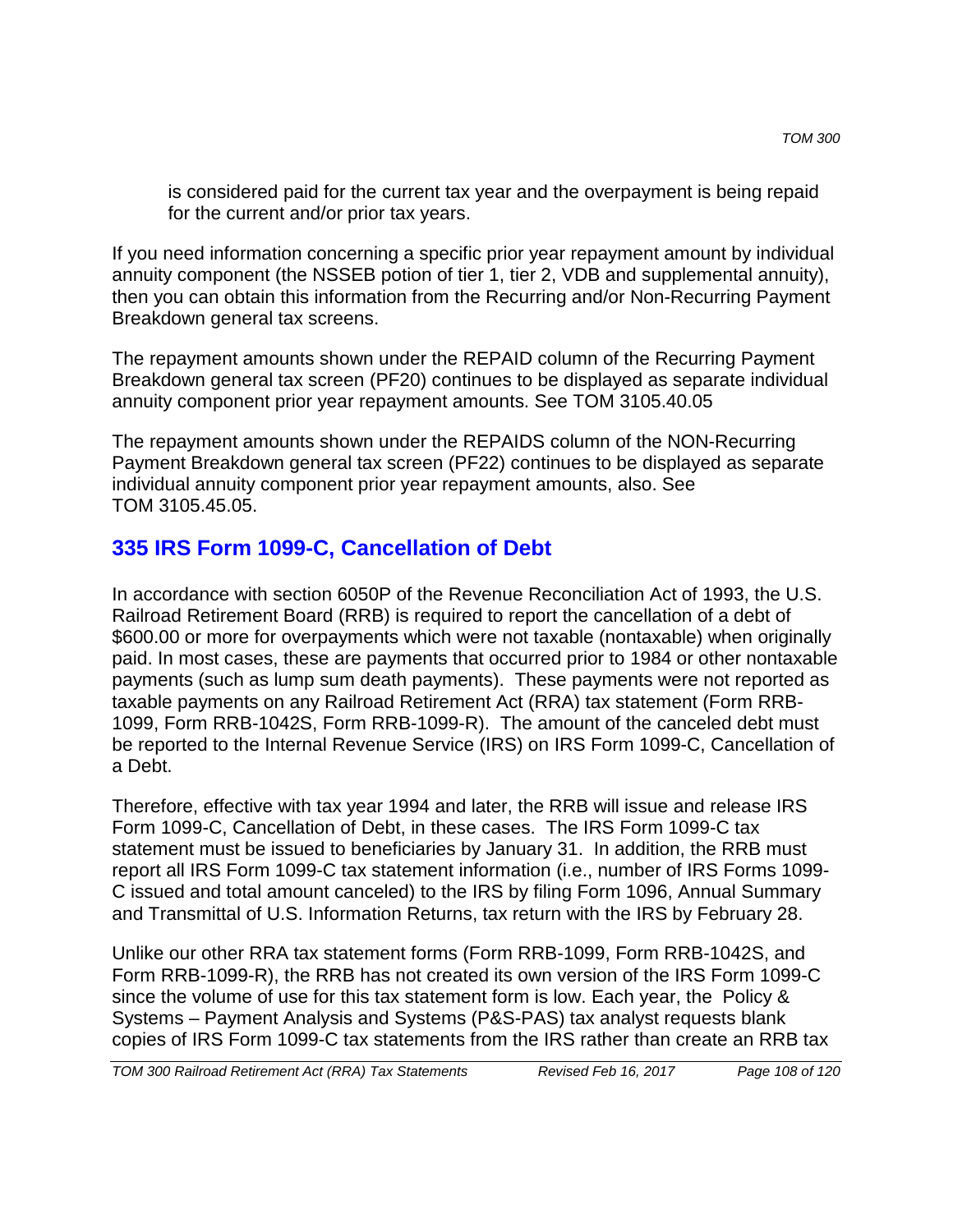statement form. Copies of blank IRS Form 1099-C tax statements can be obtained from the IRS by calling the IRS at 1-800-829-3676 or accessing the IRS website (www.irs.gov) and printing copies of the tax statement form.

As the years progress, we expect to issue and release only a few to zero IRS Forms 1099-C for each tax year.

**NOTE:** Due to the low volume of cases involving IRS Form 1099-C tax statements, the Policy & Systems – Payment Analysis and Systems (P&S-PAS) tax analysts handle all IRS Form 1099-C tax statements and explanation letters. Refer all inquiries concerning IRS Form 1099-C to P&S-PAS.

The chart below shows how many IRS Forms 1099-C we issued and released since tax year 1994.

| <b>YEAR</b> | IRS Forms 1099C |
|-------------|-----------------|
| 2016        | 0               |
| 2015        | $\overline{2}$  |
| 2014        | 1               |
| 2013        | 0               |
| 2012        | 1               |
| 2011        | $\overline{2}$  |
| 2010        | 1               |
| 2009        | 1               |
| 2008        | 2               |
| 2007        | 3               |
| 2006        | 1               |
| 2005        | 2               |

*TOM 300 Railroad Retirement Act (RRA) Tax Statements Revised Feb 16, 2017 Page 109 of 120*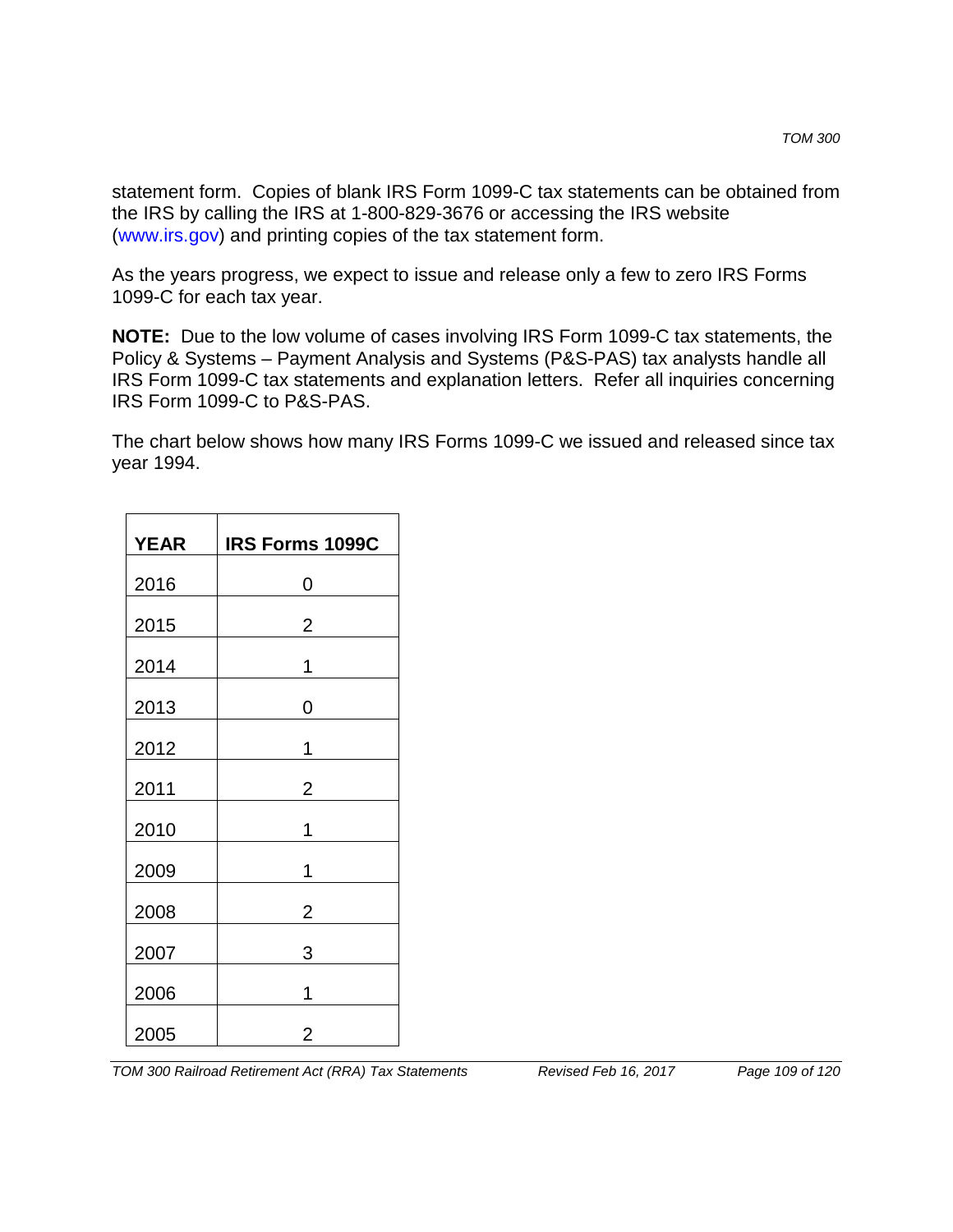*TOM 300*

| 2004 | $\overline{0}$ |
|------|----------------|
| 2003 | 1              |
| 2002 | $\overline{2}$ |
| 2001 | $\overline{0}$ |
| 2000 | 0              |
| 1999 | $\overline{0}$ |
| 1998 | 1              |
| 1997 | 3              |
| 1996 | 15             |
| 1995 | 54             |
| 1994 | 83             |

If no IRS Forms 1099-C are issued for a tax year, then there is no need to file Form 1096, Annual Summary and Transmittal of U.S. Information Returns, tax return for that tax year.

There are three copies of IRS Form 1099-C tax statement. Beneficiaries only receive Copy B of IRS Form 1099-C. Beneficiaries do not receive Copy A or Copy C of IRS Form 1099-C. Copy A is sent to the IRS and Copy C is for the creditor (RRB).

Copies of the beneficiaries' IRS Forms 1099-C and any accompanying explanation letters will be sent to Imaging for documentation and future reference. Copies may be filed down in the beneficiary's claim folder. In addition, a **Reading File book** is kept in P&S-PAS that contains copies of the beneficiaries' IRS Form 1099-C tax statements (Copies A, B, and C) and letters.

### **335.05 General**

For tax years 1994 through 1998, the Tax Clerical Imaging Section-Tax Section (TCIS-TS) handled the record keeping and issuance of IRS Form 1099-C tax statement while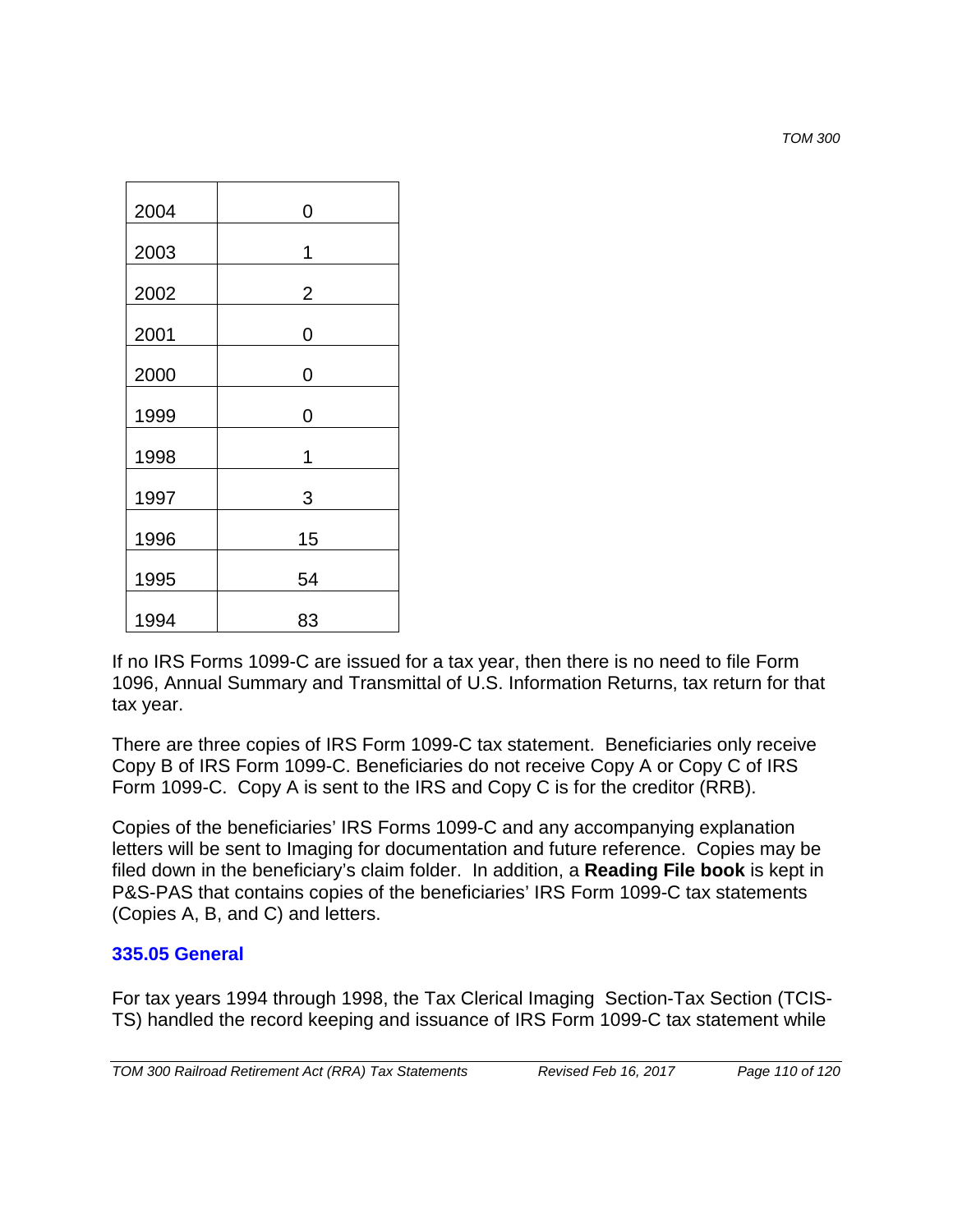Policy and Systems – Payment Analysis and Systems (PAS) issued the Form 1096 income tax return (reports IRS Form 1099-C tax statement information).

Effective with tax year 1999 and later, PAS began handling the record keeping and issuance of both IRS Form 1099-C tax statements and Form 1096 income tax return due to the low volume of IRS Form 1099-C tax statements.

Due to the low volume, we anticipate that PAS not TCIS-TS will continue to handle the IRS Form 1099-C tax statement and tax return process. However, should this situation change, the instructions that follow can be used by the work group or individuals assigned to handle the issuance of the IRS Form 1099-C tax statements. PAS will continue to issue the tax return.

In most cases, the claims adjudication units calculate the amount of the overpayment and notify the beneficiary of the amount that is owed to the RRB by issuing an overpayment letter. In addition, a PAR record for the overpayment amount is established. Recipients of the overpayment letters either reimburse the RRB by full repayment or partial repayment (installments) OR do not reimburse the RRB. For those who repay, no debt is waived or canceled. For those who do not repay, then the debt is either left open or waived/canceled. If the debt is left open or the debt is waived/canceled and under \$600.00, no IRS Form 1099-C is issued. If the debt is waived/canceled AND is \$600.00 or more AND was nontaxable when originally paid AND was not reported as a taxable payment on any RRA tax statement, then an IRS Form 1099-C tax statement is due the debtor.

The responsibility of the Bureau of Fiscal Operations-Debt Recovery Division (BFO/DRD) and the Bureau of Hearings and Appeals (BHA) is to make the determination as to whether or not the debt that is owed to the RRB should be canceled (waived). If BFO/DRD and/or BHA determines that the debt should be canceled, then BFO/DRD and/or BHA will close out the debt on PAR and issue the debtor a **waiver confirmation letter**. The letter confirms that the debt has been canceled (waived) and no further recovery action will occur even if money becomes available.

The responsibility of P&S-PAS is to issue and report the waivers to the debtors (on IRS Form 1099-C tax statements) and the IRS (on Form 1096 tax return). P&S-PAS does not make any waiver/cancellation determination or issue waiver confirmation letters.

Prior to tax year 1998, if it was determined that the debt should be waived, then BFO/DRD or BHA closed the debt on PAR and sent a waiver confirmation letter to the debtor stating that the debt has been waived/canceled and no further recovery action would occur. BFO/DRD or BHA then completed a waiver case worksheet with the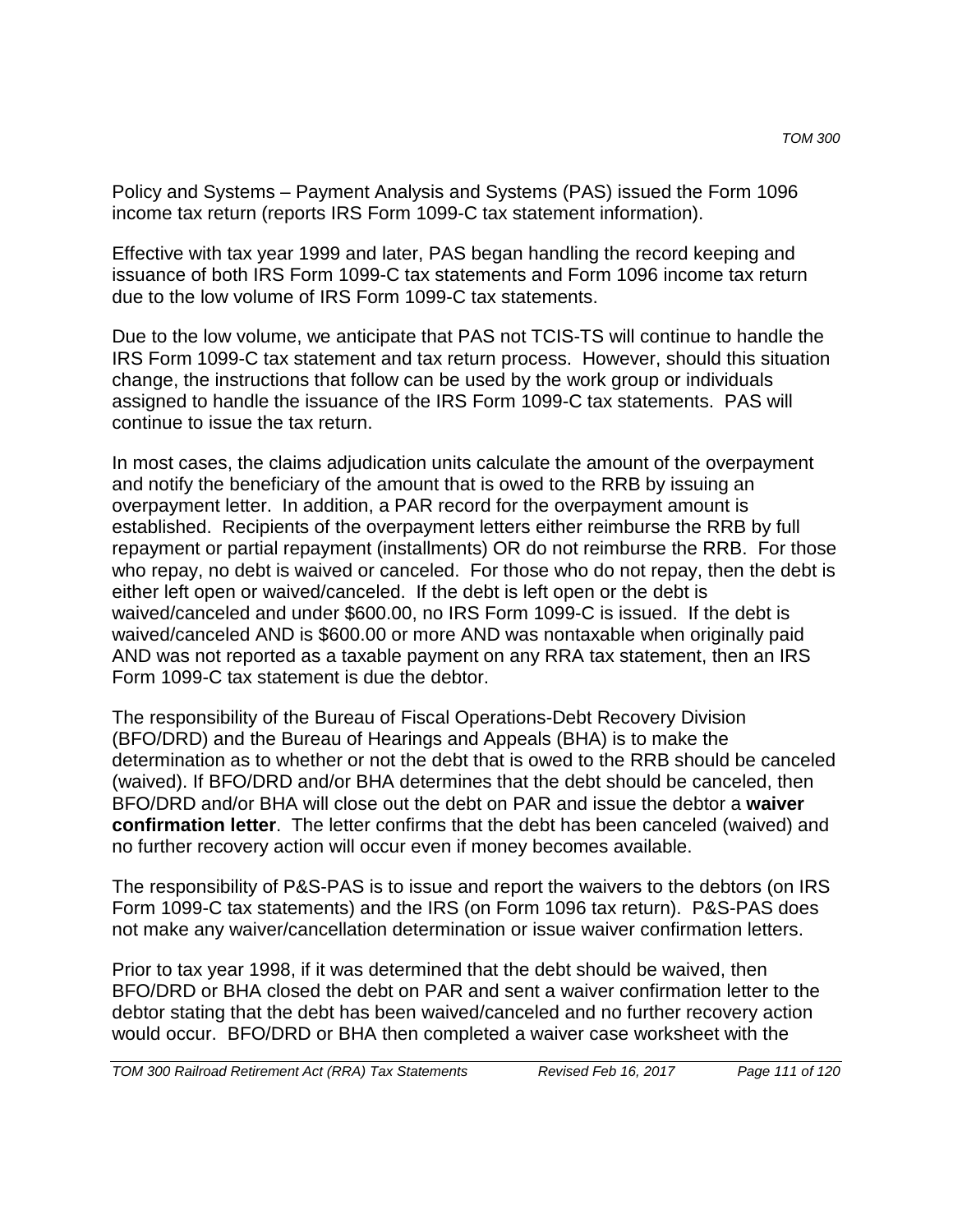following beneficiary information: name, address, social security number, RRB claim number, amount of the debt to be waived, and the date when the debt was waived. Upon completion of the waiver case worksheet, BFO/DRD or BHA sent the waiver case worksheet to TCIS-TS or the PAS tax analysts. However, if TCIS-TS (or PAS tax analysts) received a waiver case worksheet which did not contain the required beneficiary information, then TCIS-TS (or PAS tax analysts) returned the waiver case worksheet to BFO/DRD or BHA for completion.

Effective with tax year 1999 and later, PAS began handling the issuance of the IRS Form 1099-C tax statements and Form 1096 tax return process. The cases that had debts waived/cancelled are shown on PAR. PAR shows the amount of the debt waived/canceled, type of debt (overpayment), and the date the debt was waived/canceled. Since all necessary information is show in PAR, PAS no longer asked for the waiver case worksheet from BFO/DRD or BHA. Instead, PAS asked BFO to run a query against the PAR database to identify all nontaxable debts waived for a tax year, i.e.…Residual Lump Sum (07A), Lump Sum Death Payment (08A), Separation Allowance Lump Sum Amount (09A) and Tax Refund (12A). The responsibility of the PAS tax analysts is to complete the IRS Form 1099-C and accompanying explanation letter.

The explanation letter provides the following information: 1) beneficiary's name and address; 2) RRB claim number; 3) the reason why beneficiaries received a IRS Form 1099-C; 4) the amount of the debt to be canceled (waived) and the date when the debt was cancelled (waived); 5) interest, penalties, and/or administrative costs which are included in the amount of the debt to be canceled; and 5) general information concerning IRS Form 1099-C.

Refer to TOM 335.25, Examiner Instructions on How to Complete the Accompanying Explanation Letter.

In addition, PAS tax analysts release duplicates of Copy B of IRS Form 1099-C and copies of the explanation letters only upon beneficiary request. See TOM 335.20. Since 1994, we have not had any requests for duplicate or corrected IRS Form 1099-C tax statements.

PAS tax analysts are responsible for releasing a completed IRS Form 1099-C to the beneficiary by January 31 each year per IRS regulations. PAS tax analysts will release all IRS Forms 1099-C for the tax year on a scheduled mass mailing date sometime in January each year. Field offices will be given advance notice of the mass mailing date by PAS. In addition, PAS tax analysts also release an explanation letter to the beneficiary along with the IRS Form 1099-C. The PAS tax analysts may also include a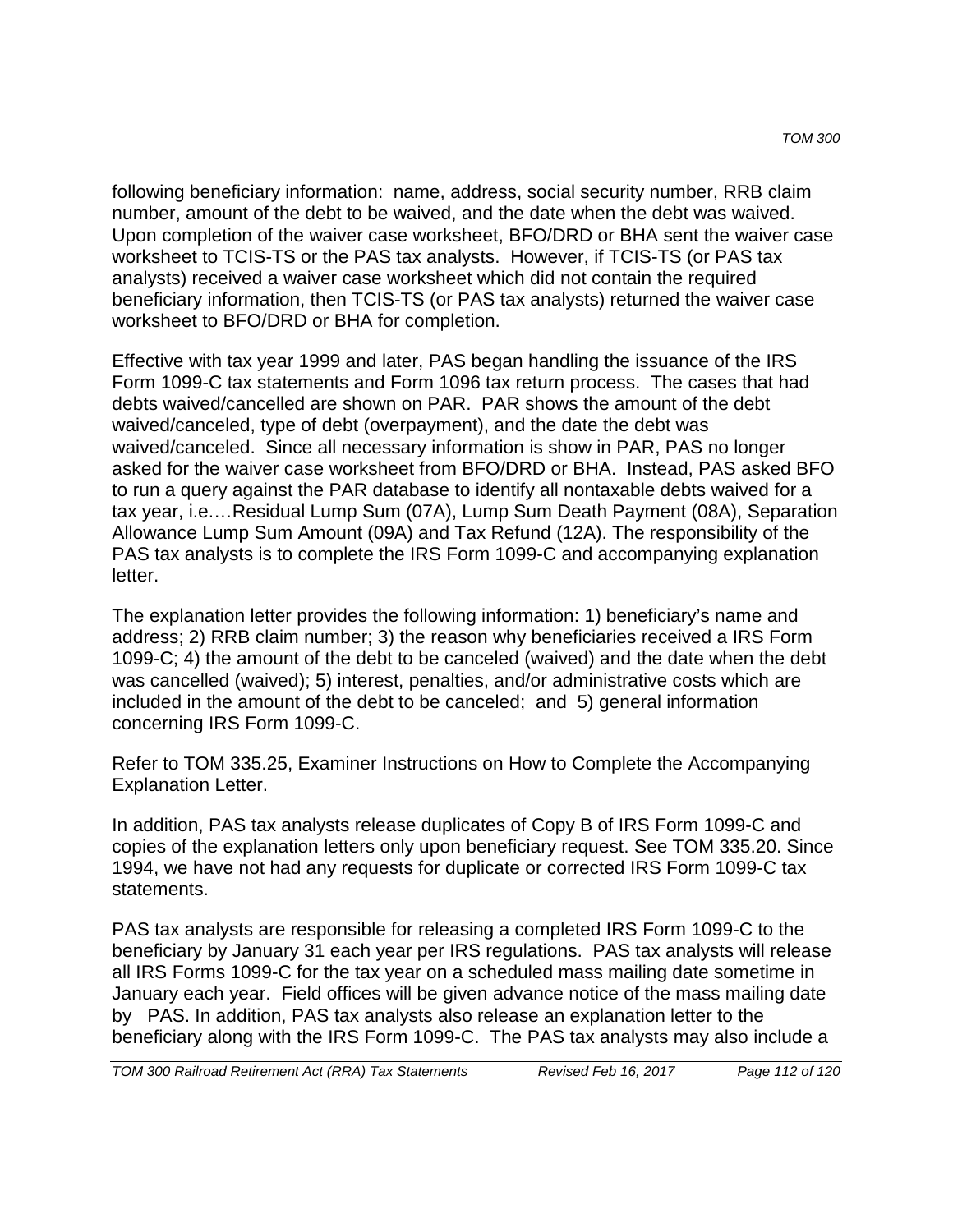copy of the waiver confirmation letter as additional documentation. PAS tax analysts must also report all Form 1099-C information to the IRS by filing Form 1096, Annual Summary and Transmittal of U.S. Information Returns, tax return by the due date of February 28 each year per IRS regulations. If no IRS Forms 1099-C is issued for a tax year, then there is no need to file Form 1096, Annual Summary and Transmittal of U.S. Information Returns, tax return for that tax year.

For any due date established by IRS, the "file" or "furnish" requirement is met if the form (i.e., tax statement or tax return) is properly addressed and mailed First Class, or sent by an IRS designated delivery service on or before the due date. If the date falls on Saturday, Sunday, or a legal holiday, then the due date is the next business day.

# **335.10 Copy A, Copy B And Copy C OF IRS Form 1099-C**

There are three copies to an IRS Form 1099-C. However, the beneficiary and field office personnel will only see Copy B of the IRS Form 1099-C:

Copy A:

This original pink and white colored copy is sent to the IRS by PAS. This is not a carbon copy.

# Copy B:

This is a carbon copy which is sent to the beneficiary (debtor) and informs the beneficiary to retain this copy for his/her tax records. A photocopy of this copy is sent to Imaging. In addition, a **Reading File book** is kept in PAS which contains photocopies of Copy B and the explanation letter and will serve as a duplicate for any duplicate request. General instructions and explanations of box items are located on the back of this copy.

# Copy C:

This is a carbon copy which stays at the RRB (creditor). P&S-PAS will retain this copy in the **Reading File book** kept in PAS.

# **335.15 Explanation Of Items And Examiner Entries Made On IRS**

### FORM 1099-C

The following are the explanations for the box items on IRS Form 1099-C.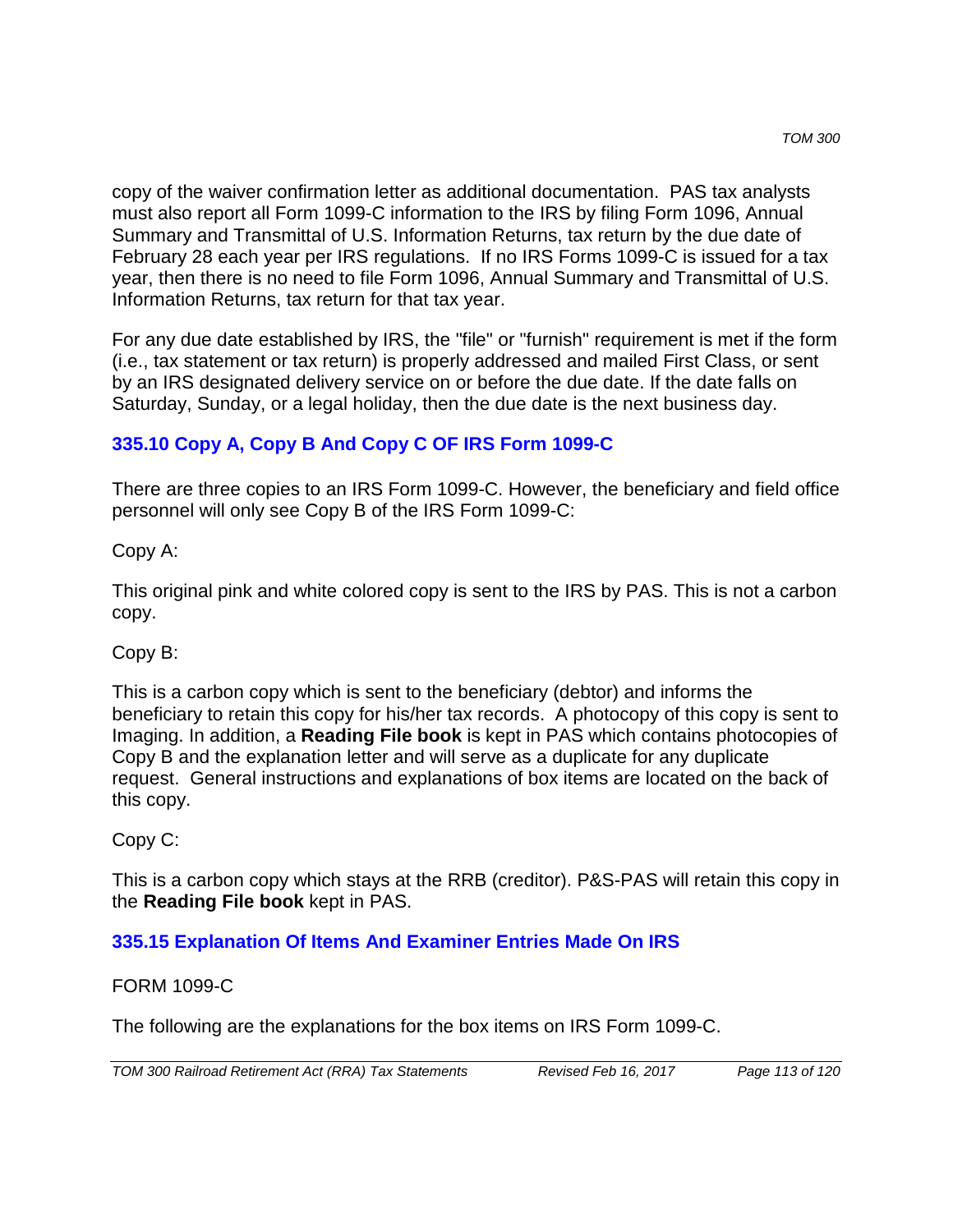#### VOID box:

This box is located at the top of Copy A and Copy C of IRS Form 1099-C. A check in this box indicates that the IRS Form 1099-C contains an error and is invalid. Therefore, IRS will ignore this IRS Form 1099-C. White-out cannot be used to correct an error. An original IRS Form 1099-C will not have this box checked.

### CORRECTED box:

This box is located at the top of all three copies of IRS Form 1099-C. This box will be checked only if this is a corrected IRS Form 1099-C. An original IRS Form 1099-C will not have this box checked.

### Box 1 Date Canceled

Date the RRB canceled (waived) the debt. PAS tax analyst(s) will enter the date the debt was waived.

Box 2 Amount of Debt Canceled

Debt amount that the RRB canceled (waived). PAS tax analyst(s) will enter the amount of debt canceled (waived). This debt amount includes any interest, penalties and/or administrative costs.

Box 3 Interest Included in Box 2

This is the amount of interest which is already included in the amount of debt reported in Box 2, Amount of Debt Canceled. Leave this item blank.

Box 4 BLANK

Prior to tax year 1998 IRS Forms 1099-C, this box item was entitled, Penalties, Fines, Administrative Costs Included In Box 2. An amount shown in this box was the amount of penalties, fines or administrative costs which is already included in the amount of debt reported in Box 2, Amount of Debt Canceled.

Effective with tax year 1998 and later IRS Forms 1099-C, this box item is now blank.

Box 5 Debt description

PAS tax analyst(s) will enter the following sentence in this box: "U.S. Railroad Retirement Board (RRB) benefit overpayment." In addition, the PAS tax analyst(s) may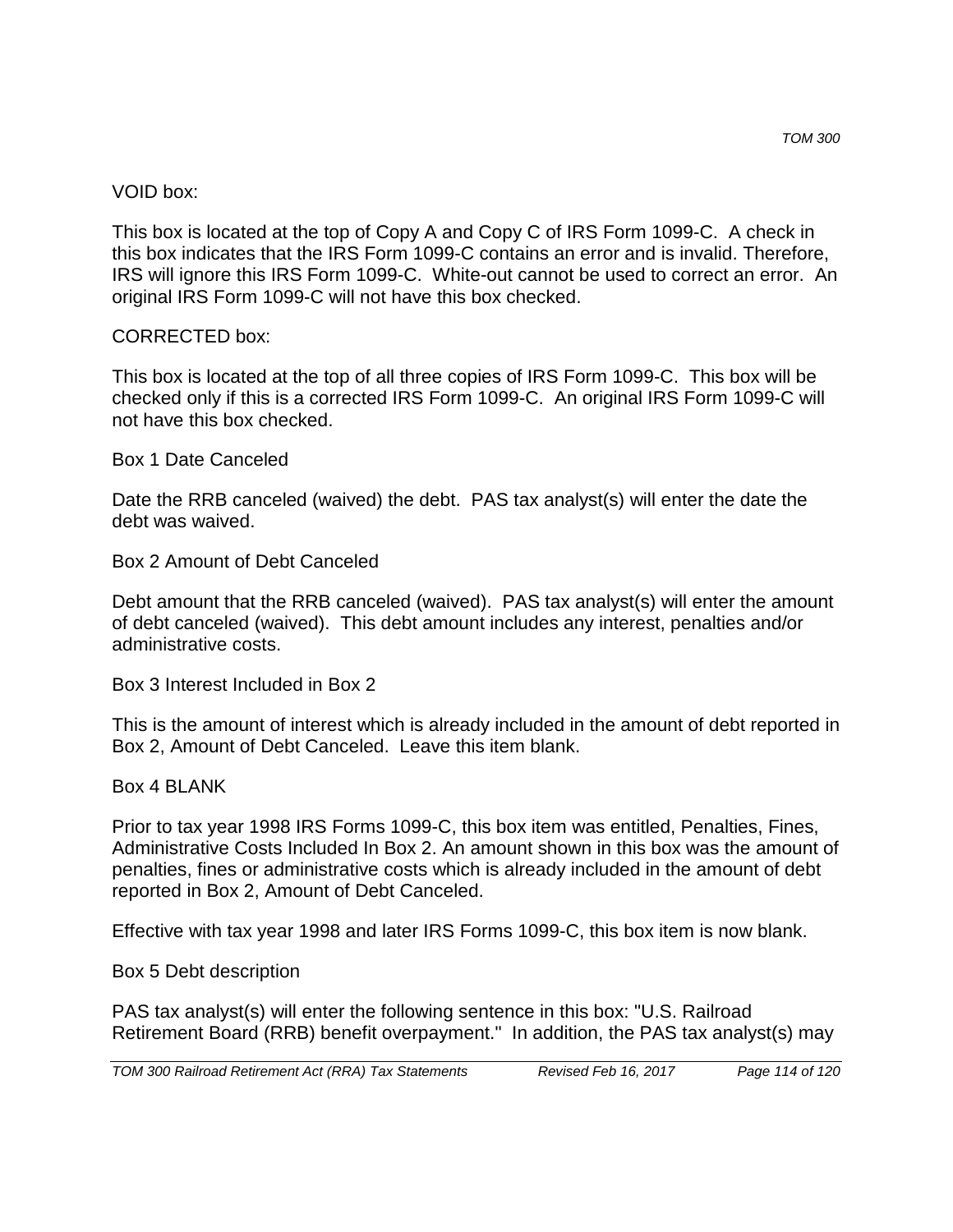also include the type of overpayment waived (for example, "RRB benefit overpayment - Lump Sum Death Payment").

Box 6 Check for Bankruptcy

This box item is always blank. However, if the box is marked, the creditor (RRB) has indicated the debt was canceled in a bankruptcy proceeding.

Box 7 Fair Market Value of Property

This box item is always blank.

CREDITOR'S name, street address, city, state and ZIP code

The RRB is the creditor. PAS tax analyst(s) will enter the following in this box:

"U. S. Railroad Retirement Board

844 N. Rush St.

Chicago, IL 60611-2092"

CREDITOR'S Federal identification number

PAS tax analyst(s) will enter the following in this box:

"36-3314600"

DEBTOR'S identification number

The beneficiary is the debtor. PAS tax analyst(s) will enter in this box the beneficiary's own United States taxpayer identifying number (TIN) from the waiver confirmation letter. You may have to check DATAQ, tax screens or claim folder for the TIN. Generally, a TIN is a social security number for U.S. citizens, individual taxpayer identification number (ITIN) for nonresident aliens, and employer identification number (EIN) for estates or trusts.

DEBTOR'S name and address

PAS tax analyst(s) will enter in this box the beneficiary's name and address from the waiver confirmation letter. In some situations, the debtor's address may not be known or may be invalid. You may have to request a SSA MBR using the debtor's TIN (social security number) to obtain the latest known address shown for the debtor at the SSA.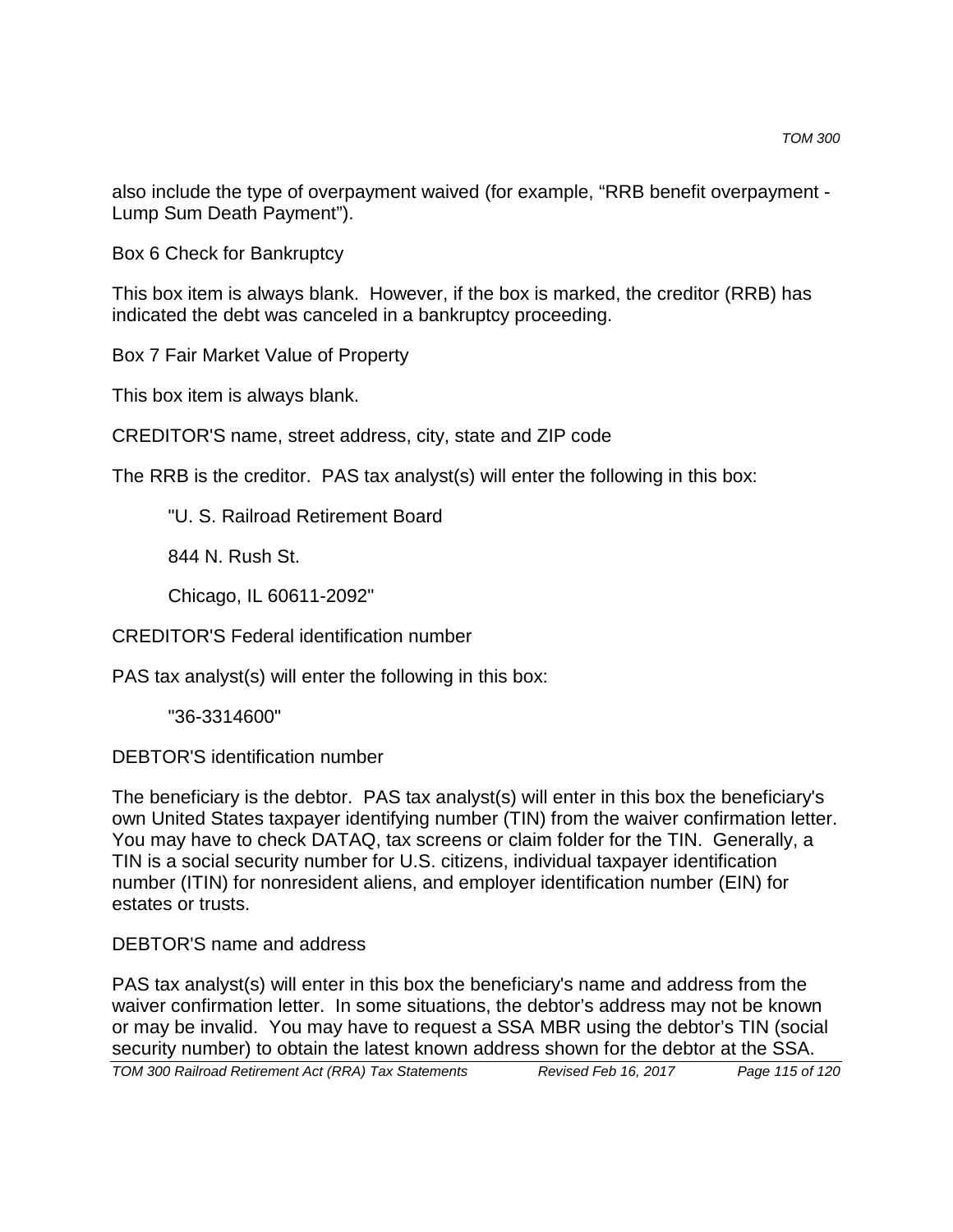#### Account number

PAS tax analyst(s) will enter in this box the beneficiary's RRB claim number from the waiver confirmation letter.

Refer to TOM 335.25, for Examiner Instructions on How to Complete IRS Form 1099-C and Accompanying Explanation Letter.

# **335.20 How to Handle Inquiries and Request Duplicates of IRS Form 1099-C**

Refer all beneficiary inquiries regarding the reason, amount or calculation of the overpayment amount to RBD or SBD.

NOTE: Due to the low volume of cases involving IRS Forms 1099-C tax statements, the Policy and Systems-Payment Analysis and Systems (P&S-PAS) tax analysts are currently handling all IRS Forms 1099-C tax statements and explanation letters. As a result, most inquiries or requests for duplicate or corrected tax statements should be referred to P&S-PAS.

Refer all beneficiary inquires concerning the accuracy of the waiver amount that is reported on the IRS Form 1099-C to BFO/DRD. If BFO/DRD does not have any information, then contact BHA.

Unlike our other tax statement forms (Form RRB-1099, Form RRB-1042S and Form RRB-1099-R), IRS Form 1099-C is not shown on the Statement (STMT) general tax screens (PF 15) due to the low volume of this tax statement form. Field office personnel will not be able to view and/or request IRS Form 1099-C on-line.

Therefore, send all beneficiary requests for a duplicate Copy B of IRS Form 1099-C or a duplicate of the explanation letter to the PAS Supervisor using OUTLOOK e-mail's e-G-115. By doing this, PAS can keep track of any duplicate requests. The PAS supervisor will contact the PAS tax analyst handling the IRS Forms 1099-C. Upon receipt of the duplicate request, the PAS tax analyst(s) will photocopy Copy B of IRS Form 1099-C and/or the explanation letter filed in the **Reading File book** kept in PAS. If there is no IRS Form 1099-C and/or explanation letter in the Reading File book, then the PAS tax analyst(s) will either check the Imaging system or request the claim folder from its present folder location. The PAS tax analyst(s) may check Imaging to see if Copy B of IRS Form 1099-C and/or the explanation letter is in the system. If the necessary information is in Imaging, then the PAS tax analyst(s) will obtain a print of Copy B of IRS Form 1099-C and/or the explanation letter and release those prints to the beneficiary. If the information is not in Imaging, the PAS tax analyst(s) will check the claim folder.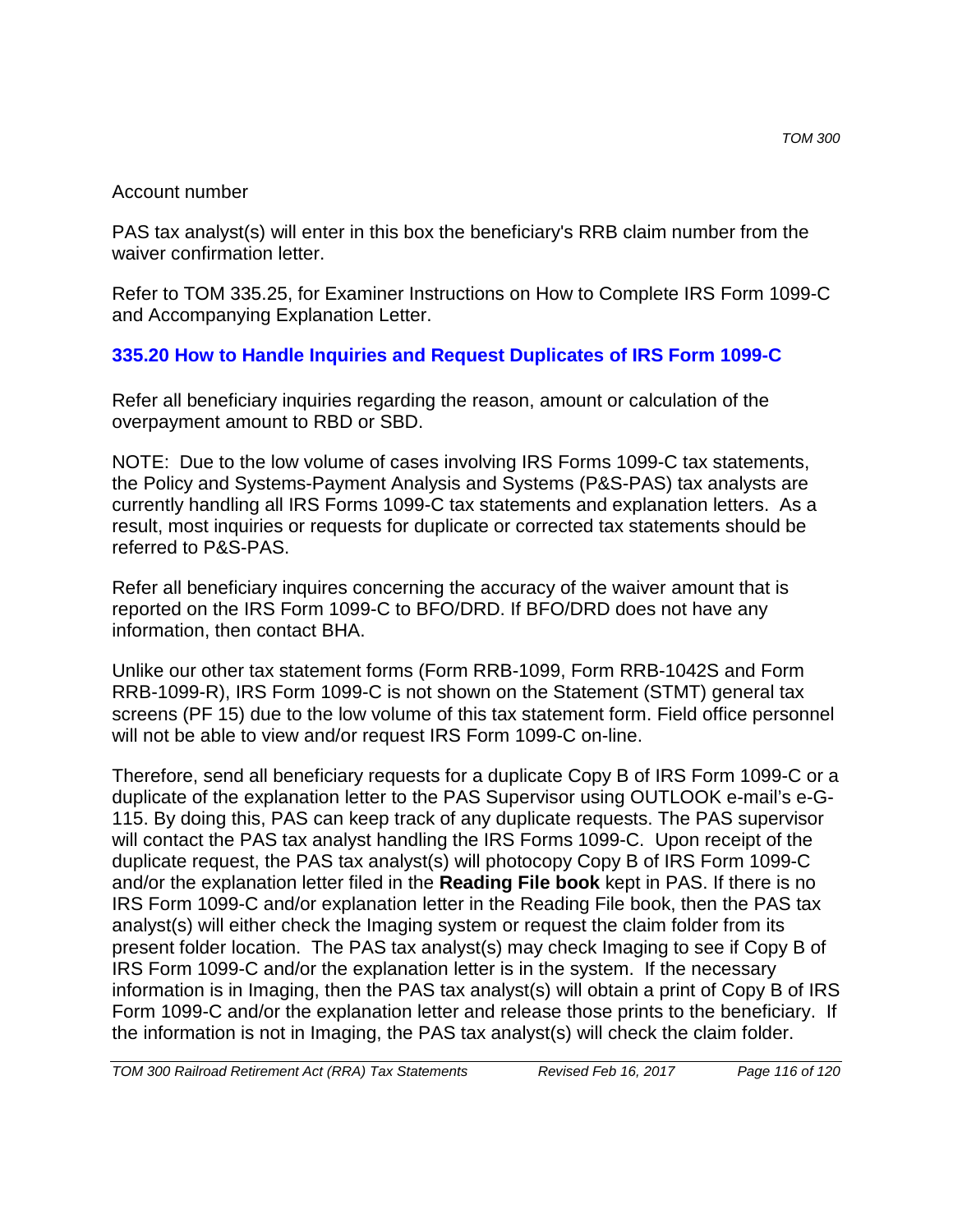Once the claim folder is in PAS, the PAS tax analyst(s) will photocopy the IRS Form 1099-C and/or the explanation letter filed in the folder and release the photocopies to the beneficiary.

If beneficiaries have questions concerning the taxability of their canceled debt and/or how they should file IRS Form 1099-C with their income tax return, refer them to their local IRS office, own tax preparer and/or IRS booklet, Instructions for Form 1040 and/or Form 1040A. In addition, IRS has a number of publications that are available and may be of assistance to our beneficiaries concerning this topic (IRS Publications 225, 334, 525, 544, 908 and IRS Form 982).

### **335.25 Examiner Instructions On How To Complete IRS Form 1099-C And Accompanying Explanation Letter**

The following are the general instructions (procedure steps) to complete an IRS Form 1099-C and explanation letter:

NOTE: Due to the low volume of cases involving IRS Form 1099-C tax statements, the P&S-PAS tax analysts not TCIS-TS examiners handle all IRS Forms 1099-C and explanation letters.

If a case is reviewed and determined that an IRS Form 1099-C tax statement is not necessary, then the only action is to document that the case has been reviewed and no IRS Form 1099-C is required.

Step 1:

PAS tax analyst(s) will receive a supply of the current tax year IRS Form 1099-C tax statements. In addition, the PAS tax analyst(s) can download free copies of blank IRS Form 1099-C tax statements from the IRS website (www.irs.gov). There are three copies of IRS Form 1099-C in a set and three different IRS Forms 1099-C on a page. Each different IRS Form 1099-C is for a different beneficiary.

Step 2:

PAS tax analyst(s) will use the waiver confirmation letter or data obtained from BFO/DRD or BHA to enter all information onto IRS Form 1099-C.

The entries for IRS Form 1099-C are found in TOM 335.15.

In addition, all entries onto IRS Form 1099-C will be typed by PAS tax analysts. . PAS tax analysts should press/type hard when they are typing so that entries will be shown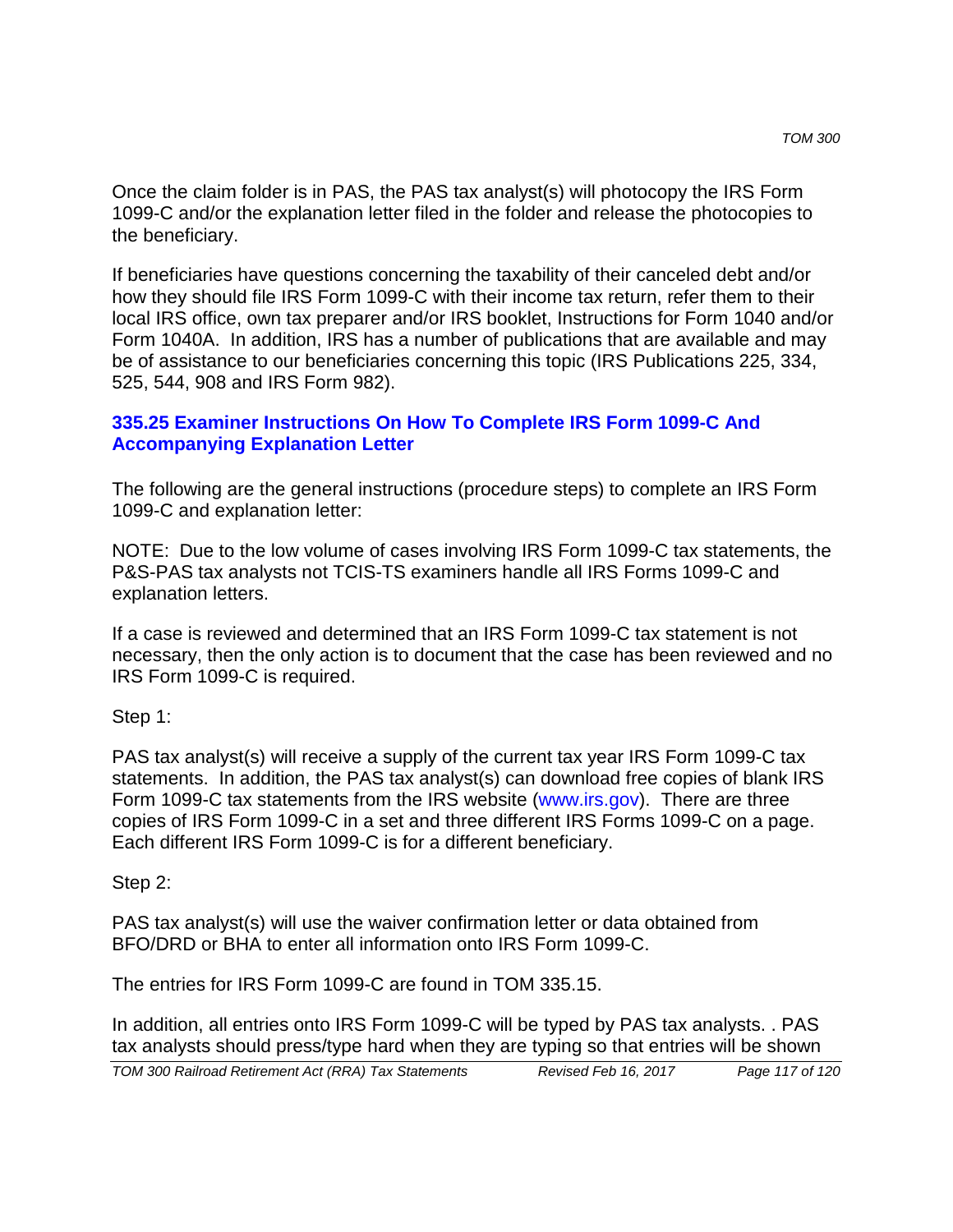on each copy (especially Copy C). If PAS tax analysts deem it necessary, then they may insert carbon paper behind the Copy A page and the Copy B page.

NOTE: If the required entry items are not shown on the waiver confirmation letter or from the information obtained from BFO, the PAS tax analyst will contact BFO/DRD or BHA for clarification.

Step 3:

All correct and original IRS Forms 1099-C will not have the VOID and/or CORRECTED box(es) checked.

However, if you make an error entering the information on Copy A of IRS Form 1099-C, check the VOID box and go to the next Copy A on the page, or to another page and enter the correct information.

Do not use white-out to correct an error on IRS Form 1099-C.

Check the CORRECTED box on Copy A of IRS Form 1099-C only when you are sending a corrected IRS Form 1099-C to the beneficiary after an IRS Form 1099-C for the same tax year was previously sent.

### Step 4:

After the IRS Form 1099-C has been correctly completed, PAS tax analyst(s) should do a customized explanation letter. This customized explanation letter will be released along with Copy B of IRS Form 1099-C to the beneficiary.

PAS tax analyst(s) should enter on the explanation letter the following information:

- a) Beneficiary's name and address;
- b) RRB claim number;
- c) Date canceled (waived); and
- d) Amount canceled (waived).

Step 5: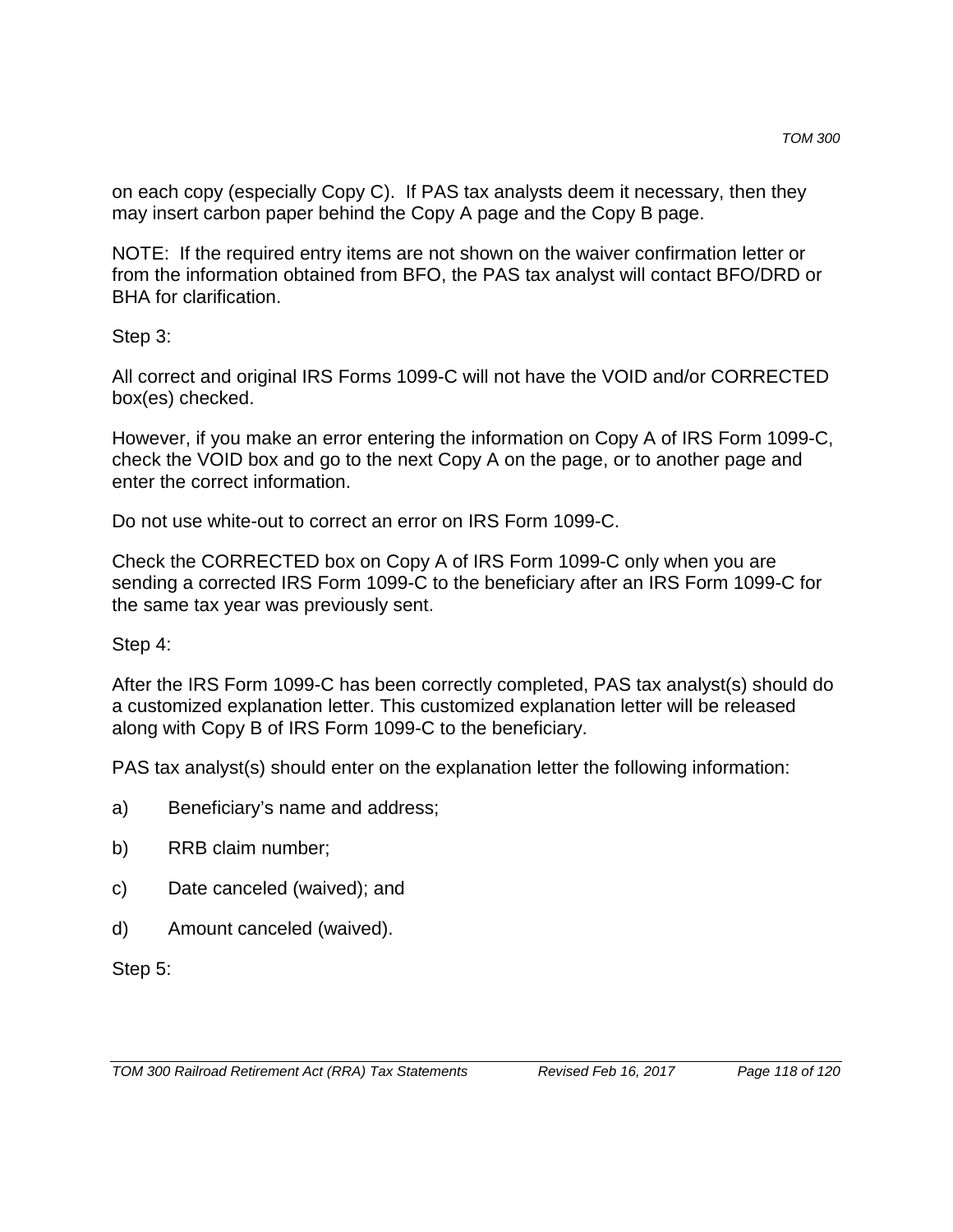The PAS tax analyst should produce an original explanation letter plus three copies. Also, photocopies should be made of each completed page of the IRS Form 1099-C (Copy A, Copy B, and Copy C):

- 2 photocopies of Copy A;
- 2 photocopies of Copy B;
- 1 photocopy of Copy C.

Step 6:

PAS tax analyst(s) should have the following:

- a) The original explanation letter plus 3 photocopies;
- b) The original completed pages of IRS Form 1099-C (Copies A, B and C):

2 photocopies of Copy A;

- 2 photocopies of Copy B; and
- 1 photocopy of Copy C.
- c) You may include a copy of the waiver confirmation letter as an attachment.

Step 7:

PAS tax analyst(s) will release the original Copy B of IRS Form 1099-C with the original explanation letter to the beneficiary on the scheduled mass mailing date. PAS tax analyst(s) will use the mass mailing date as the stamp date on the original explanation letter and photocopies. The mass mailing date will be sometime in January, but no later than January 31 each year. Field offices will be given advance notice of the mass mailing date by P&S-PAS.

Step 8:

PAS tax analyst(s) will retain all the original Copy C of IRS Forms 1099-C and photocopies of the explanation letters in the IRS Form 1099-C Technical (Tech) Files.

Photocopies will be sent to the IRS Form 1099-C Reading File book.